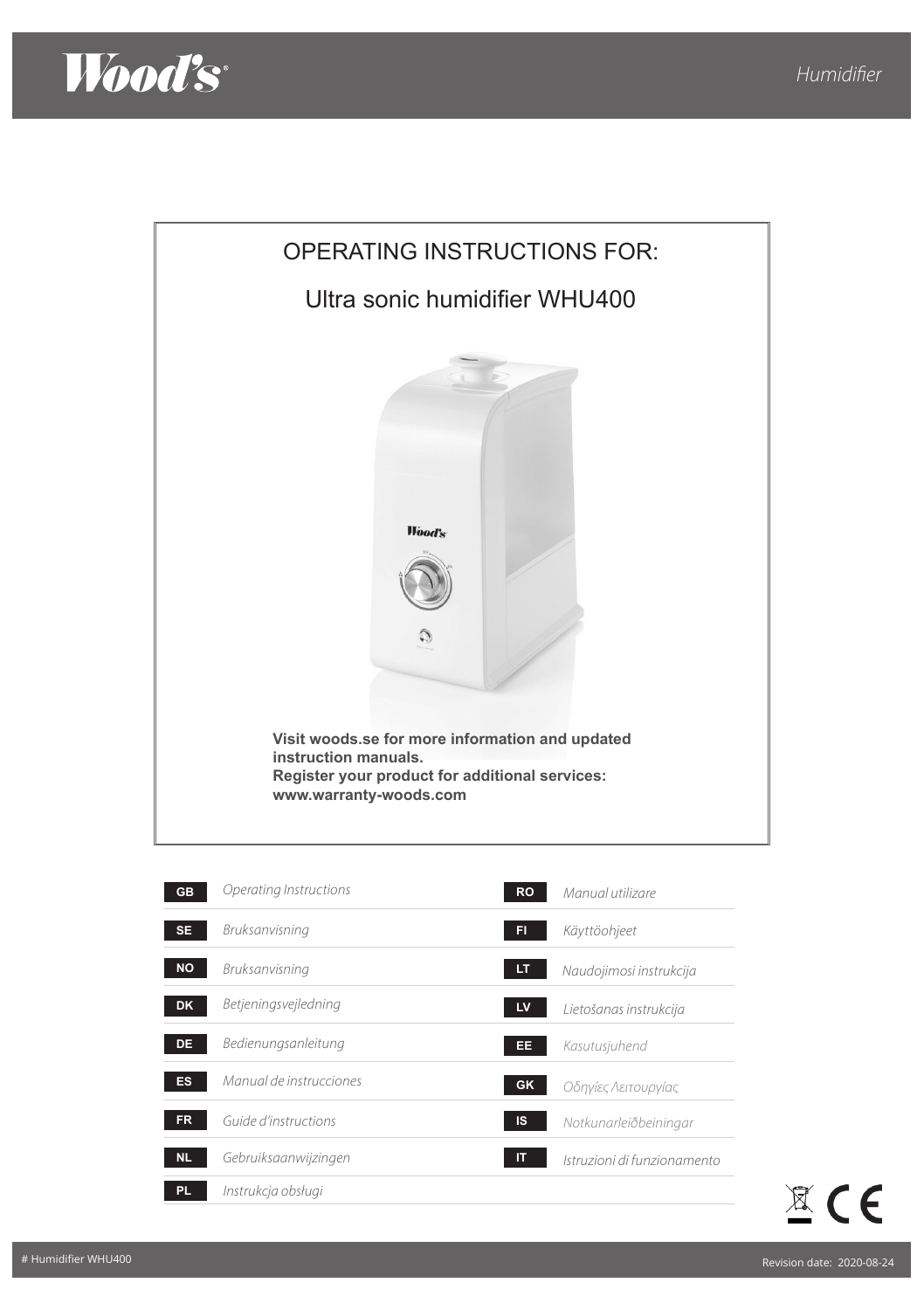Visit our website to:

Get usage advice, updated brochures, troubleshoot and service information Register your product for additional services: www.warranty-woods.com

CUSTOMER CARE AND SERVICE

Always use original spare parts. When contacting our Authorised Service Centre, ensure that you have the following data available: Model number, receipt and serial number.

Warning / Caution-Safety information. General information and tips. Environmental information. Subject to change without notice.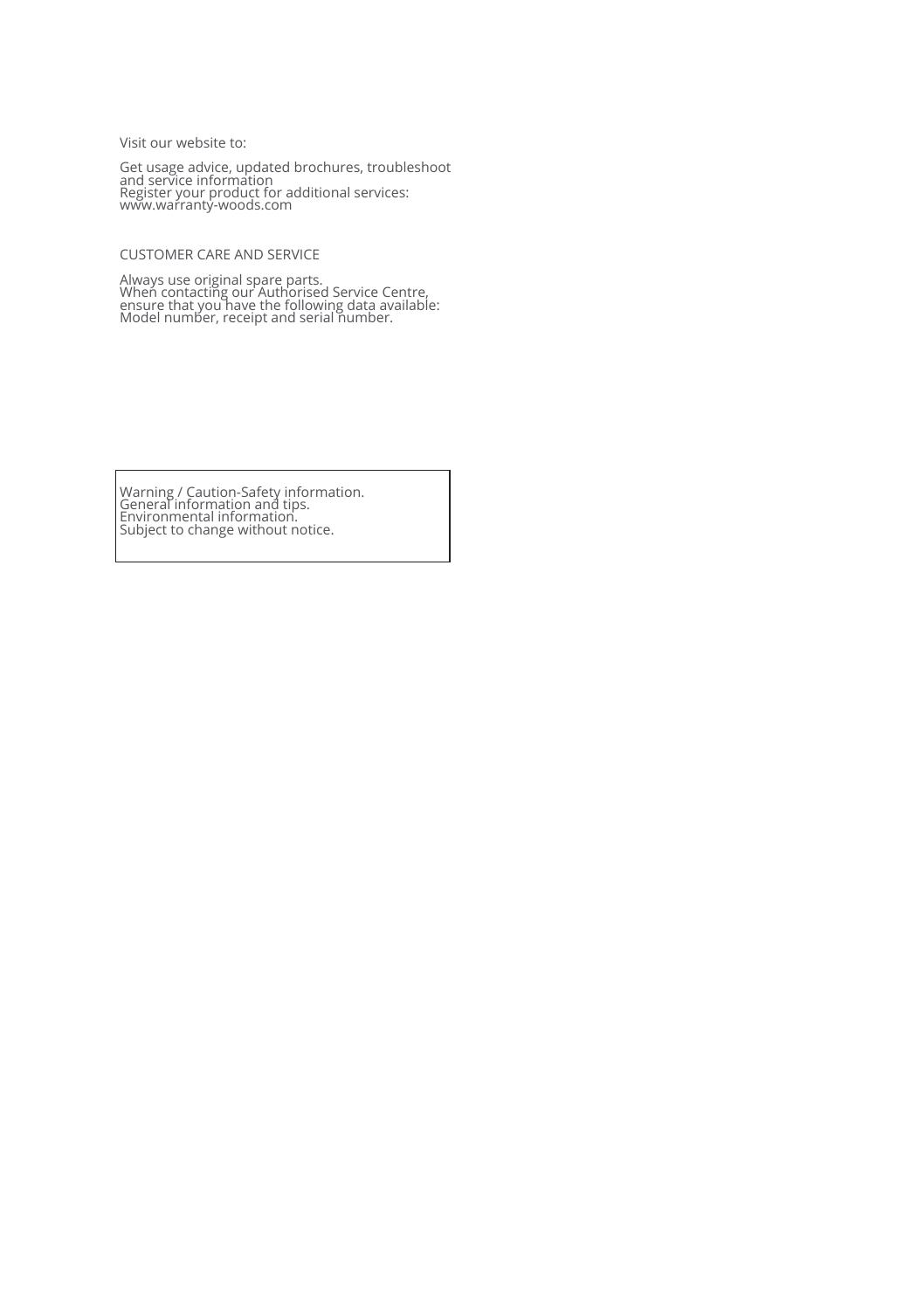# Contents: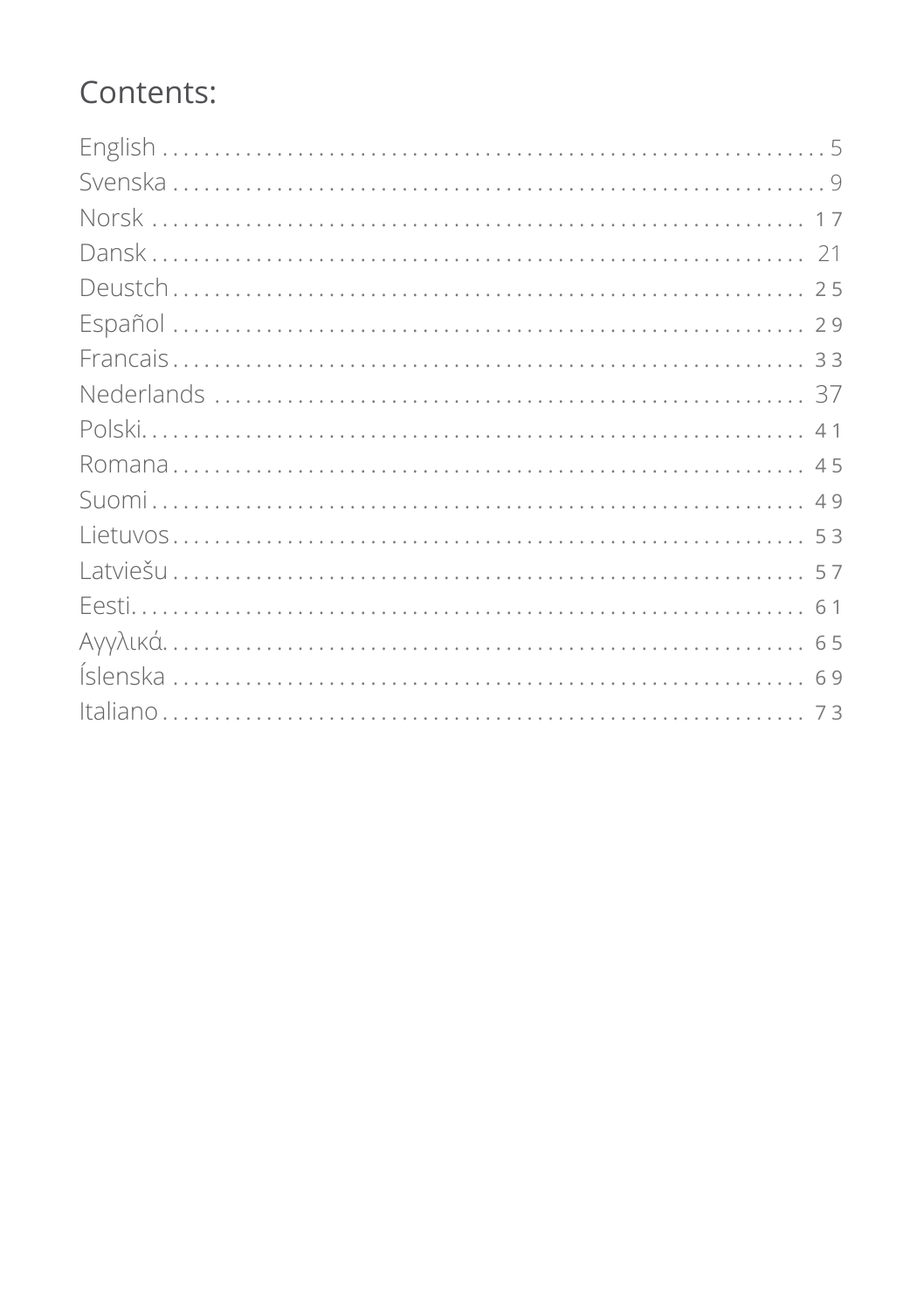# Explosive view:



Visit woods.se for more information and updated instruction manuals. Get usage advice, updated brochures, troubleshoot and service information Register your product for additional services: www.warranty-woods.com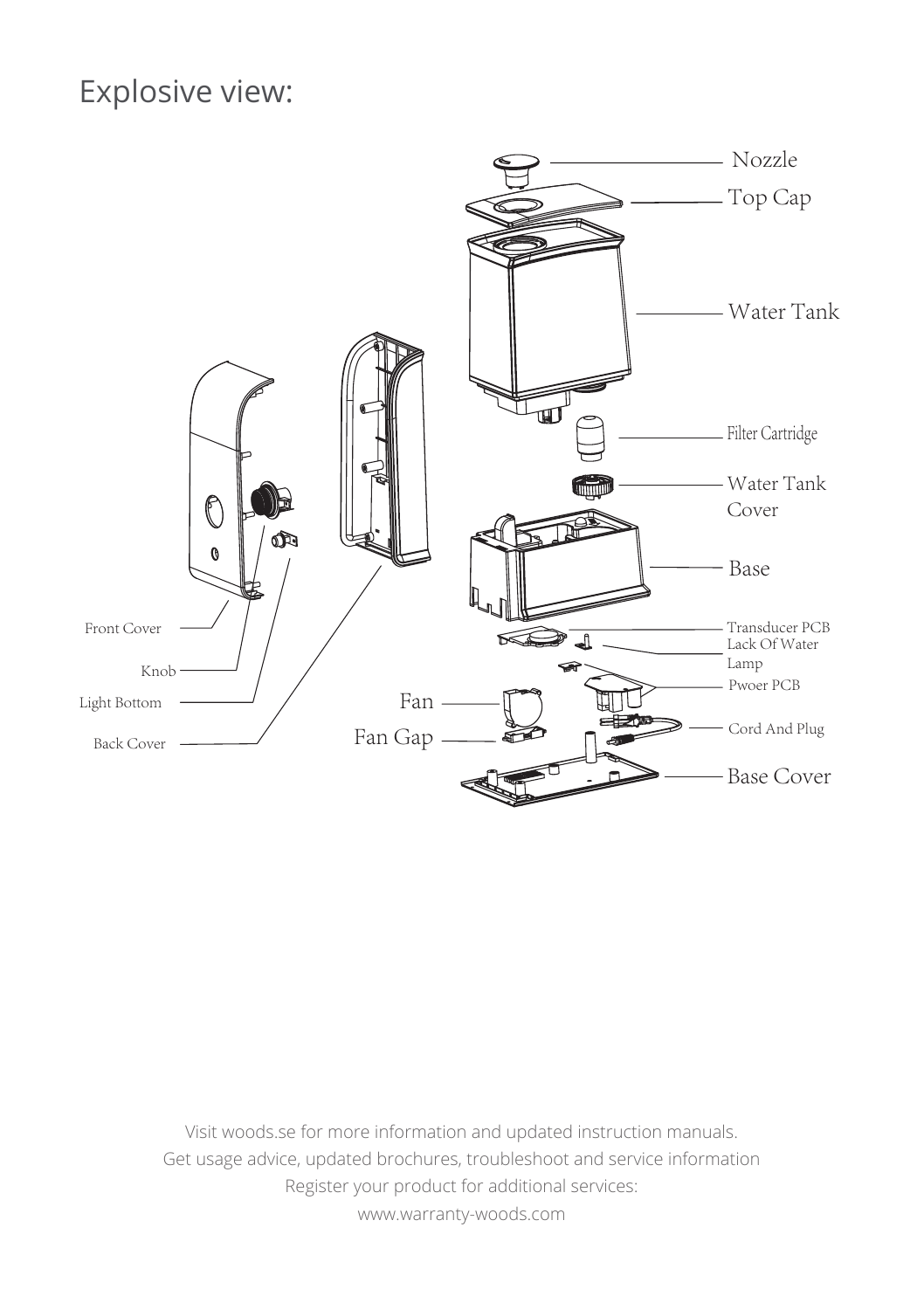English

#### Working principle

Working principle: Ultrasonic humidifiers use a high frequency oscillator to break up the water into tiny particles. The ventilation system of the humidifier fans the water into the air where they evaporate, increasing the humidity.

#### Features

- Easy to refill water tank
- Built-in security device will switch off the unit automatically when the water tank is empty
- Noiseless and energy-saving
- High-quality transducer guarantees a lasting and satisfactory function.
- Soothing nightlight

#### What is air humidity?

Air humidity is the water vapour content in the air.

#### What is relative humidity?

Relative humidity is the proportion of moisture or water vapour in the air in relation to the maximum possible level at the current temperature, expressed as a percentage.

### How can insufficient humidity affect us?

When the air is too dry, hydrogen levels in the body decrease, and negative symptoms can occur or be aggravated. Common symptoms are

- Nasal congestion or runny nose
- Breathing difficulties
- Dry throat; sore throat
- Dry complexion with flaking and skin cracking
- Static electricity
- Tiredness, drowsiness and poor concentration
- Respiratory infections and diseases, such as asthma.
- Problems with dry complexion and eczema
- Dry eyes; smarting

#### What is ideal relative humidity?

In tropical countries, the climate is extremely hot and humid. This is why air-conditioning systems are used everywhere. The disadvantage of air conditioning is that it makes the air much too dry. A comfortable indoor environment with relative humidity of 60% to 70% is recommended.

#### Environment

Indoor humidity level during the winter Ideal indoor humidity level Outdoor humidity level

#### Relative humidity (%)

15 %-40 % 50 %-60 % 70 %-95 %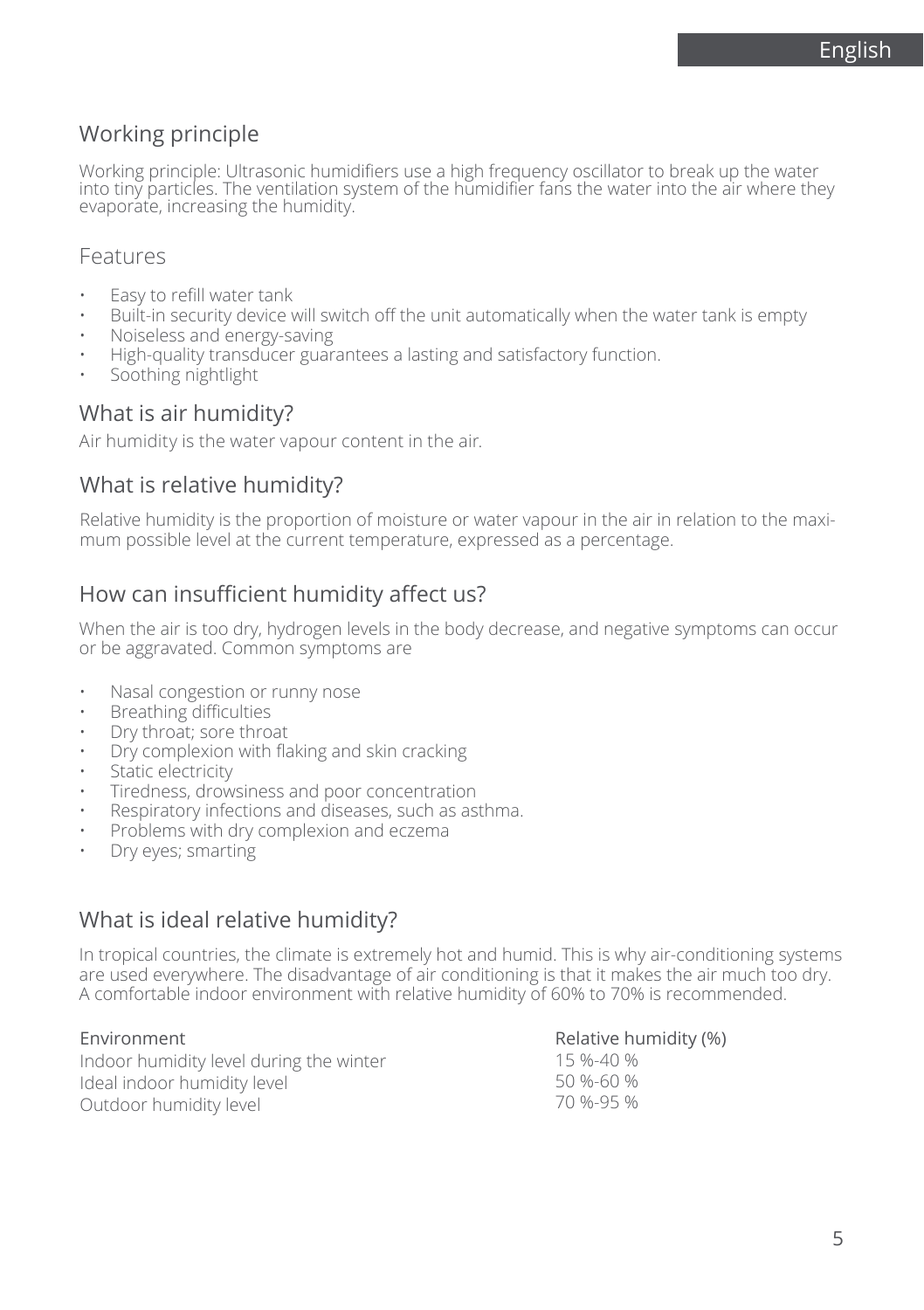# Operating instructions

- Before using the unit for the first time, keep the unit in room temperature for half an hour. Use clear water no warmer than 40˚C. Check the water basin and make sure it is clear. Put the nozzle into the socket on top of the water tank.
	- *1. Put the machine on a flat surface.*
	- *2. Fill the water tank and tighten the tank cover.*
	- *3. Connect the water tank to the main body.*
	- *4. Check that the rated voltage meets the input voltage, and plug in the socket.*
	- *5. Use the mechanical knob to switch the unit on and to adjust the humidity level.*
	- *6. Activate the night light by pressing the button below the knob.*

# Security warnings

#### Please be aware of the following points to prevent danger of high voltage.

- 1. Never disassemble the base unit without consulting qualified personnel.
- 2. If the supply cord is damaged, it must be replaced by the manufacturer, its service agent or similarly qualified persons in order to avoid a hazard.
- 3. Do not add detergents or chemical solutions to the water.
- 4. Unplug the appliance during filling, cleaning and maintenance.
- 5. Keep detergents and chemical solutions away children.
- 6. Do not change the attachment without definite permit from the manufacturer.
- 7. If you notice any abnormal smell during normal operations, please switch off the unit and discon-nect power supply and contact the manufacturer.
- 8. Never touch the water in the water basin or the components in the water when the unit is in opera-tion.
- 9. Never switch the unit on when there is no water in the water basin.
- 10. Never scrape transducer cpl at will.
- 11. Never clean transducer cpl with detergents or chemical solutions.
- 12. Never let water splash into the inner base unit.
- 13. Care should be taken when using the appliance due to emission of hot water vapor.
- 14. Before cleaning and maintenance, the appliance must be disconnected from the main supply.
- 15. This appliance is not intended for use by persons (including children) with reduced physical, senso-ry or mental capabilities, or lack of experience and knowledge, unless they have been given supervision or instruction concerning use of the appliance by a person responsible for their safety.
- 16. Children should be supervised to ensure that they do not play with the appliance.
- 17. Indoor use only.
- 18. Prior to cleaning or other maintenance, the appliance must be disconnected form the main supply.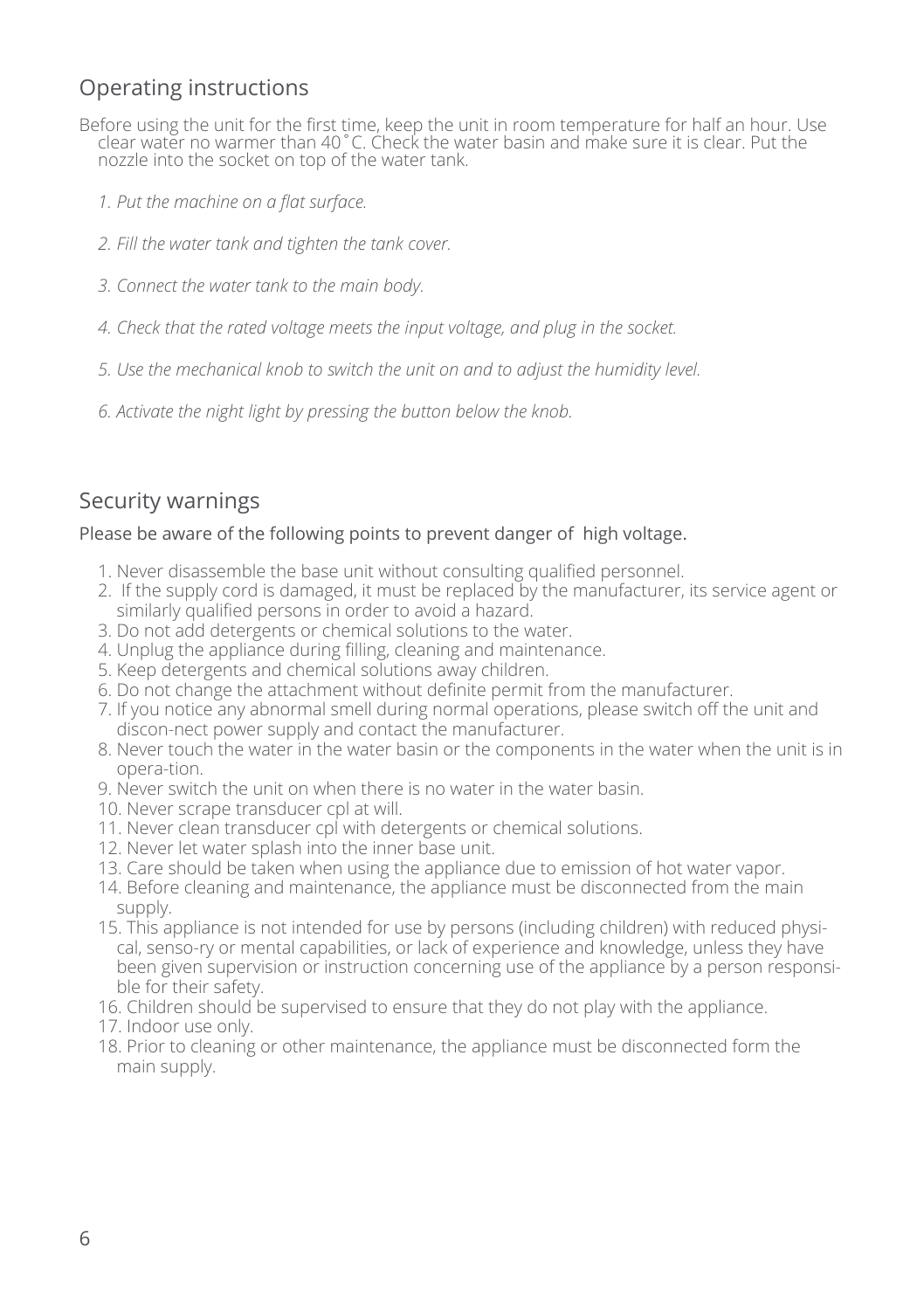# The water filter

- 1. The filter is mixed with NANO-SILVER material to prevent bacteria.
- 2. The ceramic balls soften the hard water.
- 3. The ceramic filter eliminates odor from the water.

### Maintenance

If you live in an area with hard water, which means that the water contains too much calcium and magnesium, it can cause "white powder" and scales on the water basin, transducer and inner surfaces of the water tank. Scales on the surface of transducer will unable the unit work to properly. We recommend:.

- 1. Use cold boiled water or distilled water.
- 2. Clean the transducer, water tank and basin unit every week.
- 3. Change the water in water tank more often to keep it fresh.
- 4. Change the water in regularly and clean and dry the water tank before storing the machine.
- 5. If you plan not to use the unit for a longer period of time, clean the whole unit and make sure that all parts of the unit are dried completely before storing.

How to clean the filter system:

- 1. Clean the ceramic balls after being used for 1000L of water.
- 2. Remove the filter system from the tank cover.
- 3. Put the filter system in the white vinegar for about 10 minutes.
- 4. After 10 minutes; shake the filter system several times then clean it with clear water.
- 5. Alternatively, take out the ceramic balls from the filter system and wash them with clean water then let them dry in direct sunlight for several hours before putting them back in the filter cartridge.
- 6. Let the filter system dry and pack it into a polybag. Keep it in a cool and shady place.

#### How to clean the transducer:

- 1. Put 5-10 drops of cleaning liquid on the surface of the transducer, wait for 2-5 minutes;
- 2. Brush away the scale on the surface.
- 3. Rinse the transducer with clean water.

#### How to clean the basin unit:

- 1. Clean the water basin with a soft cloth and use cleaning liquid if there is scale in it.
- 2. Rinse the water basin with clean water.

#### WARRANTY AND SFRVICE

If your product needs service you should first contact your retailer.

2 years limited product warranty against production faults. Proof of purchase is required for all warranty claims. The warranty is only valid if the product is used in accordance with the instructions and security warnings expressed in this manual. The warranty does not cover any damages caused by improper handling of the product.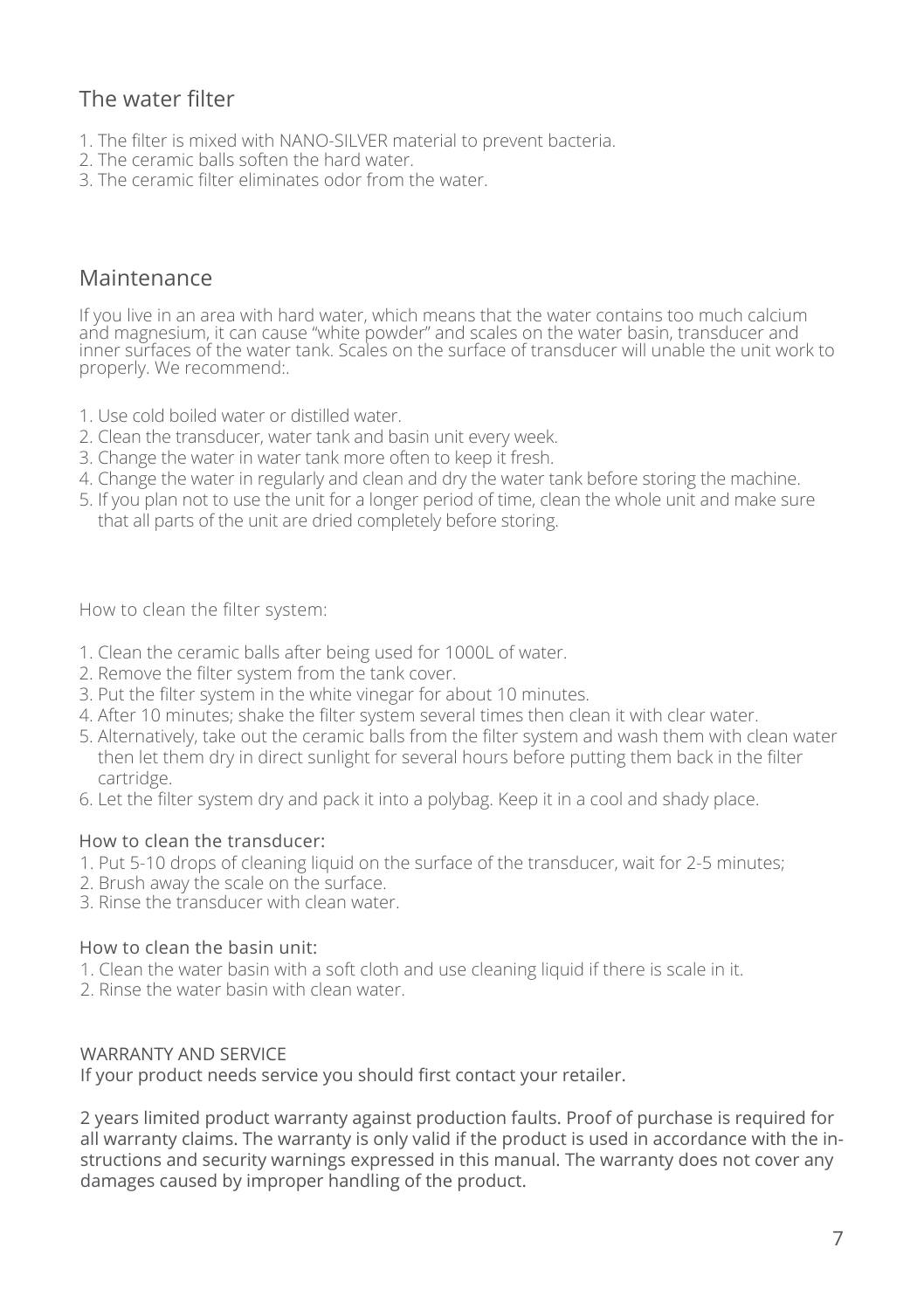| Problem                                       | Reason                                                 | Solution                                                                                   |
|-----------------------------------------------|--------------------------------------------------------|--------------------------------------------------------------------------------------------|
| Power lamp of, unit doesn't<br>work           | No power supply                                        | Connect power supply, switch<br>on.                                                        |
| Power lamp on, no mist                        | No water in water tank                                 | Fill up the water tank                                                                     |
| outlet                                        | Security switch isn't tight                            | Tighten the switch                                                                         |
| Abnormal smelling mist                        | New unit                                               | Remove the water tank, open<br>the cover and let it stand in a<br>cool place for 12 hours. |
|                                               | Dirty water                                            | Clean the water tank, fill it with<br>clear water                                          |
| Power lamp on, unit doesn't<br>work           | Too much water in the water<br>tank                    | Pour out some water from the<br>water tank. Close the water<br>tank tightly.               |
| Reduced capacity                              | Too much scale in the water<br>tank                    | Clean transducer                                                                           |
|                                               | Water is too dirty or kept for too<br>long in the tank | Clean water tank, change<br>water                                                          |
| Abnormal noise                                | Resonant in water tank due to<br>not enough water      | Fill the water tank with water                                                             |
|                                               | Unit is on an unstable surface                         | Move the unit to stable flat<br>surface                                                    |
| Mist fog coming out from<br>around the nozzle | There are apertures bet-ween<br>the nozzle and tank    | Dip the nozzle in water for a<br>while and put it back in the<br>socket                    |



This marking indicates that this product should not be disposed with other household wastes throughout the EU. To prevent possible harm to the environment or human health from uncontrolled waste disposal, recycle it responsibly to promote the sustainable reuse of material resources. To return your us device, please use the return and collection systems or contact the retailer where the product was purchased. They can take this product for environmental safe recycling.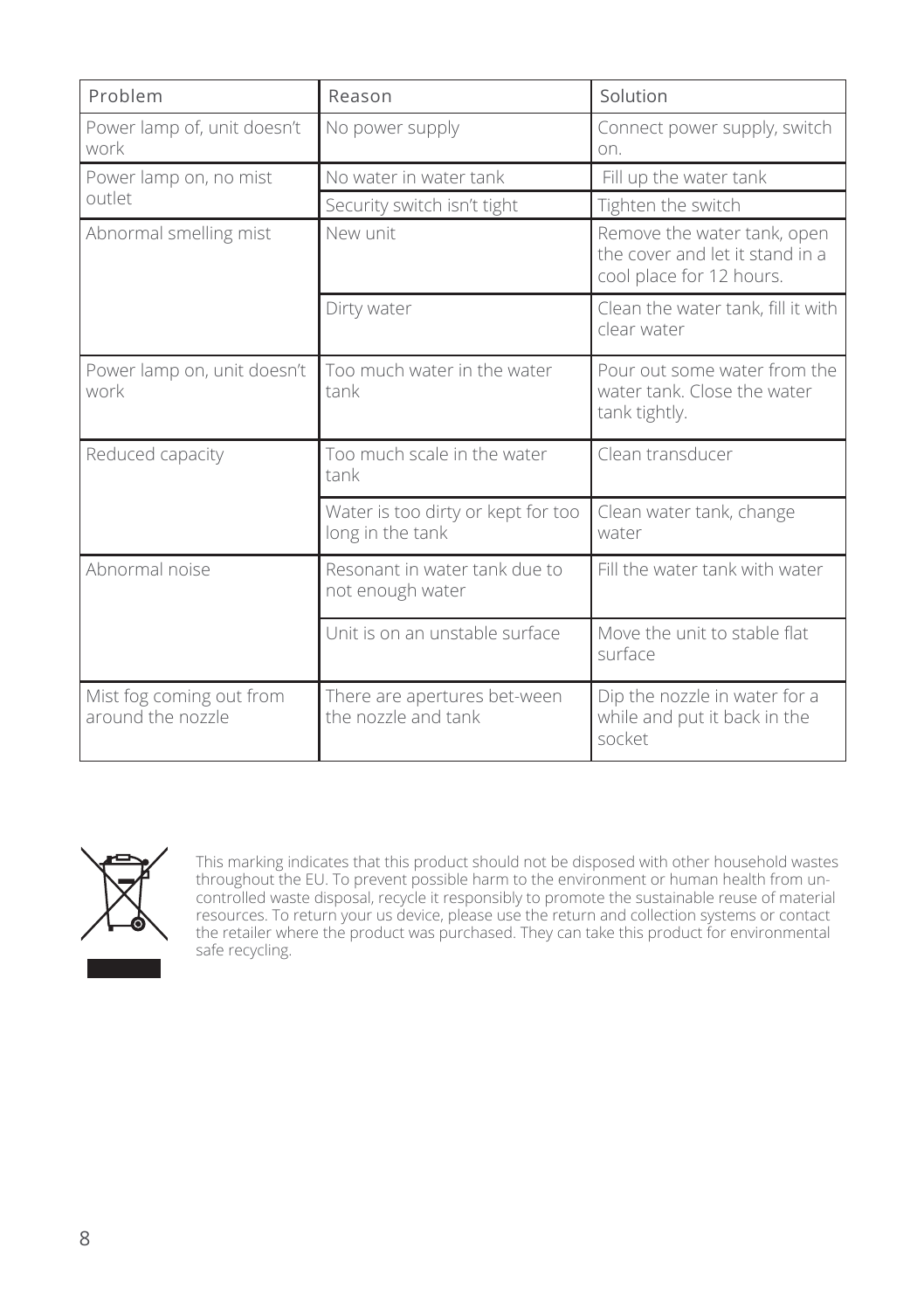# Arbetsprincip

Arbetsprincip: Ultrasoniska luftfuktare använder sig av en högfrekvensoscillator för att bryta ner vattnet till små partiklar. Fläkten blåser sedan utan vattenpartiklarna i luften där de avdunstar och ökar luftfuktigheten.

### Egenskaper

- Högeffektiv luftfuktning.
- Genomskinlig vattentank som är lätt att fylla på
- Automatisk avstängning när vattentanken är tom
- Ljudlös och energisnål
- Högkvalitativ design garanterar lång livslängd och hög kapacitet.
- Nattläge

# Vad är luftfuktighet?

Luftfuktighet är mängden vattenånga i luften.

### Vad är relativ fuktighet?

Relativ luftfuktighet är andelen fukt eller vattenånga i luften i förhållande till den maximala möjliga nivån vid aktuell temperatur uttryckt i procent.

# Hur påverkas vi av för låg luftfuktighet?

När luften är för torr minskar kvävenivån i kroppen och negativa symptom kan uppstå eller förstär-kas. Vanliga symptom är:

- Täppt eller rinnande näsa
- Andningssvårigheter
- Torr hals; halsont
- Torr hy med flagor och hudsprickor
- Statisk elektricitet
- Trötthet, dåsighet och dålig koncentrationsförmåga
- Infektioner och sjukdomar i andningsvägarna, exempelvis astma.
- Problem med torr hy och eksem
- Torra ögon, sveda

### Vilken är den önskade relativa luftfuktigheten?

I tropiska länder är klimatet extremt varmt och fuktigt. Därför används luftkonditioneringssystem överallt. Nackdelen är att luftkonditioneringen gör luften alltför torr. En bekväm inomhusmiljö med en relativ luftfuktighet på 60 % till 70 % rekommenderas.

### Miljö

| Miljö                                     | Relativ fuktighet (%) |
|-------------------------------------------|-----------------------|
| Fuktnivå inomhus vintertid Idealisk fukt- | 15 %-40 %             |
| nivå inomhus. Fuktnivå utomhus.           | 50 %-60 %             |
|                                           | 70 %-95 %             |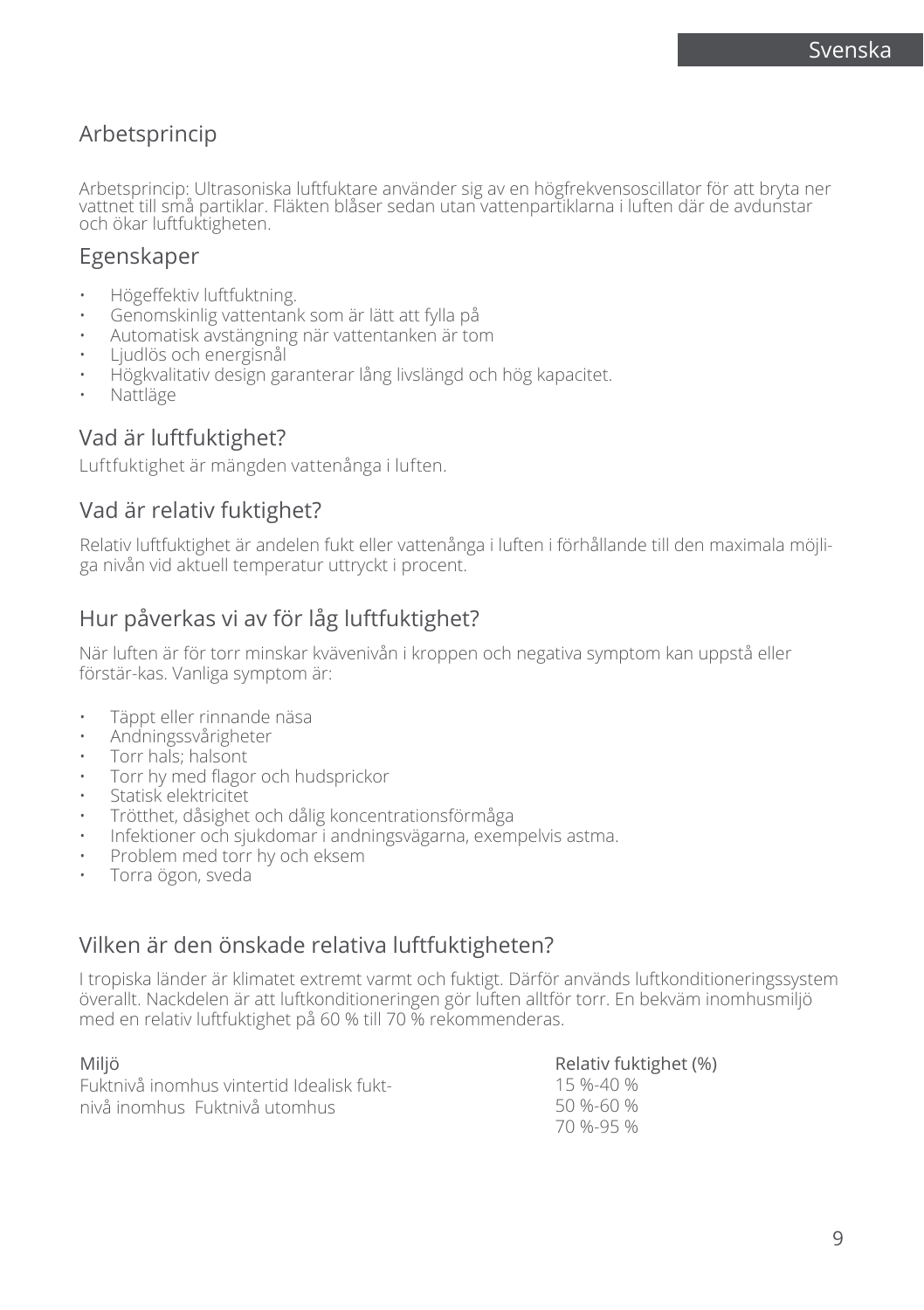# Användarinstruktioner

Innan du använder enheten för första gången, låt den stå i rumstemperatur i 30 min. Använd klart vatten som inte är varmare än 40˚C. Kontrollera vattentanken och se till att den är ren. Sätt fast munstycket på toppen av vattentanken.

- *1. Ställ maskinen på ett plant underlag.*
- *2. Fyll vattentanken och skruva fast locket ordentligt.*
- *3. Koppla på vattentanken på maskinen.*
- *4. Kontrollera märkspänningen och koppla in maskinen i ett eluttag.*
- *5. Använd det mekaniska vredet för att sätta på maskinen och för att justera fuktighetsnivån.*
- *6. Aktivera nattläget genom att trycka på knappen nedanför vredet.*

# Säkerhetsföreskrifter

#### Följ alltid nedan föreskrifter för att undvika skador.

- 1. Montera aldrig isär bottenplatten utan att konsultera kunnig personal.
- 2. Om strömkabeln är skadad måste den bytas av tillverkaren, serviceverkstaden eller av liknande kvalificerad personal.
- 3. Tillsätt aldrig rengöringsmedel eller kemiska lösningar till vattnet.
- 4. Dra ur sladden innan påfyllning, rengöring och underhåll.
- 5. Håll rengöringsmedel och kemiska lösningar på säkert avstånd från barn.
- 6. Gör inga förändringar på maskinen utan tillstånd från tillverkaren.
- 7. Om du märker någon onormal lukt från maskinen under normalt användande, dra ut sladden och kontakta tillverkaren.
- 8. Rör aldrig vid vattnet eller delar i vattentanken medan maskinen arbetar.
- 9. Sätt inte på maskinen då det inte finns något vatten i tanken.
- 10. Skrapa inte på transduktorn.
- 11. Rengör inte transduktorn med rengöringsmedel eller kemiska lösningar.
- 12. Se till att inget vatten kommer in i själva maskinen.
- 13. Var medveten om att det kommer ut varm ånga ur maskinen.
- 14. Dra ur sladden innan rengöring och undehåll .
- 15. Maskinen är inte avsedd att användas av människor (inklusive barn) med nedsatt fysisk eller mental förmåga eller med brist på erfarenhet och kunskap om de inte övervakas eller instrueras hur maskinen används av någon som ansvarar för deras säkerhet.
- 16. Barn bör övervakas så att de inte leker med maskinen.
- 17. Endast för inomhusbruk.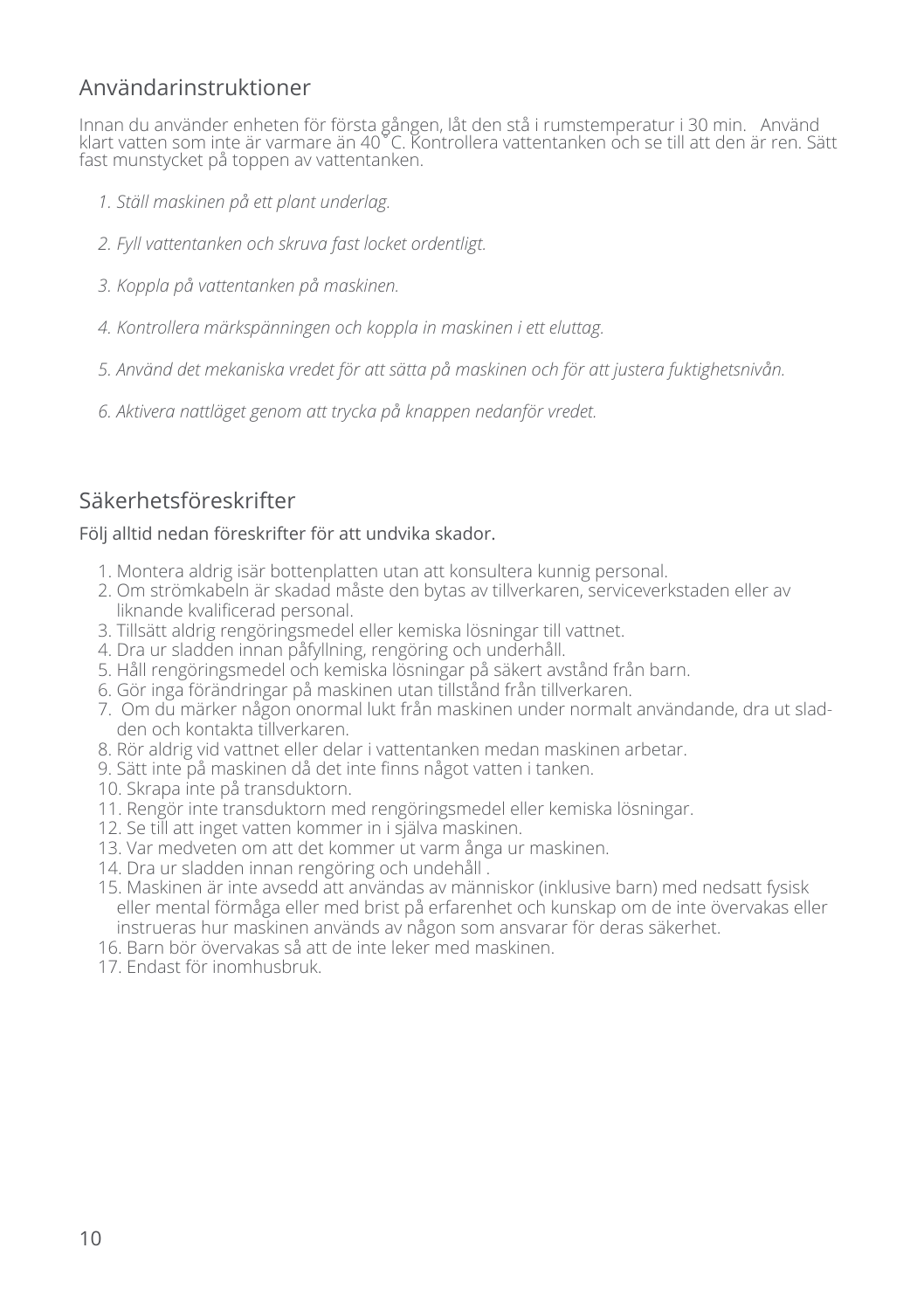# Vattenfiltret

- 1. Filtret innehåller NANO-SILVER material som tar bort bakterier.
- 2. De keramiska bollarna mjukar upp hårt vatten.
- 3. Det keramiska filtret tar bort lukter ur vattnet.

# Underhåll

#### Underhåll

Om du bor i ett område där vattnet innehåller mycket kalcium och magnesium kan det orsaka "vitt damm" och fjäll i vattentanken och på övriga ytor i maskinen. För mycket damm och fjäll kan göra att maskinen inte fungerar som den ska. Rekommendationer:

- 1. Koka vattnet innan användning eller använd destillerat vatten.
- 2. Rengör maskinen varhe vecka.
- 3. Byt vatten i vattentanken regelbundet.
- 4. Om du planerar att inte använda maskinen under en längre period bör du rengöra och noggrant torka alla delar och komponenter före förvaring.

Rengöring av filtret:

- 1. Rengör de keramiska bollarna efter att de har använts för 1000L vatten.
- 2. Ta bort filtret från tanken.
- 3. Låt filtret ligga i vinäger i 10 minuter.
- 4. Efter 10 minuter; skaka filtret upprepade gånger och skölj det sedan med vatten.
- 5. Alternativt kan du ta ut de keramiska bollarna och skölja dem med rent vatten och låt dem torka i direkt solljus i flera timmar innan du sätter tillbaka dem i filtret.
- 6. Låt filtret torka ordentligt och lägg det sedan i en platspåse. Förvara i ett svalt och mörkt utrymme.

#### Rengöring av transduktorn:

- 1. Häll 5-10 droppar diskmedel på ytan och vänta i 2-5 minuter.
- 2. Borsta bort fjäll och damm från ytan.
- 3. Skölj med rent vatten.

#### Rengöring av vattentanken:

- 1. Rengör vattentanken med en mjuk trasa och använd diskmedel för att ta bort fjäll och vitt damm.
- 2. Skölj med rent vatten.

#### GARANTI OCH SERVICE

Om din produkt behöver service ska du först kontakta din återförsäljare.

2 års garanti mot tillverkningsfel. Garantin är bara giltig mot uppvisande av kvitto. Garantin gäller endast om produkten används i enlighet med instruktionerna och säkerhetsvarningarna i denna manual. Garantin täcker inte skador orsakade av felaktigt handhavande av produkten.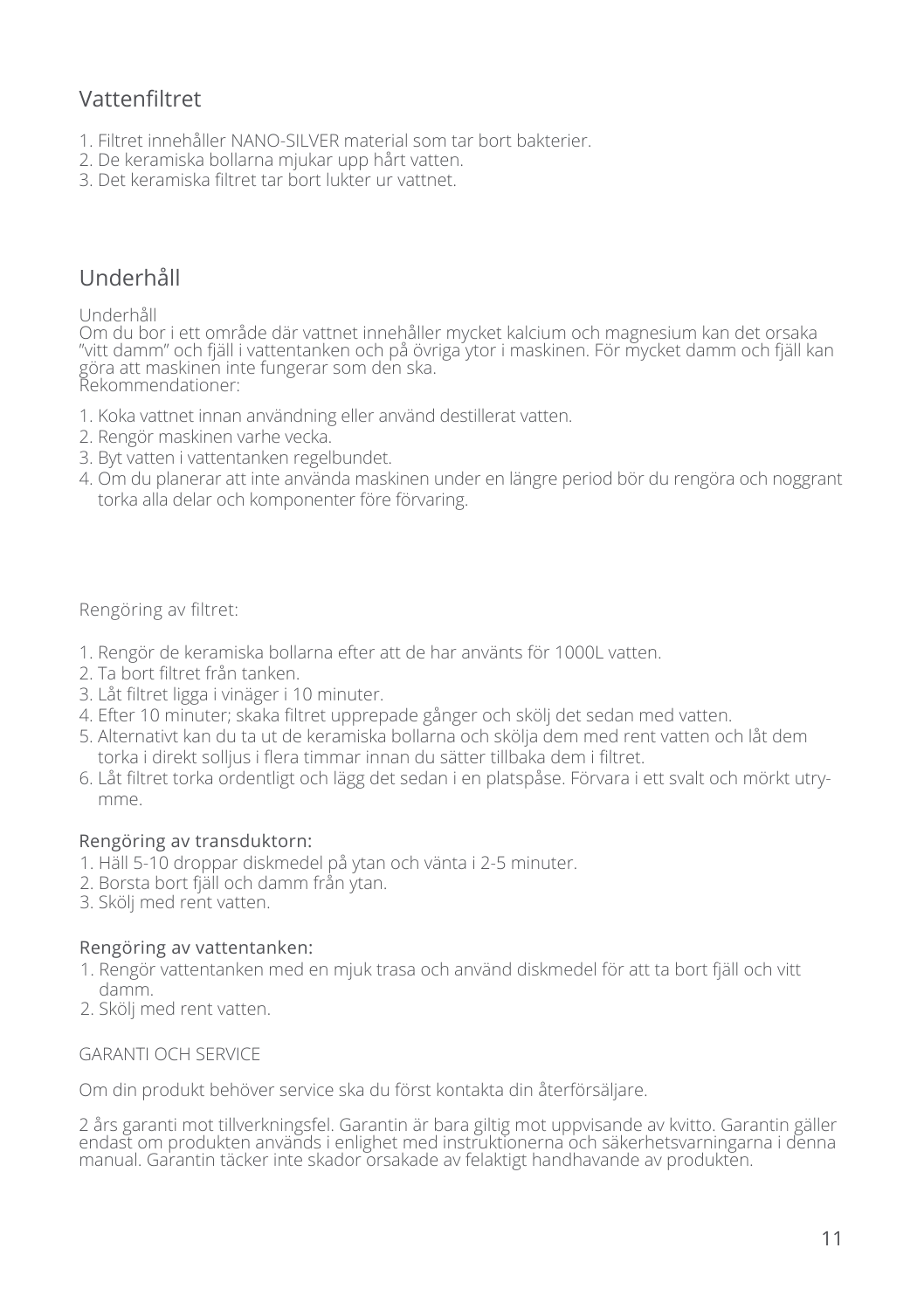| Problem                                         | Orsak                                                          | Lösning                                                                     |
|-------------------------------------------------|----------------------------------------------------------------|-----------------------------------------------------------------------------|
| Strömlampa lyser inte,<br>maskinen funkar inte  | Ingen strömkälla                                               | Koppla in till strömkälla, sätt<br>på maskinen                              |
| Strömlampa lyser, ingen                         | Inget vatten i tanken                                          | Fyll vatten i tanken                                                        |
| ånga avges                                      | Locket inte fastskruvat                                        | Skruva fast locket                                                          |
| Onormalt luktande ånga                          | Ny maskin                                                      | Ta bort vattentanken, skruva<br>loss locket och låt den stå i 12<br>timmar. |
|                                                 | Smutsigt vatten                                                | Rengör vattentanken, fyll på<br>med rent vatten                             |
| Strömlampa lyser, maskinen<br>fungerar inte.    | För mycket vatten i tanken.                                    | Häll ut lite vatten från tan-ken.<br>Skruva fast locket.                    |
| Försämrad kapacitet                             | För mycket fjäll och damm i<br>tanken                          | Rengör.                                                                     |
|                                                 | Vattnet är för smutsigt eller har<br>varit i tanken för länge. | Rengör vattentanken och byt<br>ut vattnet.                                  |
| Onormal ljudnivå                                | För lite vatten i tanken, reso-<br>nans.                       | Fyll upp med vatten.                                                        |
|                                                 | Enheten står på en ostadig yta.                                | Flytta enheten till ett plant<br>underlag.                                  |
| Imma kommer ut från sidor-<br>na av munstycket. | Smuts mellan munstycket och<br>vattentanken.                   | Låt munstycket ligga i vat-ten<br>ett tag innan du sätter tillbaks<br>det.  |



This marking indicates that this product should not be disposed with other household wastes throughout the EU. To prevent possible harm to the environment or human health from uncontrolled waste disposal, recycle it responsibly to promote the sustainable reuse of material resources. To return your us device, please use the return and collection systems or contact the retailer where the product was purchased. They can take this product for environmental safe recycling.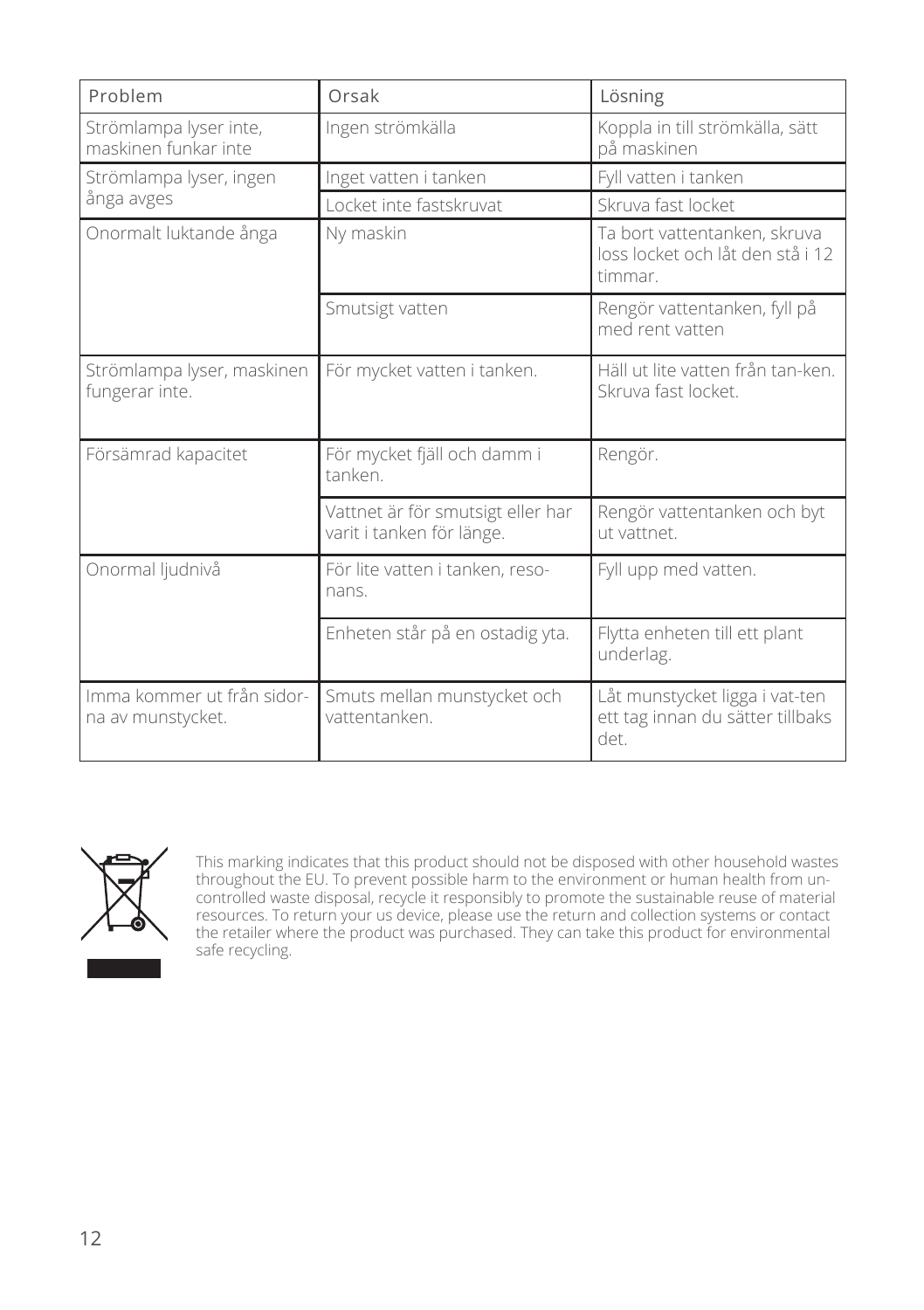# Working principle

Working principle: Ultrasonic humidifiers use a high frequency oscillator to break up the water into tiny particles. The ventilation system of the humidifier fans the water into the air where they evaporate, increasing the humidity.

### Features

- Easy to refill water tank
- Built-in security device will switch off the unit automatically when the water tank is empty
- Noiseless and energy-saving
- High-quality transducer guarantees a lasting and satisfactory function.
- Soothing nightlight

### What is air humidity?

Air humidity is the water vapour content in the air.

# What is relative humidity?

Relative humidity is the proportion of moisture or water vapour in the air in relation to the maximum possible level at the current temperature, expressed as a percentage.

# How can insufficient humidity affect us?

When the air is too dry, hydrogen levels in the body decrease, and negative symptoms can occur or be aggravated. Common symptoms are

- Nasal congestion or runny nose
- Breathing difficulties
- Dry throat; sore throat
- Dry complexion with flaking and skin cracking
- Static electricity
- Tiredness, drowsiness and poor concentration
- Respiratory infections and diseases, such as asthma.
- Problems with dry complexion and eczema
- Dry eyes; smarting

### What is ideal relative humidity?

In tropical countries, the climate is extremely hot and humid. This is why air-conditioning systems are used everywhere. The disadvantage of air conditioning is that it makes the air much too dry. A comfortable indoor environment with relative humidity of 60% to 70% is recommended.

Environment Indoor humidity level during the winter Ideal indoor humidity level Outdoor humidity level

Relative humidity (%)

15 %-40 % 50 %-60 % 70 %-95 %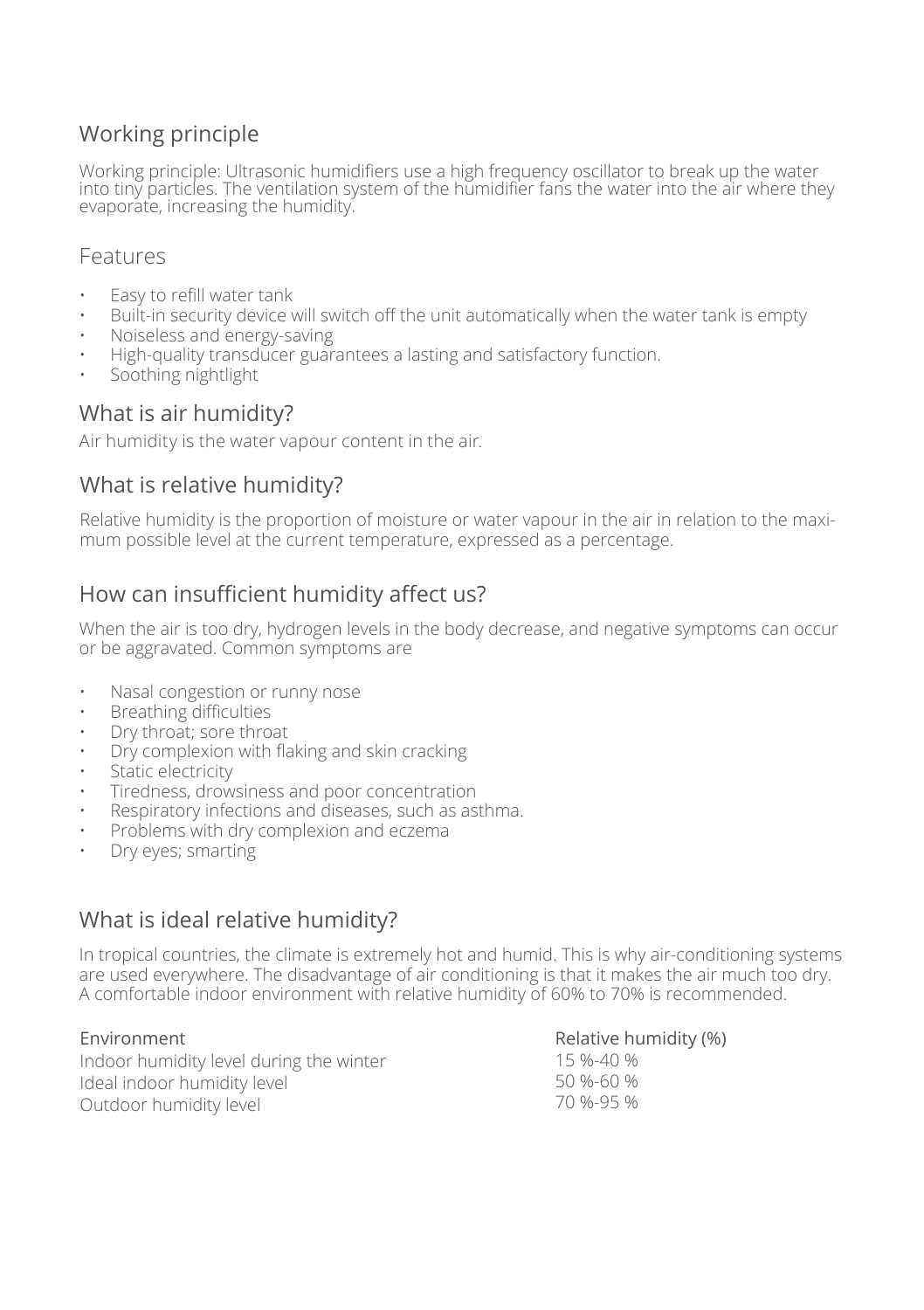# Operating instructions

Before using the unit for the first time, keep the unit in room temperature for half an hour. Use clear water no warmer than 40˚C. Check the water basin and make sure it is clear. Put the nozzle into the socket on top of the water tank.

- *1. Put the machine on a flat surface.*
- *2. Fill the water tank and tighten the tank cover.*
- *3. Connect the water tank to the main body.*
- *4. Check that the rated voltage meets the input voltage, and plug in the socket.*
- *5. Use the mechanical knob to switch the unit on and to adjust the humidity level.*
- *6. Activate the night light by pressing the button below the knob.*

# Security warnings

#### Please be aware of the following points to prevent danger of high voltage.

- 1. Never disassemble the base unit without consulting qualified personnel.
- 2. If the supply cord is damaged, it must be replaced by the manufacturer, its service agent or similarly qualified persons in order to avoid a hazard.
- 3. Do not add detergents or chemical solutions to the water.
- 4. Unplug the appliance during filling, cleaning and maintenance.
- 5. Keep detergents and chemical solutions away children.
- 6. Do not change the attachment without definite permit from the manufacturer.
- 7. If you notice any abnormal smell during normal operations, please switch off the unit and discon-nect power supply and contact the manufacturer.
- 8. Never touch the water in the water basin or the components in the water when the unit is in opera-tion.
- 9. Never switch the unit on when there is no water in the water basin.
- 10. Never scrape transducer cpl at will.
- 11. Never clean transducer cpl with detergents or chemical solutions.
- 12. Never let water splash into the inner base unit.
- 13. Care should be taken when using the appliance due to emission of hot water vapor.
- 14. Before cleaning and maintenance, the appliance must be disconnected from the main supply.
- 15. This appliance is not intended for use by persons (including children) with reduced physical, senso-ry or mental capabilities, or lack of experience and knowledge, unless they have been given supervision or instruction concerning use of the appliance by a person responsible for their safety.
- 16. Children should be supervised to ensure that they do not play with the appliance.
- 17. Indoor use only.
- 18. Prior to cleaning or other maintenance, the appliance must be disconnected form the main supply.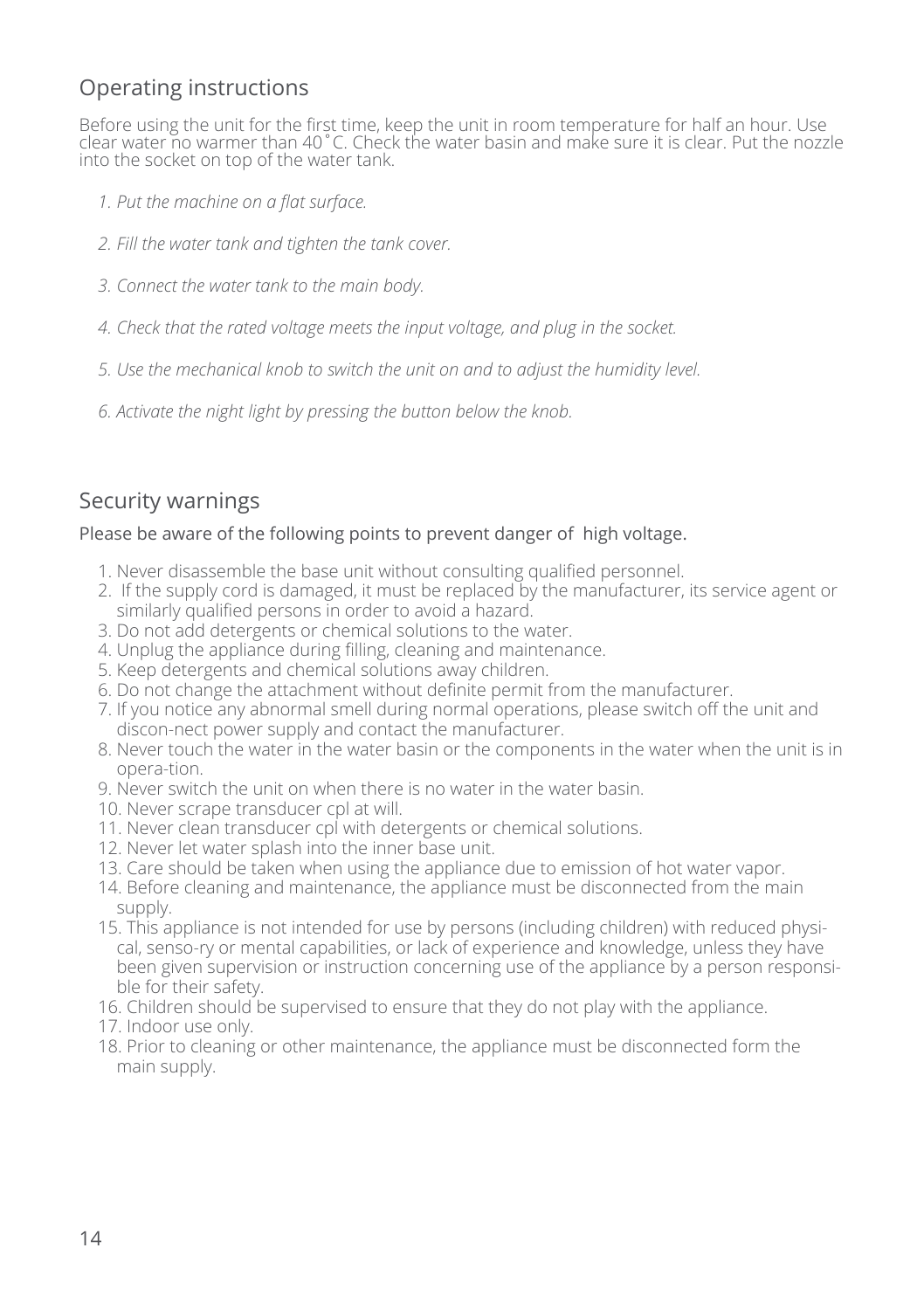# The water filter

- 1. The filter is mixed with NANO-SILVER material to prevent bacteria.
- 2. The ceramic balls soften the hard water.
- 3. The ceramic filter eliminates odor from the water.

### Maintenance

If you live in an area with hard water, which means that the water contains too much calcium and magnesium, it can cause "white powder" and scales on the water basin, transducer and inner surfaces of the water tank. Scales on the surface of transducer will unable the unit work to properly. We recommend:.

- 1. Use cold boiled water or distilled water.
- 2. Clean the transducer, water tank and basin unit every week.
- 3. Change the water in water tank more often to keep it fresh.
- 4. Change the water in regularly and clean and dry the water tank before storing the machine.
- 5. If you plan not to use the unit for a longer period of time, clean the whole unit and make sure that all parts of the unit are dried completely before storing.

How to clean the filter system:

- 1. Clean the ceramic balls after being used for 1000L of water.
- 2. Remove the filter system from the tank cover.
- 3. Put the filter system in the white vinegar for about 10 minutes.
- 4. After 10 minutes; shake the filter system several times then clean it with clear water.
- 5. Alternatively, take out the ceramic balls from the filter system and wash them with clean water then let them dry in direct sunlight for several hours before putting them back in the filter cartridge.
- 6. Let the filter system dry and pack it into a polybag. Keep it in a cool and shady place.

#### How to clean the transducer:

- 1. Put 5-10 drops of cleaning liquid on the surface of the transducer, wait for 2-5 minutes;
- 2. Brush away the scale on the surface.
- 3. Rinse the transducer with clean water.

#### How to clean the basin unit:

- 1. Clean the water basin with a soft cloth and use cleaning liquid if there is scale in it.
- 2. Rinse the water basin with clean water.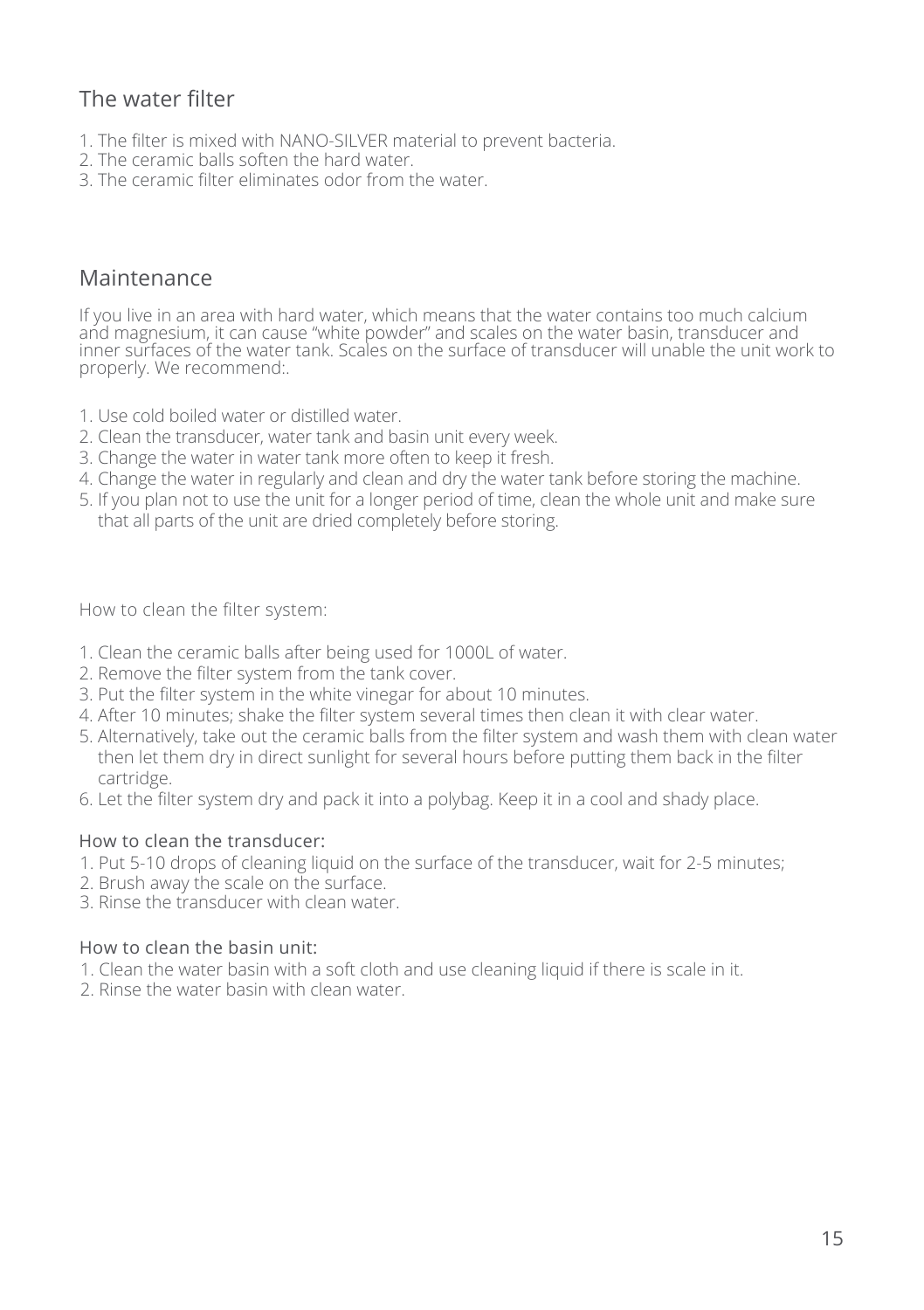| Problem                                       | Reason                                                 | Solution                                                                                   |
|-----------------------------------------------|--------------------------------------------------------|--------------------------------------------------------------------------------------------|
| Power lamp of, unit doesn't<br>work           | No power supply                                        | Connect power supply, switch<br>on.                                                        |
| Power lamp on, no mist                        | No water in water tank                                 | Fill up the water tank                                                                     |
| outlet                                        | Security switch isn't tight                            | Tighten the switch                                                                         |
| Abnormal smelling mist                        | New unit                                               | Remove the water tank, open<br>the cover and let it stand in a<br>cool place for 12 hours. |
|                                               | Dirty water                                            | Clean the water tank, fill it with<br>clear water                                          |
| Power lamp on, unit doesn't<br>work           | Too much water in the water<br>tank                    | Pour out some water from the<br>water tank. Close the water<br>tank tightly.               |
| Reduced capacity                              | Too much scale in the water<br>tank                    | Clean transducer                                                                           |
|                                               | Water is too dirty or kept for too<br>long in the tank | Clean water tank, change<br>water                                                          |
| Abnormal noise                                | Resonant in water tank due to<br>not enough water      | Fill the water tank with water                                                             |
|                                               | Unit is on an unstable surface                         | Move the unit to stable flat<br>surface                                                    |
| Mist fog coming out from<br>around the nozzle | There are apertures bet-ween<br>the nozzle and tank    | Dip the nozzle in water for a<br>while and put it back in the<br>socket                    |



This marking indicates that this product should not be disposed with other household wastes throughout the EU. To prevent possible harm to the environment or human health from uncontrolled waste disposal, recycle it responsibly to promote the sustainable reuse of material resources. To return your us device, please use the return and collection systems or contact the retailer where the product was purchased. They can take this product for environmental safe recycling.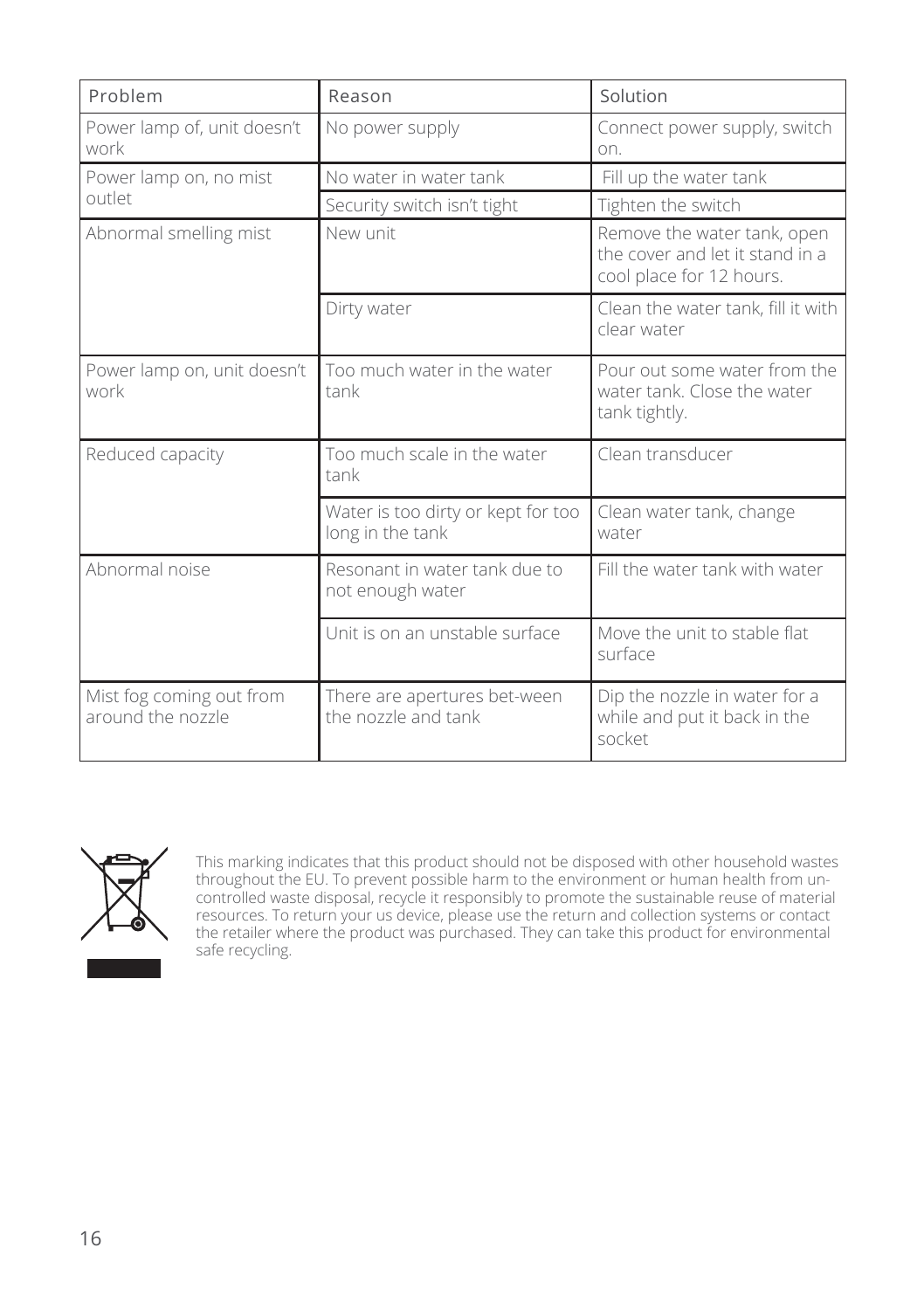# Arbeidsprinsipp

Arbeidsprinsipp: Ultralydfuktere bruker en høyfrekvent oscillator til å bryte opp vannet i små partikler. Ventilasjonssystemet til luftfukteren blåser vannet ut i luften der den fordamper og øker fuktigheten.

### Funksjoner

- Enkel etterfylling av vanntanken
- En innebygd sikkerhetsenhet vil automatisk slå av enheten når vanntanken er tom
- Lydløs og energibesparende
- En omformer av høy kvalitet sikrer en varig og tilfredsstillende funksjon.
- Beroligende nattlys

### Hva er luftfuktighet?

Luftfuktighet er vanndampinnholdet i luften.

### Hva er relativ fuktighet?

Relativ fuktighet er andelen fuktighet eller vanndamp i luften i forhold til det maksimalt mulige nivået ved gjeldende temperatur, uttrykt i prosent.

### Hvordan kan utilstrekkelig fuktighet påvirke oss?

Når luften er for tørr, går hydrogennivåene i kroppen ned, noe som kan gi eller forverre negative symptomer. Vanlige symptomer er

- Tett eller rennende nese
- Pustevansker
- Tørr og vond hals
- Tørr og flassende hud
- Statisk elektrisitet
- Tretthet, døsighet og dårlig konsentrasjon
- Luftveisinfeksjoner og -sykdommer, f.eks. astma.
- Problemer med tørr hud og eksem
- Tørre øyne; svie

### Hva er ideell relativ fuktighet?

I tropiske land er klimaet ekstremt varmt og fuktig. Det er grunnen til at det brukes klimaanlegg overalt. Ulempen med klimaanlegg er at de gjør luften altfor tørr. Et komfortabelt innemiljø med relativ fuktighet på 60 til 70 % anbefales.

| Miljø                                | Relativ fuktighet (%) |
|--------------------------------------|-----------------------|
| Innendørs fuktighetsnivå om vinteren | 15–40 %               |
| Ideelt innendørs fuktighetsnivå      | 50–60 %               |
| Utendørs fuktighetsnivå              | 70–95 %               |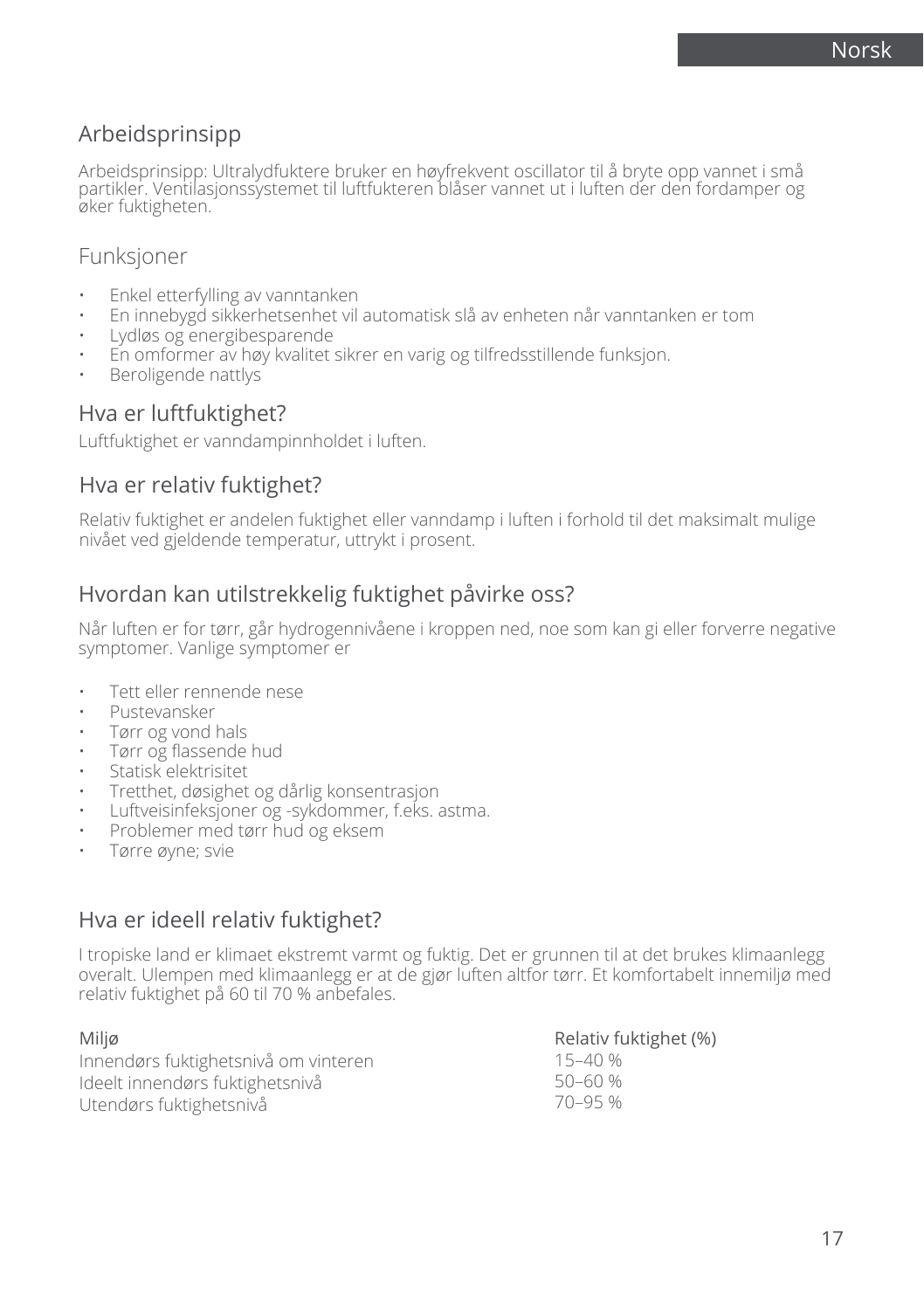# Bruksanvisning

- Før du tar i bruk enheten for første gang, bør du la den stå i romtemperatur i en halv time. Bruk rent vann som ikke holder høyere temperatur enn 40 ˚C. Sjekk vannbeholderen, og forviss deg om at den er klar og ren. Sett dysen i sokkelen på toppen av vanntanken.
	- *1. Sett apparatet på et flatt underlag.*
	- *2. Fyll vanntanken, og trekk til tankdekselet.*
	- *3. Koble vanntanken til hoveddelen.*
	- *4. Kontroller at merkespenningen tilsvarer inngangsspenningen, og sett støpselet i stikkontakten.*
	- *5. Bruk den mekaniske bryteren til å slå på enheten og justere fuktighetsnivået.*
	- *6. Aktiver nattlyset ved å trykke på knappen nedenfor bryteren.*

# Sikkerhetsadvarsler

#### Vær oppmerksom på følgende punkter for å unngå fare for høy spenning.

- 1. Demonter aldri baseenheten uten å konsultere kvalifisert personell.
- 2. Hvis strømkabelen er skadet, må den skiftes ut av produsenten, serviceagenten eller en annen kompetent person for å unngå farlige situasjoner.
- 3. Ikke tilsett rengjøringsmidler eller kjemiske løsninger i vannet.
- 4. Koble fra apparatet under fylling, rengjøring og vedlikehold.
- 5. Oppbevar rengjøringsmidler og kjemiske løsninger utilgjengelig for barn.
- 6. Endre ikke tilbehør uten tillatelse fra produsenten.
- 7. Hvis du merker unormal lukt under normal drift, må du slå av enheten, trekke ut støpselet og kontakte produsenten.
- 8. Ta aldri på vannet i vennbeholderen eller komponentene i vannet når enheten er i drift.
- 9. Slå aldri på enheten når det ikke er vann i vannbeholderen.
- 10. Skrap aldri omformeren med verktøy.
- 11. Rengjør aldri omformeren med rengjøringsmidler eller kjemiske løsninger.
- 12. La det aldri sprute vann inn i den indre baseenheten.
- 13. Vær forsiktig når du bruker enheten da den avgir varm vanndamp.
- 14. Før rengjøring og vedlikehold må apparatet kobles fra strømforsyningen.
- 15. Dette apparatet er ikke beregnet for bruk av personer (inkludert barn) med nedsatte fysiske, sensoriske eller mentale evner, eller som mangler erfaring og kunnskap, med mindre de har fått veiledning eller instruksjoner om bruken av apparatet av en person som er ansvarlig for deres sikkerhet.
- 16. Barn må være under tilsyn for å sikre at de ikke leker med apparatet.
- 17. Kun innendørs bruk.
- 18. Før rengjøring eller annet vedlikehold må apparatet kobles fra strømforsyningen.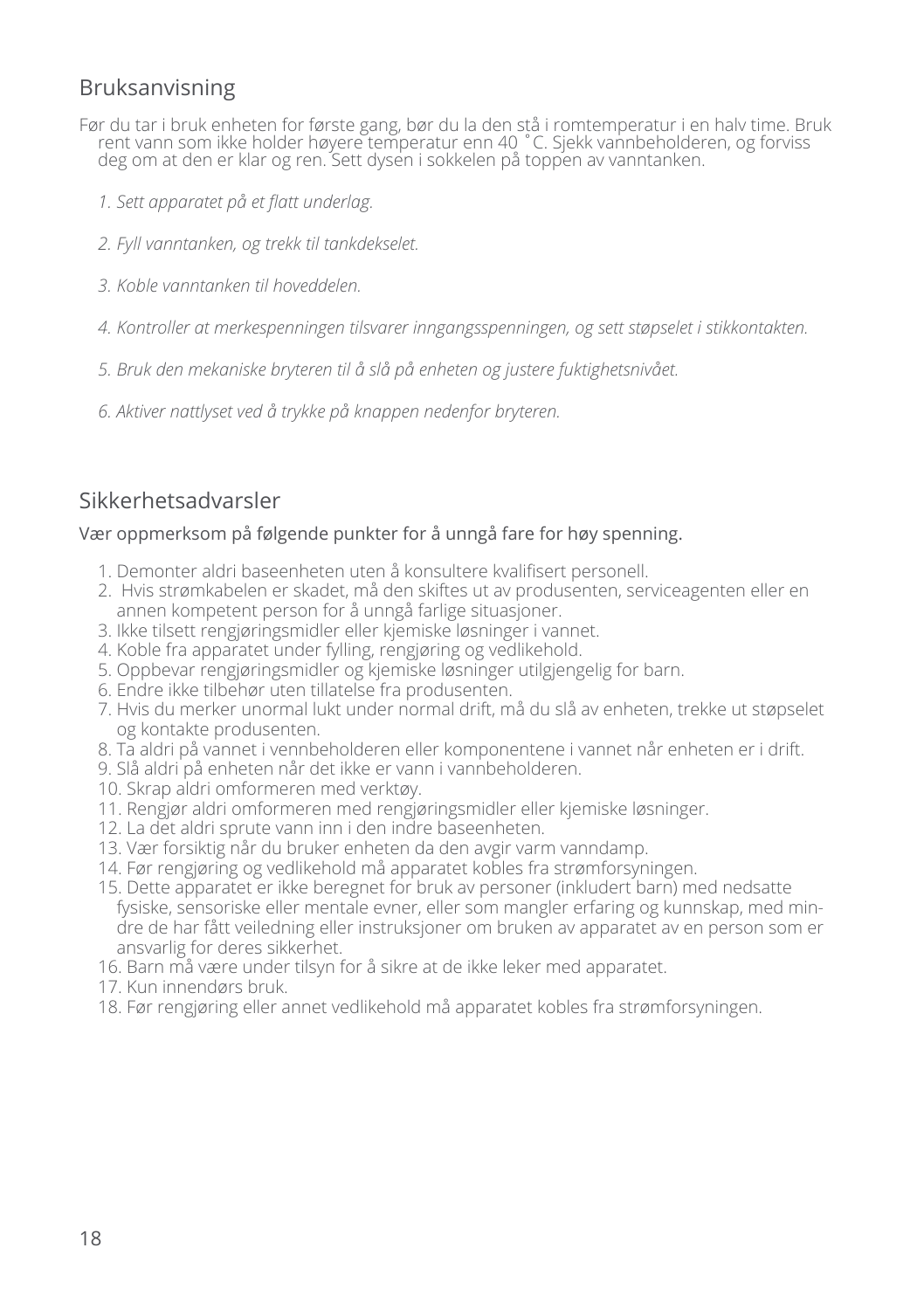# Vannfilteret

- 1. Filteret er tilsatt NANOSØLV-materiale for å hindre bakterier.
- 2. De keramiske kulene myker opp hardt vann.
- 3. Det keramiske filteret fjerner lukt fra vannet.

# Vedlikehold

Hvis du bor i et område med hardt vann, som betyr at vannet inneholder for mye kalsium og magnesium, kan det forårsake «hvitt pulver» og avleiringer på vannbeholderen, omformeren og de innvendige flatene i vanntanken. Avleiringer på overflaten til omformeren gjør at enheten ikke fungerer som den skal. Vi anbefaler:

- 1. Bruk kaldt kokt vann eller destillert vann.
- 2. Rengjør omformeren, vanntanken og vannbeholderen hver uke.
- 3. Skift ut vannet i vanntanken oftere for å holde det friskt.
- 4. Skift ut vannet regelmessig, og tørk vanntanken før du skal oppbevare apparatet.
- 5. Hvis du ikke skal bruke enheten på en lang stund, må du rengjøre hele enheten og sørge for at alle delene har tørket helt før du setter den til oppbevaring.

#### Rengjøre filtersystemet:

- 1. Rengjør de keramiske kulene når det er brukt 1000 l vann.
- 2. Fjern filtersystemet fra tankdekselet.
- 3. Legg filtersystemet i hvit eddik i ca. 10 minutter.
- 4. Etter 10 minutter; rist filtersystemet flere ganger, og rengjør det med rent vann.
- 5. Alternativt kan du ta ut de keramiske kulene fra filtersystemet, vaske dem i rent vann og la tørke i direkte sollys i flere timer før du setter dem inn i filterpatronen igjen.
- 6. La filtersystemet tørke, og pakk det inn i en pose. Oppbevares på et mørkt og kjølig sted.

#### Rengjøre omformeren:

- 1. Ta 5–10 dråper rengjøringsvæske på overflaten til omformeren, og vent i 2–5 minutter;
- 2. Børst bort avleiringene på overflaten.
- 3. Skyll omformeren med rent vann.

#### Rengjøre beholderenheten:

- 1. Rengjør vannbeholderen med en myk klut, og bruk rengjøringsvæske hvis det forekommer avleiringer.
- 2. Skyll vannbeholderen med rent vann.

#### GARANTI OG SERVICE

Hvis produktet trenger service, må du først kontakte forhandleren.

2 års begrenset produktgaranti mot produksjonsfeil. Du må fremlegge kvittering ved garanti-<br>krav. Garantien gjelder kun hvis produktet har blitt brukt i samsvar med instruksjonene og<br>sikkerhetsanvisningene i denne håndboke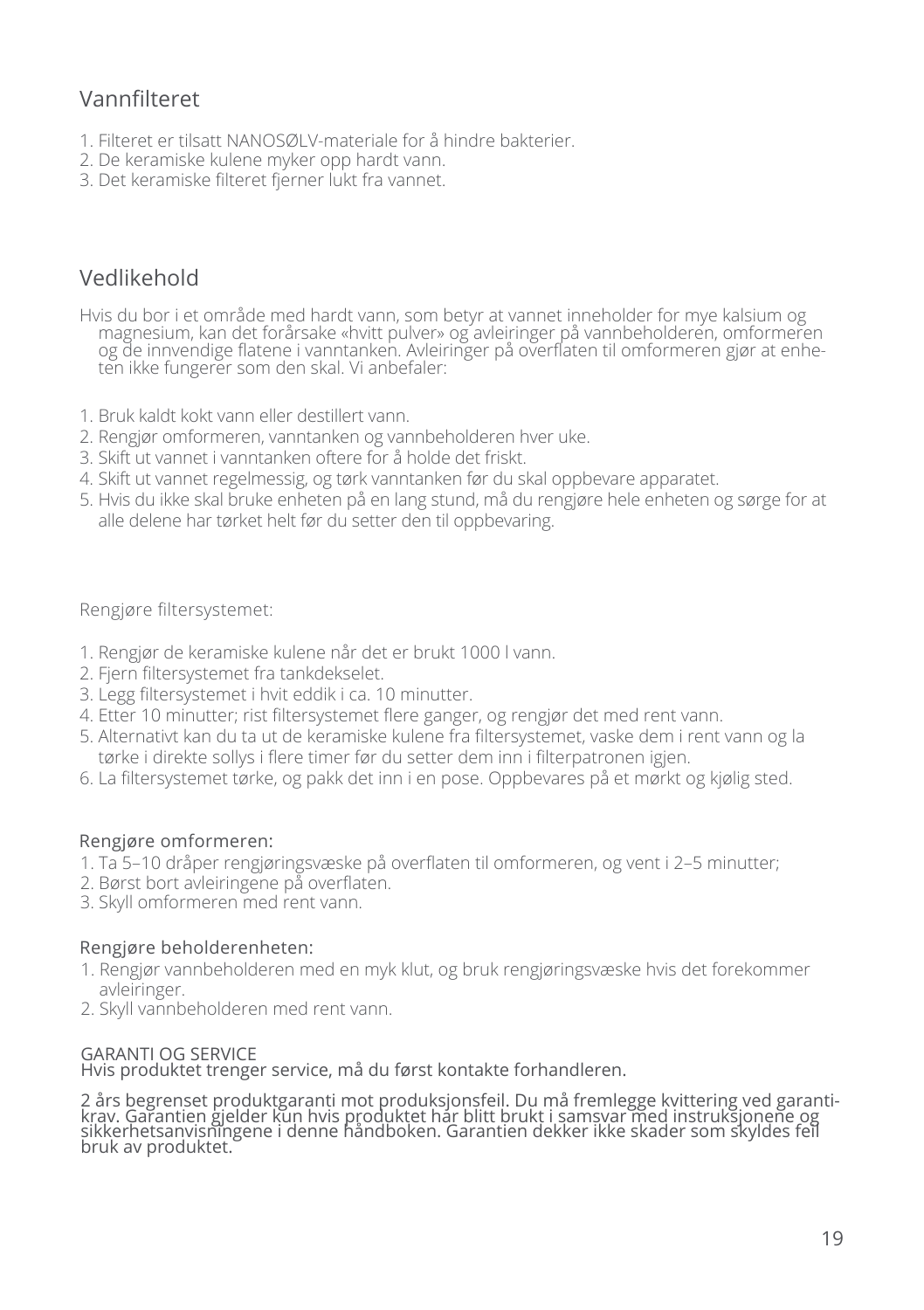| Problem                               | Årsak                                                         | Løsning                                                                             |
|---------------------------------------|---------------------------------------------------------------|-------------------------------------------------------------------------------------|
| Strømlampe av, enheten<br>virker ikke | Ingen strømforsyning                                          | Koble til strømforsyningen,<br>slå på.                                              |
| Strømlampe på, ingen tåke             | Det er ikke vann i vanntanken                                 | Fyll opp vanntanken                                                                 |
| avgis                                 | Sikkerhetsbryteren er ikke truk-<br>ket til                   | Trekk til bryteren                                                                  |
| Unormal lukt på tåken                 | Ny enhet                                                      | Ta ut vanntanken, åpne dek-<br>selet og la den stå på et kjølig<br>sted i 12 timer. |
|                                       | Skittent vann                                                 | Rengjør vanntanken, fyll den<br>med rent vann                                       |
| Strømlampe på, enheten<br>virker ikke | For mye vann i vanntanken                                     | Hell litt vann ut av vanntanken.<br>Lukk vanntanken godt.                           |
| Redusert kapasitet                    | For mye avleiring i vanntanken                                | Rengjør omformeren                                                                  |
|                                       | Vannet er for skittent eller har<br>ligget for lenge i tanken | Rengjør vanntanken, skift ut<br>vannet                                              |
| Unormal støy                          | Gjenlyd i vanntanken grunnet<br>layt vannivå                  | Fyll vanntanken med vann                                                            |
|                                       | Enheten står på et ustabilt<br>underlag                       | Flytt enheten til et stabilt<br>underlag                                            |
| Det kommer tåke ut rundt<br>dysen     | Det er åpninger mellom dysen<br>og tanken                     | Dypp dysen i vann, og sett den<br>i sokkelen igjen                                  |



Denne merkingen indikerer at dette produktet ikke skal fjernes sammen med annet husholdningsavfall i hele EU. For å unngå mulig skader på miljøet og helse som følge av ukontrollert avfallshåndtering skal apparatet resirkulere på ansvarligmåte for å fremme bærekraftig gjenbruk av ressursene. For å returnere apparatet kan du bruke retur- og innsamlingssystemet eller ta kontakt med forhandleren der produktet ble kjøpt. De kan resirkulere dette produktet på en miljøvennlig måte.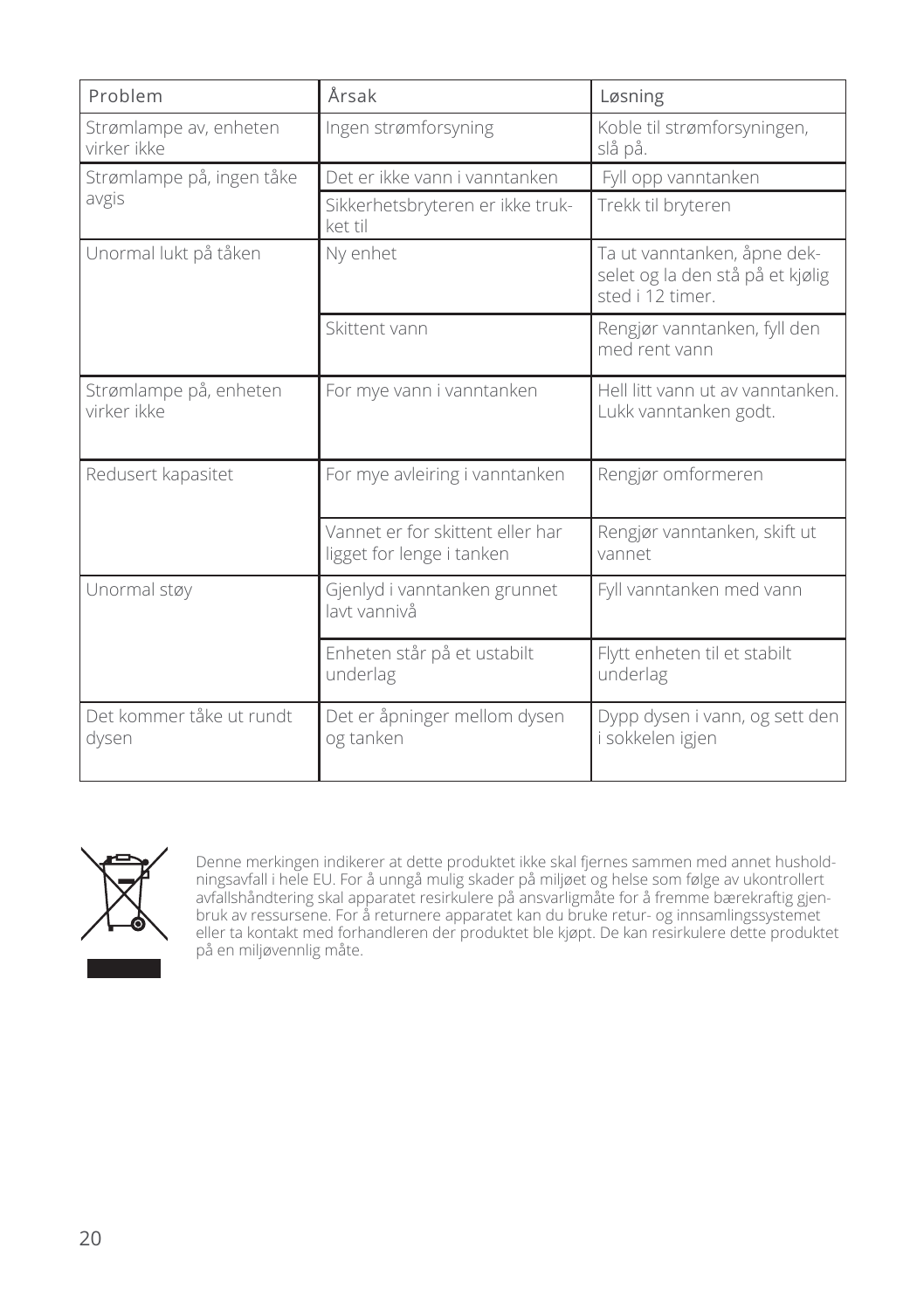# Driftsprincip

Ultrasoniske affugtere bruger en højfrekvens-oscillator til at bryde vandet op i meget små partikler. Ventilationssystemets affugter blæser vandet ind i luften når det fordamper, hvilket forøger fugtigheden.

### Funktioner

- Vandtank, der er let at genopfylde
- Den indbyggede sikkerhedsanordning slukker automatisk enheden når vandtanken er tom
- Støjsvag og energibesparende
- Transducer af høj kvalitet garanterer en langvarig og tilfredsstillende funktion.
- Beroligende natlys

### Hvad er luftfugtighed?

Luftfugtighed er vanddampindholdet i luften.

### Hvad er relativ luftfugtighed?

Relativ luftfugtighed er den del af fugt eller vanddamp i luften i forhold til det maksimalt mulige niveau ved den aktuelle temperatur, udtrykt som en procentdel.

# Hvordan kan utilstrækkelig luftfugtighed påvirke os?

Når luften er for tør, kan hydrogenniveauerne i kroppen blive reduceret, og negative symptomer kan opstå eller blive forværret. Almindelige symptoner er:

- Tilstoppet eller dryppende næse
- Vejrtrækningsproblemer
- Tør hals; halsbetændelse
- Tør hud med afskalning og revnedannelser
- Statisk elektricitet
- Træthed, døsighed og dårlig koncentration
- Respiratoriske infektioner og sygdomme, såsom astma.
- Problemer med tør hud og eksem
- Tørre øjne; svien

# Hvad er den ideelle relative luftfugtighed?

I tropiske lande er klimaet meget varmt og fugtigt. Det er derfor airconditioning bruges overalt. Ulempen ved airconditioning er, at det gør luften altfor tør. Et behageligt indendørs miljø med en relativ luftfugtighed på mellem 60 % og 70 % anbefales.

#### Omgivende

Luftfugtighedsniveau indendørs om vinteren Ideel indendørs fugtighedsniveau Udendørs fugtighedsniveau

#### Relativ luftfugtighed (%)

15 %-40 % 50 %-60 % 70 %-95 %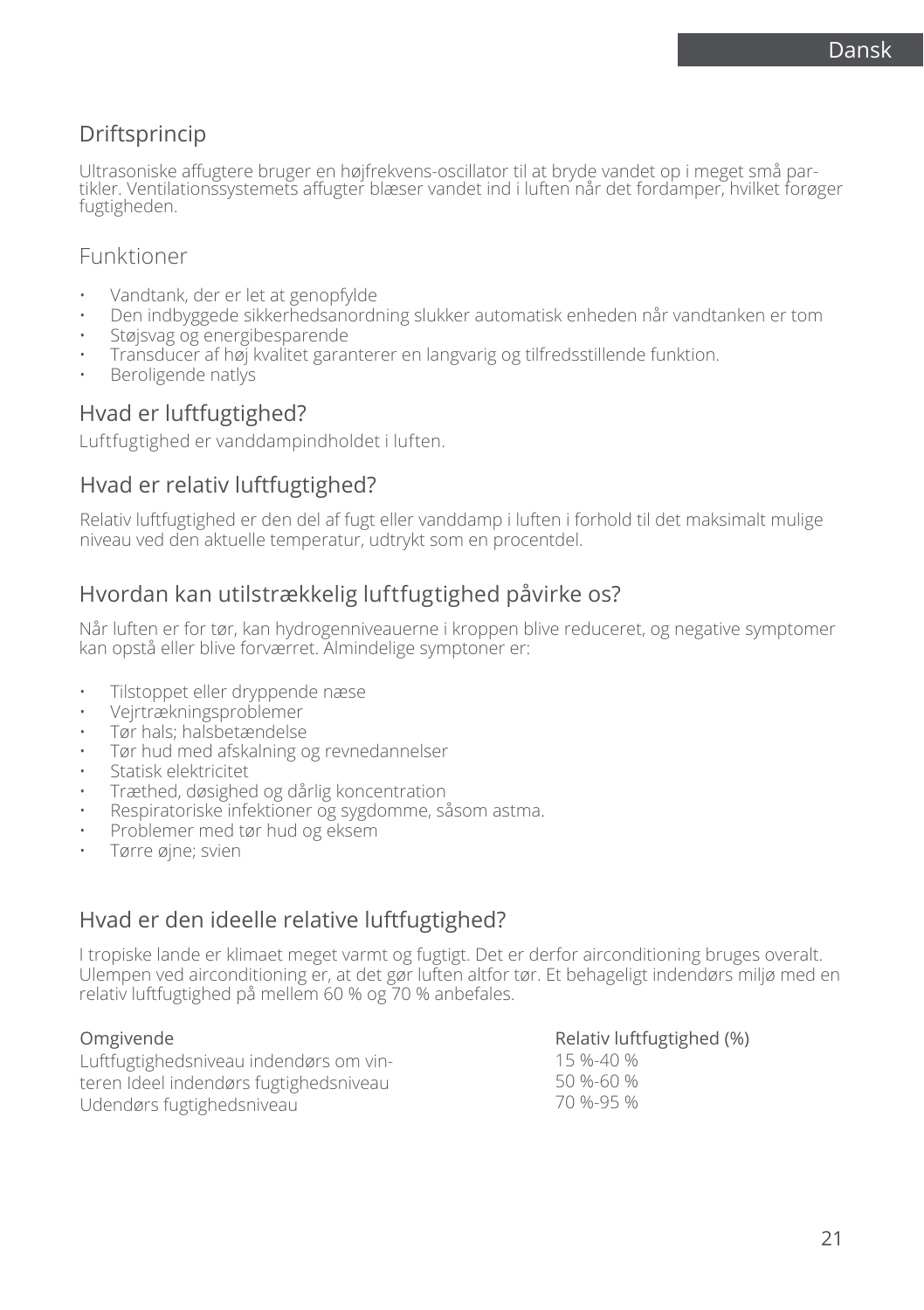# Betjeningsvejledning

Inden du bruger enheden for første gang, skal enheden opbevares ved stuetemperatur i en halv time. Brug rent vand der ikke er varmere end 40˚C. Kontroller vandbeholderen og sørg for at den er ren. Sæt dysen ind i stikket på toppen af vandtanken.

- *1. Placer maskinen på en plan overflade.*
- *2. Fyld vandtanken og stram tankdækslet.*
- *3. Forbind vandtanken til hoveddelen.*
- *4. Kontroller at den nominelle spænding overholder indgangsspændingen og sæt stikket i stikkontak-ten.*
- *5. Brug den mekaniske knap for at tænde enheden og til at justere fugtighedsniveauet.*
- *6. Aktiver natlyset ved at trykke på knappen under drejeknappen.*

# Sikkerhedsadvarsler

#### Vær opmærksom på de følgende punkter for at forhindre fare for højspænding.

- 1. Grundenheden må aldrig afmonteres uden at konsultere kvalificeret personale.
- 2. Hvis forsyningsledningen er beskadiget, skal den udskiftes af producenten, dennes servicerepræsen-tant eller tilsvarende kvalificerede personer for at undgå en farlig situation.
- 3. Der må ikke tilsættes rengøringsmidler eller kemiske opløsninger til vandet.
- 4. Træk stikket ud af apparatet under påfyldning, rengøring og vedligeholdelse.
- 5. Hold rengøringsmidler og kemiske opløsninger væk fra børn.
- 6. Tilbehøret må ikke ændres uden en konkret tilladelse fra producenten.
- 7. Hvis du bemærker en unormal luft under normal drift, skal du slukke for enheden og afbryde strøm-forsyningen, og kontakte producenten.
- 8. Berør aldrig vandet i vandbeholderen når enheden arbejder.
- 9. Enheden må ikke tændes når der ikke er noget vand i skålen.
- 10. Transducerens kontrolpanel må ikke skrabes med vilje.
- 11. Transducerens kontrolpanel må ikke rengøres med rengøringsmidler eller kemiske opløsninger.
- 12. Lad aldrig vand plaske i den indre grundenhed.
- 13. Der bør udvises forsigtighed ved brug af apparatet på grund af udledning af varme vanddampe.
- 14. Inden rengøring og vedligeholdelse, skal apparatet kobles fra hovedforsyningen.
- 15. Dette apparat er ikke beregnet til brug af personer (herunder børn) med nedsatte fysiske, sen-soriske eller mentale evner, eller manglende erfaring og viden, medmindre de er blevet vejledt eller instrueret i brugen af apparatet af den person, der står ansvarlig for deres sikkerhed.
- 16. Børn skal holdes under opsyn for at sikre, at de ikke leger med apparatet.
- 17. Kun til indendørs brug.
- 18. Inden rengøring eller anden vedligeholdelse, skal apparatet kobles fra hovedforsyningen.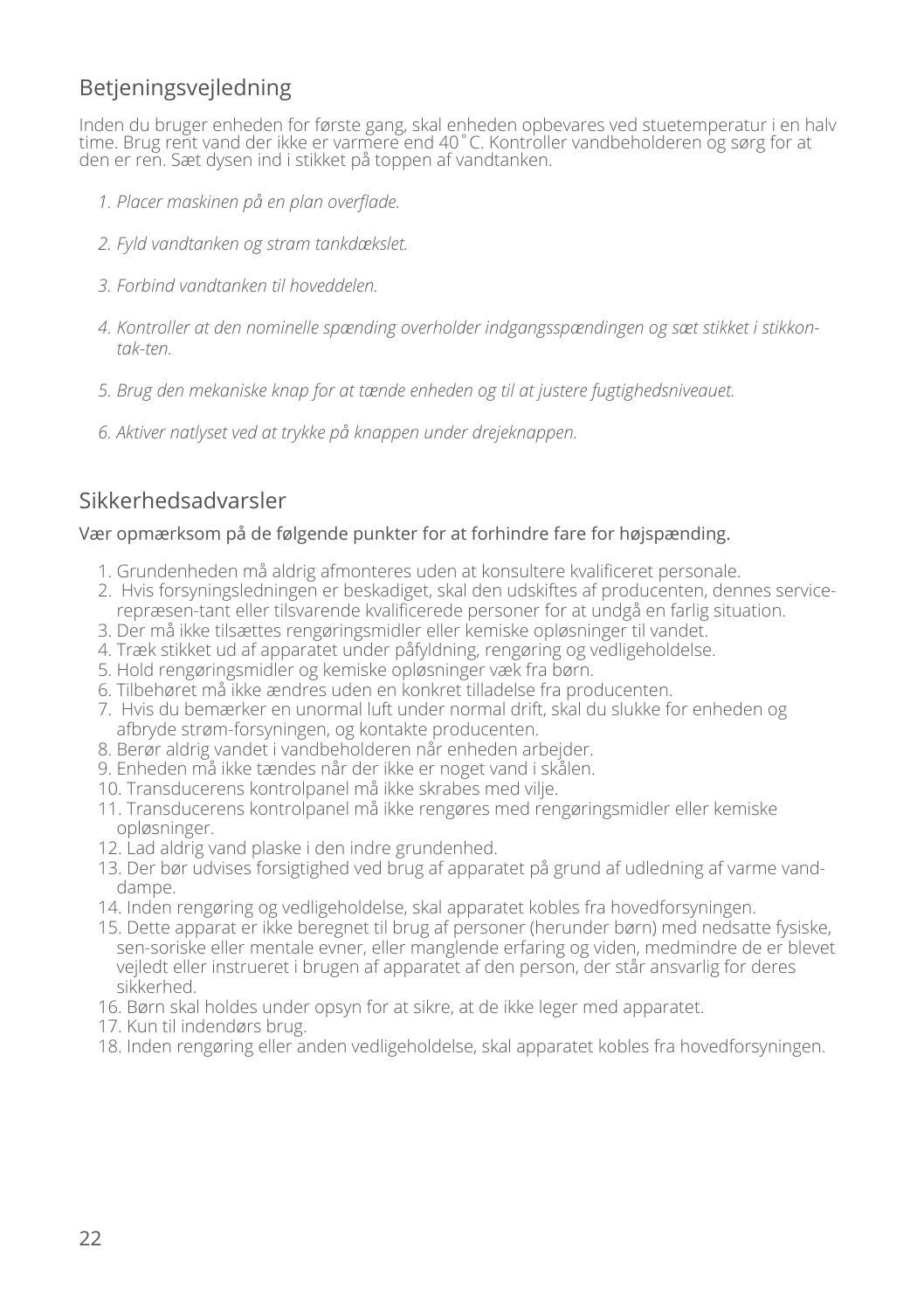# Vandfilteret

- 1. Plastikdelen af filtret er blandet med NANO-SILVER-materiale for at forhindre bakterier.
- 2. De keramiske kugler blødgør det hårde vand.
- 3. Det keramiske filter fjerner lugt fra vandet.

# Vedligeholdelse:

Hvis du bor i et område med hårdt vand, hvilket betyder at vandet indeholder for meget calcium og magnesium, kan det forårsage "hvidt pulver" og kalk på vandbeholderen, transduceren og vandtankens indre overflader. Kalk på transducerens overflade resulterer i at enheden ikke fungerer korrekt.

Vi anbefaler:

- 1. Brug koldt kogt vand eller destilleret vand.
- 2. Rengør transduceren, vandtanken og skålens enhed hver uge.
- 3. Udskift vandet i vandtanken oftere for at holde det friskt.
- 4. Inden maskinen opbevares, udskift vandet regelmæssigt og rengør og tør vandtanken.
- 5. Hvis du planlægger ikke at bruge enheden i en længere periode, skal du rengøre hele enhe-den, og sørge for at alle enhedens dele er helt tørre, inden den opbevares.

### SÅDAN RENGØR DU FILTERSYSTEMET

- 1. Rengør de keramiske kugler når enheden har brugt 1000 liter med vand.
- 2. Fjern filtersystemet fra tankdækslet.
- 3. Placer filtersystemet i hvid eddike i ca. 10 minutter.
- 4. Når der er gået 10 minutter; ryst filtersystemet adskillige gange for at rense det med rent vand.
- 5. Alternativt kan du tage de keramiske kugler ud af filtersystemet og vaske dem med rent vand, og lade dem tørre i direkte sollys i flere timer, inden du sætter dem tilbage i filterpatronen.
- 6. Lad filtersystemet tørre og pak det ind i en polyesterpose. Opbevar det på et køligt og skyg-gefuldt sted.

#### Sådan rengør du transduceren:

- 1. Placer 5-10 dråber med rensevæske på transduceren og vent i 2-5 minutter;
- 2. Børst kalken væk fra overfladen.
- 3. Skyl transduceren med rent vand.

#### Sådan rengøres skålens enhed

- 1. Rengør vandbeholderen med en blød klud og brug rensevæske, hvis den indeholder kalk.
- 2. Skyl vandskålen med rent vand.

#### GARANTI OG SERVICE

Hvis dit produkt har brug for service, skal du først kontakte din forhandler.

2 års garanti mod produktionsfejl. Garantien er kun gyldig efter fremlæggelse af en kvittering. Garantien gælder kun, hvis produktet bruges i overensstemmelse med instruktionerne og sikkerhedsadvarslerne i denne manual. Garantien dækker ikke skader forårsaget af forkert håndtering af produktet.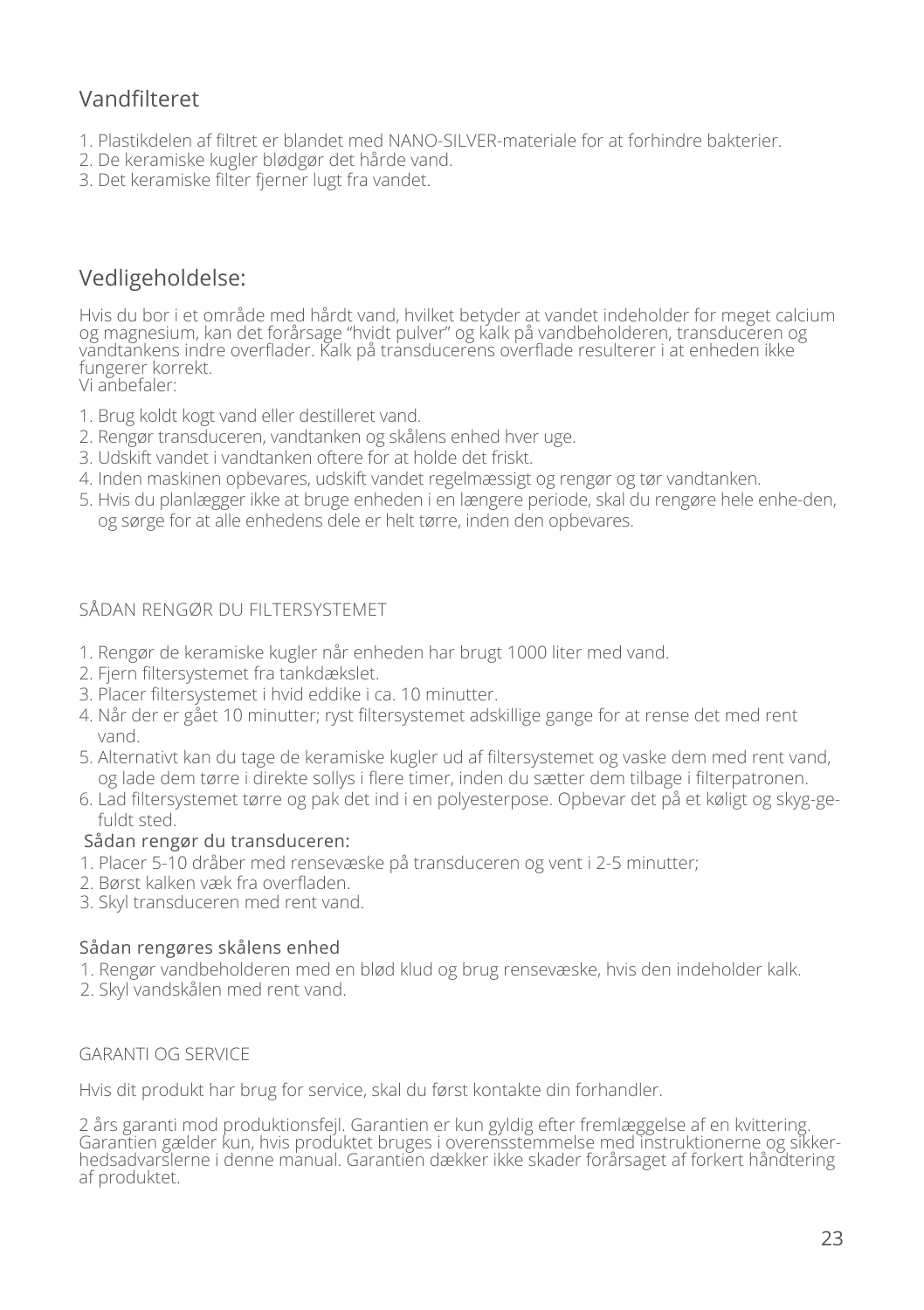| Problem                                               | Mulige årsager                                                   | Løsning                                                                         |
|-------------------------------------------------------|------------------------------------------------------------------|---------------------------------------------------------------------------------|
| Strømindikatoren er slukket,<br>enheden fungerer ikke | Ingen strømforsyning                                             | Tilslut strømforsyningen, og<br>tænd                                            |
| Strømindikatoren er tændt,                            | Ingen vand i vandtanken                                          | Fyld vandtanken med vand                                                        |
| ingen udledning af tåge                               | Sikkerhedsafbryderen er for lille                                | Stram afbryderen                                                                |
| Tågen har en dårlig lugt                              | Ny enhed                                                         | Fjern vandtanken, åbn dækslet<br>og lad den stå på et køligt sted<br>i 12 timer |
|                                                       | Snavset vand                                                     | Rengør vandtanken, fyld den<br>med rent vand                                    |
| Strømindikatoren er tændt.<br>enheden fungerer ikke   | For meget vand i vandbe-hold-<br>eren                            | Hæld noget vand ud af<br>vandbeholderen, luk dæks-let<br>forsvarligt            |
| Nedsat ydeevne                                        | For meget kalk i vandbe-<br>hol-deren                            | Rengør transduceren                                                             |
|                                                       | Vandet er for snavset, eller det<br>har været for længe i tanken | Clean water tank, change<br>water                                               |
| Unormal støj                                          | Resonans i vandtanken på grund<br>af der ikke nok vand           | Fill the water tank with water                                                  |
|                                                       | Enheden står på en ustabil<br>overflade                          | Move the unit to stable flat<br>surface                                         |
| En tågedis kommer ud fra<br>dysen                     | Der er åbninger mellem dysen<br>og vandtanken                    | Dip the nozzle in water for a<br>while and put it back in the<br>socket         |



Affald af elektrisk og elektronisk udstyr (WEEE) (gælder inden for den Europæiske Union med indsamlingsordninger): I henhold til Europa-Parlamentets og Rådets Direktiv 2002/96/EF må dette produkt ikke bortskaffes sammen med almindeligt affald. Det særlige symbol med en overstreget affaldsspand på hjul sættes på produktet eller nævnes i brugervejled-ningen for at angive, at produktet skal indsamles særskilt, når det er udtjent. Det hjælper med til at mindske den miljøskadelige virkning af tilstedeværelsen af kemiske materialer så som kølemiddel osv. Det fremmer også genbrug af alle dele, der kan genbruges. Når dette produkt er udtjent, bør du som forbruger kontakte forhandleren eller de lokale myndigheder (kommune, m.v.) og få oplyst, hvordan du bortskaffer produktet til genbrug.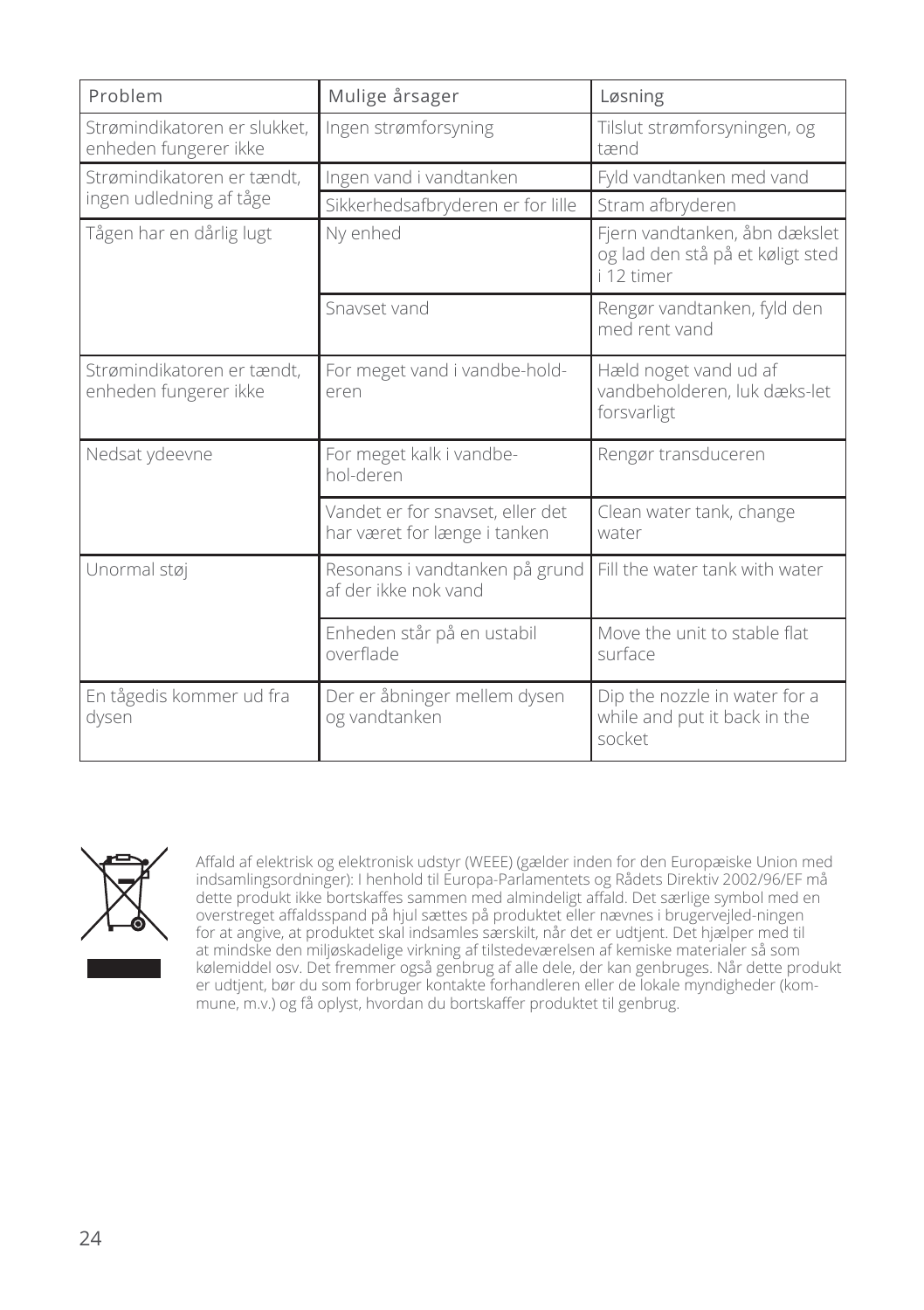# Funktionsprinzip

Funktionsprinzip: Ultraschall-Luftbefeuchter spalten das Wasser mithilfe eines Hochfrequenz-Os- zillators in winzige Partikel. Das Ventilationssystem des Luftbefeuchters verteilt diese Wasserpartikel in der Luft, wo sie verdunsten. Hierdurch wird die Luftfeuchtigkeit erhöht.

### Merkmale

- Bequem zu füllender Wasserbehälter
- Abschaltautomatik, die das Gerät bei leerem Wasserbehälter zur Sicherheit ausschaltet
- Geräuschlos und energiesparend
- Hochwertiger Wandler für einen nachhaltigen und zuverlässigen Betrieb
- Angenehmes, gedämpftes Nachtlicht

### Was ist Luftfeuchtigkeit?

Luftfeuchtigkeit ist der Gehalt von Wasserdampf in der Luft.

### Was ist relative Luftfeuchtigkeit?

Die relative Luftfeuchtigkeit gibt den Anteil von Feuchtigkeit oder Wasserdampf in der Luft an, und zwar in Bezug zur maximal möglichen Aufnahmemenge bei einer bestimmten Temperatur. Sie wird in Prozent angegeben.

### Welche Folgen hat eine unzureichende Luftfeuchtigkeit?

Wenn die Luft zu trocken ist, sinkt der Wasserstoffspiegel im Körper, wodurch gesundheitliche Probleme auftreten oder sich verstärken können. Häufig auftretende Beschwerden sind

- Verstopfte oder laufende Nase
- Atembeschwerden
- Trockener Hals, Halsschmerzen
- Trockene, schuppige und/oder rissige Haut
- Elektrostatische Aufladung
- Müdigkeit, Schläfrigkeit und Konzentrationsschwäche
- Atemwegsinfektionen und -erkrankungen wie Asthma
- Beschwerden durch trockene Haut oder Ekzeme
- Trockene oder brennende Augen

# Was ist die ideale relative Luftfeuchtigkeit?

In tropischen Regionen ist das Klima extrem heiß und feucht. Aus diesem Grund kommen dort überall Klimaanlagen zum Einsatz. Der Nachteil von Klimaanlagen ist, dass die Luft dadurch extrem trocken wird. Für ein angenehmes Raumklima wird eine relative Luftfeuchtigkeit von 60 bis 70 % empfohlen.

| Umgebung                                   | Relative Luftfeuchtigkeit (%) |
|--------------------------------------------|-------------------------------|
| Luftfeuchtigkeit im Innenbereich im Winter | 15–40 %                       |
| Ideale Luftfeuchtigkeit im Innenbereich    | 50–60 %                       |
| Luftfeuchtigkeit im Freien                 | 70-95 %                       |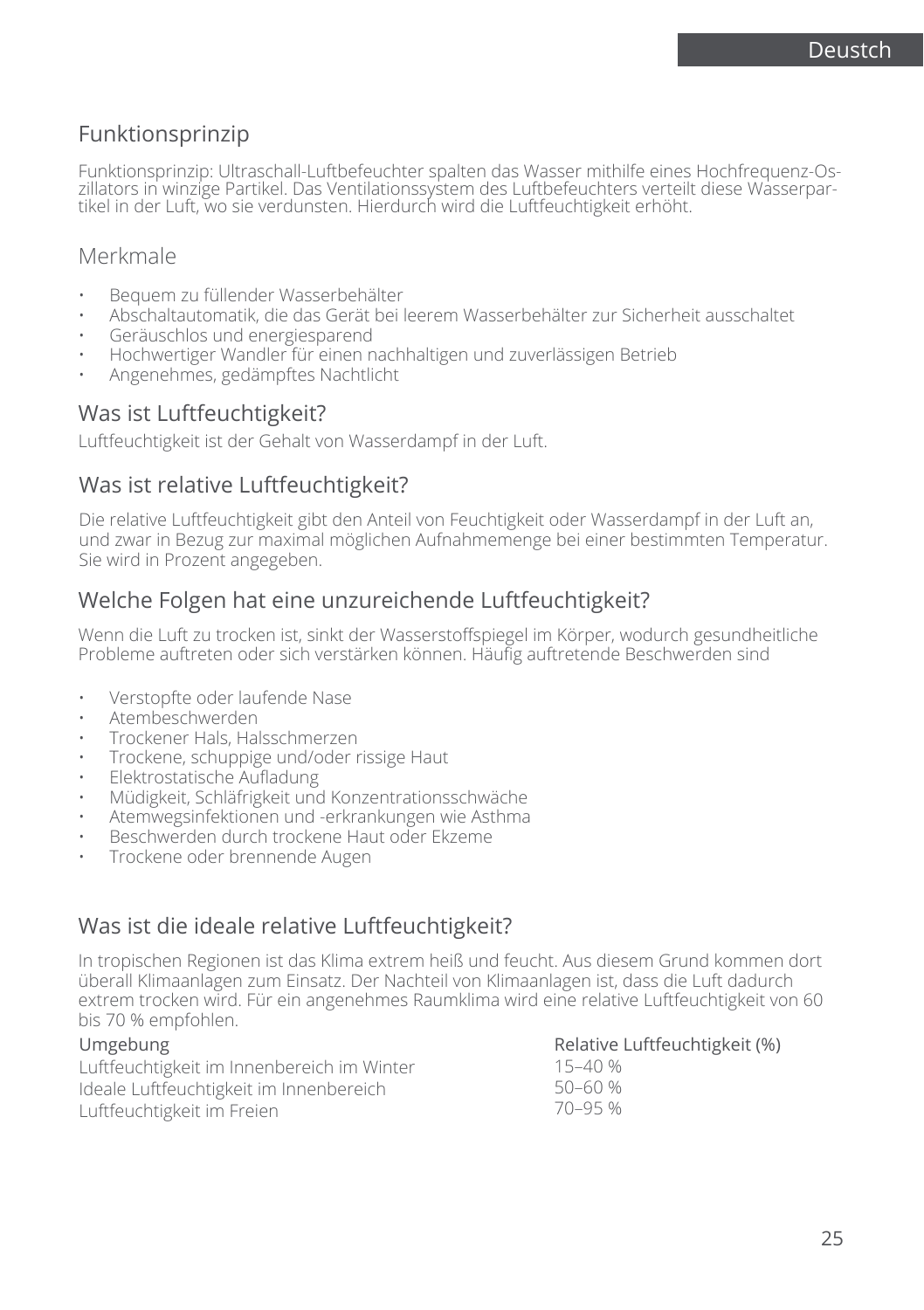# Bedienungsanleitung

- Lassen Sie das Gerät vor der ersten Inbetriebnahme eine halbe Stunde bei Raumtemperatur stehen. Verwenden Sie klares Wasser mit einer Temperatur nicht über 40 °C. Überprüfen Sie die Wasserwanne und stellen Sie sicher, dass sie leer ist. Setzen Sie die Düse in die Buchse oben am Wasserbehälter.
	- *1. Stellen Sie das Gerät auf einer flachen Unterlage ab.*
	- *2. Füllen Sie den Wasserbehälter und befestigen Sie anschließend den Behälterdeckel.*
	- *3. Schließen Sie den Wasserbehälter an die Gerätebasis an.*
	- *4. Stellen Sie sicher, dass die Eingangsspannung der Nennspannung entspricht, und stecken Sie den Stecker in die Steckdose.*
	- *5. Schalten Sie das Gerät über den Drehschalter ein, über den sich auch der Feuchtegrad wählen lässt.*
	- *6. Sie aktivieren das Nachtlicht über den Knopf unter dem Drehschalter.*

# Sicherheitshinweise

#### Bitte beachten Sie die folgenden Punkte, um Gefahren durch Hochspannung zu vermeiden.

- 1. Die Gerätebasis darf nur nach Rücksprache mit einer qualifizierten Fachperson demontiert werden.
- 2. Um Gefahren zu vermeiden, muss das Netzkabel bei Beschädigung vom Hersteller oder einer ähnlich qualifizierten Person ersetzt werden.
- 3. Geben Sie keine Reinigungsmittel oder chemischen Lösungen ins Wasser.
- 4. Ziehen Sie vor dem Befüllen, Reinigen und Warten den Stecker des Gerätes ab.
- 5. Halten Sie Reinigungsmittel und chemische Lösungen von Kindern fern.
- 6. Die Halterung darf ausschließlich mit eindeutiger Genehmigung des Herstellers verändert werden.
- 7. Macht sich bei Normalbetrieb ein ungewöhnlicher Geruch bemerkbar, dann schalten Sie das Gerät aus, trennen Sie es vom Stromanschluss und wenden Sie sich an den Hersteller.
- 8. Berühren Sie bei laufendem Betrieb weder das Wasser in der Wasserwanne noch die im Wasser enthaltenen Komponenten.
- 9. Schalten Sie das Gerät niemals ein, wenn sich kein Wasser in der Wasserwanne befindet.
- 10. Vermeiden Sie ein Abschaben des Wandlers.
- 11. Reinigen Sie den Wandler nicht mit Reinigungsmitteln oder chemischen Lösungen.
- 12. Achten Sie immer darauf, dass kein Wasser in das Innere der Gerätebasis spritzt.
- 13. Vorsicht: Bei der Nutzung des Geräts tritt heißer Wasserdampf aus.
- 14. Für Reinigung und Wartung muss das Gerät von der Stromversorgung getrennt werden.
- 15. Personen (einschließlich Kindern) mit eingeschränkten physischen, sensorischen oder geistigen Fähigkeiten bzw. mit mangelnder Erfahrung und Kenntnis dürfen dieses Gerät ausschließlich unter Aufsicht bzw. nach eingehender Anleitung durch eine für ihre Sicherheit verantwortliche Person bedienen.
- 16. Kinder müssen von einer Aufsichtsperson unterwiesen werden, dass der Luftreiniger kein Spielzeug ist. Die Sicherheitsverantwortung liegt beim Erziehungsberechtigten.
- 17. Verwenden Sie das Gerät nur in Innenbereichen.
- 18. Vor Reinigung und Wartung muss das Gerät von der Stromversorgung getrennt werden.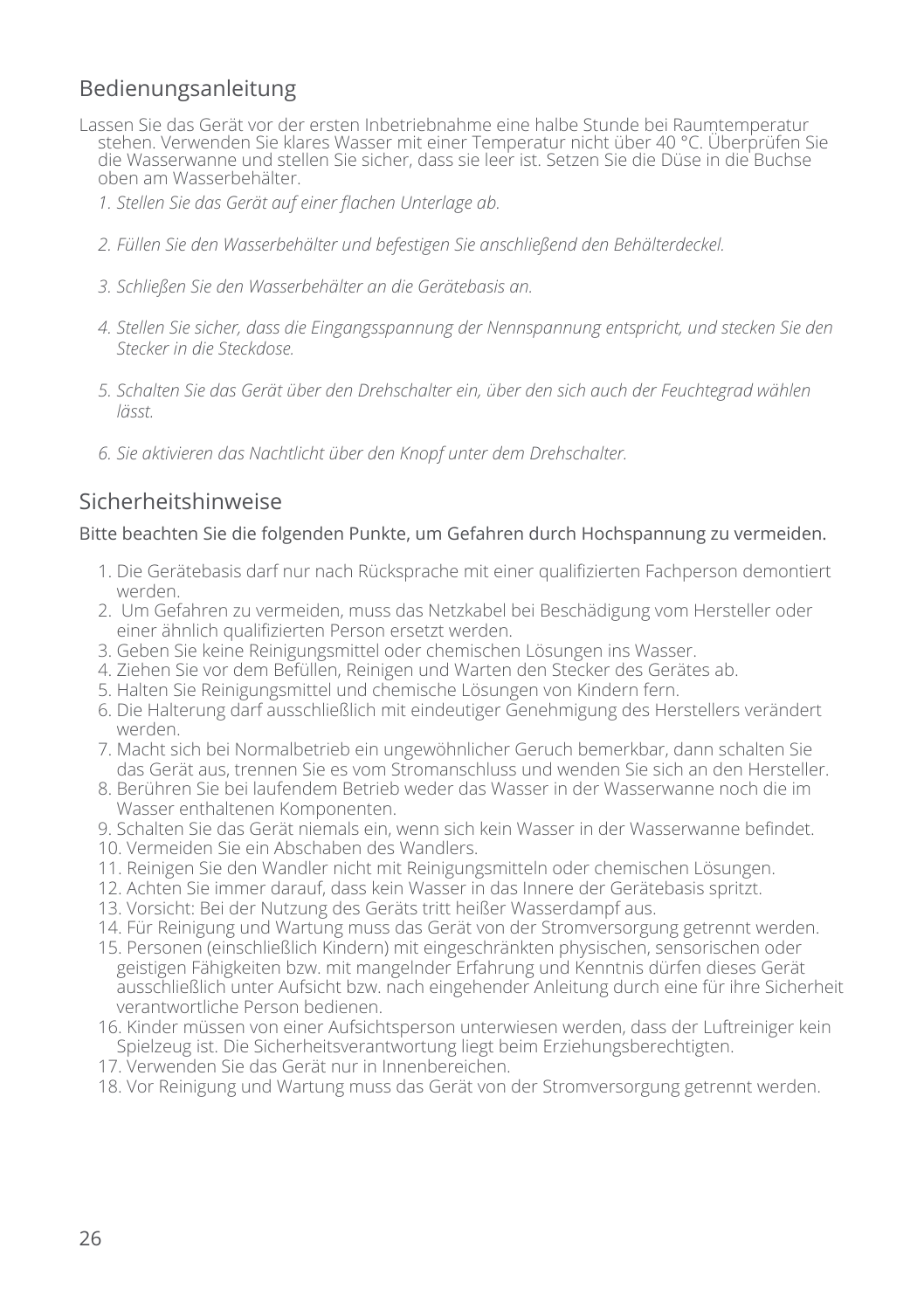# **Wasserfilter**

- 1. Der Filter ist mit Nano-Silbermaterial versetzt, um das Anlagern von Bakterien zu verhindern.
- 2. Die Keramikkugeln enthärten hartes Wasser.
- 3. Der Keramikfilter beseitigt Gerüche aus dem Wasser.

# Wartung

In Gebieten mit hartem Leitungswasser, also mit einem hohen Kalzium- und Magnesiumgehalt, können in der Wasserwanne, am Wandler und im Inneren des Wasserbehälters "weiße Krümel" und Kalbablagerungen entstehen. Bei Kalk an der Oberfläche des Wandlers funktioniert das Gerät nicht ordnungsgemäß. Unsere Empfehlung:

- 1. Kaltes, abgekochtes oder destilliertes Wasser verwenden.
- 2. Wandler, Wasserwanne und Wasserbehälter einmal wöchentlich reinigen.
- 3. Das Wasser häufig wechseln, um immer frisches Wasser zu nutzen.
- 4. Das Wasser regelmäßig wechseln. Den Wasserbehälter vor der Lagerung reinigen und trocknen.
- 5. Soll das Gerät für längere Zeit nicht genutzt werden, dann ist das gesamte Gerät zu reinigen. Vor dem Lagern sicherstellen, dass sämtliche Teile des Geräts trocken sind.

#### So reinigen Sie das Filtersystem:

- 1. Reinigen Sie die Keramikkugeln nach 1000 Litern Wasser.
- 2. Nehmen Sie das Filtersystem vom Behälterdeckel ab.
- 3. Legen Sie das Filtersystem für ca. 10 Minuten in weißen Haushaltsessig.
- 4. Schütteln Sie den Essig anschließend vom Filtersystem ab und reinigen Sie es mit klarem Wasser.
- 5. Sie können auch die Keramikkugeln aus dem Filtersystem nehmen, mit klarem Wasser reinigen und anschließend über mehrere Stunden bei direktem Sonnenlicht trocknen lassen, bevor Sie sie wieder in das Filtersystem einsetzen.
- 6. Lassen Sie das Filtersystem trocknen und verpacken Sie es in einen Kunststoffbeutel. Bewahren Sie es an einem kühlen und schattigen Ort auf.

#### So reinigen Sie den Wandler:

- 1. Geben Sie 5–10 Tropfen Reinigungsflüssigkeit auf die Oberfläche des Wandlers und warten Sie 2–5 Minuten.
- 2. Entfernen Sie den Kalk mit einer Bürste von der Oberfläche.
- 3. Spülen Sie den Wandler mit sauberem Wasser ab.

#### So reinigen Sie die Wasserwanne:

- 1. Reinigen Sie die Wasserwanne mit einem weichen Tuch und entfernen Sie eventuell vorhandenen Kalk mit Reinigungsflüssigkeit.
- 2. Spülen Sie die Wasserwanne mit sauberem Wasser aus.

#### GEWÄHRLEISTUNG UND SERVICE

Sollten bei Ihrem Produkt Servicearbeiten anfallen, wenden Sie sich bitte zunächst an Ihren Händler.

2 Jahre eingeschränkte Produktgewährleistung auf Fertigungsmängel. Bei allen Gewährleistungsansprüchen ist ein Kaufbeleg vorzulegen. Die Gewährleistung gilt nur, wenn das Produkt in Übereinstimmung mit den Anweisungen und Sicherheitshinweisen in diesem Handbuch verwendet wurde. Die Gewährleistung deckt keine Schäden ab, die durch unsachgemäße Handhabung des Produkts verursacht werden.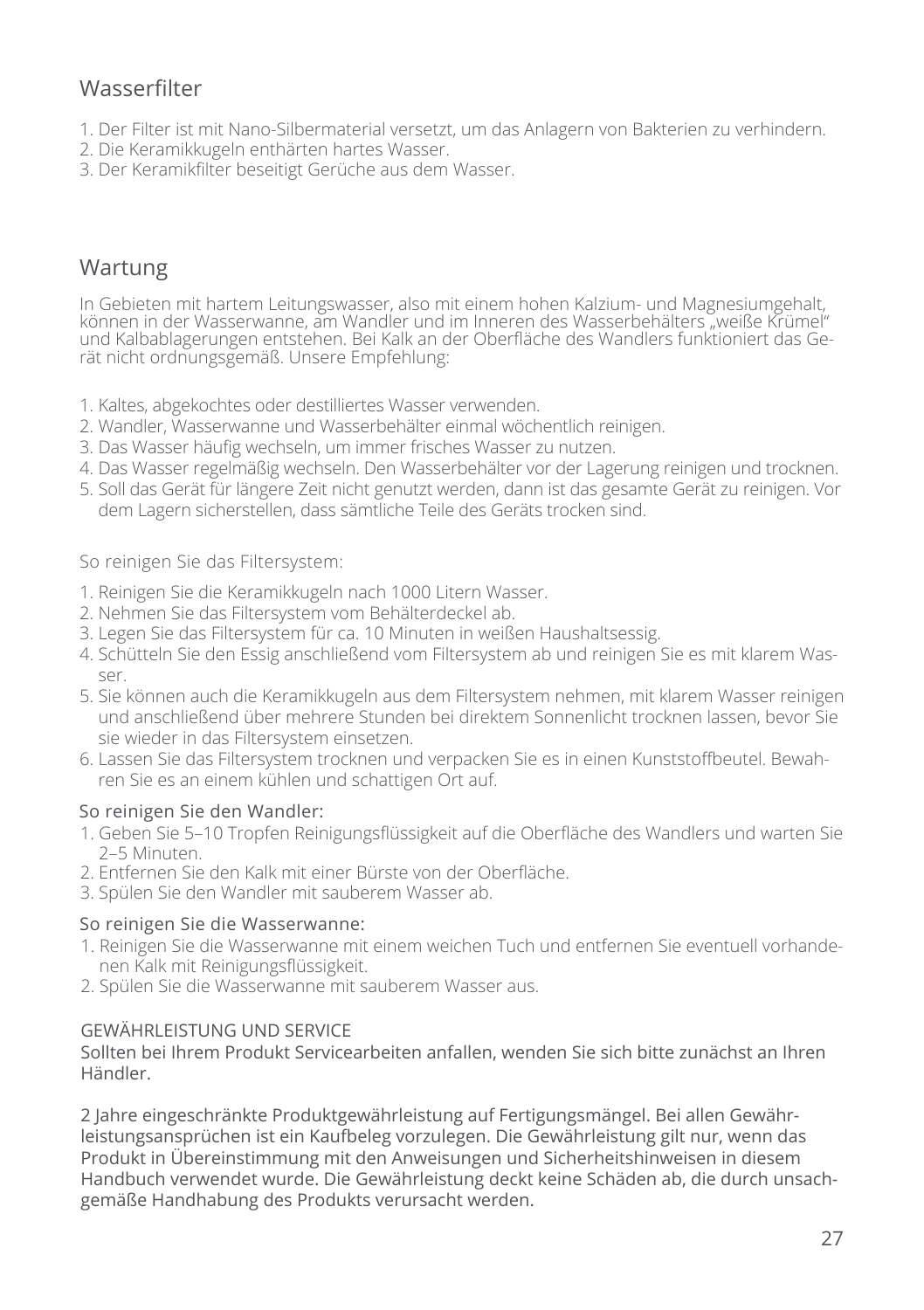| Problem                                          | Ursache                                                              | Lösung                                                                                       |
|--------------------------------------------------|----------------------------------------------------------------------|----------------------------------------------------------------------------------------------|
| Betriebsleuchte aus, Gerät<br>funktioniert nicht | Stromversorgung fehlt                                                | Netzteil anschließen, ein-<br>schalten.                                                      |
| Betriebsleuchte ein, kein                        | Kein Wasser im Wasserbehälter                                        | Wasserbehälter füllen                                                                        |
| Wassernebel am Ausgang                           | Sicherheitsschalter ist locker                                       | Schalter sicher befestigen                                                                   |
| Nebel riecht auffällig                           | Gerät ist neu                                                        | Wasserbehälter abnehmen<br>und 12 Stunden ohne Deckel<br>an einen kühlen Ort stellen.        |
|                                                  | Wasser schmutzig                                                     | Wasserbehälter reinigen und<br>mit klarem Wasser füllen                                      |
| Betriebsleuchte ein, Gerät<br>funktioniert nicht | Zu viel Wasser im Wasserbe-<br>hälter                                | Etwas Wasser aus dem<br>Wasserbehälter abgießen Den<br>Wasserbehälter gut verschlie-<br>ßen. |
| Geräteleistung reduziert                         | Zu viel Kalk im Wasserbehälter                                       | Wandler reinigen                                                                             |
|                                                  | Wasser ist zu stark verschmutzt<br>oder zu lange im Behälter         | Wasserbehälter reinigen,<br>Wasser wechseln                                                  |
| Auffällige Geräuschentwick-<br>lung              | Wasserbehälter schwingt mit<br>aufgrund zu geringer Wasser-<br>menge | Wasserbehälter mit Wasser<br>befüllen                                                        |
|                                                  | Unterlage des Geräts ist nicht<br>eben/stabil                        | Gerät auf eine stabile, ebene<br>Unterlage stellen                                           |
| Aus der Düse tritt Wasser-<br>nebel aus          | Der Schlitz zwischen Düse und<br>Behälter ist durchlässig            | Die Düse kurz in Wasser<br>tauchen und dann wieder<br>zurücksetzen                           |



Gemäß EU-Richtlinie 2002/96/EG darf dieses Gerät nicht als unsortierter Siedlungsabfall entsorgt werden. Das Symbol der durchgestrichenen Abfalltonne am Produkt bzw. in der Bedienungsanleitung weist darauf hin, dass das Produkt getrennt vom normalen Abfall zu entsorgen ist, um zu einer geringeren Umweltbelastung durch Chemikalien wie Kältemittel usw. beizutragen. Es dient auch dem Recycling aller wiederverwendbaren Teile. Wenden Sie sich als Verbraucher an Ihren Händler oder die örtlichen Behörden (Kommunalverwaltung, Bürgermeister usw.), um Einzelheiten zu Entsorgung/Recycling Ihres Altgerätes zu erhalten.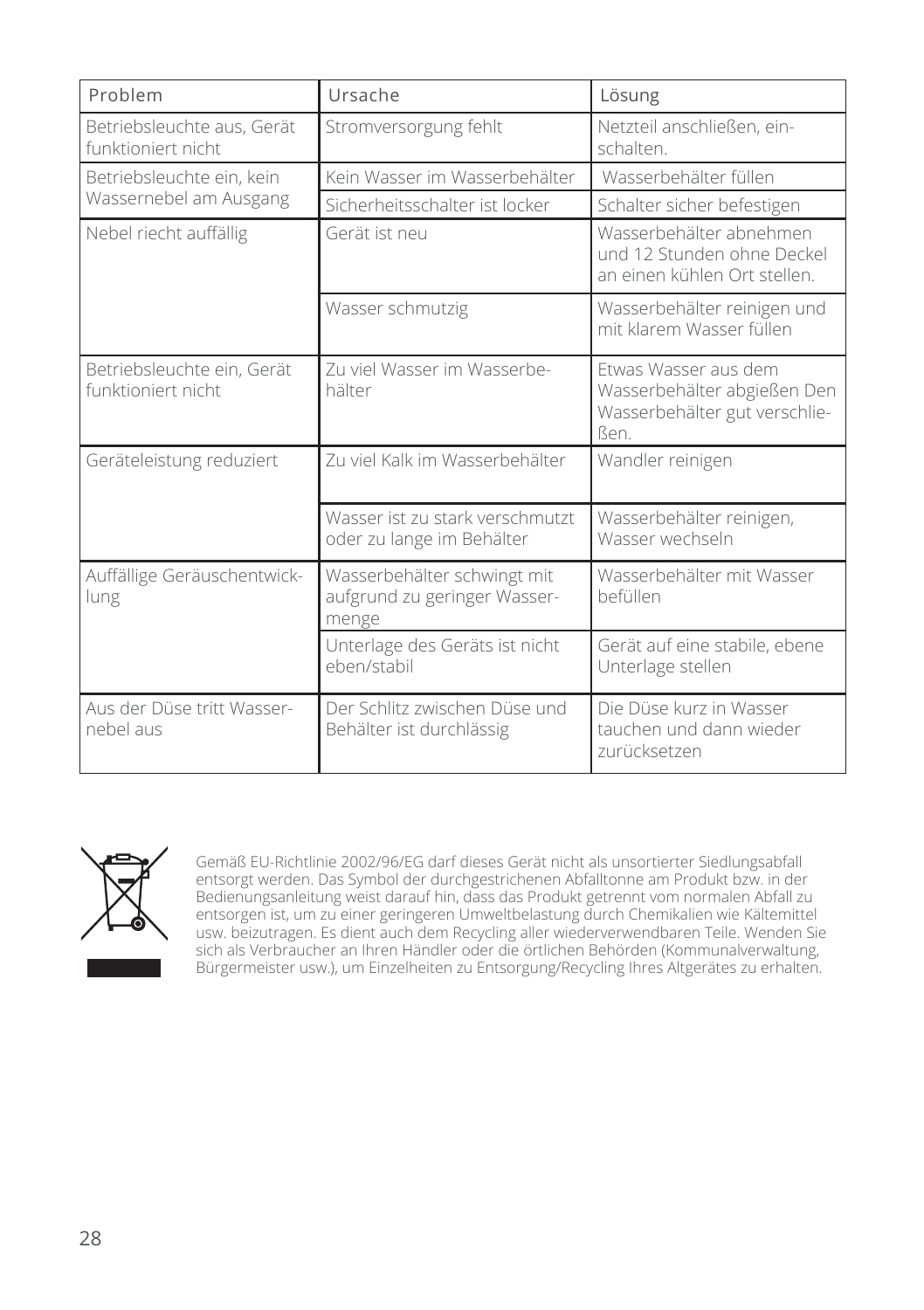# Principio de funcionamiento

los humidificadores ultrasónicos usan un oscilador de alta frecuencia para dividir el agua en pe-queñas partículas. El sistema de ventilación del humidificador ventila el agua al aire, donde se evapora incrementando así la humedad.

### Características

- Depósito de agua de fácil llenado
- El dispositivo de seguridad integrado apagará la unidad automáticamente cuando el depósito de agua esté vacío
- Silencioso y con eficiencia energética
- Su transductor de alta calidad garantiza un funcionamiento duradero y satisfactorio
- Luz nocturna relajante

### ¿Qué es la humedad del aire?

La humedad del aire es el contenido de vapor de agua en el aire.

### ¿Qué es la humedad relativa?

La humedad relativa es la proporción de humedad o vapor de agua en el aire en relación al nivel máximo posible a la temperatura real, expresada en tanto por ciento.

### ¿Cómo puede afectarnos una humedad insuficiente?

Cuando el aire es demasiado seco los niveles de hidrógeno del cuerpo disminuyen, dando lugar a posibles síntomas negativos o agravándolos. Síntomas comunes:

- Congestión o secreción nasal
- Dificultades respiratorias
- Sequedad o dolor de garganta
- Sequedad cutánea con descamación y agrietamiento
- Electricidad estática
- Cansancio, somnolencia y falta de concentración
- Infecciones y enfermedades respiratorias como el asma
- Problemas con sequedad cutánea y eccema
- Sequedad y picazón ocular

# ¿Cuál es la humedad relativa ideal?

En los países tropicales el clima es extraordinariamente caluroso y húmedo. Éste es el motivo por el que se usan sistemas de aire acondicionado. La desventaja del aire acondicionado es que hace que el aire sea todavía más seco. Se recomienda una humedad relativa de entre un 60% y un 70% en interiores.

| Humedad relativa ambiental (%)          |                 |
|-----------------------------------------|-----------------|
| Nivel de humedad en interiores con aire | 15 %-40 %       |
| acondicionado: Nivel de humedad ideal   | $50 \% - 60 \%$ |
| en interiores:                          | 70 %-95 %       |
| Nivel de humedad en exteriores:         |                 |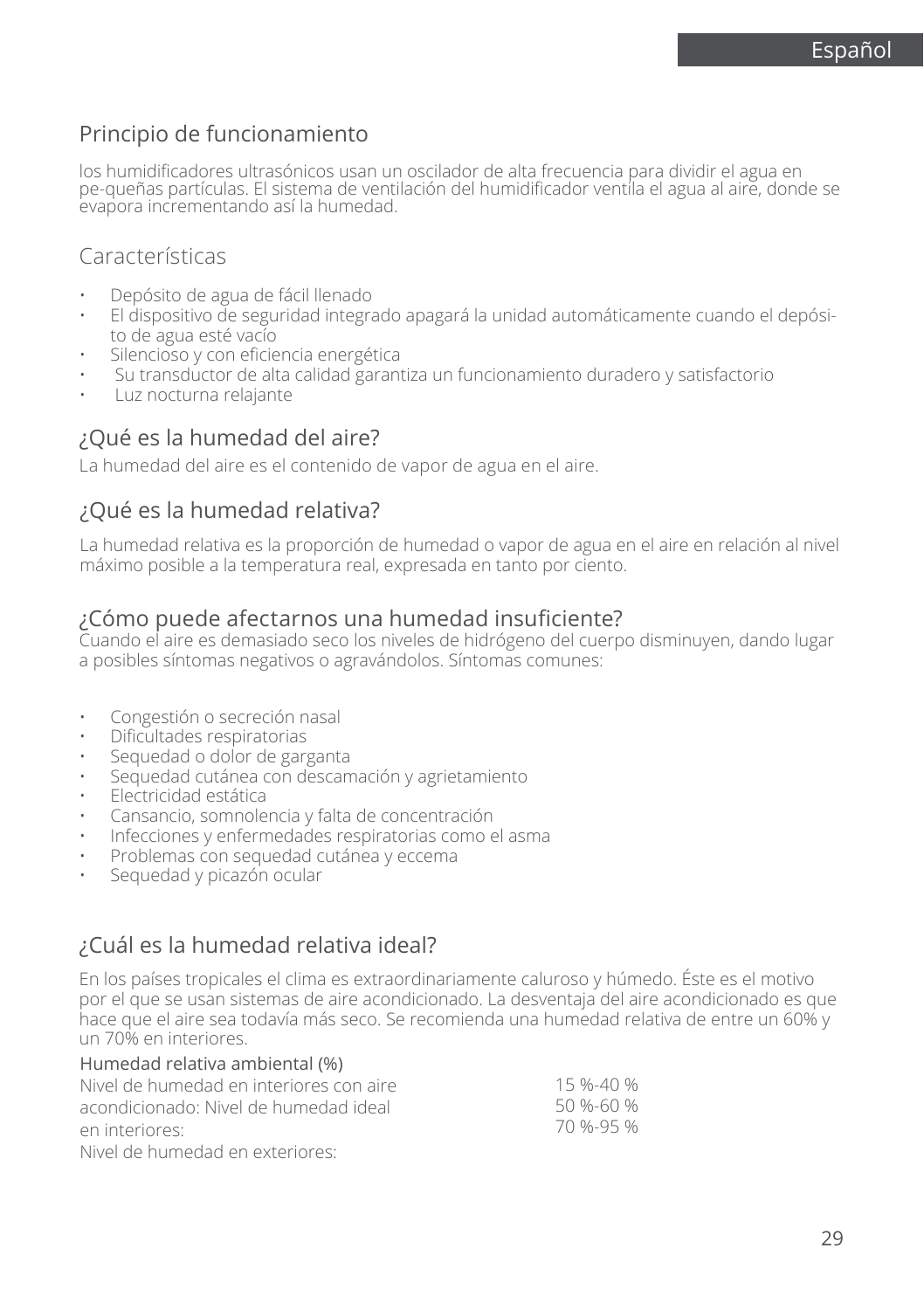# Instrucciones de funcionamiento

Antes de usar la unidad por primera vez, mantenga la unidad a temperatura ambiente durante media hora. Use agua limpia que no supere los 40˚C. Compruebe el depósito de agua y asegúrese de que esté limpio. Coloque la boquilla en el conector de la parte superior del depósito de agua.

- *1. Coloque la unidad sobre una superficie plana.*
- *2. Llene el depósito del agua y coloque correctamente la tapa del depósito para sellarlo.*
- *3. Conecte el depósito del agua al cuerpo de la unidad.*
- *4. Compruebe que el voltaje nominal concuerde con el voltaje de entrada y conecte la unidad a la corriente.*
- *5. Use la perilla mecánica para encender la unidad y ajustar los niveles de humedad.*
- *6. Active la luz nocturna presionando el botón que se encuentra debajo de la perilla.*

# Advertencias de seguridad

#### Tenga en cuenta los puntos siguientes para evitar el peligro de que se produzca un voltaje alto.

- 1. No desmonte nunca la base de la unidad sin haber consultado primero con personal cualificado.
- 2. En caso de que el cable de suministro eléctrico estuviera dañado, el fabricante, su servicio técnico u otras personas con cualificaciones similares deberán reemplazarlo para evitar peligros.
- 3. No añada detergentes o soluciones químicas al agua.
- 4. Desconecte la unidad durante el proceso de llenado, limpieza y mantenimiento.
- 5. Mantenga cualesquiera detergentes y soluciones químicas fuera del alcance de los niños.
- 6. No cambie el empalme sin el permiso específico del fabricante.
- 7. Si advierte olores atípicos durante el funcionamiento normal de la unidad, desconéctela, desenchú-fela del suministro eléctrico y póngase en contacto con el fabricante.
- 8. No toque el agua del depósito o sus componentes mientras la unidad esté en funcionamiento.
- 9. No encienda la unidad si el depósito no contiene agua.
- 10. No raspe el panel de control del transductor
- 11. No limpie el panel de control del transductor con detergentes o soluciones químicas.
- 12. No permita que el agua salpique la parte interior de la base de la unidad.
- 13. Tenga cuidado a la hora de usar la unidad, pues emite vapor caliente de agua.
- 14. Antes de proceder a la limpieza y mantenimiento de la unidad, desconéctela de la corriente.
- 15. Aquellas personas (incluidos los niños) con discapacidades físicas, sensoriales o mentales o con falta de conocimientos y experiencia no deberían usar esta unidad a menos que un responsable de seguridad les supervise o les haya ofrecido instrucciones de funcionamiento.
- 16. Supervise a los niños para asegurarse de que no juegan con la unidad.
- 17. Solo para uso en interiores.
- 18. Antes de proceder a la limpieza y mantenimiento de la unidad, desconéctela de la corriente.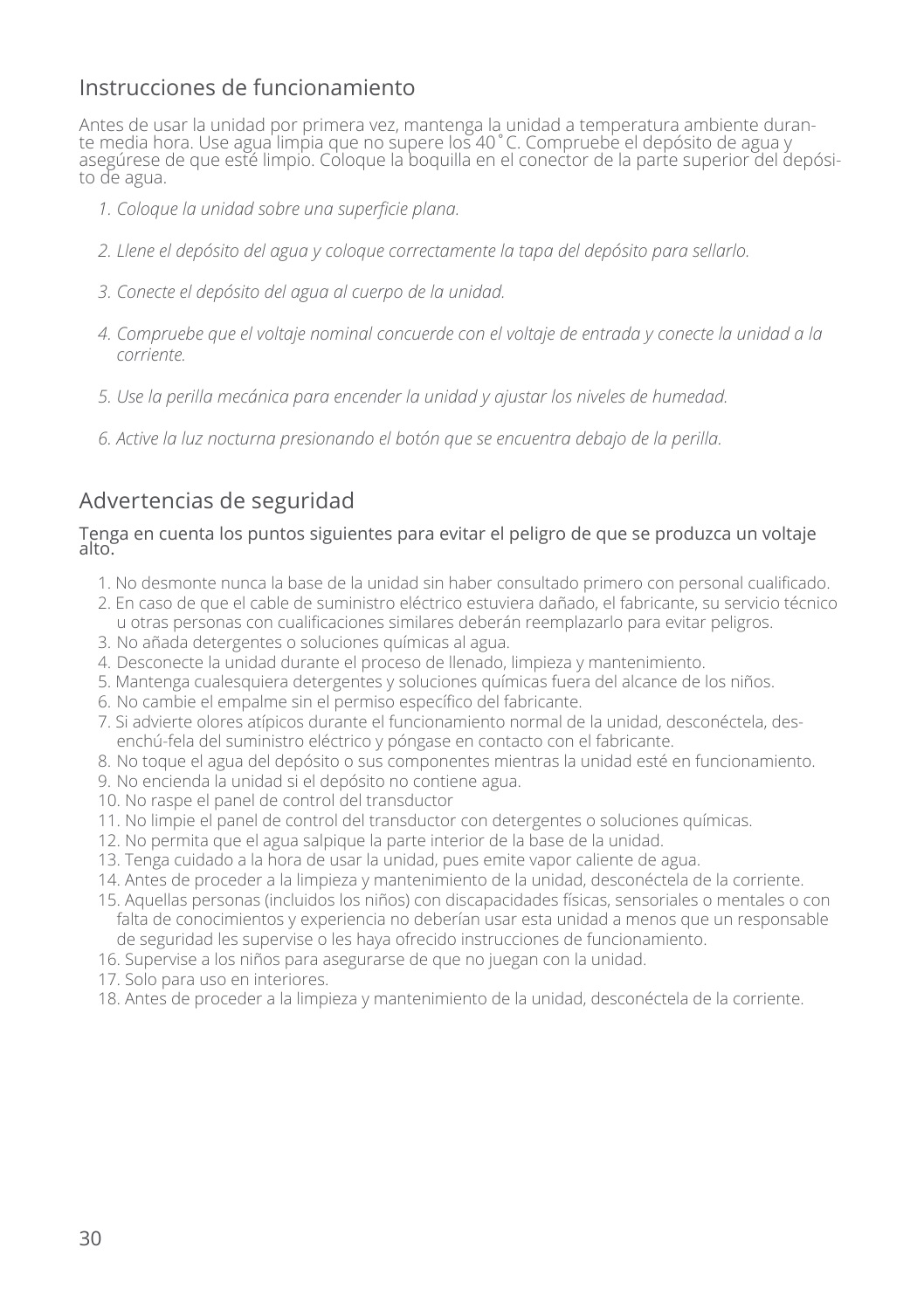# El filtro de agua

- 1. La parte plástica del filtro está mezclada con material de nano-plata para bloquear las bacterias.
- 2. Las bolas cerámicas suavizan la dureza del agua.
- 3. El filtro cerámico elimina los malos olores del agua.

# Mantenimiento:

Si vive en un área donde al agua es dura (el agua contiene demasiado calcio y magnesio), ésta puede causar la acumulación de cal y la aparición de sarro en el depósito del agua, el transductor y las superficies interiores del depósito del agua. La formación de sarro en la superficie del transduc-tor evitará el correcto funcionamiento de la unidad.

#### Recomendaciones:

- 1. Use agua hervida fría o agua destilada.
- 2. Limpie el transductor y los depósitos de agua semanalmente.
- 3. Cambie el agua del depósito frecuentemente para mantenerla fresca.
- 4. Cambie el agua del depósito con regularidad y límpielo y séquelo antes de guardar la unidad.
- 5. Si tiene pensado no usar la unidad durante un período largo de tiempo, limpie toda la unidad y asegúrese de que seca por completo todas las piezas antes de guardarla.

### CÓMO LIMPIAR EL SISTEMA DE FILTRO

- 1. Limpie las bolas cerámicas antes de usarlas para 1000 l de agua.
- 2. Extraiga el sistema de filtro de la tapa del depósito.
- 3. Introduzca el sistema de filtro en vinagre blanco unos 10 minutos.
- 4. Después, sacuda el sistema de filtro varias veces y límpielo con agua.
- 5. Alternativamente, extraiga las bolas cerámicas del sistema de filtro y lávelas con agua limpia. Déjelas secar bajo la luz directa del sol durante varias horas antes de volver a colocarlas en el cartucho del filtro.
- 6. Permita que el sistema de filtro se seque y guárdelo en una bolsa. Guárdelo en un lugar fresco y oscuro.

### Cómo limpiar el transductor:

- 1. Vierta de 5 a 10 gotas de líquido limpiador sobre la superficie del transductor y espere entre 2 y 5 minutos.
- 2. Cepille la superficie para eliminar el sarro.
- 3. Enjuague el transductor con agua limpia.

### Cómo limpiar el depósito:

1. Limpie el depósito con un paño suave y use líquido de limpieza si apreciara sarro en él.

2. Enjuague el depósito con agua limpia.

GARANTÍA Y SERVICIO

Si su producto necesita servicio, primero comuníquese con su distribuidor.

Garantía de 2 años contra defectos de fabricación. La garantía solo es válida con la presentación de un recibo. La garantía solo se aplica si el producto se utiliza de acuerdo con las instrucciones y advertencias de seguridad de este manual. La garantía no cubre los daños causados por un manejo inadecuado del producto.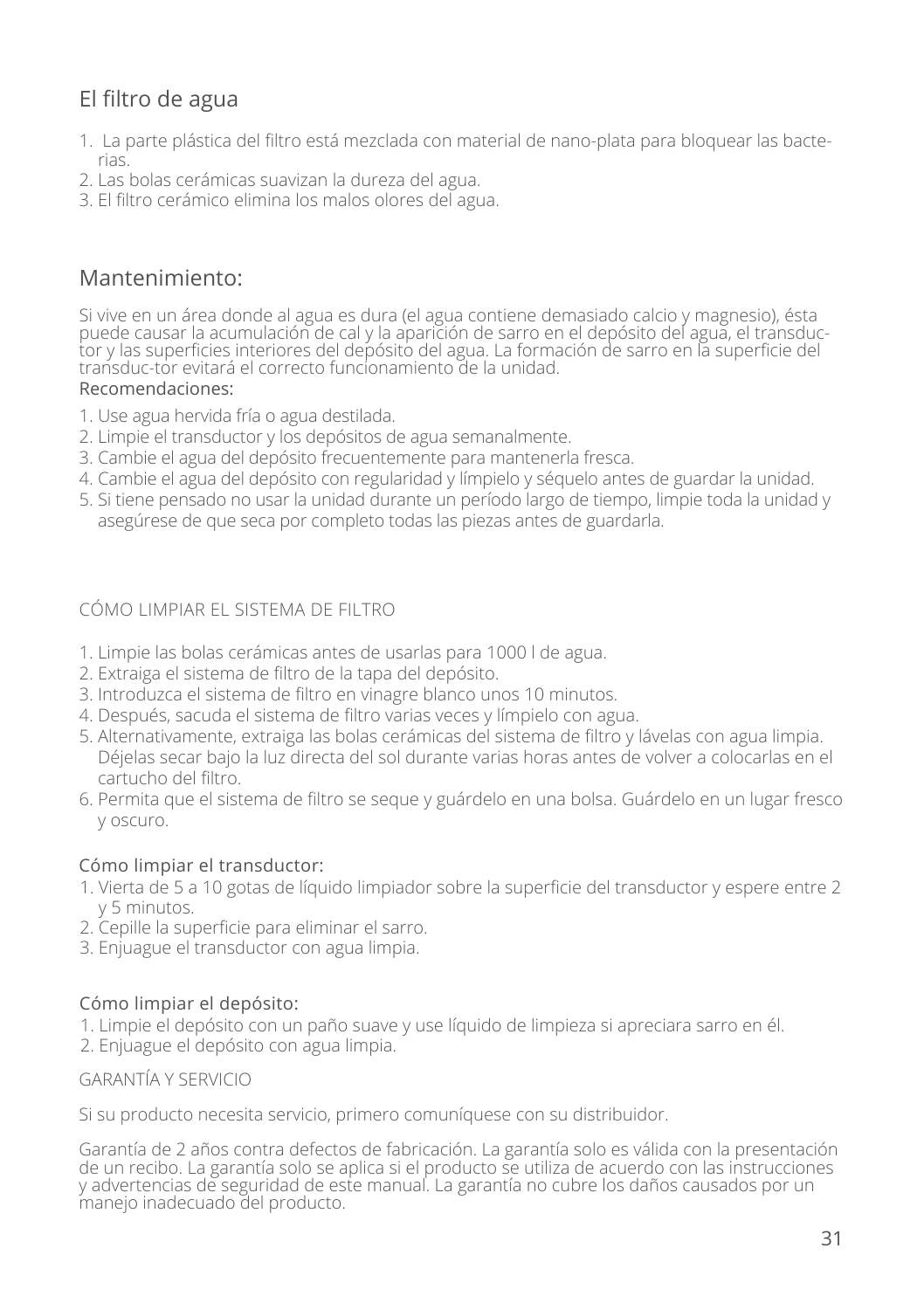| Problema                                                               | Posibles motivos                                                                              | Solución                                                                                                    |
|------------------------------------------------------------------------|-----------------------------------------------------------------------------------------------|-------------------------------------------------------------------------------------------------------------|
| La lámpara de encendido no<br>está encendida. La unidad<br>no funciona | No hay corriente                                                                              | Conecte el suministro eléctri-<br>co y encienda la unidad                                                   |
| La lámpara de encendido<br>está encendida pero no sale<br>vapor        | No hay agua en el depósito                                                                    | Llene el depósito con agua                                                                                  |
|                                                                        | El interruptor de seguridad está<br>suelto                                                    | Apriete el interruptor                                                                                      |
| Vapor con olor atípico                                                 | Nueva unidad                                                                                  | Extraiga el depósito de agua,<br>le-vante la tapa y déjelo de pie<br>en un lugar fresco durante 12<br>horas |
|                                                                        | Agua sucia                                                                                    | Limpie el depósito de agua y<br>rellénelo con agua limpia                                                   |
| La lámpara de encendido<br>está encendida. La unidad<br>no funciona    | Hay demasiada agua en el<br>depósito                                                          | Vacíe ligeramente el depósito<br>de agua y cierre la tapa cor-<br>rec-tamente                               |
| Capacidad reducida                                                     | Hay demasiado sarro en el<br>depósito                                                         | Limpie el transductor                                                                                       |
|                                                                        | El agua está demasiado sucia<br>o ha permanecido durante de-<br>masiado tiempo en el depósito | Limpie el depósito del agua y<br>llénelo con agua limpia                                                    |
| Ruido atípico                                                          | Resonancias en el depósito del<br>agua por insuficiencia de agua                              | Llene el depósito con agua                                                                                  |
|                                                                        | La unidad está sobre una super-<br>ficie inestable                                            | Mueva la unidad a una super-<br>fi-cie plana y estable                                                      |
| De la boquilla sale una nebli-<br>na vaporosa                          | La boquilla no está bien sellada<br>con el depósito                                           | Sumerja la boguilla en agua<br>un tiempo y después únala al<br>conector del depósito de agua                |



Fin del ciclo de vida de aparatos eléctricos (aplicable en la Unión Europea con un sistema de recogida vigente): Según la directiva europea 2002/96/CE, este producto no se debe mezclar con deshechos normales. Si este dibujo de un contenedor de basura aparece en un producto o en su manual, el producto se deberá reciclar por separado al final de su ciclo de vida. Esto ayuda a reducir el impacto de los materiales químicos en el medio ambiente como, por ejemplo los refrigerantes, etc. Asimismo, aconseja el reciclaje de todas las partes que se puedan reutilizar. Como consumidor, al final del ciclo de vida de este

producto, deberá ponerse en contacto con su vendedor o con sus autoridades locales (gobierno autonómico, ayuntamiento, etc.) para informarse sobre cómo puede reciclar este producto.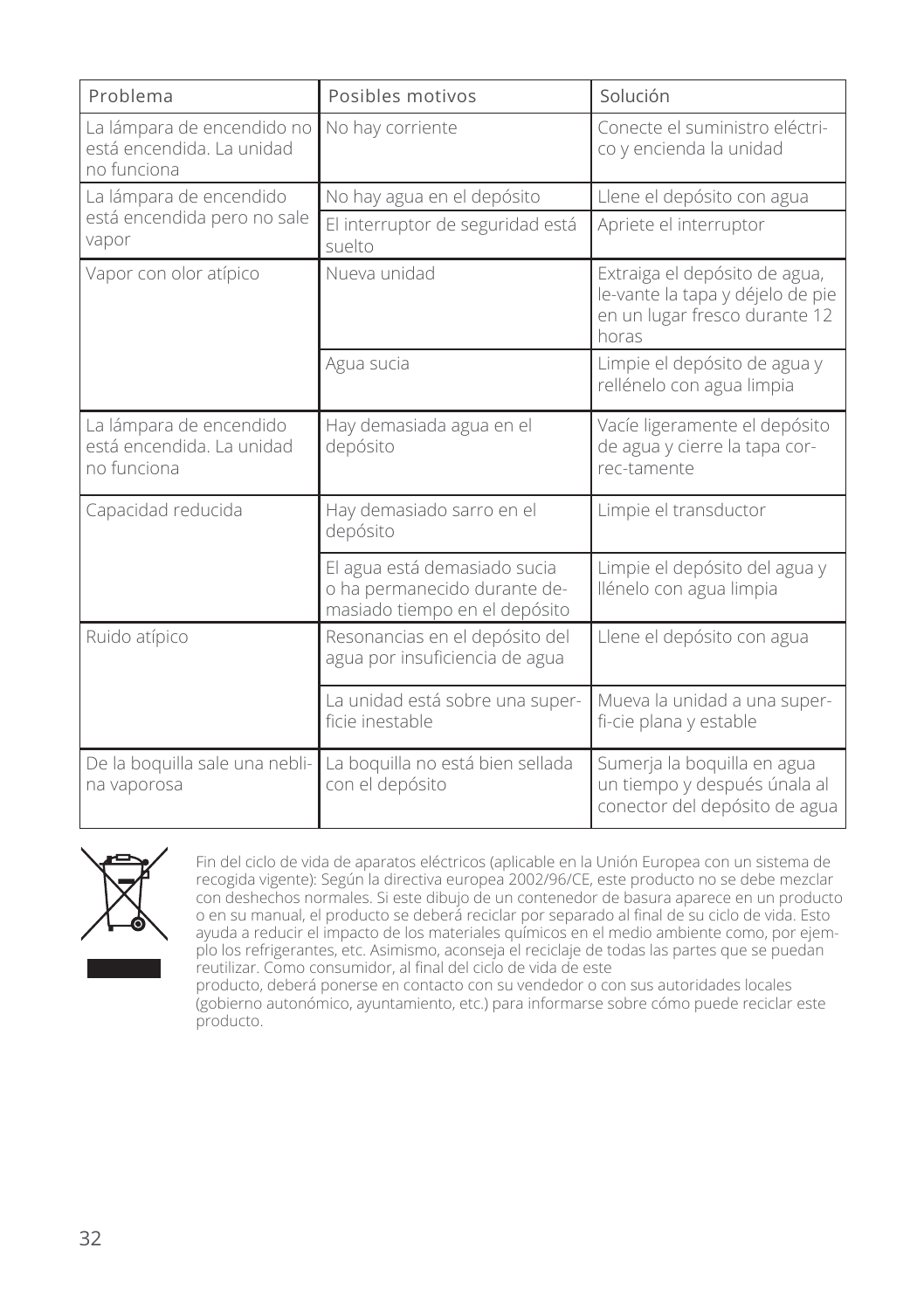# Principe de fonctionnement

Les humidificateurs ultrasoniques fonctionnent à l'aide d'un oscillateur à haute fréquence qui va-porise l'eau en particules minuscules. Le système de ventilation de l'humidificateur propulse l'eau dans l'air ambiant où elle s'évapore, faisant ainsi augmenter le taux d'humidité de l'air.

# Caractéristiques

- Remplissage facile du réservoir
- Dispositif de sécurité intégré qui éteindra automatiquement l'unité lorsque le réservoir sera vide
- Silencieux et économique
- Le capteur haute-qualité garantit un bon fonctionnement durable.
- Veilleuse relaxante

# Qu'est-ce que l'humidité dans l'air ?

Le taux d'humidité dans l'air correspond à la quantité de vapeur d'eau contenue dans l'air.

# Qu'est-ce que l'humidité relative ?

L'humidité relative de l'air correspond au rapport entre le contenu en vapeur d'eau de l'air et sa capacité maximale à en contenir à la température actuelle ; celle-ci est exprimée en pourcentage.

# Quels sont les effets d'une humidité insuffisante sur nous ?

Lorsque l'air est trop sec, les niveaux d'hydrogènes dans le corps diminuent, et des symptômes indésirables peuvent apparaître ou s'aggraver. Les symptômes les plus courants sont:

- Congestion nasale / nez qui coule
- Des difficultés à respirer
- Gorge sèche ou mal de gorge
- Une peau sèche qui tire ou pèle
- Électricité statique
- Fatigue, somnolences et difficultés de concentration
- Infections et maladies respiratoires, telles que l'asthme.
- Problèmes de peaux sèche et eczéma
- Yeux secs ou picotements

# Quelle est l'humidité relative idéale ?

Dans les pays tropicaux, où le climat est extrêmement chaud et humide, l'utilisation de systèmes de climatisation est très répandue. Le désavantage de la climatisation est un air trop sec. Un environnement intérieur confortable avec une humidité relative de 60% à 70% est préférable et recommandée.

| Humidité relative de l'environnement (%)     |           |
|----------------------------------------------|-----------|
| Taux d'humidité en intérieur avec climatisa- | 15 %-40 % |
| tion Taux d'humidité idéal en intérieur      | 50 %-60 % |
| Taux d'humidité en extérieur                 | 70 %-95 % |
|                                              |           |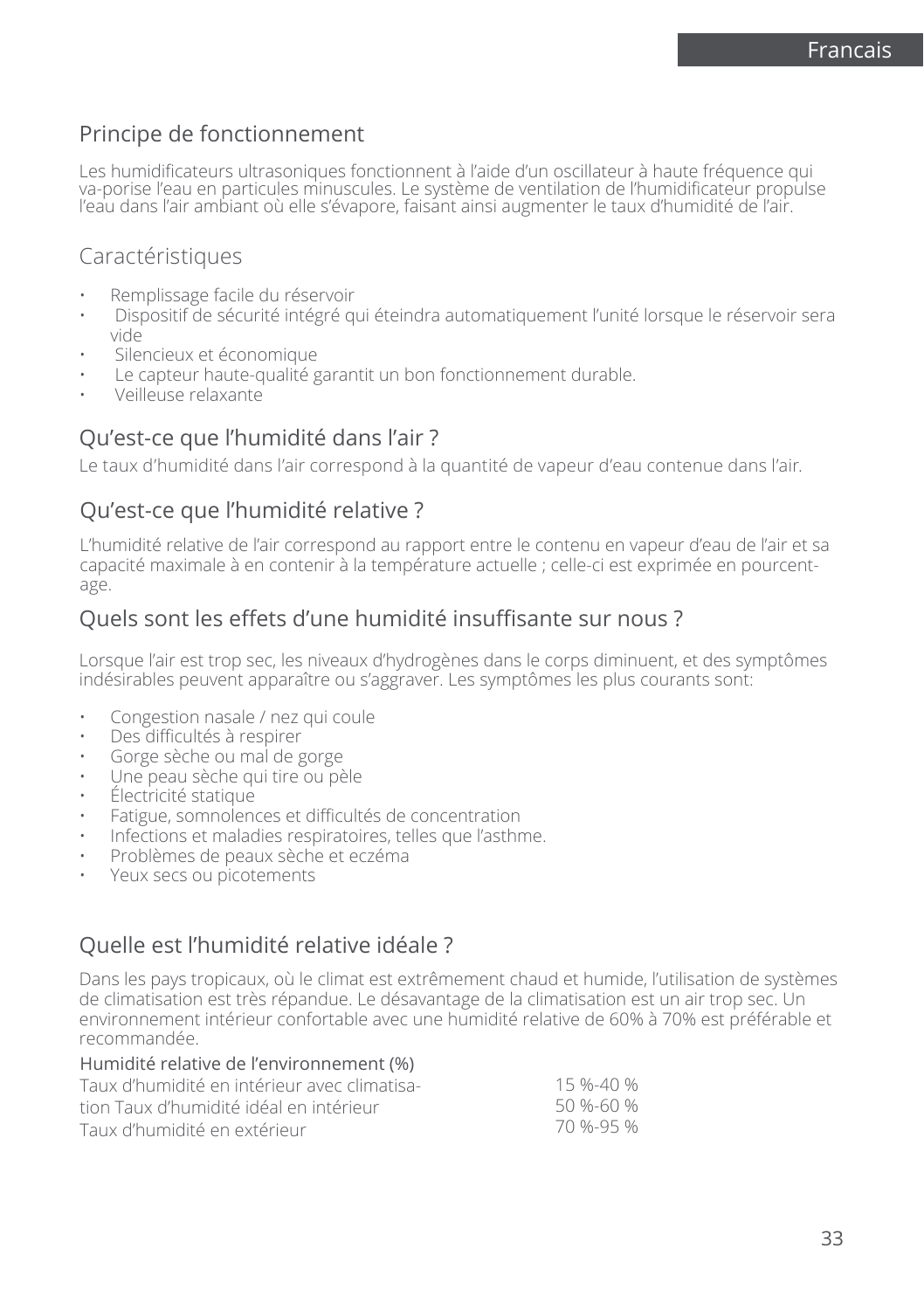# Mode d'emploi

Avant d'utiliser l'unité pour la première fois, laissez l'unité à température ambiante pendant une demi-heure. Utilisez de l'eau claire à moins de 40˚C. Inspectez le bac à eau et assurez-vous qu'il soit vide. Branchez l'embout dans la prise située au-dessus du réservoir.

- *1. Placez l'appareil sur une surface plane.*
- *2. Remplissez le réservoir et resserrez le couvercle.*
- *3. Reliez le réservoir au corps principal de l'appareil.*
- *4. Vérifiez que la tension nominale corresponde à la tension d'entrée, et branchez la prise.*
- *5. Tournez le bouton de commande pour allumer l'unité et régler le taux d'humidité.*
- *6. Activez la veilleuse en appuyant sur la touche située sous ce bouton.*

# Avertissements de sécurité

#### Veuillez prendre connaissance des points suivants afin de limiter les dangers liés à la haute ten-sion.

- 1. Ne démontez jamais l'unité du socle sans avoir fait appel à un professionnel qualifié.
- 2. Si le cordon d'alimentation est endommagé, celui-ci devra être remplacé par le fabricant, un de ses agents de maintenance ou toute autre personne qualifiée afin d'éviter tout danger potentiel.
- 3. N'ajoutez pas de détergents ou de produits chimiques à l'eau.
- 4. Débranchez l'appareil lors du remplissage, du nettoyage ou de l'entretien de celui-ci.
- 5. Conservez tout détergent ou produit chimique hors de portée des enfants.
- 6. Ne changez pas les accessoires sans l'autorisation définitive et préalable du fabricant.
- 7. Si vous remarquez une odeur inhabituelle lors de l'utilisation de l'appareil, éteignez-le, débranchez-le et contactez le fabricant.
- 8. Ne touchez jamais l'eau du bac, ou les composants immergés dans l'eau lorsque l'unité fonctionne.
- 9. N'allumez jamais l'unité lorsque le bac est vide.
- 10. Ne grattez jamais le capteur du panneau de contrôle.
- 11. Ne nettoyez jamais le capteur du panneau de contrôle à l'aide de détergents ou produits chimi-ques.
- 12. Ne laissez jamais de l'eau pénétrer à l'intérieur de l'unité du socle.
- 13. Utilisez toujours l'appareil avec précaution en raison des vapeurs chaudes émanant de l'appareil.
- 14. Débranchez l'appareil avant tout nettoyage ou entretien.
- 15. Cet appareil n'a pas été conçu pour être utilisé par des personnes (y compris les enfants) ayant des capacités physiques, sensorielles ou mentales limitées, ou un manque d'expérience ou de connais-sances, sauf si elles sont supervisées ou ont reçu des instructions sur la bonne utilisation de l'appareil de la part d'une personne responsable de leur sécurité.
- 16. Les enfants doivent être surveillés afin d'éviter qu'ils ne jouent avec l'appareil.
- 17. Utilisation en intérieur uniquement.
- 18. L'appareil doit être débranché avant tout nettoyage ou entretien.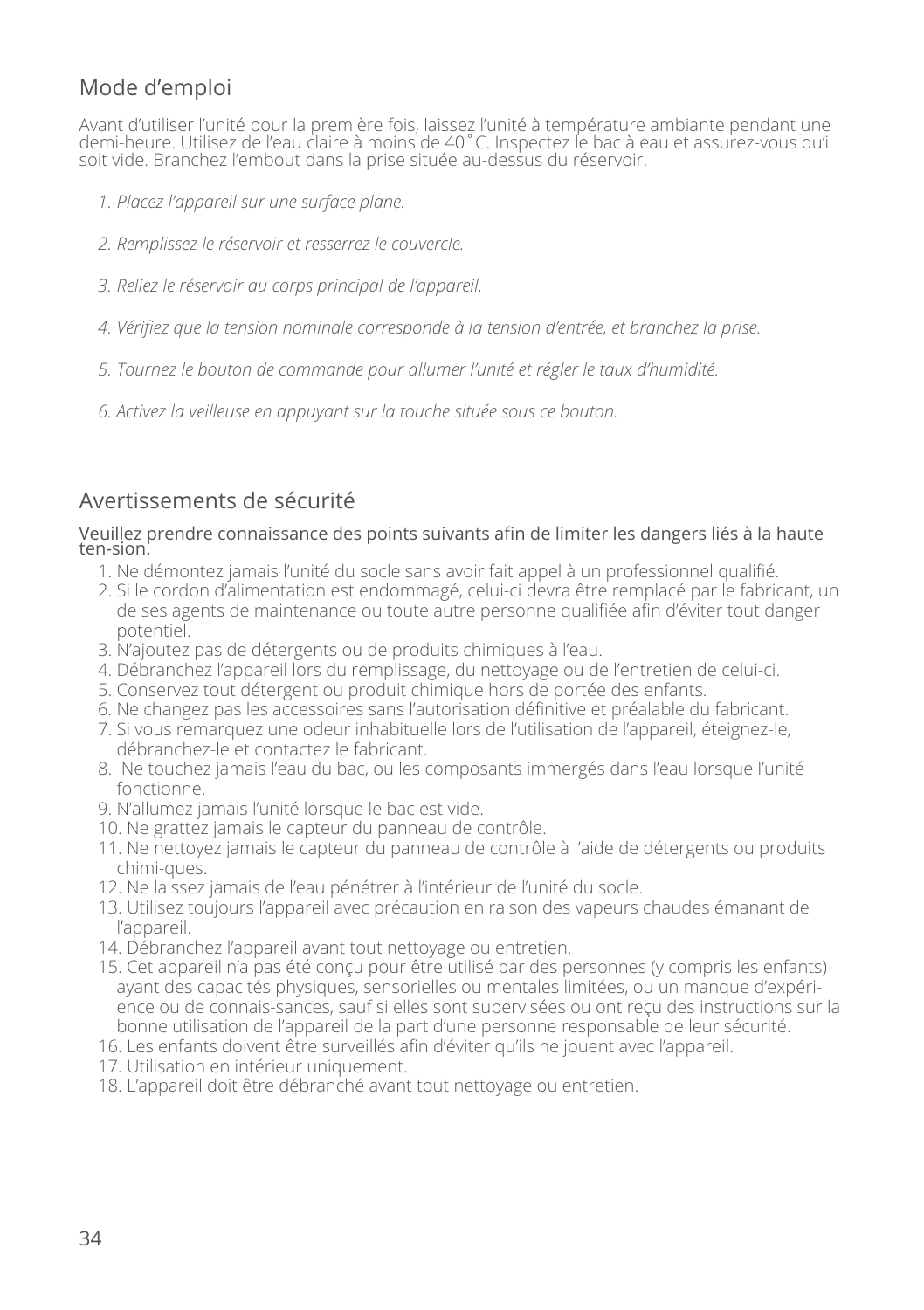# Le filtre à eau

- 1. La partie plastique du filtre a été mélangée à un nanomatériau (NANO-ARGENT) afin d'éliminer la prolifération des bactéries.
- 2. Les billes en céramique adoucissent l'eau calcaire.
- 3. Le filtre en céramique élimine les odeurs de l'eau

### Maintenance :

Si vous résidez dans une zone ou l'eau est particulièrement calcaire, cela signifie que l'eau contient beaucoup trop de calcium et de magnésium, ce qui produit une sorte de poudre blanche pouvant entartrer le réservoir, le capteur et les surfaces situées à l'intérieur du réservoir. Le tartre qui se dé-pose à la surface du capteur nuit ainsi au bon fonctionnement de l'unité. Recommandations :

- 1. Utilisez de l'eau bouillie froide ou de l'eau distillée.
- 2. Nettoyez le capteur, le réservoir et l'unité du bac à eau chaque semaine.
- 3. Changez l'eau du réservoir plus souvent pour la maintenir propre et fraîche.
- 4. Changez l'eau régulièrement, nettoyez et séchez le réservoir à eau avant de ranger l'appareil.
- 5. Si vous prévoyez de ne pas utiliser l'unité pendant une période prolongée, nettoyez l'ensemble de l'unité et assurez-vous que toutes les pièces de l'unité soient complètement sèches avant de la ranger.

#### NETTOYAGE DU SYSTÈME DE FILTRATION

- 1. Nettoyez les billes en céramique après avoir utilisé 1000L d'eau.
- 2. Retirez le système de filtration du couvercle du réservoir.
- 3. Laissez tremper le système de filtration dans du vinaigre blanc pendant environ 10 minutes.
- 4. Après 10 minutes, secouez le filtre plusieurs fois puis rincez-le à l'eau claire.
- 5. Vous pouvez également retirer les billes de céramique du système de filtration, les rincer à l'eau claire et les laisser sécher au soleil pendant plusieurs heures avant de les replacer dans la cartouche du filtre.
- 6. Laissez sécher le filtre et placer-le dans un sac plastique. Conservez-le dans un lieu frais et à l'ombre.

#### Nettoyage du capteur:

- 1. Versez 5 à 10 gouttes de liquide d'entretien sur le capteur, patientez 2 à 5 minutes;
- 2. Essuyez le tartre à la surface du capteur.
- 3. Rincez-le à l'eau propre.

#### Nettoyage du bac/réservoir:

- 1. Nettoyez le bac à eau à l'aide d'un chiffon doux et utilisez du liquide d'entretien si celui-ci est entartré.
- 2. Rincez-le à l'eau propre.

#### GARANTIE ET SERVICE

Si votre produit nécessite une réparation, contactez d'abord votre revendeur.

Garantie de 2 ans contre les défauts de fabrication. La garantie n'est valable que sur présenta-<br>tion d'un recu. La garantie ne s'applique que si le produit est utilisé conformément aux instruction d'un reçu. La garantie ne s'applique que si le produit est utilisé conformément aux instruc- tions et aux avertissements de sécurité de ce manuel. La garantie ne couvre pas les dommages causés par une mauvaise manipulation du produit.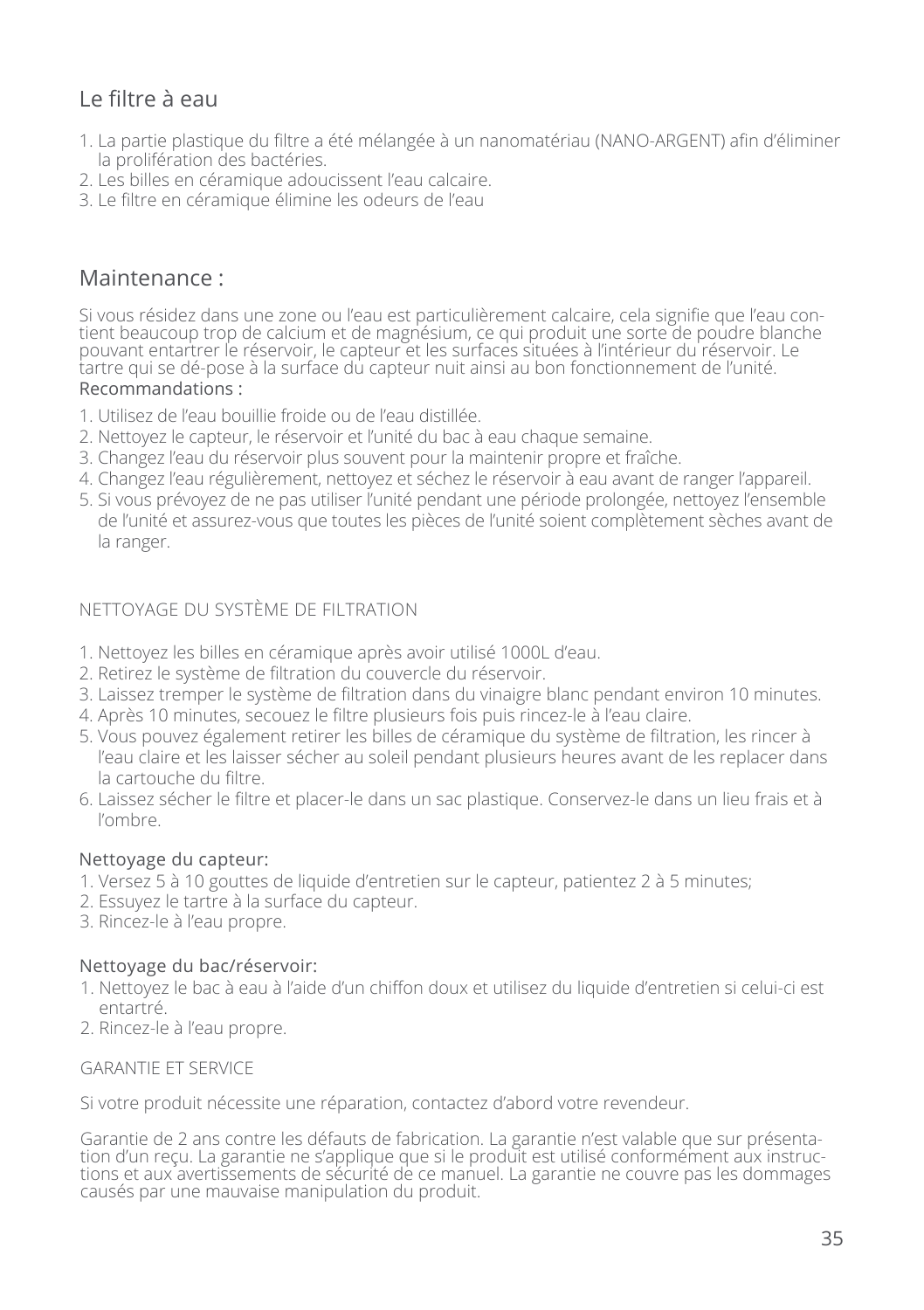| Problème                                                                  | Raisons possibles                                                     | Solution                                                                                                         |
|---------------------------------------------------------------------------|-----------------------------------------------------------------------|------------------------------------------------------------------------------------------------------------------|
| Le voyant de démarrage<br>est éteint et l'unité ne<br>fonctionne pas      | Aucune alimentation                                                   | Branchez le cordon électrique<br>et/ou allumez l'appareil                                                        |
| Le voyant de démarrage est<br>allumé, mais il n'y a pas de<br>brumisation | Le réservoir est vide                                                 | Remplissez le réservoir d'eau                                                                                    |
|                                                                           | L'interrupteur de sécurité n'est<br>pas installé correctement         | Resserrez l'interrupteur                                                                                         |
| Odeur inhabituelle lors de la<br>brumisation                              | Nouvelle unité                                                        | Retirez le réservoir, ouvrez le<br>cou-vercle et laissez-le repos-<br>er dans un lieu frais pendant<br>12 heures |
|                                                                           | Fau sale                                                              | Nettoyez le réservoir, et rem-<br>plissez-le d'eau claire                                                        |
| Le voyant de démarrage<br>est al-lumé, mais l'unité ne<br>fonctionne pas  | Trop d'eau dans le bac à eau                                          | Videz une partie du bac à eau,<br>fermez bien le couvercle                                                       |
| Capacité réduite                                                          | Trop de tartre dans le bac à eau                                      | Limpie el transductor                                                                                            |
|                                                                           | L'eau est trop sale ou est restée<br>trop longtemps dans le réservoir | Nettoyez le réservoir, et<br>remettez de l'eau fraîche                                                           |
| Bruit inhabituel                                                          | Le réservoir résonne car il ne<br>con-tient pas assez d'eau           | Versez de l'eau dans le rés-<br>ervoir                                                                           |
|                                                                           | L'unité repose sur une surface<br>instable                            | Déplacez l'unité et posez-la<br>sur une surface plane et<br>stable                                               |
| Brume sortant autour de<br>l'embout                                       | Présence d'ouvertures entre<br>l'embout/gicleur et le réservoir       | Trempez l'embout dans l'eau<br>pendant plusieurs minutes<br>puis connectez-le à la prise du<br>réservoir         |



Recyclage des appareils électriques (valable au sein de l'union européenne lorsqu'un système de récupération des déchets est en place) : Conformément à la directive européenne 2002/96/CE, ce produit ne doit pas être recyclé avec les déchets domestiques courants. Ce symbole de « poubelle » figurant sur un produit ou le manuel, indique que le produit concerné doit être recyclé séparément. Cela permet de réduire l'impact de produits chimiques nocifs tels que du fluide frigorigène, sur l'environnement. Cela encourage également le recy-clage de toutes les pièces pouvant être réutilisées. En tant que consommateur, quand votre appareil arrive en fin de vie, vous devez contacter votre revendeur ou les autorités locales (ville, mairie, etc.) pour obtenir des informations sur le recyclage du produit.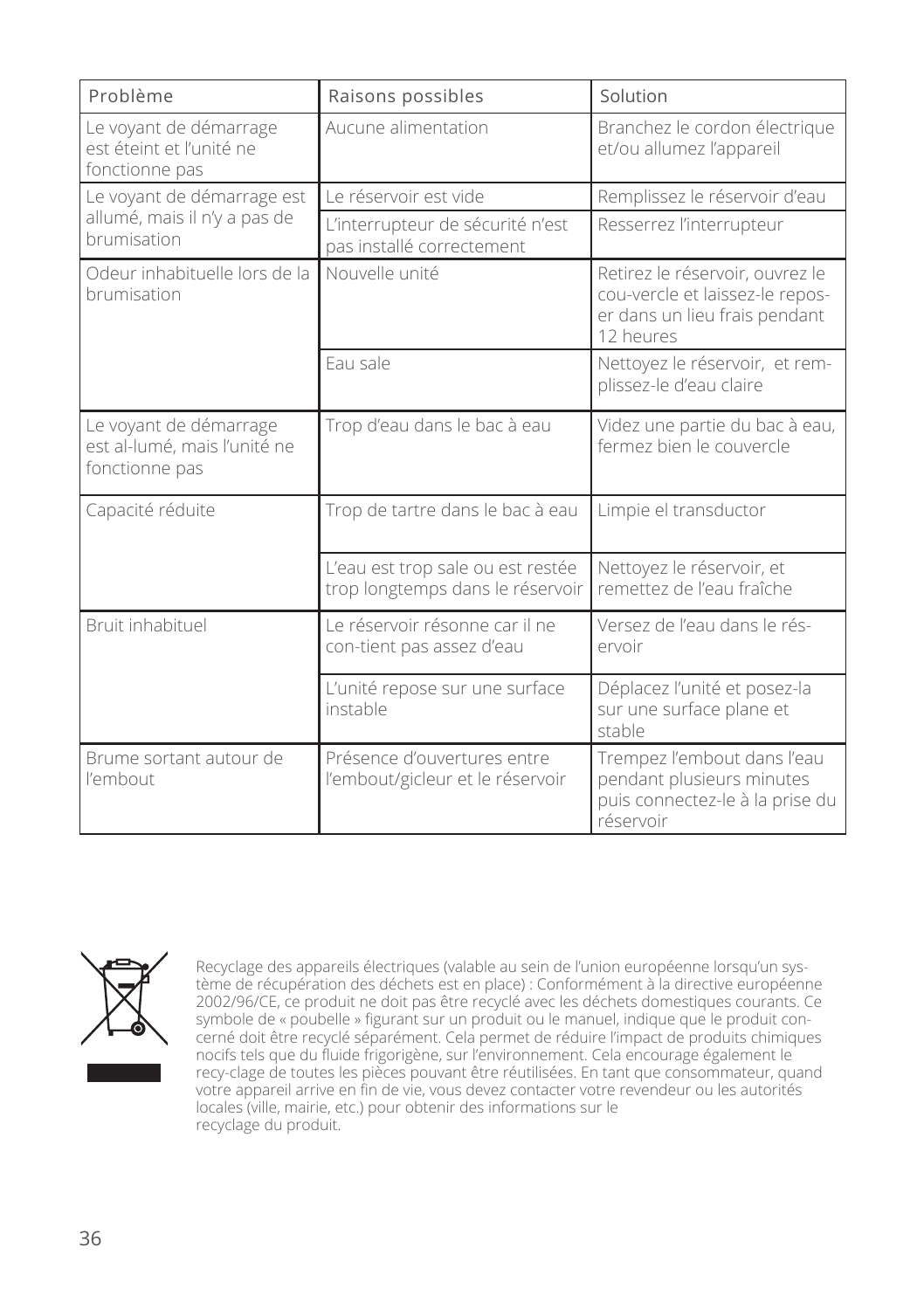## Werkingsprincipe

Werkingsprincipe: Ultrasone luchtbevochtigers maken gebruik van een hoogfrequente oscillator om het water in kleine deeltjes op te splitsen. Het ventilatiesysteem van de luchtbevochtiger waaiert het water in de lucht waar het verdampt, waardoor de luchtvochtigheid toeneemt.

### Functies

- Eenvoudig bij te vullen waterreservoir
- De ingebouwde beveiliging schakelt het apparaat automatisch uit wanneer het waterreservoir leeg is
- Geruisloos en energiebesparend
- Hoogwaardige transducer garandeert een duurzame en toereikende werking.
- Rustgevend nachtlampje

### Wat is luchtvochtigheid?

De luchtvochtigheid is het waterdampgehalte in de lucht.

### Wat is relatieve luchtvochtigheid?

Relatieve luchtvochtigheid is het aandeel vocht of waterdamp in de lucht ten opzichte van het maximaal mogelijke niveau bij de huidige temperatuur, uitgedrukt in een percentage.

## Welke invloed kan onvoldoende luchtvochtigheid op ons hebben?

Als de lucht te droog is, neemt het waterstofgehalte in het lichaam af en kunnen negatieve symptomen optreden of verergeren. Veel voorkomende symptomen zijn

- Verstopte neus of loopneus
- Ademhalingsproblemen
- Droge keel; zere keel
- Droge, schilferende huid
- Statische elektriciteit
- Vermoeidheid, sufheid en slechte concentratie
- Luchtweginfecties en ziekten, zoals astma.
- Problemen met droge huid en eczeem
- Droge ogen; pijnlijke ogen

## Wat is de ideale relatieve luchtvochtigheid?

In tropische landen is het klimaat extreem warm en vochtig. Daarom worden overal airconditioningsystemen gebruikt. Het nadeel van airconditioning is dat de lucht er veel te droog van wordt. Een comfortabele binnenomgeving met een relatieve luchtvochtigheid van 60% tot 70% wordt aanbevolen.

#### Omgeving

Luchtvochtigheidsgraad binnenshuis tijdens de winter Ideale luchtvochtigheidsgraad binnenshuis Luchtvochtigheidsgraad buiten

Relatieve luchtvochtigheid (%)

15%-40% 50%-60% 70%-95%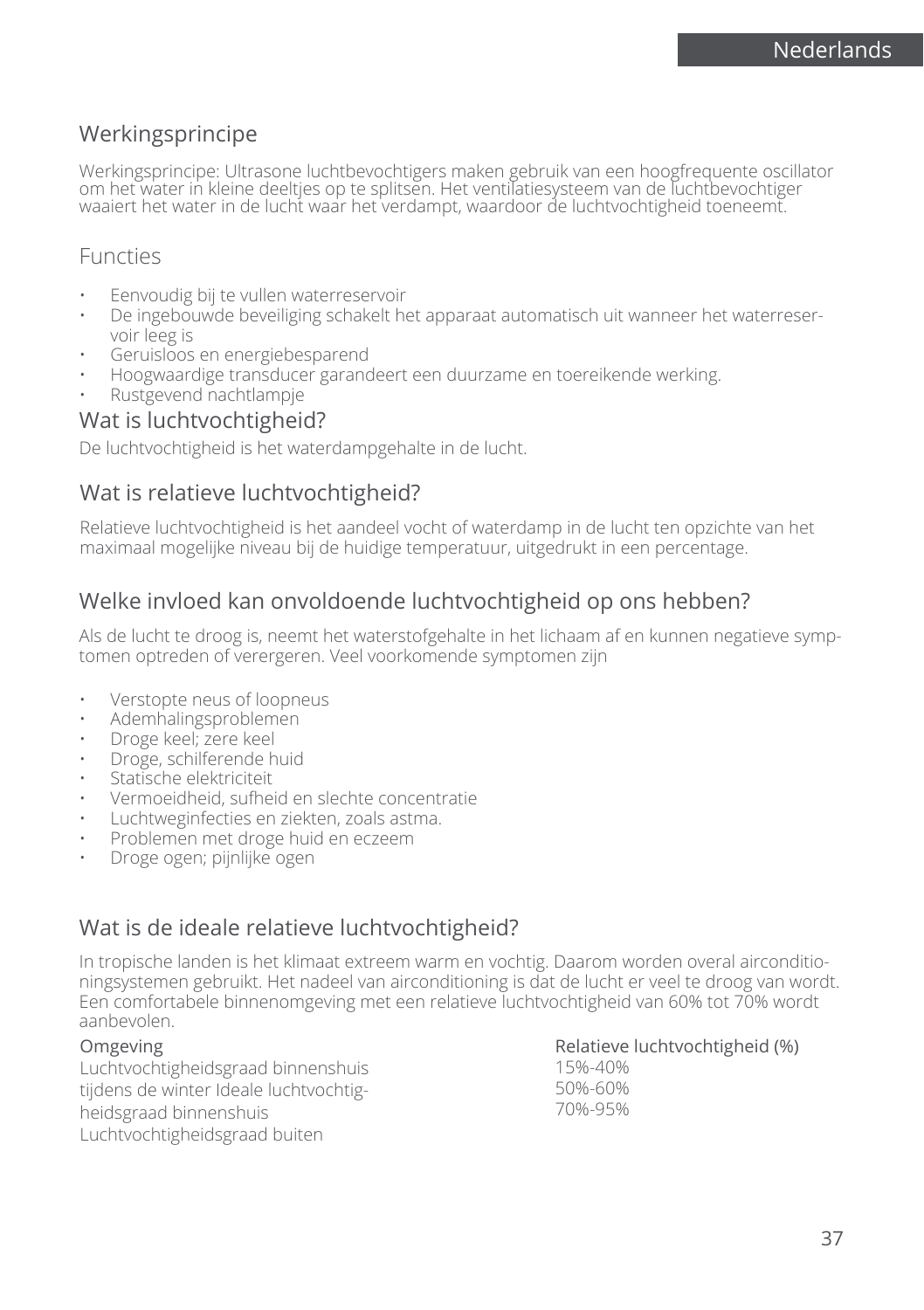## Gebruiksaanwijzing

- Laat het apparaat voor het eerste gebruik een half uur op kamertemperatuur staan. Gebruik helder water dat niet warmer is dan 40 °C. Controleer het waterbassin en zorg ervoor dat het water helder is. Leg het mondstuk in de aansluiting bovenop het waterreservoir.
	- *1. Zet de machine op een vlak oppervlak.*
	- *2. Vul het waterreservoir en draai de tankdeksel vast.*
	- *3. Sluit het waterreservoir aan op het centrale gedeelte.*
	- *4. Controleer of de nominale spanning overeenkomt met de ingangsspanning en steek de stekker in het stopcontact.*
	- *5. Gebruik de mechanische knop om het apparaat in te schakelen en het luchtvochtigheidsniveau aan te passen.*
	- *6. Activeer het nachtlampje door op de knop onder de knop te drukken.*

## Veiligheidswaarschuwingen

#### Houd rekening met de volgende punten om gevaar voor hoogspanning te voorkomen.

- 1. Demonteer het basisapparaat nooit zonder overleg met gekwalificeerd personeel.
- 2. Aks het netsnoer beschadigd is, moet het worden vervangen door de fabrikant, het betreffende servicecentrum of gelijkwaardig gekwalificeerde personen om problemen te voorkomen.
- 3. Voeg geen reinigingsmiddelen of chemische oplossingen toe aan het water.
- 4. Trek de stekker uit het stopcontact tijdens het vullen, reinigen en onderhouden van het apparaat.
- 5. Houd reinigingsmiddelen en chemische oplossingen uit de buurt van kinderen.
- 6. Vervang het hulpstuk niet zonder uitdrukkelijke toestemming van de fabrikant.
- 7. Als u tijdens normaal gebruik een ongebruikelijke geur opmerkt, schakel het apparaat dan uit, haal de stekker uit het stopcontact en neem contact op met de fabrikant.
- 8. Raak het water in het waterbassin of de onderdelen in het water nooit aan wanneer het apparaat aan is.
- 9. Schakel het apparaat nooit in als er geen water in het waterbassin zit.
- 10. Schraap de transducer cpl nooit zomaar af.
- 11. Maak de transducer cpl nooit schoon met reinigingsmiddelen of chemische oplossingen.
- 12. Laat nooit water in het binnenste basisgedeelte spatten.
- 13. Bij het gebruik van het apparaat is voorzichtigheid geboden in verband met het vrijkomen van warme waterdamp.
- 14. Voordat het apparaat wordt gereinigd en onderhouden, moet het van de netspanning worden losgekoppeld.
- 15. Dit apparaat is niet bedoeld voor gebruik door personen (inclusief kinderen) met verminderde lichamelijke, zintuiglijke of mentale capaciteiten, of gebrek aan ervaring en kennis, tenzij zij onder toezicht staan of instructies hebben gekregen met betrekking tot het gebruik van het apparaat door een persoon verantwoordelijk voor hun veiligheid.
- 16. Kinderen moeten onder toezicht staan zodat ze niet met het apparaat gaan spelen.
- 17. Alleen voor gebruik binnenshuis.
- 18. Voordat het apparaat wordt gereinigd en/of onderhouden, moet het van de netspanning worden losgekoppeld.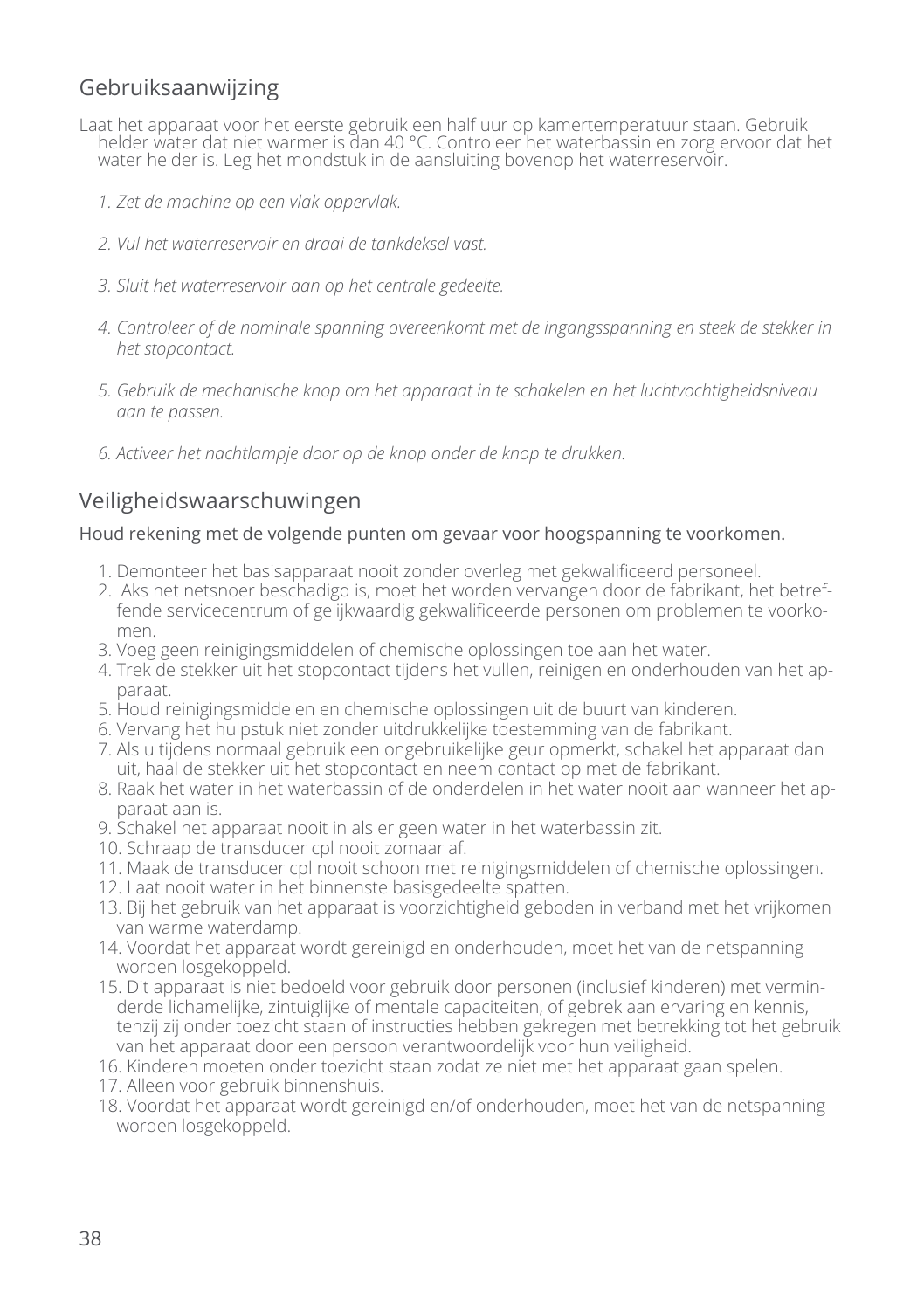## Het waterfilter

- 1. Het filter is gemengd met NANO-SILVER-materiaal om bacteriën te voorkomen.
- 2. De keramische ballen verzachten het harde water.
- 3. Het keramische filter verwijdert geurtjes uit het water.

## Onderhoud

- Als u in een gebied met hard water woont, wat betekent dat het water te veel calcium en magnesium bevat, kan het water "wit poeder" en kalk op het waterbassin, de transducer en de binnenoppervlakken van het waterreservoir veroorzaken. Als er kalk op het oppervlak van de transducer zit, werkt het apparaat niet goed. Wij raden aan:
- 1. Gebruik afgekoeld gekookt water of gedestilleerd water.
- 2. Maak de transducer, het waterreservoir en het bassin iedere week schoon.
- 3. Ververs het water in het waterreservoir vaker om het schoon te houden.
- 4. Ververs het water regelmatig en maak het waterreservoir schoon en droog voordat u het apparaat opbergt.
- 5. Als u van plan bent het apparaat voor langere tijd niet te gebruiken, maak dan het hele apparaat schoon en zorg ervoor dat alle onderdelen van het apparaat volledig zijn gedroogd voordat u het opbergt.

Het filtersysteem reinigen:

- 1. Maak de keramische ballen schoon nadat ze voor 1000L water zijn gebruikt.
- 2. Haal het filtersysteem uit de deksel van het reservoir.
- 3. Leg het filtersysteem ongeveer 10 minuten in witte azijn.
- 4. Schud na 10 minuten het filtersysteem een paar keer en maak het vervolgens schoon met helder water.
- 5. U ook de keramische ballen uit het filtersysteem halen en ze wassen met schoon water en ze vervolgens enkele uren in direct zonlicht laten drogen voordat u ze weer in de filtercartridge doet.
- 6. Laat het filtersysteem drogen en verpak het in een polybag. Bewaar het op een koele en donkere plaats.

#### De transducer reinigen:

- 1. Doe 5-10 druppels reinigingsvloeistof op het oppervlak van de transducer en wacht 2-5 minuten.
- 2. Borstel de kalk van het oppervlak.
- 3. Spoel de transducer af met schoon water.

#### Het bassin reinigen:

- 1. Maak het waterbassin schoon met een zachte doek en gebruik reinigingsvloeistof als er kalk in zit.
- 2. Spoel het waterbassin met schoon water.

#### GARANTIE EN SERVICE

Als uw product service nodig heeft, dient u eerst contact op te nemen met uw detailhande-<br>laar.

2 jaar beperkte productgarantie op productiefouten. U heeft een aankoopbewijs nodig voor<br>alle garantieclaims. De garantie is alleen geldig als het product wordt gebruikt in overeen-<br>stemming met de instructies en veilighei aangegeven. De garantie dekt geen schade die wordt veroorzaakt door een onjuiste behan-<br>deling van het product.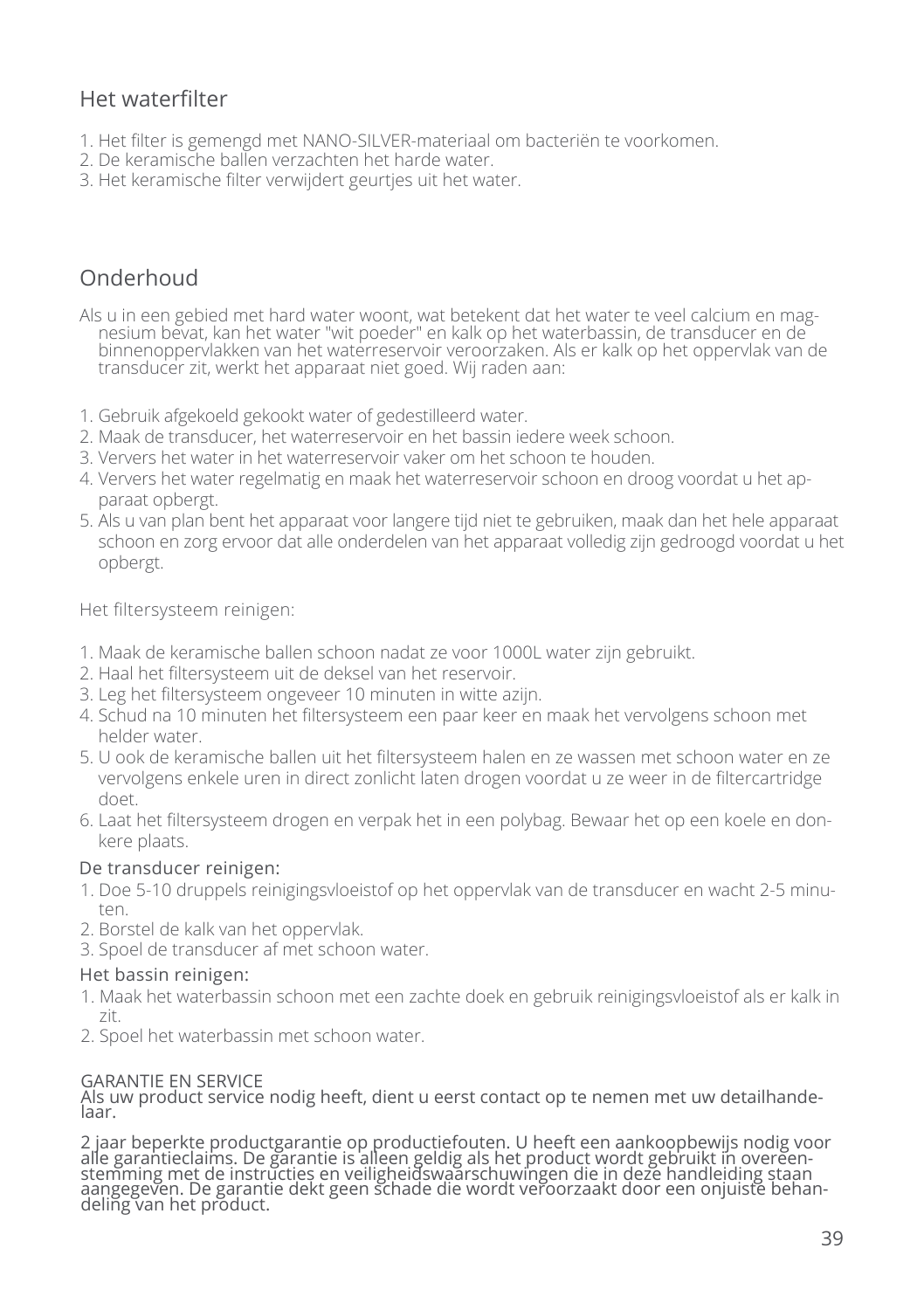| Probleem                                  | Reden                                                                  | Oplossing                                                                                        |
|-------------------------------------------|------------------------------------------------------------------------|--------------------------------------------------------------------------------------------------|
| Aan-uitlampje uit, apparaat<br>werkt niet | Geen stroomvoorziening                                                 | Sluit netvoeding aan, schakel<br>in.                                                             |
| Aan-uitlampje aan, geen<br>neveluitvoer   | Geen water in het waterreser-<br>voir                                  | Vul het waterreservoir                                                                           |
|                                           | Veiligheidsschakelaar niet vast                                        | Draai de schakelaar vast                                                                         |
| Nevel met afwijkende geur                 | Nieuw apparaat                                                         | Verwijder het waterreservoir,<br>open de deksel en laat het 12<br>uur op een koele plaats staan. |
|                                           | Vuil water                                                             | Reinig het waterreservoir en<br>vul het met helder water                                         |
| Aan-uitlampje aan, apparaat<br>werkt niet | Te veel water in het waterreser-<br>voir                               | Giet wat water uit het water-<br>reservoir. Sluit het waterreser-<br>voir goed.                  |
| Verminderde capaciteit                    | Te veel kalk in het waterreservoir                                     | Maak de transducer schoon                                                                        |
|                                           | Water is te vies of heeft te lang<br>in het reservoir gezeten          | Maak het waterreservoir<br>schoon, ververs het water                                             |
| Abnormale ruis                            | Resonantie in waterreservoir<br>doordat er niet genoeg water<br>in zit | Vul het waterreservoir met<br>water                                                              |
|                                           | Apparaat staat op een onstabiel<br>oppervlak                           | Verplaats het apparaat naar<br>een stabiel, vlak oppervlak                                       |
| Er ontsnapt nevel rondom<br>het mondstuk  | Er zitten openingen tussen het<br>mondstuk en het reservoir            | Dompel het mondstuk even<br>onder in water en plaats het<br>terug in de aansluiting              |



Deze markering geeft aan dat dit product in de EU niet met andere huishoudelijke afvalstoffen mag worden verwijderd. Om eventuele schade aan het milieu of gezondheid door ongecontroleerde afvalverwijdering te vermijden, moet u het verantwoord recyclen om het duurzame hergebruik van grondstoffen te stimuleren. Als een consument, bij het afdanken van dit product, kunt u contact opnemen met uw handelaar of uw plaatselijke autoriteiten (plaatselijk bestuur, burgemeester enz.) om details te verkrijgen over het recycleren van dit product. Zij kunnen dit product accepteren voor milieuveilig recyclen.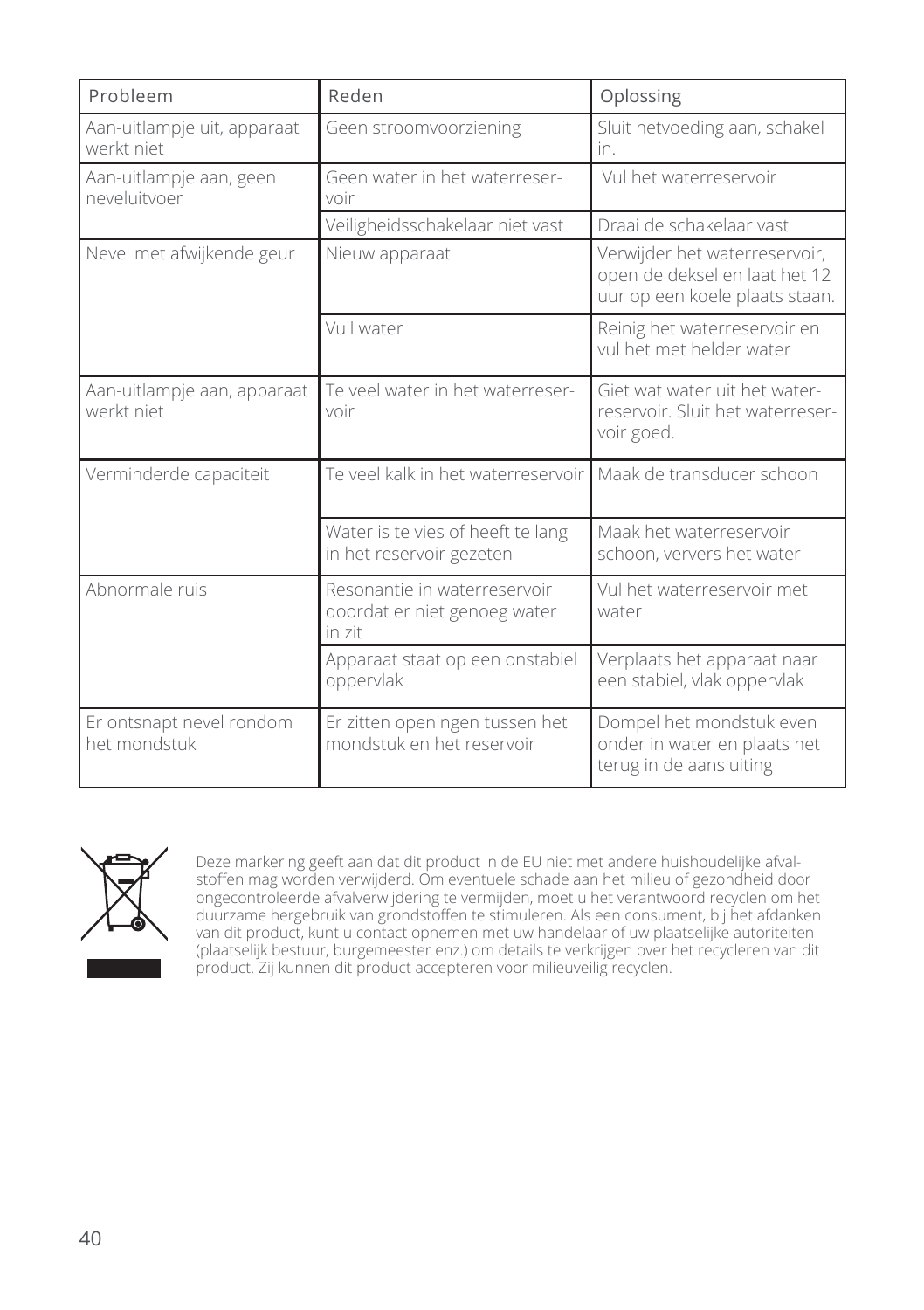## Zasada działania

Zasada działania: Nawilżacze ultradźwiękowe wykorzystują oscylator wysokiej częstotliwości do rozbijania wody na drobne cząstki. System wentylacyjny nawilżacza wyrzuca wodę w powietrze, w którym ona paruje, zwiększając wilgotność otoczenia.

## Cechy:

- łatwy do napełniania zbiornik wody;
- wbudowane zabezpieczenie wyłącza urządzenie automatycznie, gdy zbiornik na wodę jest pusty;
- brak hałasu i energooszczędność;
- wysokiej jakości przetwornik gwarantujący trwałość i zadowalające działanie;
- kojące światło nocne.

### Czym jest wilgotność powietrza?

Wilgotność to zawartość pary wodnej w powietrzu.

### Czym jest wilgotność względna?

Wilgotność względna to stosunek bieżącej wilgotności lub pary wodnej w powietrzu do maksymalnego możliwego poziomu przy obecnej temperaturze wyrażony w procentach.

### Jak niewystarczająca wilgotność może na nas wpłynąć?

Gdy powietrze jest zbyt suche, poziom wodoru w organizmie spada i mogą wystąpić lub nasilić się negatywne objawy. Typowe objawy to:

- niedrożność nosa lub katar;
- trudności w oddychaniu;
- suchość i ból gardła;
- sucha, łuszcząca się cera i pękająca skóra;
- elektryczność statyczna;
- zmęczenie, senność i słaba koncentracja;
- infekcje i choroby układu oddechowego, takie jak astma;
- problemy związane z suchą cerą i egzemą;
- suchość i swędzenie oczu.

## Jaka jest idealna wilgotność względna?

W krajach tropikalnych klimat jest bardzo gorący i wilgotny. Dlatego wszędzie stosowane są systemy klimatyzacji. Wadą klimatyzacji jest to, że bardzo osusza powietrze. Zalecane środowisko w pomieszczeniu zapewniające odpowiedni komfort charakteryzuje się wilgotnością względną powietrza od 60% do 70%.

#### Środowisko

Idealny poziom wilgotności w pomieszczeniu w zimie Idealny poziom wilgotności w pomieszczeniu Poziom wilgotność na zewnątrz

Wilgotność względna (%)

15–40% 50–60% 70–95%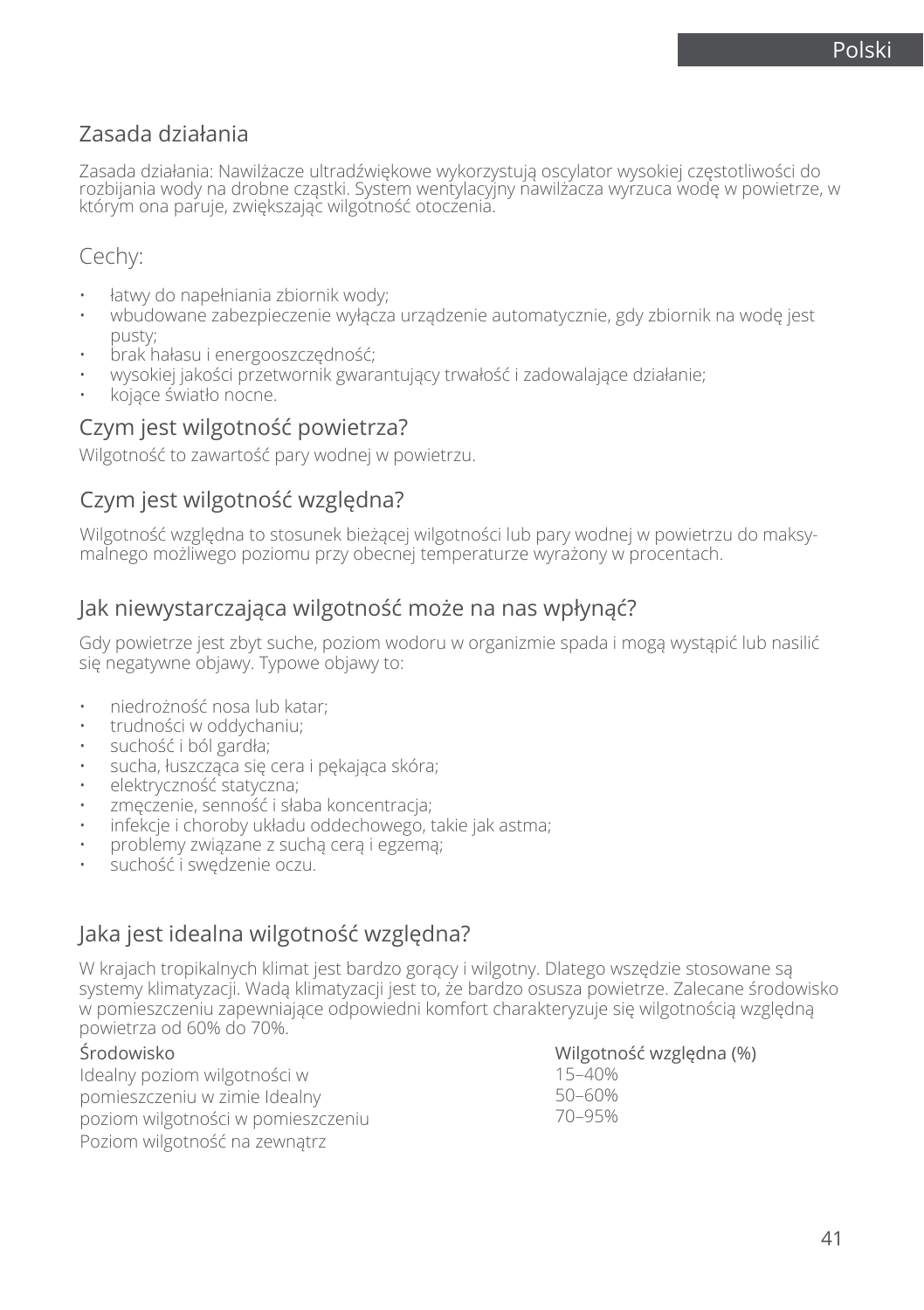## Instrukcje dotyczące użytkowania

Przed pierwszym użyciem urządzenia należy pozostawić je w temperaturze pokojowej na pół godziny. Używać czystej wody o temperaturze nie wyższej niż 40˚C. Sprawdzić korytko na wodę i upewnić się, że jest czyste. Włożyć dyszę do gniazda na górze zbiornika na wodę.

- *1. Umieścić urządzenie na płaskiej powierzchni.*
- *2. Napełnić zbiornik wody i dokręcić jego pokrywę.*
- *3. Podłączyć zbiornik wody do korpusu urządzenia.*
- *4. Sprawdzić, czy napięcie znamionowe w instalacji elektrycznej jest zgodne z napięciem wejściowym i włożyć wtyczkę do gniazda.*
- *5. Za pomocą pokrętła mechanicznego włączyć urządzenie i ustawić poziom wilgotności.*
- *6. Światło nocne można włączyć, naciskając przycisk pod pokrętłem.*

## Ostrzeżenia dotyczące bezpieczeństwa

#### Aby zapobiec niebezpieczeństwu porażenia prądem, należy zwrócić uwagę na poniższe kwestie.

- 1. Nigdy nie należy demontować urządzenia bazowego bez konsultacji z wykwalifikowaną osobą.
- 2. Jeżeli kabel zasilający urządzenia jest uszkodzony, musi zostać wymieniony przez producenta, jego serwisanta lub podobnie wykwalifikowany personel, aby uniknąć niebezpieczeństwa.
- 3. Nie dodawać do wody detergentów ani roztworów chemicznych.
- 4. Odłączyć urządzenie od prądu podczas napełniania, czyszczenia i konserwacji.
- 5. Detergenty i roztwory chemiczne należy przechowywać w miejscu niedostępnym dla dzieci.
- 6. Nie należy zmieniać oprzyrządowania bez wyraźnej zgody producenta.
- 7. W przypadku wyczucia niepokojącego zapachu podczas normalnej pracy urządzenia należy je wyłączyć, odłączyć zasilanie i skontaktować się z producentem.
- 8. Nigdy nie należy dotykać wody w korytku ani elementów znajdujących się w wodzie, gdy urządzenie pracuje.
- 9. Nigdy nie włączać urządzenia, gdy w korytku nie ma wody.
- 10. Nigdy nie czyścić przetwornika ultradźwiękowego samodzielnie
- 11. Nigdy nie czyścić przetwornika ultradźwiękowego detergentami lub roztworami chemicznymi.
- 12. Nigdy nie dopuszczać, aby rozpryski wody dostały się do wnętrza urządzenia bazowego.
- 13. Podczas korzystania z urządzenia należy uważać na emisję gorącej pary wodnej.
- 14. Przed rozpoczęciem czyszczenia i konserwacji odłączyć urządzenie od zasilania sieciowego.
- 15. Urządzenie nie jest przeznaczone do użytkowania przez osoby (również dzieci) z ograniczeniami fizycznymi, sensorycznymi lub umysłowymi. Osoby bez doświadczenia lub wiedzy również nie mogą korzystać z urządzenia, chyba że są pod nadzorem osób odpowiedzialnych za ich bezpieczeństwo lub zostały przez takie osoby poinstruowane na temat użytkowania urządzenia.
- 16. Dzieciom nie wolno pozwalać na zabawę urządzeniem.
- 17. Tylko do użytku w pomieszczeniach.
- 18. Przed czyszczeniem lub inną konserwacją urządzenie musi zostać odłączone od zasilania sieciowego.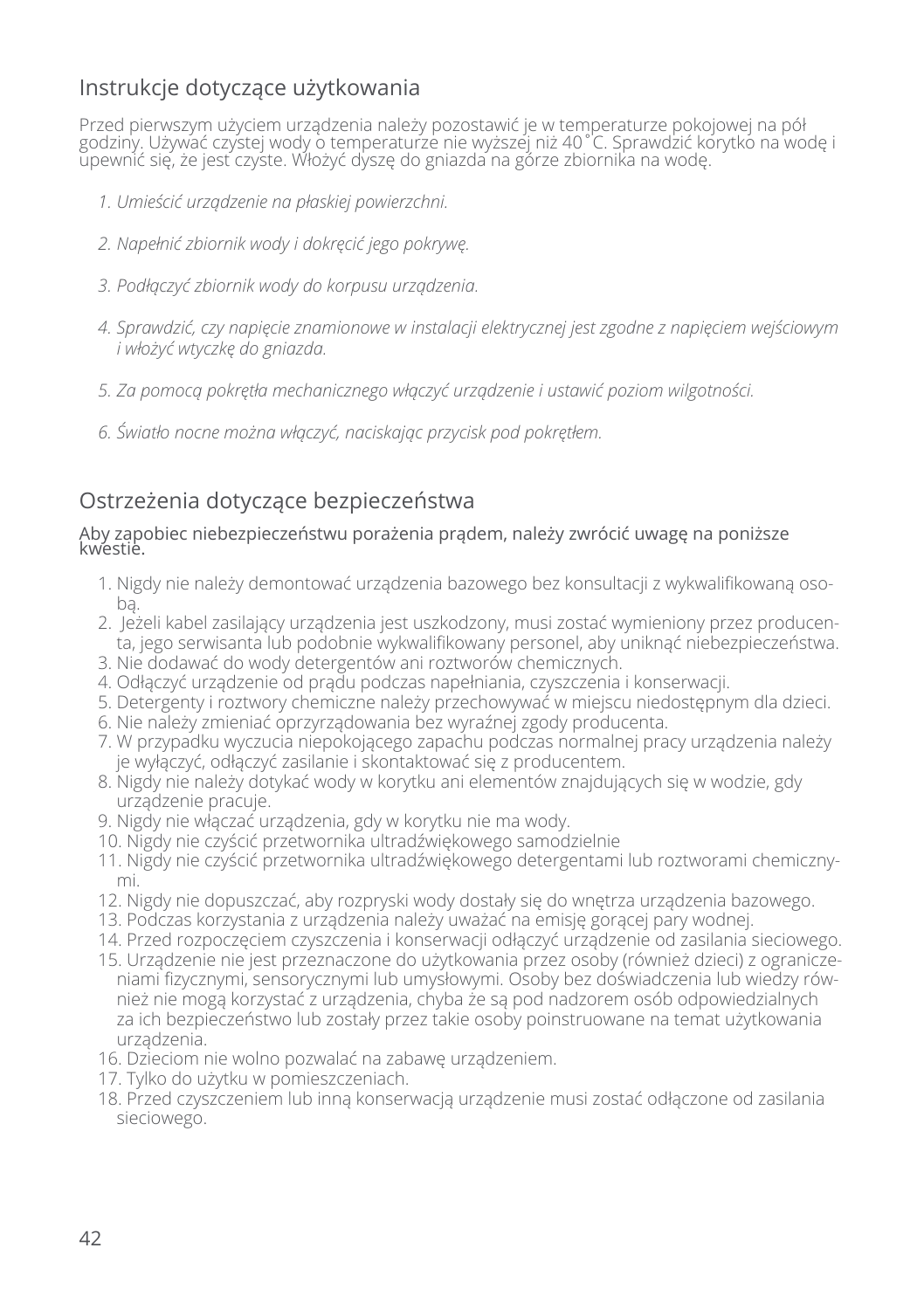## Filtr wody

- 1. Filtr zawiera nanosrebro, aby zapobiegać rozwojowi bakterii.
- 2. Ceramiczne kulki zmiękczają twardą wodę.
- 3. Ceramiczny filtr eliminuje z wody nieprzyjemne zapachy.

## Konserwacja

W przypadku używania urządzenia w obszarze, na którym występuje twarda woda (czyli zawierająca za dużo wapnia i magnezu), w korytku na wodę, na przetworniku i na wewnętrznych powierzchniach zbiornika wody może gromadzić się "biały proszek"" i kamień. Kamień na powierzchni przetwornika uniemożliwia prawidłową pracę urządzenia. Zalecamy:

- 1. Stosować zimną przegotowaną wodę lub wodę destylowaną.
- 2. Co tydzień czyścić przetwornik, zbiornik i korytko na wodę.
- 3. Często wymieniać wodę w zbiorniku, aby zachować jej świeżość.
- 4. Regularnie wymieniać wodę, a zbiornik czyścić i suszyć przed odłożeniem urządzenia do przechowywania.
- 5. W przypadku planowanego zaprzestania używania urządzenia na dłuższy okres, oczyścić całe urządzenie i upewnić się, że wszystkie jego części są całkowicie wysuszone przed rozpoczęciem przechowywania.

Jak wyczyścić system filtrujący:

- 1. Kulki ceramiczne należy oczyścić po zużyciu 1000 l wody.
- 2. Wymontować system filtrujący z pokrywy zbiornika.
- 3. Umieścić system filtrujący w białym occie na około 10 minut.
- 4. Po 10 minutach należy kilkakrotnie wstrząsnąć systemem filtrującym, a następnie oczyścić go czystą wodą.
- 5. Innym sposobem jest wyjęcie ceramicznych kulek z systemu filtrującego i umycie ich czystą wodą, a następnie pozostawienie do wyschnięcia w bezpośrednim świetle słonecznym na kilka godzin przed włożeniem ich z powrotem do wkładu filtracyjnego.
- 6. Pozostawić system filtrujący do wyschnięcia i zapakować go do worka foliowego. Przechowywać w chłodnym i zacienionym miejscu.

#### Jak czyścić przetwornik:

- 1. Nałożyć 5–10 kropli płynu czyszczącego na powierzchnię przetwornika i odczekać 2–5 minut.
- 2. Zetrzeć kamień z powierzchni.
- 3. Przepłukać przetwornik czystą wodą.

#### Jak czyścić korytko na wodę:

- 1. Wyczyścić korytko na wodę miękką ściereczką i użyć płynu do czyszczenia, jeśli w korytku znajduje się kamień.
- 2. Przepłukać korytko czystą wodą.

#### GWARANCJA I SERWIS

Jeśli produkt wymaga serwisu, należy najpierw skontaktować się ze sprzedawcą.

2 lata ograniczonej gwarancji produktu na wady produkcyjne. Przy składaniu roszczenia gwarancyjnego zawsze wymagany jest dowód zakupu. Gwarancja obowiązuje tylko w przypadku, gdy produkt jest używany zgodnie z instrukcją i ostrzeżeniami dotyczącymi bezpieczeństwa zawartymi w niniejszej instrukcji. Gwarancja nie obejmuje uszkodzeń spowodowanych niewłaściwą obsługą produktu.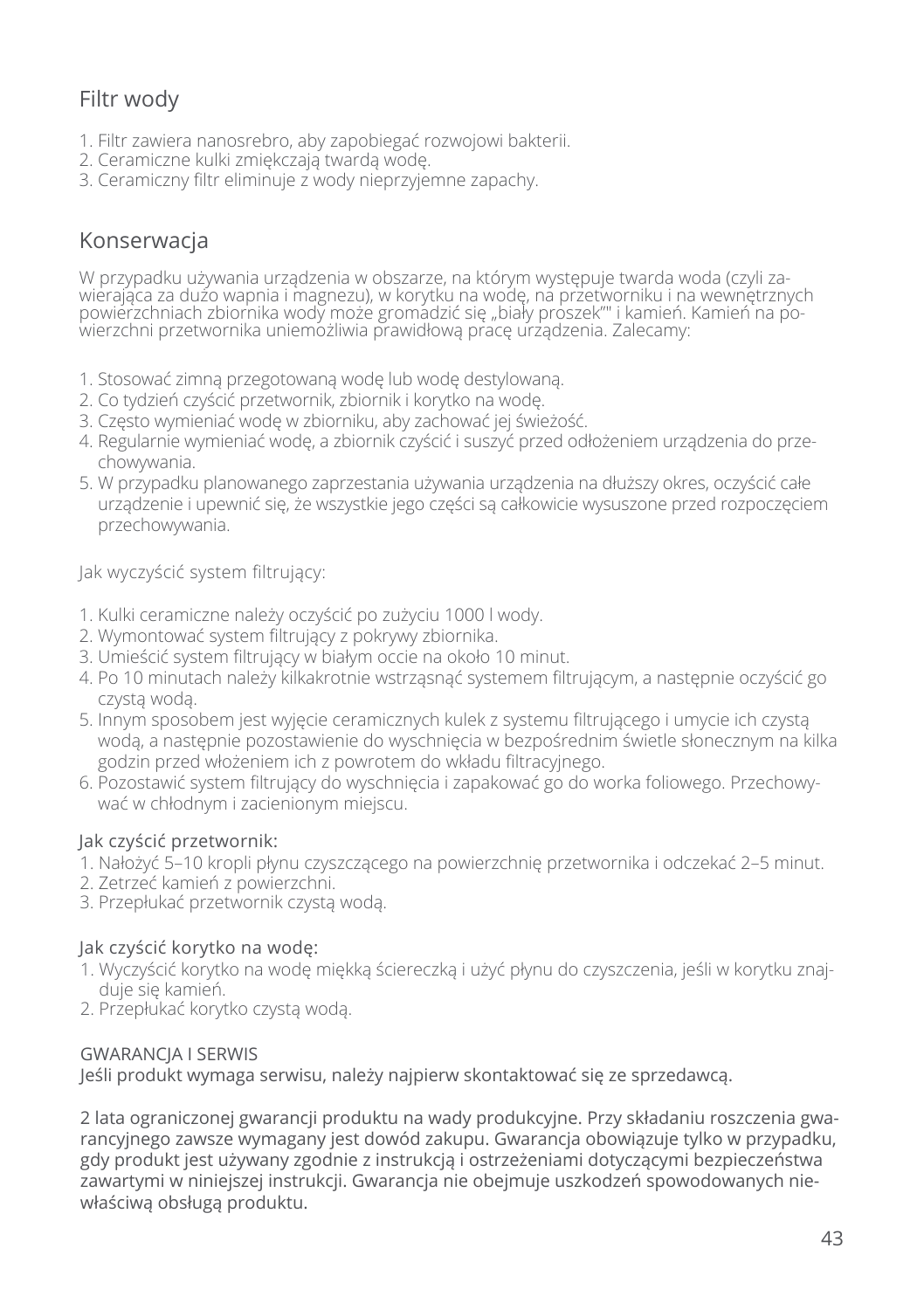| Problem                                                                       | Przyczyna                                                              | Rozwiązanie                                                                                          |
|-------------------------------------------------------------------------------|------------------------------------------------------------------------|------------------------------------------------------------------------------------------------------|
| Lampka sygnalizująca włą-<br>czenie nie pali się, urządze-<br>nie nie działa. | Brak zasilania.                                                        | Podłączyć zasilanie, włączyć<br>urządzenie.                                                          |
| Lampka sygnalizująca włą-                                                     | Brak wody w zbiorniku.                                                 | Napełnić zbiornik wody.                                                                              |
| czenie pali się, brak mgiełki<br>wydobywającej się z wylotu.                  | Przełącznik bezpieczeństwa nie<br>jest dociśnięty.                     | Docisnąć przełącznik.                                                                                |
| Mgiełka o nieprawidłowym<br>zapachu.                                          | Nowe urządzenie.                                                       | Wyjąć zbiornik na wodę, otwo-<br>rzyć pokrywę i pozostawić go<br>w chłodnym miejscu na 12<br>godzin. |
|                                                                               | Brudna woda.                                                           | Wyczyścić zbiornik na wodę i<br>napełnić go czystą wodą.                                             |
| Lampka sygnalizująca włą-<br>czenie pali się, urządzenie<br>nie działa.       | Za dużo wody w zbiorniku.                                              | Wylać trochę wody ze<br>zbiornika. Szczelnie zamknąć<br>zbiornik.                                    |
| Zmniejszona pojemność.                                                        | Za dużo kamienia w zbiorniku<br>na wode.                               | Wyczyścić przetwornik.                                                                               |
|                                                                               | Woda jest zbyt brudna lub zbyt<br>długo przebywała w zbiorniku.        | Wyczyścić zbiornik wody,<br>wymienić wode.                                                           |
| Nieprawidłowy hałas.                                                          | Rezonans w zbiorniku wody z<br>powodu jej niewystarczającej<br>ilości. | Napełnić zbiornik wody.                                                                              |
|                                                                               | Urządzenie stoi na niestabilnej<br>powierzchni.                        | Ustawić urządzenie na stabil-<br>nej płaskiej powierzchni.                                           |
| Mgiełka wychodząca na<br>około dyszy.                                         | Między dyszą a zbiornikiem<br>znajdują się otwory.                     | Zanurzyć dyszę na chwilę w<br>wodzie i włożyć ją z powrotem<br>do gniazda.                           |



Oznakowanie to wskazuje, że produkt nie powinien być wyrzucany z innymi odpadami komunalnymi na terenie UE. W celu zapobieżenia ewentualnym szkodom dla środowiska lub zdrowia ludzkiego przez niekontrolowaną utylizacją odpadów, urządzenie należy poddać recyklingowi w sposób odpowiedzialny, aby umożliwić ponowne wykorzystanie materiałów. Aby zwrócić urządzenie, należy postępować zgodnie z systemem zwrotu i odbioru lub skontaktować się ze sprzedawcą, u którego zakupiono produkt. Może on przyjąć ten produkt, aby poddać go bezpiecznemu recyklingowi.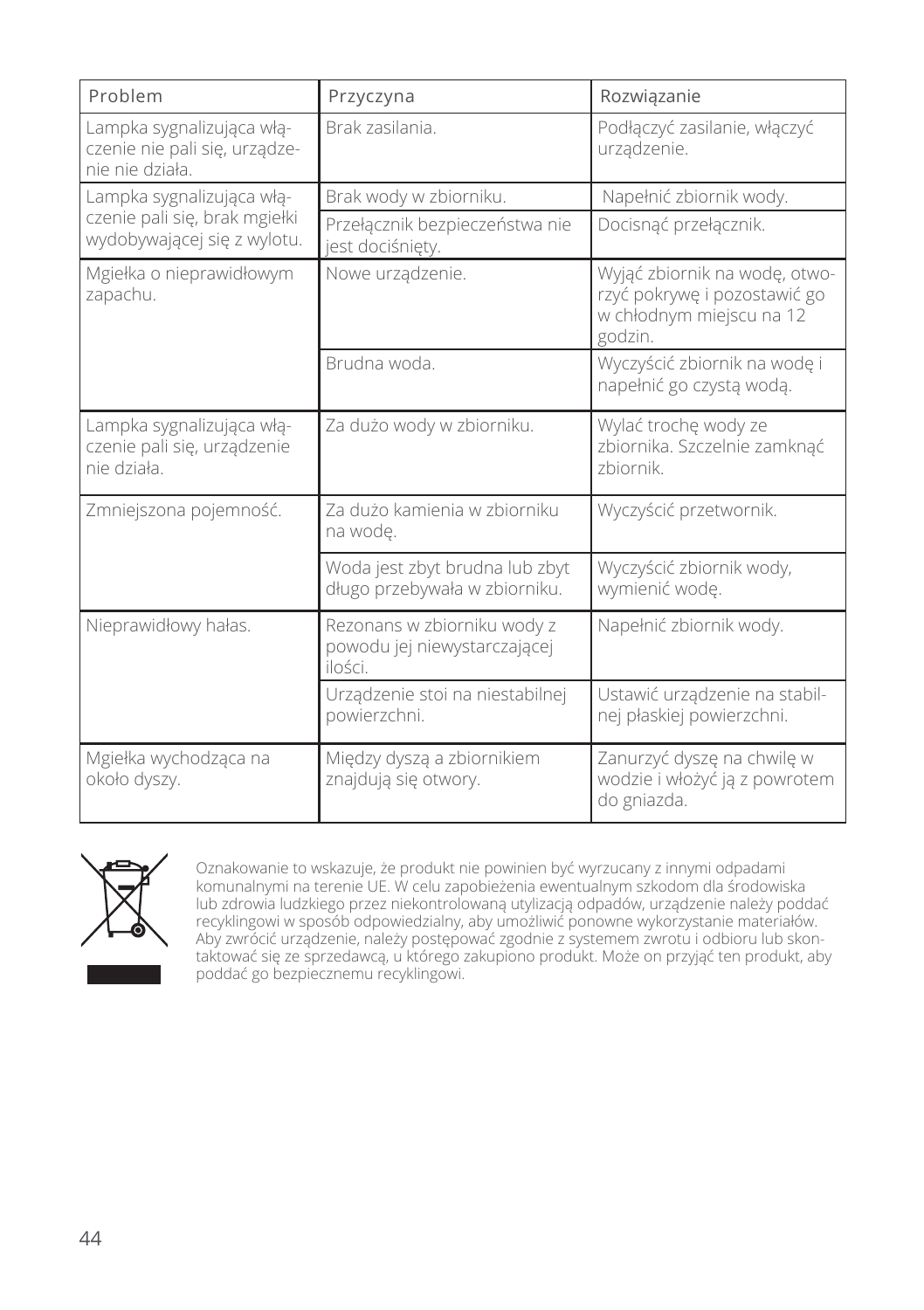## Principiul de lucru

umidificatoarele cu ultrasunete folosesc un oscilator de înaltă frecvență pentru a evapora apa. Sistemul de ventilație a umidificatorului primeşte apă în jetul de aer unde se evaporă, crescând umiditatea.

### **Caracteristici**

- Rezervor de apă ușor de umplut.
- Dispozitivul de securitate încorporat va opri aparatul automat atunci când rezervorul de apă este gol.
- Este silentios și are un consum scăzut de energie.
- Traductorul este de calitate ridicată, având o durată mare de viaţă.
- Lumină discretă în timpul nopții.

### Ce este umiditatea aerului?

Umiditatea aerului este conținutul de vapori de apă în aer.

### Ce este umiditatea relativă?

Umiditatea relativă este procentul de vapori de apă din aer, în raport cu nivelul maxim al tempera-turii curente. Valoare exprimată în procente.

### Cum poate umiditate scăzută să ne afecteaze?

Când aerul este prea uscat, nivelurile de hidrogen din organism scade, si pot aparea simptomele negative care se pot agrava. Simptomele cele mai frecvente sunt:

- congestie nazală sau rinite
- dificultăți de respirație
- gât uscat, dureri în gât
- ten uscat cu exfoliere și crăpare a pielii
- electricitatea statică
- oboseală, somnolență și putere de concentrare scăzută
- infecții respiratorii și boli, cum ar fi astmul.
- Probleme cu tenul şi eczeme
- Uscarea ochilor; usturime

### Care este umiditatea relativă ideală?

În țările tropicale, clima este extrem de caldă și umedă. Acesta este motivul pentru care sistemele de aer condiționat sunt folosite peste tot. Dezavantajul aerului condiționat este acela că produce aerul mult prea uscat. Se recomandă medii cu umiditate relativă în aer de 60% până la 70% pentru a realiza parametri optimi de confort.  $M_{\odot}$ diu cu umiditate relativă ( $0/$ )

| <u>Mediu cu umiditate relativa (%)</u>    |           |
|-------------------------------------------|-----------|
| Nivelul de umiditate interioară cu aer    | 15 %-40 % |
| conditionat este de Nivelul ideal de      | 50 %-60 % |
| umiditate interioară este de              | 70 %-95 % |
| Nivelul de umiditate in aer liber este de |           |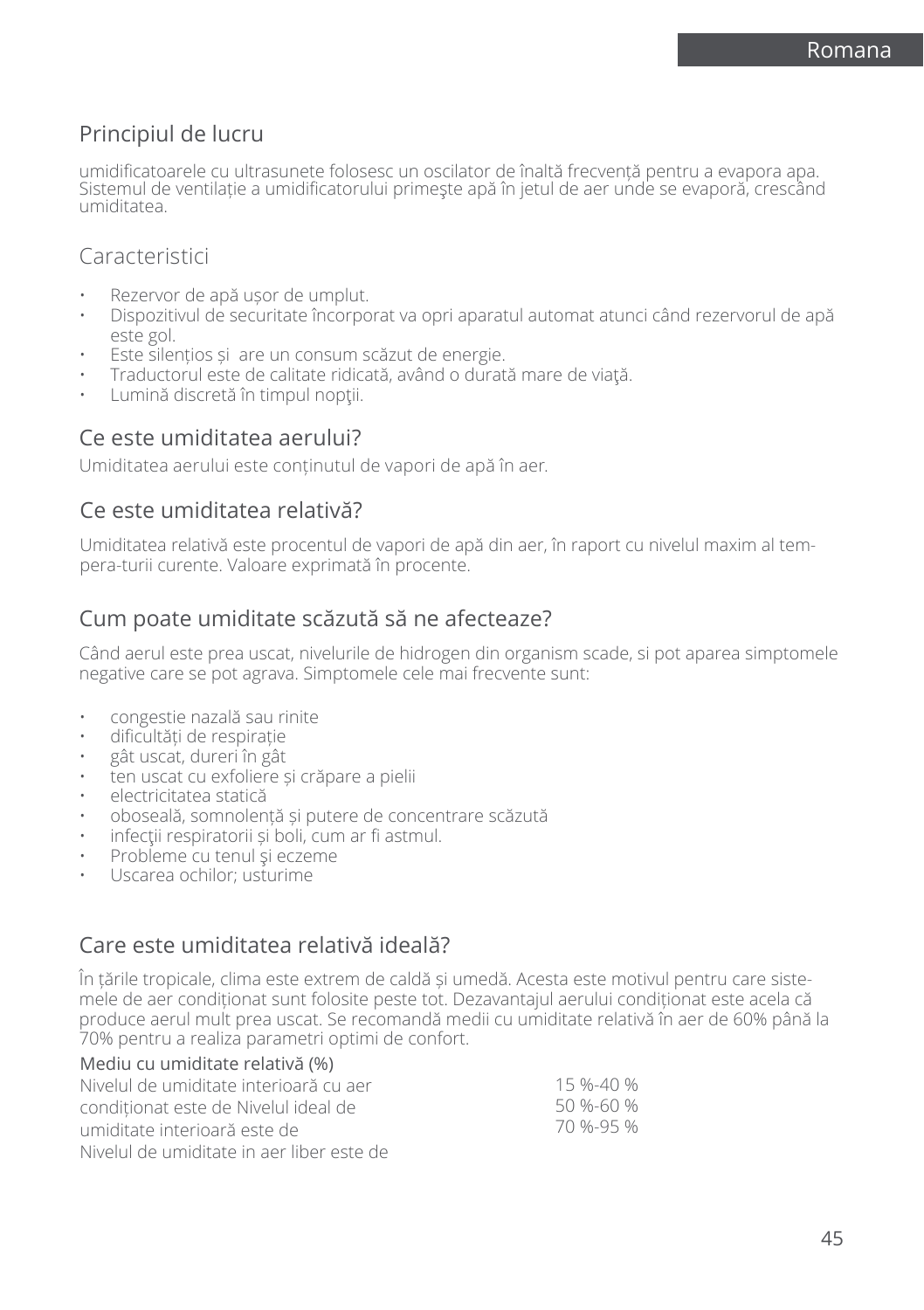## Instrucțiuni de utilizare

Înainte de a utiliza unitatea pentru prima oară, păstraţi unitatea la temperatura camerei timp de o jumătate de oră. Folositi apă curată la temperaturi de maxim de 40 ˚ C. Verificați rezervorul de apă și asigurați-vă că este curat. Puneți diuza în priza din partea superioară a rezervorului de apă.

- *1. Așezați aparatul pe o suprafață plană.*
- *2. Umpleți rezervorul cu apă și strângeți capacul rezervorului.*
- *3. Conectaţi rezervorul de apă la corpul principal.*
- *4. Verificați dacă tensiunea nominală a aparatului este aceeaşi cu tensiunea la reţea , dacă corespunde, atunci contectaţi aparatul la reţea.*
- *5. Utilizați butonul mecanic pentru a porni aparatul și pentru a regla nivelul de umiditate.*
- *6. Activați lumina de noapte apăsând butonul de mai jos de mâner.*

### Avertismente de securitate

# vă rugăm să luați la cunoștință următoarele aspecte pentru a preveni pericolul de electrocu-<br>tare

- 1. Nu demontați unitatea de bază fără să consultați personal calificat.
- 2. În cazul în care cablul de alimentare este deteriorat, acesta trebuie înlocuit de către producător, agentul său de service sau de personal calificat în domeniu pentru a evita orice pericol.
- 3. Nu adăugați detergenți sau soluții chimice în apă.
- 4. Deconectați aparatul în timpul umplerii, curățării și întreținerii.
- 5. Nu lasati substantele chimice la îndemâna copiilor.
- 6. Nu modificați aparatul fără autorizația producătorului.
- 7. Dacă observati orice miros anormal, în timpul funcționării normale, vă rugăm să opriți unitatea și să deconectați sursa de alimentare și contactați producătorul.
- 8. Nu atingeți niciodată apa din rezervorul de apă sau componentele din apă atunci când aparatul este în funcțiune.
- 9. Nu porniți niciodată aparatul atunci când nu există apă în rezervorul de apă.
- 10. Nu deteriorati traductorul CPL.
- 11. Nu curățați traductorul CPL cu detergenți sau soluții chimice.
- 12. Nu lăsați niciodată stropi de apă în interiorul unității de bază.
- 13. Trebuie avută mare grijă atunci când se utilizează aparatul datorită emisilor de vapori de apă caldă.
- 14. Înainte de curățare și întreținere, aparatul trebuie să fie deconectat de la sursa de alimentare.
- 15. Acest aparat nu este destinat utilizării de către persoane (inclusiv copii) cu capacități fizice, senzo-riale sau mentale reduse, sau lipsite de experiență și informații legate de acest produs, cu excepția cazului în care acestea au fost supravegheate și instruite cu privire la utilizarea aparatului de către o persoană responsabilă pentru siguranța lor..
- 16. Copiii trebuie supravegheați pentru a vă asigura că nu se joacă cu aparatul.
- 17. Aparatul este numai pentru uz interior.
- 18. Înainte de curățare sau întreținere, aparatul trebuie deconectat de la sursa de alimentare principală.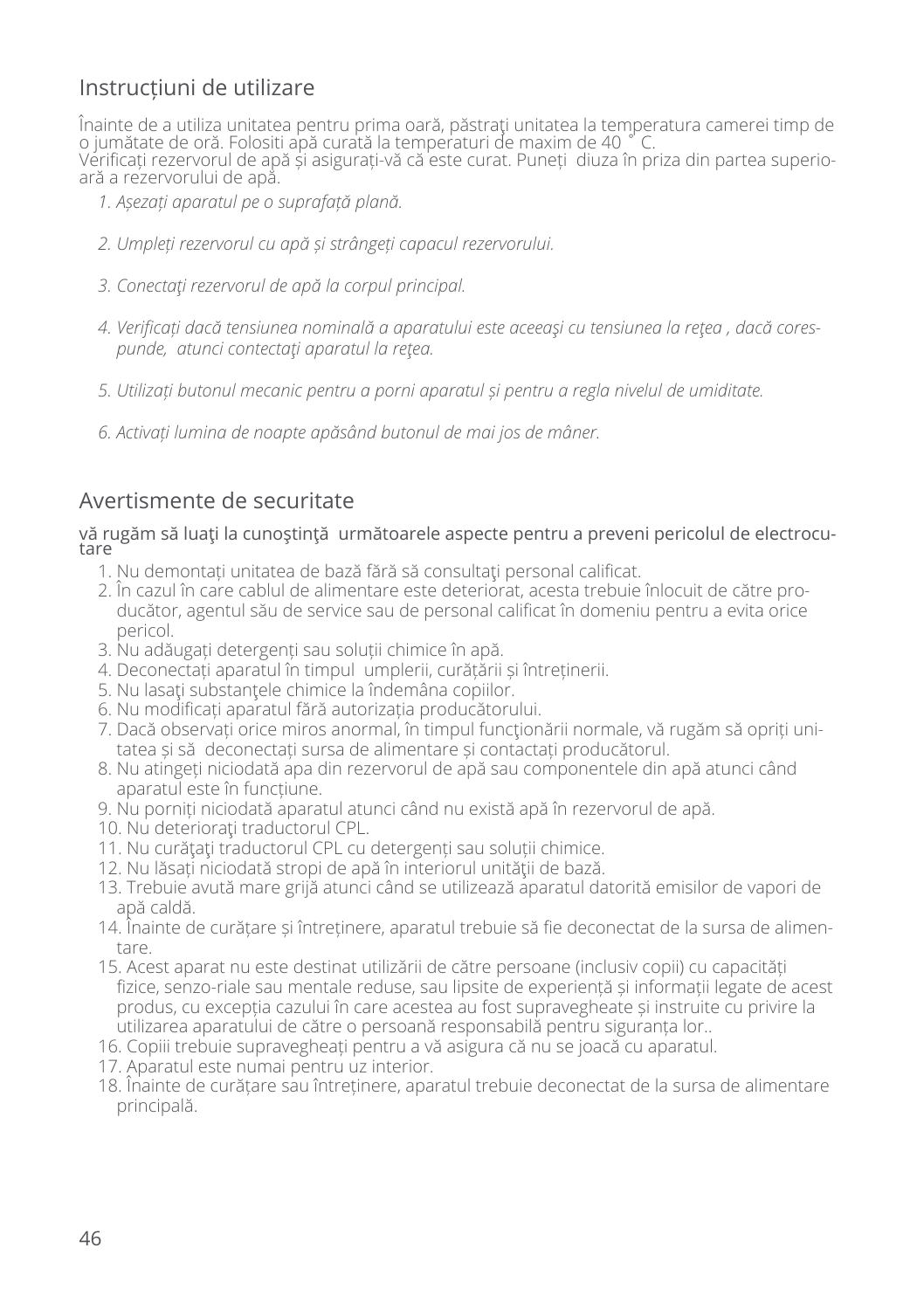## Filtrul de apă:

- 1. Partea din plastic a filtrului este amestecată cu material NANO-ARGINT pentru a stopa apariția bacterilor.
- 2. Bilele ceramice scad duritatea apei.
- 3. Filtru ceramic elimină mirosurile din apă.

## Întreținere:

Dacă locuiți într-o zonă cu apă dură, ceea ce înseamnă că apa conține prea mult calciu și magneziu, se poate produce "pulbere albă" și depuneri pe rezervorul de apă, pe traductor și pe suprafețele interioare ale rezervorului de apă. Depunerile de pe suprafaţa traductorului vor provoca funcționarea necorespunzătoare a unității. Vă recomandăm:

- 1. Folosiți apă fiartă după ce s-a răcit sau apă distilată.
- 2. Curățați traductor, rezervorul de apă și unitatea în fiecare săptămână.
- 3. Schimbaţi apa din rezervor cât mai des pentru a o păstra proaspătă.
- 4. Schimbati apa în mod regulat iar înainte de depozitare curătați și uscați bine aparatul.
- 5. În cazul în care nu mai utilizați aparatul pentru o perioadă lungă de timp, curățați şi uscaţi unita-tea asigurându-vă că toate componentele aparatului sunt uscate complet înainte de depozitare.

Cum să curătați sistemul de filtrare:

- 1. Curățați bilele ceramice după ce filtrul a fost folosit pentru 1000 Litri de apă.
- 2. Scoateți sistemul de filtrare de pe capacul rezervorului.
- 3. Puneți sistemul de filtrare în oțet alb pentru aproximativ 10 minute.
- 4. După 10 minute, se agită sistemul de filtrare de mai multe ori, apoi se curăță cu apă curată.
- 5. Scoateți bilele ceramice din sistemul de filtrare și spălați-le cu apă curată, iar apoi lasați-le să se usuce la soare câteva ore înainte de a le pune înapoi în cartușul filtrului.
- 6. După ce s-a uscat sistemul de filtrare ambalaţi-l într-un celofan. Păstrați-l într-un loc răcoros și umbrit.

### Cum să curățaţi traductorul:

- 1. Puneţi 5-10 picături de lichid de curățare pe suprafața traductorului şi așteptați 2-5 minute;
- 2. Înlăturaţi depunerile de pe suprafaţa acestuia.
- 3. Clătiți traductorul cu apă curată.

### Cum să curătați unitatea:

- 1. Curățați rezervorul de apă cu o cârpă moale și utilizaţi lichid de curățare dacă există depuneri în el.
- 2. Clătiți rezervorul de apă cu apă curată.

#### GARANȚIE ȘI SERVICIU

Dacă produsul dvs. are nevoie de servicii, contactați mai întâi distribuitorul.

2 ani garanție împotriva defectelor de fabricație. Garanția este valabilă numai la prezentarea unei chitanțe. Garanția se aplică numai dacă produsul este utilizat în conformitate cu instrucțiunile și avertizările de siguranță din acest manual. Garanția nu acoperă daunele cauzate de manipularea necorespunzătoare a produsului.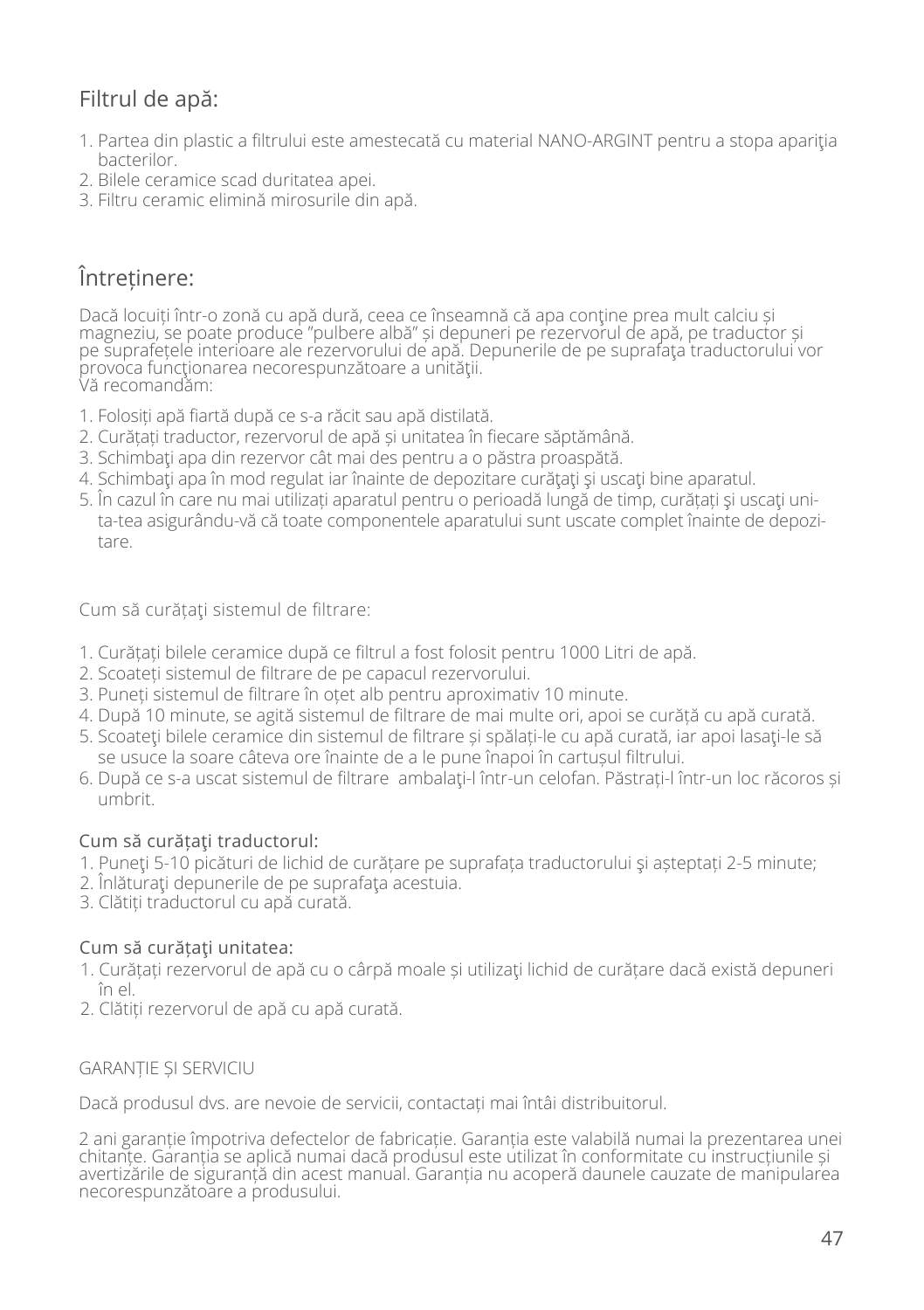| Probleme                                                       | Cauze probabile                                                  | Solutie                                                                                                                       |
|----------------------------------------------------------------|------------------------------------------------------------------|-------------------------------------------------------------------------------------------------------------------------------|
| Lampă de alimentare<br>oprită sau nu funcționează<br>unitatea. | Lipsă alimentare cu energie<br>electrică.                        | Conectați aparatul la rețea sau<br>porniți aparatul.                                                                          |
| Lampă de alimentare                                            | Nu mai este apă în rezervor.                                     | Umpleți rezervorul cu apă                                                                                                     |
| pornită și nu funcționează<br>evaporarea.                      | Butonul de siguranță nu este<br>infiletat bine                   | Infiletați butonul de siguranță                                                                                               |
| Evaporare cu miros neplăcut                                    | Unitate nouă.                                                    | Indepărtați rezervorul de apă,<br>deschideți capacul și lasați<br>unitatea într-un loc rece pent-<br>ru o perioadă de 12 ore. |
|                                                                | Apă murdară                                                      | Curățați rezervorul de apă și<br>umpleți-l cu apă curată                                                                      |
| Lampă de alimentare<br>pornită și unitatea nu<br>funcționează. | Prea multă apă în rezervor.                                      | Goliți puțin rezervorul de apă<br>și apoi închideți capacul bine.                                                             |
| Capacitate redusă                                              | Prea multe depunere în<br>rezer-vorul de apă.                    | Curățați traductorul.                                                                                                         |
|                                                                | Apa este prea murdară sau este<br>de prea mult timp în rezervor. | Curățați rezervorul și înlocuiți<br>apa din el.                                                                               |
| Zgomot anormal                                                 | Rezonanță în rezervor din cauza<br>apei prea puține              | Umpleți cu apă rezervorul                                                                                                     |
|                                                                | Unitatea este pe o suprafață<br>instabilă                        | Mutați unitatea pe o suprafață<br>stabilă                                                                                     |
| Vapori de apă eliberați pe<br>langă diuză                      | Există neetanșeități între diuză și<br>rezervorul de apă         | Scufundați diuza în apă pentru<br>o perioadă și apoi fixați-o pe<br>priza de pe rezervorul de apă                             |



Acest semn indică faptul că produsul achiziționat nu poate fi aruncat împreună cu alte gunoaie menajere, pe toată zona UE. Pentru a preveni posibile vătămări sau poluări ale me-diului din cauza neselectării corecte a deșeurilor, reciclați responsabil și susțineți reutilizarea resurselor materiale. Pentru a recicla echipamentul dvs, verificați normele aflate în vigoare și centrele de colectare a deșeurilor electrocasnice din zona dvs.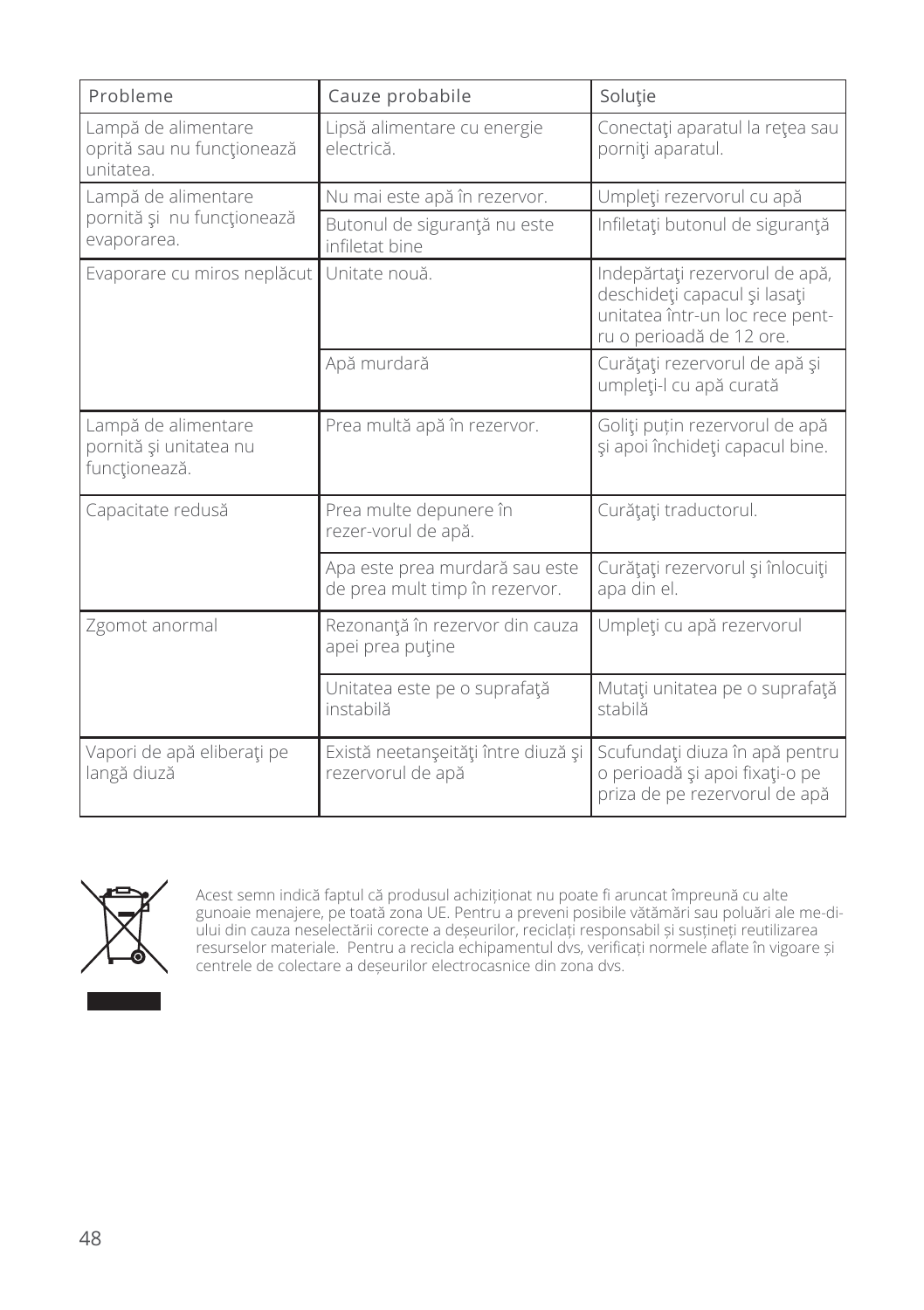## Toimintaperiaate

Toimintaperiaate: Ultraäänikostuttimissa vesi hajotetaan pieniksi hiukkasiksi käyttämällä kor-<br>keataajuuksista oskillaattoria. Ilmankostuttimen ilmanvaihtojärjestelmä puhaltaa vesihiukkaset ilmaan, jossa ne haihtuvat, mikä lisää ilmankosteutta.

### Ominaisuudet

- Helposti täytettävä vesisäiliö
- Sisäänrakennettu turvalaite sammuttaa laitteen automaattisesti, kun vesisäiliö on tyhjä
- Meluton ja energiaa säästävä
- Korkealaatuinen anturi takaa pitkäkestoisen käyttövarmuuden.
- Rauhoittava yövalo

### Mitä ilmankosteus on?

Ilmankosteudella tarkoitetaan ilman vesihöyrypitoisuutta.

### Mitä suhteellinen kosteus on?

Suhteellisella kosteudella tarkoitetaan vesihöyryn osuutta ilmassa suhteessa mahdolliseen enimmäistasoon nykyisessä lämpötilassa prosentteina ilmaistuna.

### Millaisia vaikutuksia liian kuivalla huoneilmalla on?

Kun ilma on liian kuivaa, elimistön kosteustaso laskee, mikä voi aiheuttaa tai pahentaa tietynlaista oireilua. Yleisiä oireita:

- Nenän tukkoisuus tai vuotaminen
- Hengitysvaikeudet
- Kuiva tai kipeä kurkku
- Kuiva, hilseilevä tai halkeileva iho
- Staattinen sähkö
- Väsymys, uneliaisuus ja huono keskittymiskyky
- Hengitystieinfektiot ja sairaudet, kuten astma
- Kuivaihoisuus ja ihottumat
- Silmien kuivuminen tai vuotaminen

### Millainen on ideaali suhteellinen kosteus?

Trooppisissa maissa ilmasto on erittäin kuuma ja kostea. Siksi ilmastointijärjestelmiä käytetään kaikkialla. Ilmastoinnin haittana on, että se tekee ilmasta aivan liian kuivaa. Viihtyisään sisäympäristöön suositellaan on 60–70 %:n suhteellista ilmankosteutta.

| Ympäristö                       | Suhteellinen kosteus (%) |
|---------------------------------|--------------------------|
| Sisäilman kosteustaso talvella. | 15–40 %                  |
| Ihanteellinen sisäkosteustaso   | 50–60 %                  |
| Kosteustaso ulkona              | 70-95 %                  |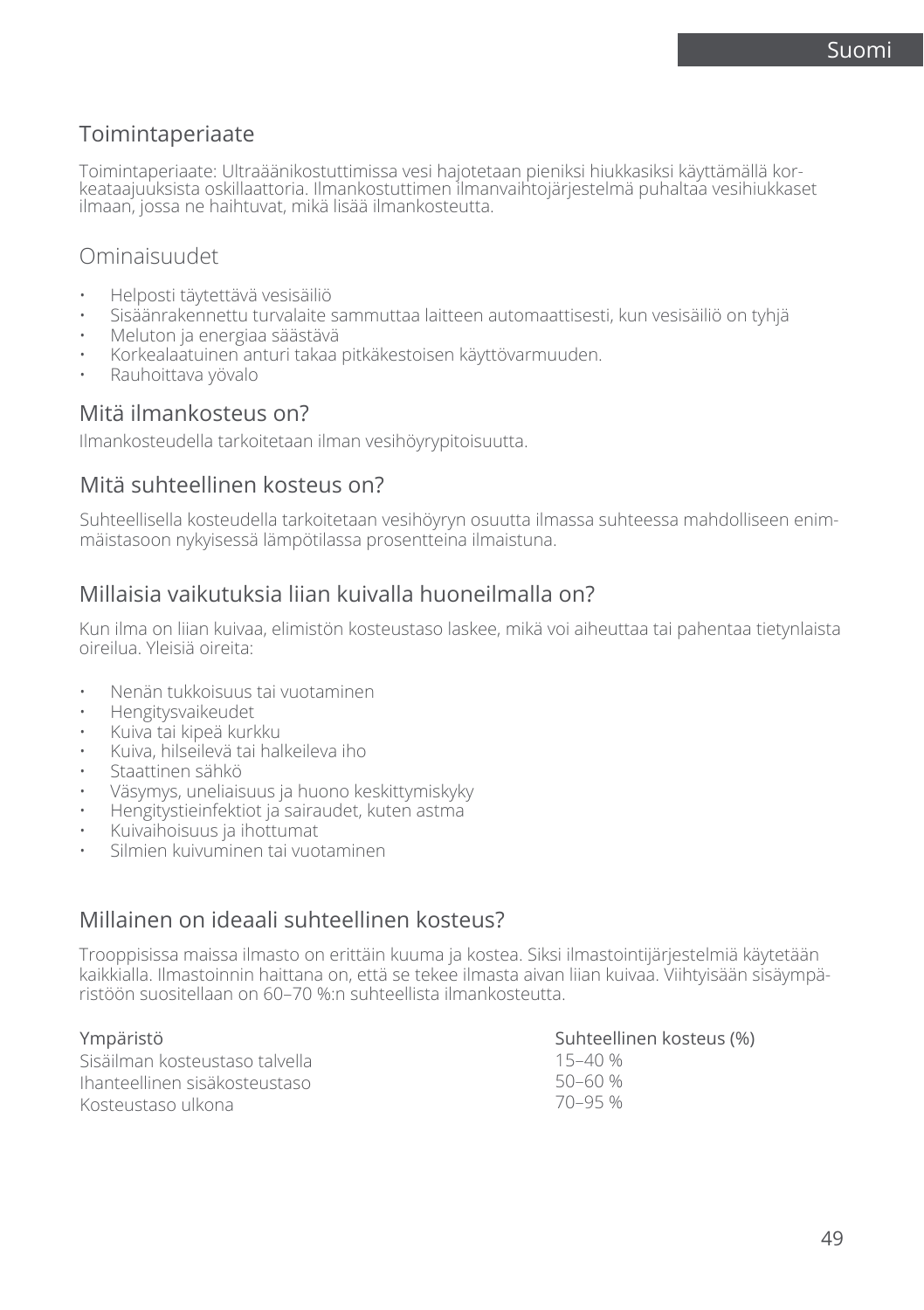## Käyttöohjeet

- Ennen kuin käytät laitetta ensimmäistä kertaa, pidä laitetta huoneenlämmössä puoli tuntia. Käytä puhdasta, korkeintaan 40 °C:een lämpöistä vettä. Tarkista vesisäiliö ja varmista, että vesi on puhdasta. Aseta suutin vesisäiliön päällä olevaan liitäntään.
	- *1. Aseta laite tasaiselle alustalle.*
	- *2. Täytä vesisäiliö ja kiristä säiliön kansi.*
	- *3. Liitä vesisäiliö runkoon.*
	- *4. Tarkista, että nimellisjännite vastaa syöttöjännitettä, ja kytke pistoke pistorasiaan.*
	- *5. Kytke laite päälle ja säädä kosteustasoa mekaanisesta säätönupista.*
	- *6. Aktivoi yövalo painamalla nupin alapuolella olevaa painiketta.*

## Turvallisuusvaroitukset

#### Huomioi seuraavat seikat, jotta korkean jännitteen vaara voidaan välttää.

- 1. Älä koskaan pura jalustaa ilman pätevää henkilökuntaa.
- 2. Jos virtajohto vahingoittuu, valmistajan, sen valtuuttaman huollon tai vastaavan pätevän henkilön on vaihdettava johto vaaran välttämiseksi.
- 3. Älä lisää veteen pesuaineita tai kemiallisia liuoksia.
- 4. Irrota pistotulppa pistorasiasta täytön, puhdistuksen ja huollon aikana.
- 5. Pidä pesuaineet ja kemialliset liuokset poissa lasten ulottuvilta.
- 6. Älä muuta kytkentää ilman valmistajan lupaa.
- 7. Jos havaitset epänormaalia hajua normaalikäytön aikana, kytke laite pois päältä, irrota virtalähde ja ota yhteyttä valmistajaan.
- 8. Älä koskaan koske vesialtaassa olevaan veteen tai vedessä oleviin osiin, kun laite on toiminnassa.
- 9. Älä koskaan kytke laitteeseen virtaa, kun vesialtaassa ei ole vettä.
- 10. Älä koskaan naarmuta anturia tahallaan.
- 11. Älä koskaan puhdista anturia pesuaineilla tai kemiallisilla liuoksilla.
- 12. Älä koskaan anna veden roiskua jalustan sisään.
- 13. Laitetta käytettäessä on noudatettava varovaisuutta kuuman vesihöyryn vuoksi.
- 14. Ennen puhdistusta ja huoltoa laite on irrotettava verkkovirrasta.
- 15. Tätä laitetta ei ole tarkoitettu sellaisten henkilöiden (mukaan lukien lapset) käyttöön, joiden fyysiset, psyykkiset tai henkiset ominaisuudet tai kokemuksen puute ovat riittämättömät. Henkilö,joka on saanut ohjeet laitteen käytöstä,on läsnä ollessaan vastuussa muiden käyttäjien turvallisuudesta.
- 16. Lapsia on valvottava ja varmistettava, että he eivät leiki laitteella.
- 17. Vain sisäkäyttöön.
- 18. Ennen puhdistusta ja muuta huoltoa laite on irrotettava verkkovirrasta.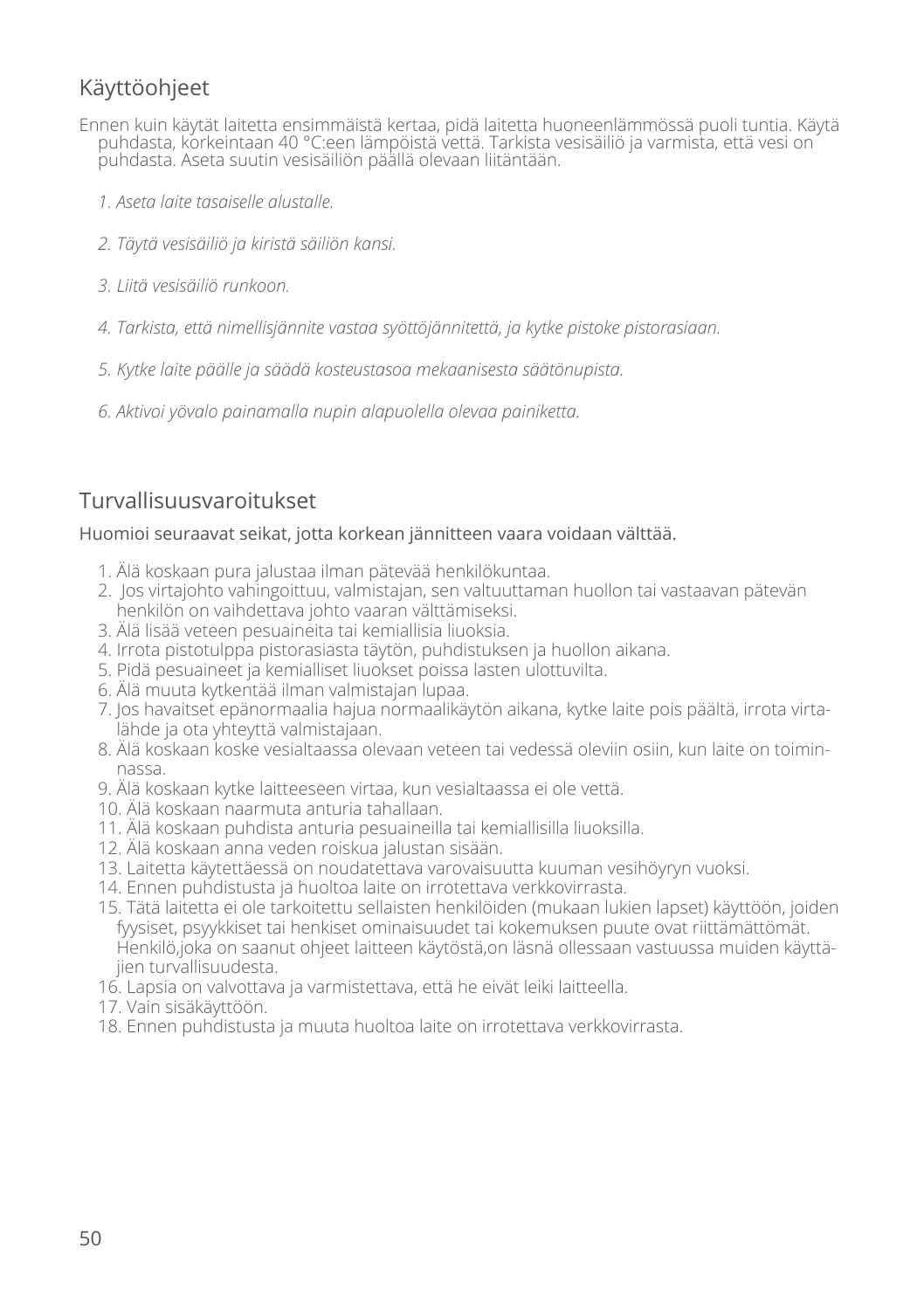## Vedensuodatin

- 1. Suodattimessa on käytetty NANO-SILVER-materiaalia bakteerien ehkäisemiseksi.
- 2. Keraamiset pallot pehmentävät kovaa vettä.
- 3. Keraaminen suodatin poistaa hajun vedestä.

### Kunnossapito

Jos asut alueella, jossa vesi on kovaa eli sisältää liikaa kalsiumia ja magnesiumia, se voi aiheuttaa "valkoisen jauheen" ja kalkin muodostumista vesialtaaseen, anturiin ja vesisäiliön sisäpintoihin. Jos anturin pinnalla on kalkkikertymiä, laita ei toimi kunnolla. Suosittelemme:.

- 1. Käytä kylmää keitettyä vettä tai tislattua vettä.
- 2. Puhdista anturi, vesisäiliö ja allas joka viikko.
- 3. Vaihda vesisäiliön vesi useammin, jotta se pysyisi raikkaana.
- 4. Vaihda vesi säännöllisesti ja puhdista ja kuivaa vesisäiliö ennen laitteen varastointia.
- 5. Jos aiot olla käyttämättä laitetta pidempään, puhdista koko laite ja varmista, että kaikki laitteen osat ovat täysin kuivia ennen varastointia.

Suodatinjärjestelmän puhdistaminen:

- 1. Puhdista keraamiset pallot sen jälkeen, kun laitteessa on käytetty 1 000 l vettä.
- 2. Irrota suodatinjärjestelmä säiliön kannesta.
- 3. Laita suodatinjärjestelmä väkiviinaetikkaan noin 10 minuutiksi.
- 4. 10 minuutin kuluttua ravista suodatinjärjestelmää useita kertoja ja huuhtele se puhtaalla vedellä.
- 5. Vaihtoehtoisesti voit ottaa keraamiset pallot pois suodatinjärjestelmästä ja pestä ne puhtaalla vedellä. Anna niiden kuivua suorassa auringonvalossa useita tunteja ennen kuin laitat ne takaisin suodatinpatruunaan.
- 6. Anna suodatinjärjestelmän kuivua ja pakkaa se muovipussiin. Säilytä sitä viileässä ja varjoisassa paikassa.

#### Anturin puhdistaminen:

- 1. Laita 5–10 tippaa puhdistusainetta anturin pintaan ja odota 2–5 minuuttia;
- 2. Harjaa kalkkikertymät pois pinnalta.
- 3. Huuhtele anturi puhtaalla vedellä.

#### Altaan puhdistaminen:

- 1. Puhdista vesiallas pehmeällä liinalla ja käytä puhdistusainetta, jos siinä on kalkkikertymiä.
- 2. Huuhtele vesiallas puhtaalla vedellä.

TAKUU JA HUOLTO Jos tuotteesi tarvitsee huoltoa, ota ensin yhteyttä jälleenmyyjään.

Rajoitettu takuu on kaksi vuotta tuotantovikojen osalta. Kaikki takuuvaatimukset edellyttävät ostotodistusta. Takuu on voimassa vain, jos tuotetta käytetään tässä käyttöohjeessa olevien ohjeiden ja turvallisuusvaroitusten mukaisesti. Takuu ei kata vahinkoja, jotka johtuvat tuotteen virheellisestä käsittelystä.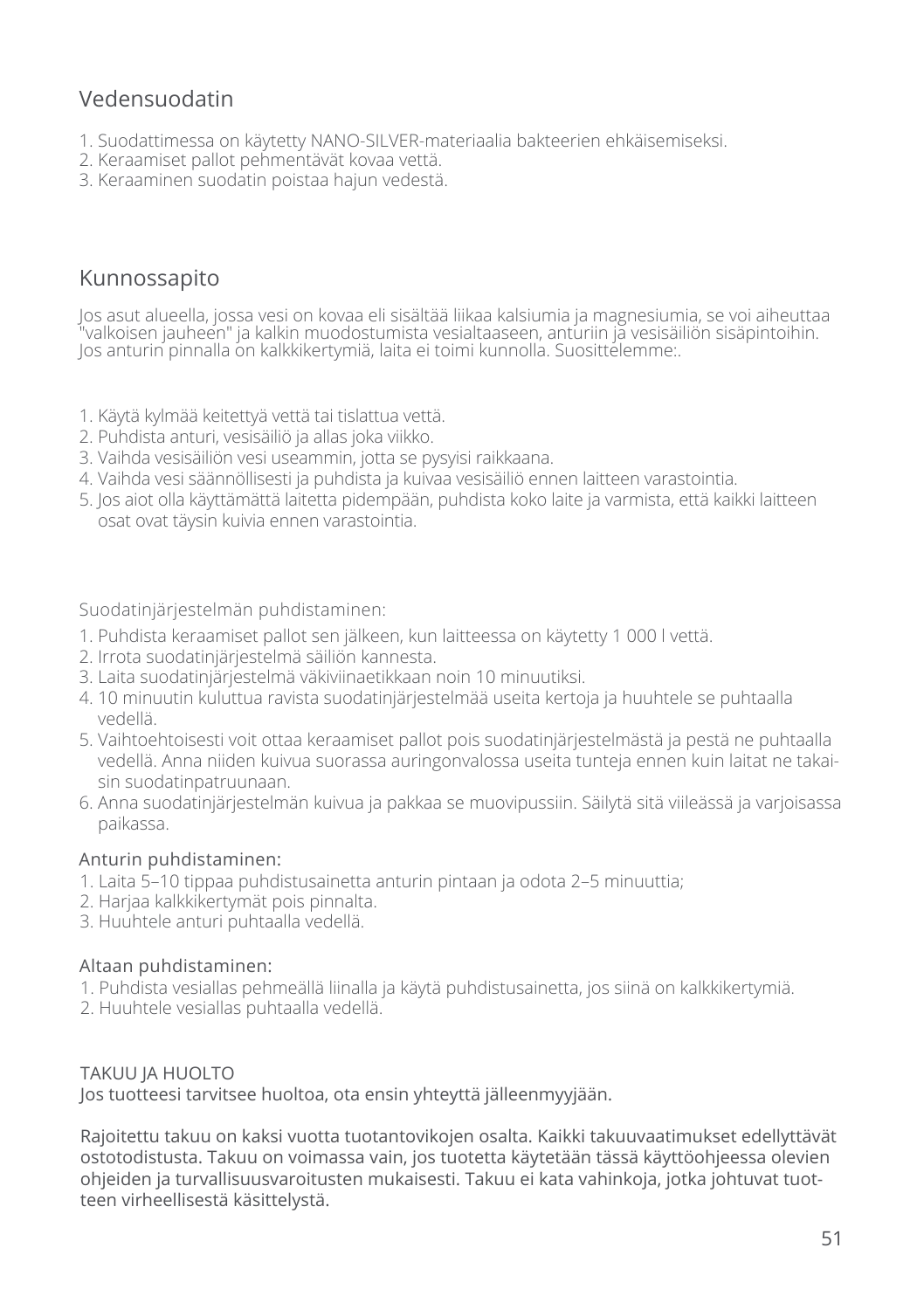| Ongelma                                      | Syy                                                                 | Ratkaisu                                                                                 |
|----------------------------------------------|---------------------------------------------------------------------|------------------------------------------------------------------------------------------|
| Virran merkkivalo ei pala,<br>laite ei toimi | Laite ei saa virtaa                                                 | Kytke virtalähde, kytke laite<br>päälle.                                                 |
| Virran merkkivalo palaa,                     | Vesisäiliössä ei ole vettä                                          | Täytä vesisäiliö                                                                         |
| laitteesta ei tule vesihöyryä                | Turvakytkin ei ole tiukasti kiinni                                  | Kiristä kytkin                                                                           |
| Vesihöyry tuoksuu oudolta                    | Laite on uusi                                                       | Irrota vesisäiliö, avaa kansi ja<br>anna säiliön seistä viileässä<br>paikassa 12 tuntia. |
|                                              | Likainen vesi                                                       | Puhdista vesisäiliö, täytä se<br>puhtaalla vedellä                                       |
| Virran merkkivalo palaa, laite<br>ei toimi   | Liikaa vettä vesisäiliössä                                          | Kaada jonkin verran vettä pois<br>vesisäiliöstä. Sulje vesisäiliö<br>tiiviisti.          |
| Pienempi kapasiteetti                        | Liikaa kalkkikertymiä vesisäiliössä                                 | Puhdista anturi                                                                          |
|                                              | Vesi on liian likaista tai sitä on<br>pidetty säiliössä liian kauan | Puhdas vesisäiliö, vaihda vesi                                                           |
| Epänormaali melu                             | Vesisäiliö resonoi, koska siinä ei<br>ole tarpeeksi vettä           | Täytä vesisäiliö                                                                         |
|                                              | Laite on epävakaalla alustalla                                      | Siirrä laite vakaalle tasaiselle<br>alustalle                                            |
| Vesihöyryä tulee suuttimen<br>ympäriltä      | Suuttimen ja säiliön välillä on<br>aukkoja                          | Kasta suutin veteen hetkeksi.<br>ja laita se takaisin liitäntään                         |



Merkinnän mukaisesti tuotetta ei saa hävittää talousjätteen mukana EU:n alueella. Kierrätä tuote vastuullisesti ja edistä materiaalien kestävää käyttöä. Samalla ehkäiset valvomattoman jätteiden hävittämisen aiheuttamia riskejä ympäristölle ja ihmisten terveydelle. Jos haluat palauttaa laitteen, käytä palautus- ja keräysjärjestelmiä tai ota yhteyttä siihen jälleenmyyjään, jolta tuote on ostettu. He voivat kierrättää tuotteen ympäristöystävällisesti.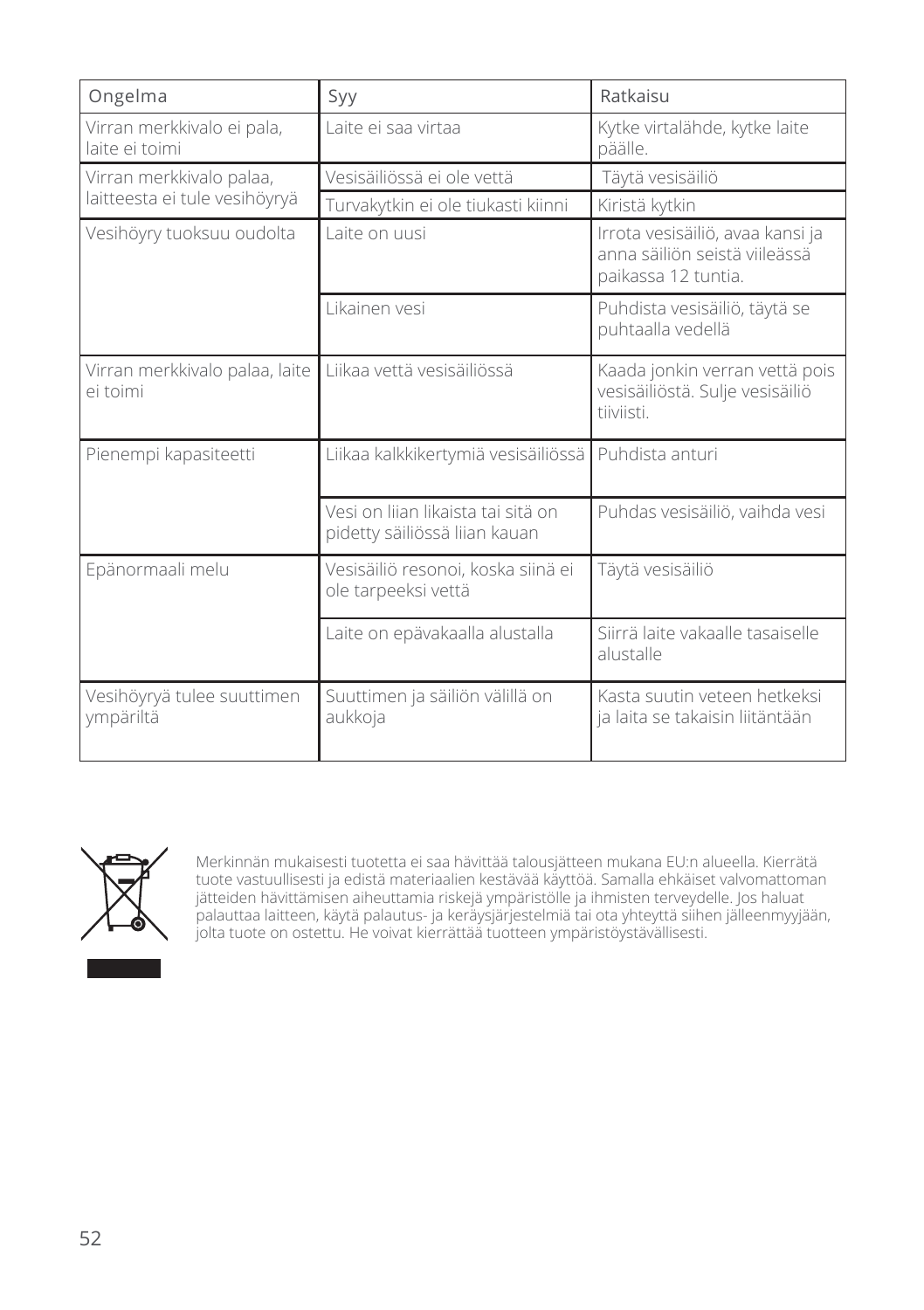## Technologijos

Ultragarso technologijos drėkinimas yra ypatingai efektyvus ir ekonomiškas metodas siekiant ir pa-laikant santykinį drėgmės lygį patalpoje. Ultragarso technologija veikia be garso sukurdama aukštus virpesius ir vibracijas, kurios transformuoja vandenį į rūko garus. Šis garas yra paskleidžiamas pa-talpos ore siekiant padidinti drėgmės lygį.

### Bruožai

- Lengvai papildomas vandens bakas.
- Integruotas apsauginis jutiklis automatiškai išjungs prietaisą ištuštėjus vandens bakeliui.
- Ypatingai tylus ir taupantis energija.
- Aukštos kokybės membrana garantuoja ilgalaikį ir nuoseklų veikimą.
- Raminanti naktinė lemputė.

### Kas yra drėgmė?

Drėgmė tai tam tikras vandens garų kiekis ore.

### Kas yra santykinis drėgmės lygis?

Santykinis drėgmės lygis, tai santykis tarp vandens garų kiekio ore esant tam tikrai temperatūrai, ir maksimalaus vandens kiekio kurį oras gali išlaikyti toje temperatūroje, išreiškiamas procentais.

## Kokios pasekmės gali grėsti žmogui esant žemam drėgmės lygiui?

Kai žmogus susiduria su žemu drėgmės lygiu, jo hidratacija lygis sumažėja ir gali pasireikšti daug neigiamų kūno simptomų ir pablogėti savijauta. Dėl žemos patalpų drėgmės atsirandantys simp-tomai:

- Užsikimšusi nosis, sloga
- Elektrostatinės iškrovos
- Nuovargis, nemiga, prasta koncentracija
- Kvėpavimo infekcijų ir ligų sustiprėjimas, tokių kaip Astma
- Sausos odos ligos, tokios kaip Egzema
- Pasunkėjęs kvėpavimas
- Sausa, pleiskanojanti ir skilinėjanti oda
- Skaudanti ir išdžiuvusi gerklė
- Skaudančios ir išdžiuvusios akys

## Koks yra rekomenduojamas santykinis drėgmės lygis?

Rekomenduojamas komfortabilus žmogui drėgmės lygis vidaus patalpose svyruoja nuo 60% iki 70% santykinio drėgmės lygio.

| Vieta                                   | Santykinis drėgmės lygis, % |
|-----------------------------------------|-----------------------------|
| Drėgmės lygis patalpose, kuriose veikia | 15 %-40 %                   |
| oro kondicionierius Idealus drėgmės     | 50 %-60 %                   |
| lygis gyvenamose patalpose              | 70 %-95 %                   |
| Išorės (lauko) drėgmės lygis            |                             |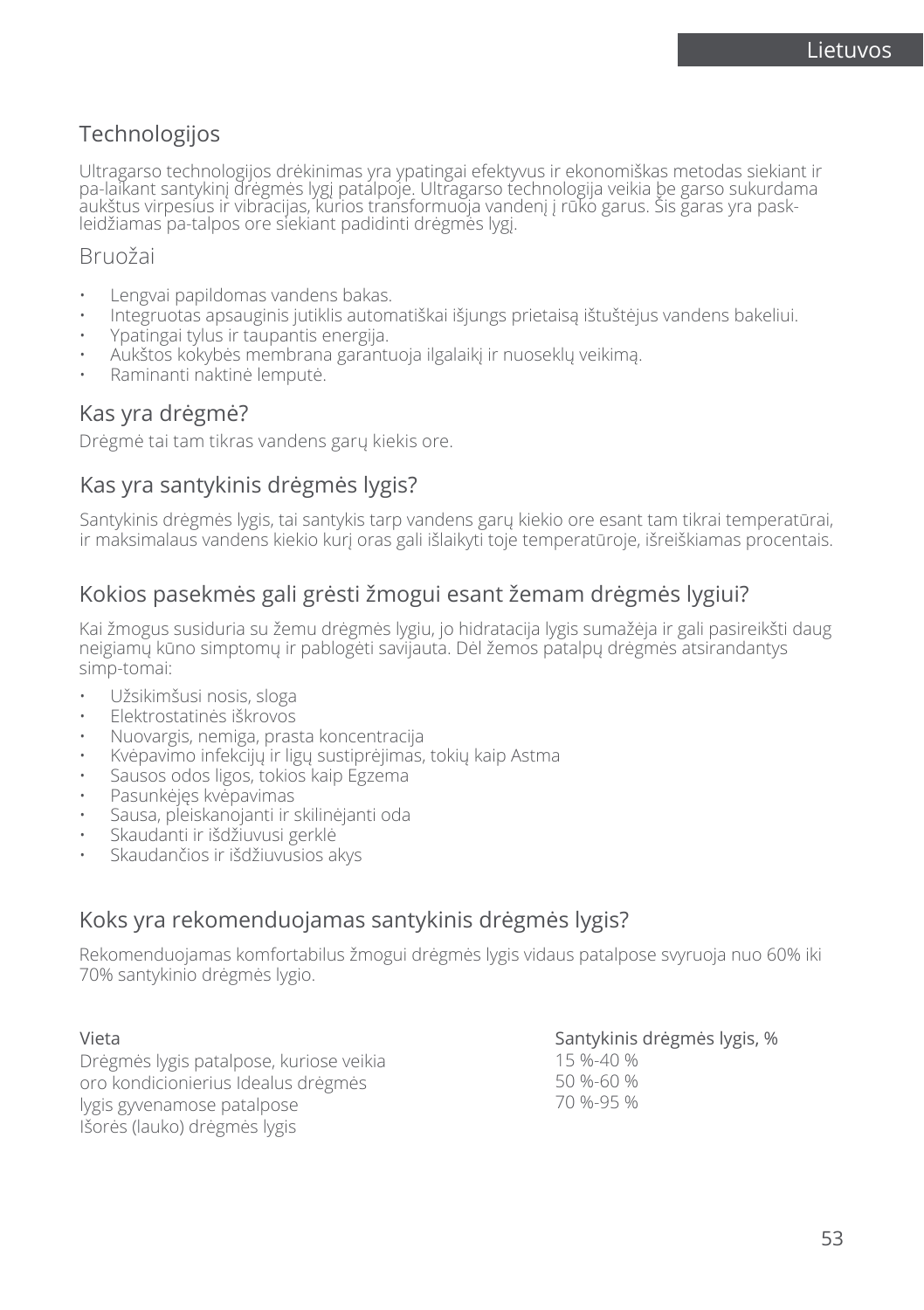## Naudojimosi instrukcija

Prieš pirmą kartą jungiant prietaisą, palaikykite jį kambario temperatūroje pusę valandos. Naudokite švarų, nešiltesnį negu 40oC vandenį. Įstatykite garinimo antgalį į jo vietą vandens bakelio viršutinėje dalyje.

- *1. Padėkite prietaisą ant lygaus paviršiaus*
- *2. Pripildykite vandens bakelį ir tvirtai užsukite bakelio dangtį.*
- *3. Uždėkite vandens bakelį and drėkintuvo pagrindo.*
- *4. Patikrinkite ar prietaiso įtampa atitinka įtampą elektros lizde ir junkite kištuką.*
- *5. Naudojant mechaninę rankenėlę įjungiamas įrenginys ir reguliuojamas drėgmės lygis.*
- *6. Naktinė lemputė aktyvuojama paspaudus žemiau mechaninės rankenėlės esantį mygtuką.*

## Saugumo reikalavimai:

#### Prašome susipažindinti su sekančiais punktais tam, kad išvengtumėte pavojų dėl aukštos įtampos.

- 1. Niekada neardykite prietaiso patys, be kvalifikuoto personalo pagalbos.
- 2. Jeigu elektros laidas yra pažeistas, jis turi būti pakeistas gamintojo, garantinio apatarnavimo įmonės arba panašaus kvalifikuoto personalo tam, kad būtų išvengta susižalojimų.
- 3. Į vandenį nepilkite jokių ploviklių ir cheminių tirpalų.
- 4. Ištraukite elektros kištuką iš lizdo prieš pildant prietaisą vandeniu, valant ar apžiūrint.
- 5. Laikykite ploviklius ir cheminius tirpalus vaikams nepasiekiamoje vietoje.
- 6. Nekeiskite ir nemodifikuokite prietaiso be gamintojo leidimo.
- 7. Jeigu prietaisui veikiant pajausite pašalinį neįprastą kvapą, išjunkite drėkintuvą, ištraukite kištuką iš elektros lizdo ir kreipkitės į gamintoją.
- 8. Drėkintuvui veikiant nelieskite vandens esančio prietaiso pagrinde arba detalių, kurias apsemia van-duo.
- 9. Niekada nejunkite prietaiso, jeigu jo pagrinde nėra vandens.
- 10. Tyčia nebraižykite ultragarso membranos.
- 11. Nevalykite ultragarso membranos valikliais ar cheminiais tirpalais.
- 12. Neleiskite vandeniui patekti į drėkintuvo pagrindo vidų.
- 13. Drėkintuvas išmeta šiltą garą, dėl to atsargiai naudokitės prietaisu.
- 14. Prieš valant ar apžiūrint prietaisą, būtina jį atjungti nuo elektros tiekimo.
- 15. Šis prietaisas nėra skirtas naudoti asmenims (tame tarpe ir vaikams) turintiems psichinę, jutiminę ar protinę negalią, arba asmenims, kuriems trūksta patirties ir žinių, nebent jiems buvo tinkamai paaiškinta asmens atsakingo už jų saugumą apie prietaiso veikimą.
- 16. Vaikai turi būti prižiūrimi, užtikrinant jog jie nežais su prietaisu.
- 17. Naudoti tik vidaus patalpose.
- 18. Prieš valant ar apžiūrint prietaisą, būtina jį atjungti nuo elektros tiekimo.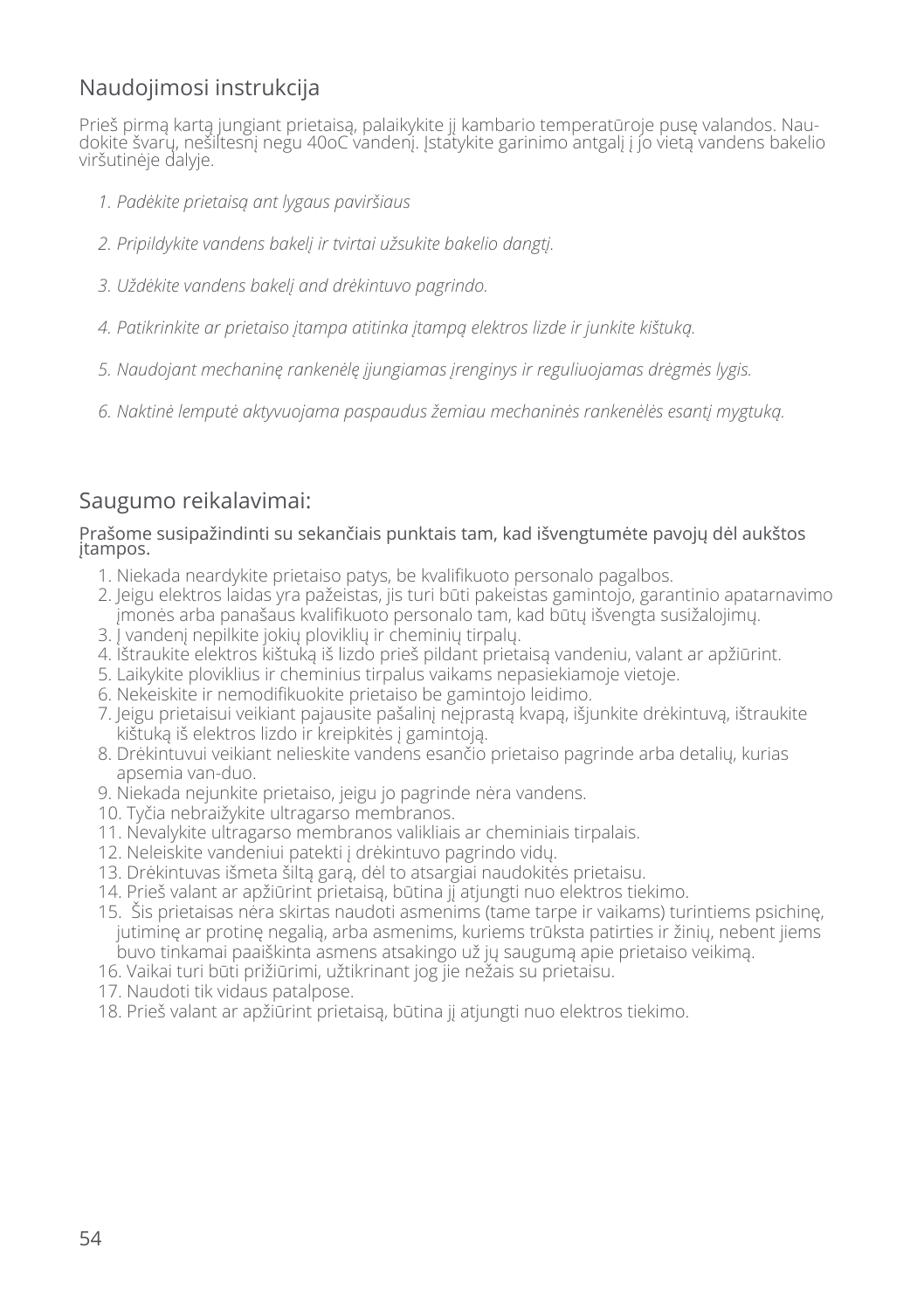### Vandens filtras:

- 1. Plastikinės filtro dalys yra sumaišytos NANO-SIDABRO medžiaga naikinančia bakterijas.
- 2. Keramikiniai kamuoliukai minkština kietą vandenį.
- 3. Keramikinis filtras pašalina iš vandens nemalonius kvapus.

## Priežiūra

Jeigu jūsų naudojamas vanduo yra labai kietas, tai reiškia, kad vandenyje yra per daug kalcio ir magnio, kurie gali sukelti "baltų miltelių" efektą ir apnašas ant drėkintuvo pagrinto, ultragarso membranos ir vidinio vandens bakelio paviršiaus. Apnašos atsiradusios ant drėkintuvo ultragarso membranos neleis prietaisui tinkamai veikti.

#### Rekpmenduojama:

- 1. Naudoti virintą arba distiliuotą vandenį.
- 2. Valyti ultragarso membraną, drėkintuvo pagrindą ir vandens bakelį kiekvieną savaitę.
- 3. Dažniau keisti vandenį bakelyje.
- 4. Išvalyti ir išsausinti vandens bakelį jeigu nenaudojate prietaisio.
- 5. Jeigu planuojate nenaudoti drėkintuvo ilgą laiką, išvalykite visą prietaisą ir visiškai išsausinkite kiekvieną detalę.

#### Kaip valyti filtro sistemą

- 1. Išdrėkinus 1000 litrų vandens nuvalykite keramikinius kamuoliukus.
- 2. Nusukite filtrą nuo bakelio dangčio.
- 3. Pamerkite filtrą į baltą actą 10-iai minučių.
- 4. Po 10 minučių papurtykite filtrą kelis kartus ir praskalaukite švariu vandeniu.
- 5. Taip pat galite išimti iš filtro keramikinius kamuoliukus, praplauti juos švariu vandeniu, nudžiovinti ir įdėti atgal į filtrą.
- 6. Leiskite filtrui nudžiūti ir laikykite plastikiniame maišelyje. Laikykite vėsioje ir tamsioje vietoje

#### Kaip valyti membraną:

- 1. Užlašinkite 5-10 lašų valomojo skysčio ant membranos paviršiaus ir palaukite 2-5 minutes.
- 2. Nuvalykite apnašas nuo paviršiaus.
- 3. Praskalaukite membraną švariu vandeniu

#### Kaip valyti drėkintuvo pagrindą

- 1. Drėkintuvo pagrindą valykite minkšta šluoste. Jeigu yra apnašų, naudokite valomąjį skystį.
- 2. Praskalaukite drėkintuvo pagrindą švariu vandeniu.

#### GARANTIJA IR PASLAUGOS

Jei jūsų gaminiui reikalinga techninė priežiūra, pirmiausia susisiekite su pardavėju.

2 metų garantija dėl gamybos defektų. Garantija galioja tik pateikus kvitą. Garantija galioja tik tuo atveju, jei produktas naudojamas vadovaujantis šioje instrukcijoje pateiktomis instrukcijomis ir saugos įspėjimais. Garantija neapima žalos, padarytos netinkamu gaminio naudojimu.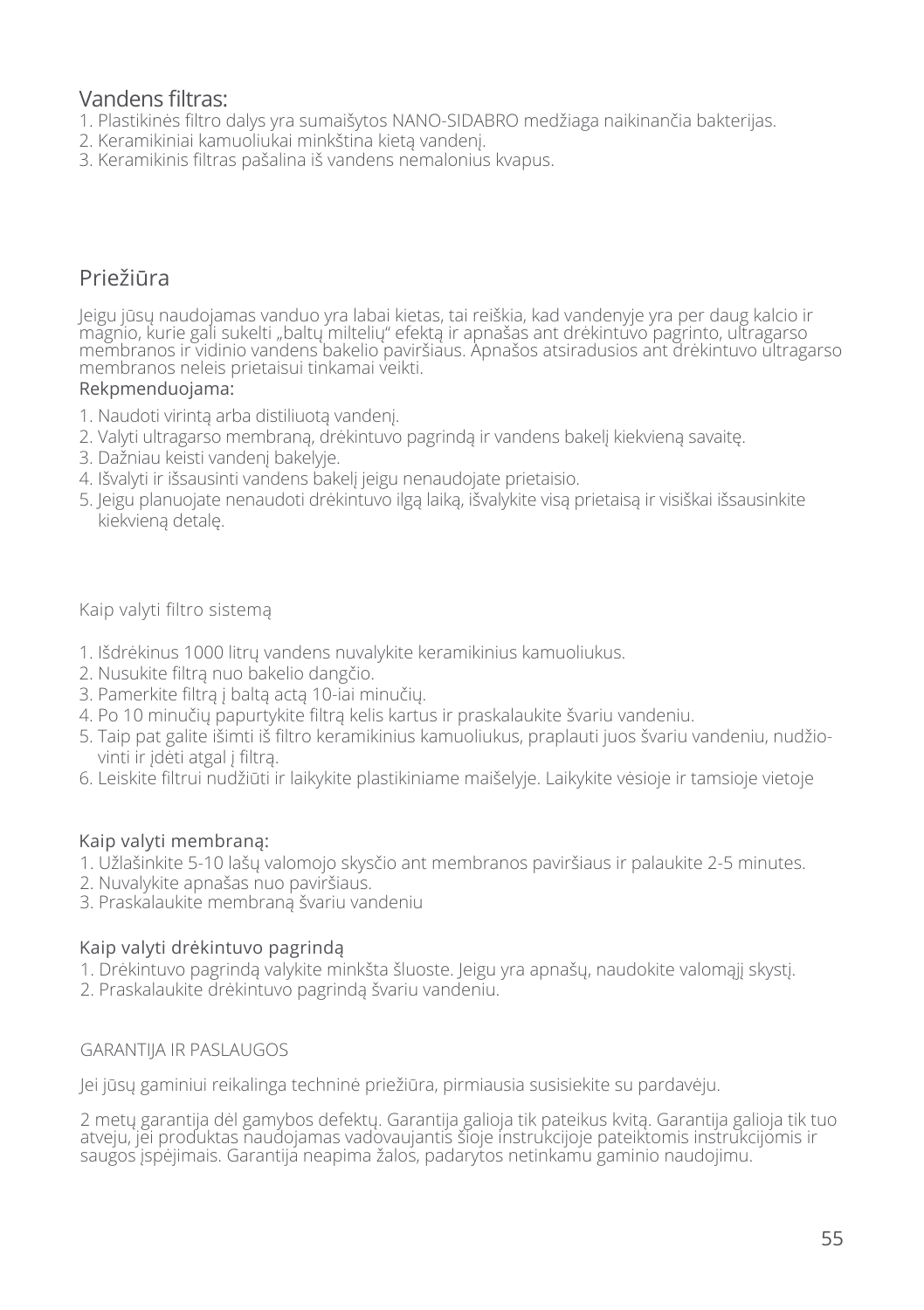| Problema                                         | Priežastis                                                     | Sprendimas                                                                                                          |
|--------------------------------------------------|----------------------------------------------------------------|---------------------------------------------------------------------------------------------------------------------|
| Prietaisas neveikia, nedega<br>veikimo šviesa    | Nėra elektros                                                  | ljunkite prietaisą į elektros<br>lizdą, paspauskite veikimo<br>mygtuką.                                             |
| Veikimo šviesa dega, bet                         | Vandens bakelyje nėra vandens.                                 | Pripildykite bakelj vandeniu.                                                                                       |
| nedrėkina                                        | Apsauginis jungiklis yra per daug<br>užveržtas                 | Atlaisvinktie jungiklj                                                                                              |
| Atsirado pašalinis kvapas                        | Naujas prietaisas                                              | Nuimkite vandens bakelj,<br>nusu-kite antgalj ir padėkite į<br>vėsią vietą 12 valandų.                              |
|                                                  | Purvinas vanduo                                                | Išvalykite vandens bakelį, prip-<br>ildy-kite ji švariu vandeniu.                                                   |
| Veikimo šviesa dega, bet<br>prietai-sas neveikia | Per daug vandens drėkintuvo<br>pagrinde.                       | Nupilkite šiek tiek vandens<br>nuo prietaiso pagrindo, tvirtai<br>užsukite bakelio antgalj.                         |
| Sumažėjęs našumas                                | Per daug vandens drėkintuvo<br>pagrinde.                       | Išvalykite membraną.                                                                                                |
|                                                  | Vanduo yra purvinas arba per<br>ilgai išbuvo bakelyje, sugedo. | Išvalykite vandens bakelj, prip-<br>ildy-kite jį švariu vandeniu.                                                   |
| Pašalinis garsas                                 | Resonant in water tank due to<br>not enough water              | Pripildykite bakelj vandeniu.                                                                                       |
|                                                  | Prietaisas yra ant nestabilaus,<br>nelygaus paviršiaus.        | Pastatykite prietaisą ant sta-bi-<br>laus ir lygaus paviršiaus.                                                     |
| Garai išpučiami pro antgalio<br>kraštus          | Yra atsiradusios angos tarp<br>antgalio ir vandens bakelio.    | Pamerkite antgalj i vandenj<br>kelioms minutėms ir tuomet<br>jstatykite j jam skirta lizdą ant<br>van-dens bakelio. |



Informacija apie įrangos šalinimą (vartotojams) Dėmesio: Jei Jūs norite atsikratyti šios įrangos, prašome neišmesti jos į įprastą šiukšlių dėžę!

Panaudota elektros ir elektronikos įranga turi būti traktuojama atskirai pagal teisės aktus, kurie numato tokios įrangos tinkamą apdorojimą, utilizavimą ir perdirbimą. Sekant valstybių narių veiklą, Europos Sąjungos privatūs namų ūkiai gali grąžinti panaudotą elektros ir ele-ktronikos įrangą į tam skirtus surinkimo punktus nemokamai\*. Kai kuriose šalyse\* vietinis įrangos prekiautojas taip pat gali priimti seną gaminį nemokamai, jei Jūs ketinate įsigyti naują.\*) Dėl išsamesnės informacijos prašome susisiekti su vietos valdžia.

Jei Jūsų elektros ar elektronikos įranga turi baterijas ar akumuliatorių, prašome pašalinti juos atskirai pagal vietos reikalavimus.Taisyklingai šalindami šį produktą, Jūs padėsite užtikrinti atliekoms būtiną apdorojimą, utilizavimą bei perdirbimą, ir dėl to saugosite aplinką ir žmonių sveikatą nuo galimų negatyvių pasekmių, kurios, kitu atveju, gali atsirasti dėl netinkamo atliekų tvarkymo.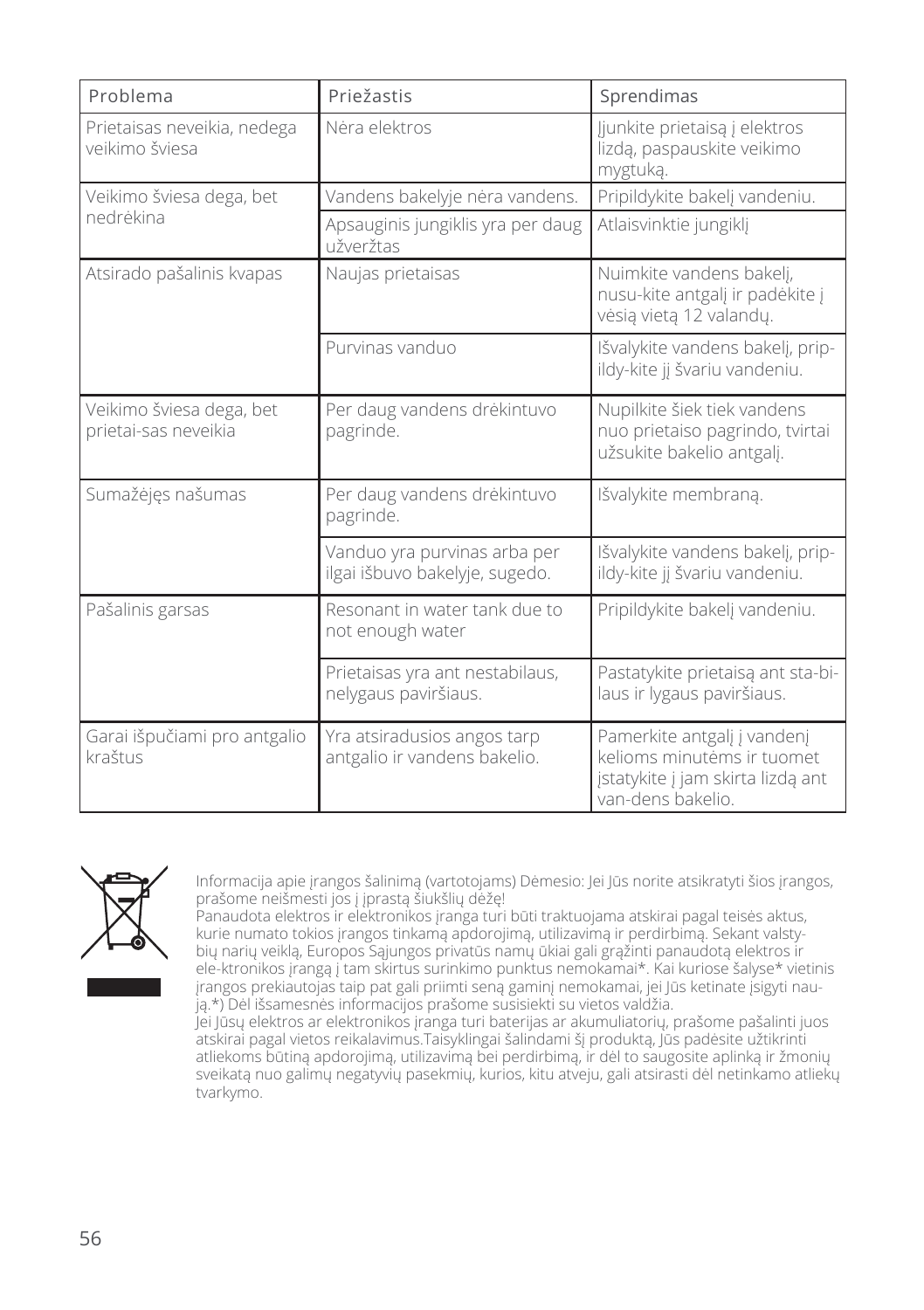## Darbības princips

Darbības princips: Ultraskaņas mitrinātāji izmanto augstfrekvences oscilatoru, lai ūdeni sadalī-<br>tu sīkās dalinās. Mitrinātāja ventilācijas sistēma izkliedē ūdeni gaisā, kur tas iztvaiko, palielinot mitrumu.

## **Funkcijas**

- Viegli uzpildāma ūdens tvertne
- Iebūvētā drošības ierīce automātiski izslēdz iekārtu, kad ūdens tvertne ir tukša
- Bez trokšņa un taupa enerģiju
- Augstas kvalitātes devējs garantē ilgstošu un apmierinošu funkcionalitāti.
- Nomierinošs nakts apgaismojums

### Kas ir gaisa mitrums?

Gaisa mitrums ir ūdens tvaiku daudzums gaisā.

### Kas ir relatīvais mitrums?

Relatīvais mitrums ir procentos izteikta mitruma vai ūdens tvaiku proporcija gaisā attiecībā pret maksimāli iespējamo līmeni pašreizējā temperatūrā.

## Kā mūs var ietekmēt mitruma nepietiekamība?

Ja gaiss ir pārāk sauss, ūdeņraža līmenis organismā samazinās un var rasties vai saasināties negatīvi simptomi. Bieži simptomi:

- aizlikts deguns vai iesnas;
- apgrūtināta elpošana;
- sausums vai sāpes kaklā;
- sausa sejas āda ar zvīņošanos un ādas plaisāšanu;
- statiskā elektrība;
- nogurums, miegainība un slikta koncentrēšanās;
- elpceļu infekcijas un slimības, piemēram, astma;
- sausas sejas ādas problēmas un ekzēma;
- sausas un smeldzošas acis.

## Kāds ir ideālais relatīvais mitrums?

Tropu valstīs klimats ir ļoti karsts un mitrs. Tāpēc tur gaisa kondicionēšanas sistēmas izmanto visur. Gaisa kondicionēšanas trūkums ir tāds, ka rezultātā gaiss kļūst pārāk sauss. Parasti mums šķiet patīkams iekštelpu gaisa mitrums no 60 % līdz 70 %.

#### Apkārtējā vide

Iekštelpu gaisa mitruma līmenis ziemā Ideāls gaisa mitruma līmenis iekštelpās Āra gaisa mitruma līmenis

#### Relatīvais gaisa mitrums (%)

15 %-40 % 50 %-60 % 70 %-95 %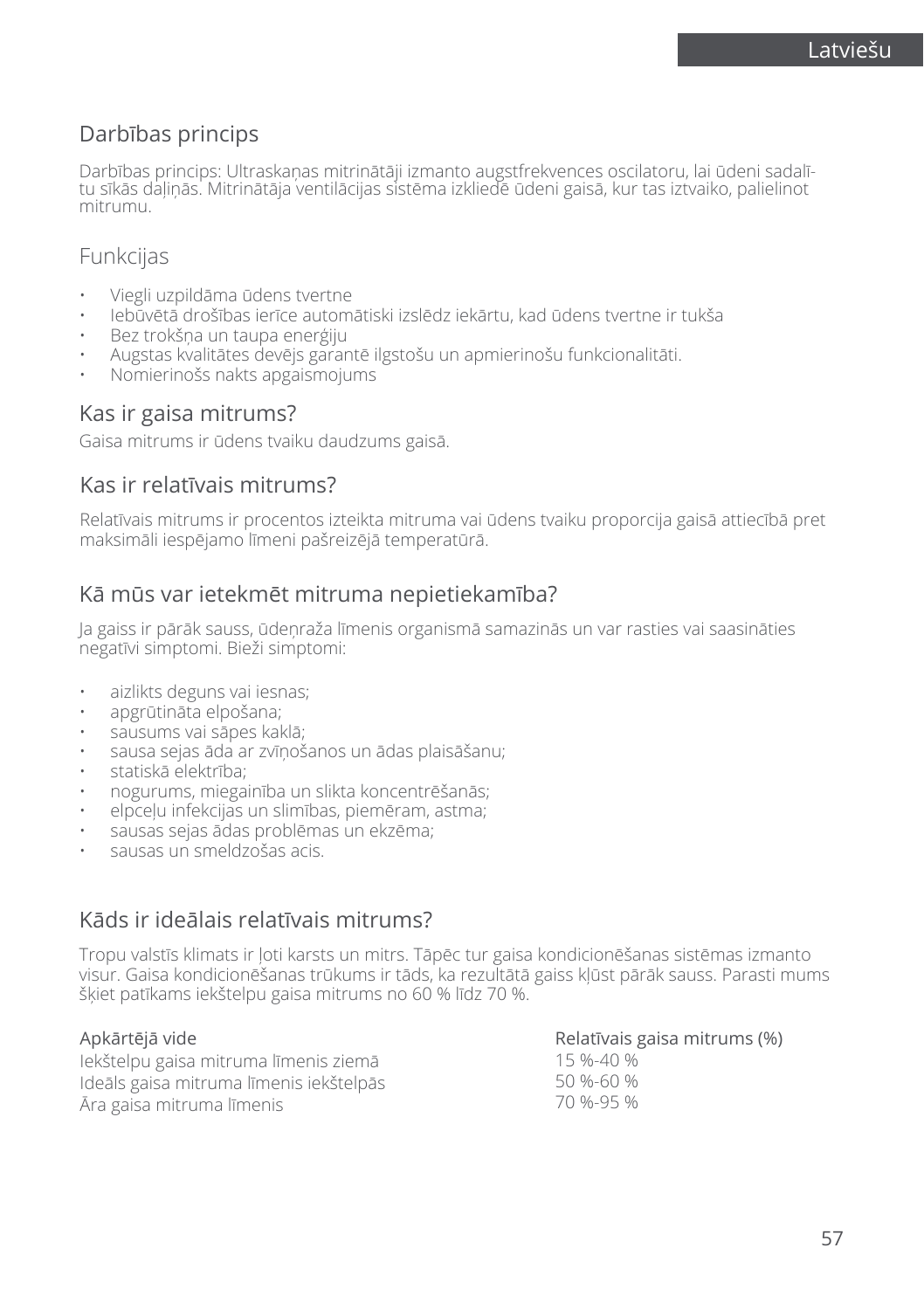## Lietošanas instrukcija

Pirms pirmoreiz izmantot ierīci, paturiet to pusstundu istabas temperatūrā. Izmantojiet tīru ūdeni, kas nav siltāks par 40° C. Pārbaudiet ūdens tvertni un pārliecinieties, vai tā ir tīra. Pieslēdziet sprauslu ligzdai ūdens tvertnes augšpusē.

- *1. Novietojiet ierīci uz līdzenas virsmas.*
- *2. Uzpildiet ūdens tvertni un noslēdziet tvertnes vāku.*
- *3. Pievienojiet ūdens tvertni pie galvenā korpusa.*
- *4. Pārbaudiet, vai nominālais spriegums atbilst ieejas spriegumam, un pieslēdziet kontaktligzdai.*
- *5. Ierīces ieslēgšanai un mitruma līmeņa noregulēšanai izmantojiet mehānisko pogu.*
- *6. Aktivizējiet nakts apgaismojumu, nospiežot pogu zem regulācijas pogas.*

## Drošības brīdinājumi

#### Lai novērstu augsta sprieguma risku, lūdzu, ņemiet vērā turpmākos punktus.

- 1. Nekad neizjauciet pamatiekārtu, nekonsultējoties ar kvalificētu personālu.
- 2. Ja bojāts elektrības vads, lai izvairītos no iespējamiem riskiem, tā nomaiņa jāuztic ražotājam, tā servisa pārstāvim vai līdzvērtīgiem kvalificētiem speciālistiem.
- 3. Nepievienojiet ūdenim mazgāšanas līdzekļus vai ķimikāliju šķīdumus.
- 4. Uzpildes, tīrīšanas un apkopes laikā atslēdziet ierīci no strāvas padeves.
- 5. Mazgāšanas līdzekļus un ķimikāliju šķīdumus glabājiet bērniem nepieejamā vietā.
- 6. Nemainiet papildpiederumus bez skaidras ražotāja atļaujas.
- 7. Ja normālas darbības laikā jūtat savādu aromātu, lūdzu, izslēdziet ierīci, atvienojiet elektropadevi un sazinieties ar ražotāju.
- 8. Nekad iekārtas darbības laikā neaizskariet ūdeni tā tvertnē vai komponentus, kas atrodas ūdenī.
- 9. Nekad neieslēdziet iekārtu, ja ūdens tvertnē nav ūdens.
- 10. Nekad neskrāpējiet devēja vadības paneli.
- 11. Nelietojiet tīrīšanas līdzekļus vai ķimikāliju šķīdumus devēja vadības paneļa.
- 12. Nekad nepieļaujiet ūdens iešļakstīšanos iekšējā pamata iekārtā.
- 13. Lietojiet ierīci piesardzīgi, jo izdalās karsti ūdens garaiņi.
- 14. Pirms tīrīšanas un apkopes ierīce ir jāatvieno no galvenās elektropadeves.
- 15. Šī ierīce nav paredzēta lietošanai personām (tostarp bērniem) ar fiziskiem, maņu vai garīgiem traucējumiem vai bez nepieciešamās pieredzes un zināšanām, ja vien par šo personu drošību atbildīgā persona tām nenodrošina uzraudzību vai instrukcijas par ierīces lietošanu.
- 16. Bērni ir jāuzrauga, lai nodrošinātu, ka viņi nerotaļājas ar ierīci.
- 17. Izmantošanai tikai iekštelpās.
- 18. Pirms tīrīšanas vai citiem apkopes darbiem ir jāatvieno no elektropadeves.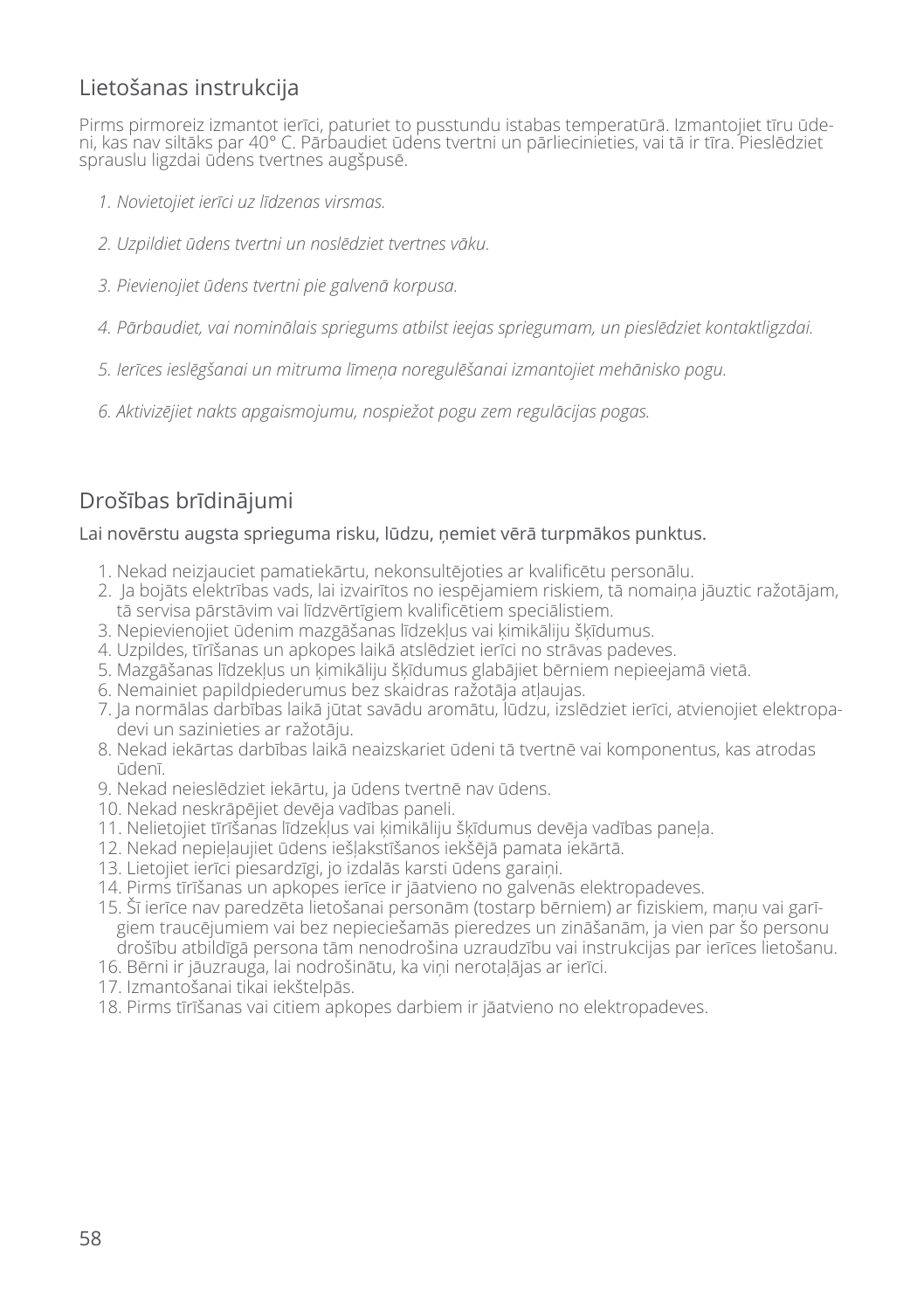## Ūdens filtrs

- 1. Filtra materiāls ir sajaukts ar antibakteriālu NANO-SILVER materiālu.
- 2. Keramikas bumbiņas mīkstina cietu ūdeni.
- 3. Keramikas filtrs novērš ūdens smakošanu.

## Uzturēšana

Ja dzīvojat teritorijā, kurā ir ciets ūdens, proti, ūdens satur pārāk daudz kalcija un magnija, ūdens tvertnē, uz devēja un ūdens trauka iekšējām virsmām var veidoties "balts pulveris" un kaļķakmens. Kaļķakmens uz devēja virsmas neļauj ierīcei pareizi darboties. Ieteicams:.

- 1. lietot aukstu vārītu vai destilētu ūdeni;
- 2. katru nedēļu notīrīt devēju, ūdens tvertni un tvertnes bloku;
- 3. bieži mainīt ūdeni tvertnē, lai to uzturētu svaigu;
- 4. regulāri mainīt ūdeni, pirms ierīces glabāšanas iztīrīt un izžāvēt ūdens tvertni;
- 5. ja plānojat ierīci ilgāku laiku neizmantot, notīriet visu bloku un pārliecinieties, vai visas ierīces daļas pirms glabāšanas ir pilnībā nožuvušas.

#### Filtra sistēmas tīrīšana

- 1. Pēc 1000 l ūdens izlietošanas notīriet keramikas bumbiņas.
- 2. Noņemiet filtra sistēmu no tvertnes vāka.
- 3. Ielieciet filtru sistēmu baltajā etiķī apmēram uz 10 minūtēm.
- 4. Pēc 10 minūtēm vairākkārt sakratiet filtra sistēmu, pēc tam noskalojiet to ar tīru ūdeni.
- 5. Alternatīvi varat izņemt keramikas bumbiņas no filtra sistēmas un nomazgāt tās ar tīru ūdeni, tad ļaut tām vairākas stundas nožūt tiešos saules staros un tikai pēc tam ievietot atpakaļ filtra kasetnē.
- 6. Ļaujiet filtra sistēmai nožūt un iesaiņojiet to polietilēna maisā. Glabājiet to vēsā, ēnainā vietā.

#### Devēja tīrīšana

- 1. Uzpiliniet 5-10 pilienus tīrīšanas šķidruma uz devēja virsmas, pagaidiet 2-5 minūtes.
- 2. Notīriet ar suku kaļķakmeni no virsmas.
- 3. Noskalojiet devēju ar tīru ūdeni.

#### Tvertnes bloka tīrīšana

- 1. Notīriet ūdens tvertni ar mīkstu drānu un, ja tajā ir kaļķakmens, izmantojiet tīrīšanas šķidrumu.
- 2. Noskalojiet ūdens tvertni ar tīru ūdeni.

#### GARANTIJA UN SERVISS

Ja izstrādājumam nepieciešams remonts servisā, vispirms sazinieties ar izplatītāju.

2 gadu ierobežota izstrādājuma garantija pret ražošanas kļūmēm. Visām garantijas prasībām ir nepieciešams pirkuma apliecinājums. Garantija ir spēkā tikai tad, ja izstrādājums tiek izmantots atbilstoši šajā rokasgrāmatā sniegtajiem norādījumiem un brīdinājumiem par drošību. Garantija neattiecas uz bojājumiem, kas radušies, nepareizi rīkojoties ar ierīci.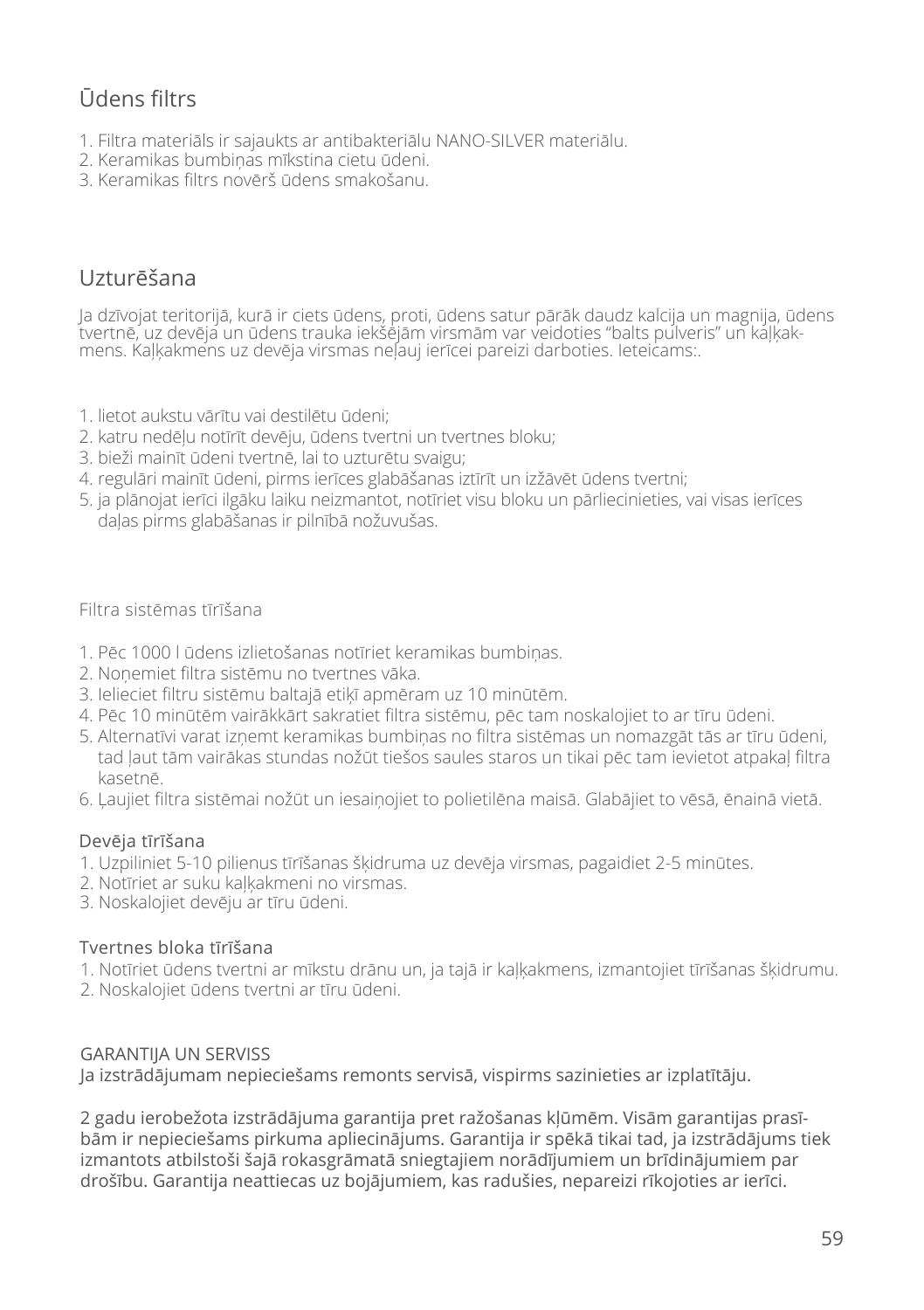| Problēma                                       | lemesls                                              | Risinājums                                                                                        |
|------------------------------------------------|------------------------------------------------------|---------------------------------------------------------------------------------------------------|
| Nedeg strāvas indikators,<br>ierīce nedarbojas | Nav strāvas padeves                                  | Pievienojiet strāvas padevi,<br>ieslēdziet.                                                       |
| Deg strāvas indikators, neiz-                  | Ūdens tvertnē nav ūdens                              | Uzpildiet ūdens tvertni                                                                           |
| plūst migla                                    | Drošības slēdzis nav stingrs                         | Nospriegojiet slēdzi                                                                              |
| Migla ar savādu aromātu                        | launa ierīce                                         | Nonemiet ūdens tvertni, atve-<br>riet vāku un ļaujiet tai 12 stun-<br>das nostāvēties vēsā vietā. |
|                                                | Netīrs ūdens                                         | Iztīriet ūdens tvertni, piepildiet<br>to ar tīru ūdeni                                            |
| Strāvas indikators deg, ierīce<br>nedarbojas   | Ūdens tvertnē pārāk daudz<br>ūdens                   | Izlejiet daļu ūdens no tvertnes.<br>Stingri aizveriet ūdens tvertni.                              |
| Samazināts tilpums                             | Pārāk daudz kaļķa ūdens tvertnē                      | Iztīriet pārveidotāju                                                                             |
|                                                | Ūdens pārāk netīrs vai pārāk ilgi<br>glabāts tvertnē | Iztīriet ūdens tvertni, nomai-<br>niet ūdeni                                                      |
| Neraksturīgs troksnis                          | Rezonanse ūdens tvertnē, jo<br>nepietiek ūdens       | Uzpildiet ūdens tvertni ar<br>ūdeni                                                               |
|                                                | lekārta uz nestabilas virsmas                        | Pārvietojiet iekārta uz stabilas,<br>līdzenas virsmas                                             |
| Miglas tvaiki izplūst ap<br>sprauslu           | Starp sprauslu un tvertni ir<br>atvērumi             | legremdējiet sprauslu uz brīdi<br>ūdenī un ievietojiet atpakal<br>ligzdā                          |



Šis marķējums norāda, ka ES valstīs šo produktu nedrīkst izmest kopā ar sadzīves atkritumiem. Lai novērstu nekontrolētas atkritumu izmešanas izraisīto iespējamo kaitējumu videi un cilvēku veselībai, utilizējiet izstrādājumu atbildīgi, parūpējoties par materiālu pārstrādi. Nododiet ierīci pārstrādei, izmantojot vietējos atgriešanas/savākšanas pakalpojumus, vai sazinieties ar izplatītāju, pie kura iegādājāties izstrādājumu. Mazumtirgotājs var parūpēties par videi drošu produkta atkārtotu pārstrādi.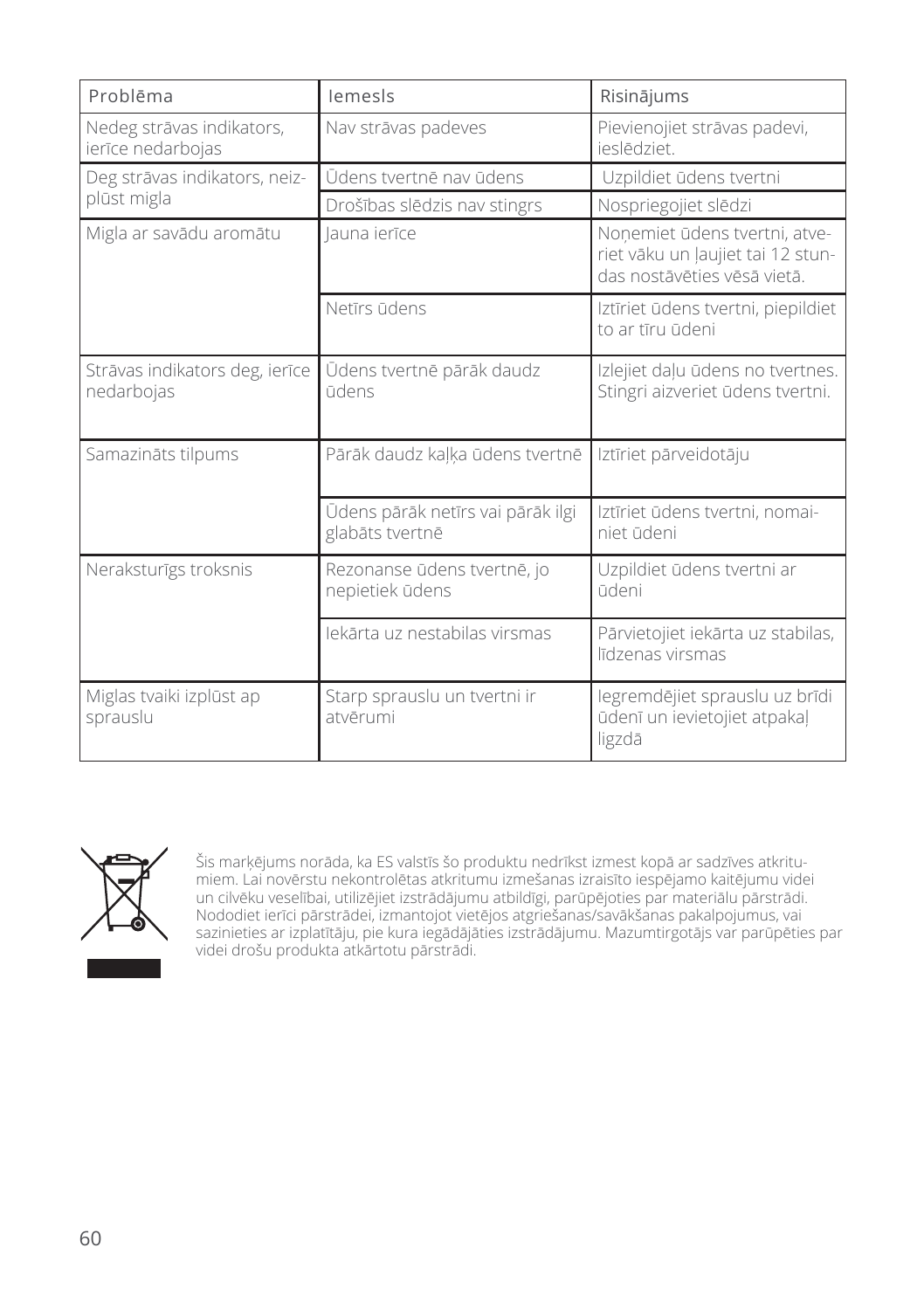## Tööpõhimõte

Tööpõhimõte Ultrahelil põhinevad niisutid kasutavad kõrgsageduslikku ostsillaatorit, mis lõhus-<br>tab vee väikesteks osakesteks. Niisuti ventilatsioonisüsteem suunab veeosakesed õhku, kus need aurustuvad ja suurendavad õhu niiskust.

## Omadused

- Kergesti täidetav veepaak
- Sisseehitatud turvaseadis, mis lülitab seadme automaatselt välja, kui veepaak on tühjaks saanud
- Müravaba ja energiasäästlik
- Kvaliteetne andur, mis tagab püsiva ja soovitud jõudluse
- Rahustav öövalgus

### Mis on õhuniiskus?

Õhuniiskus on veeauru sisaldus õhus.

### Mis on suhteline niiskus?

Suhteliseks niiskuseks nimetatakse suurust, mis võrdub õhus tegelikult oleva ja antud temperatuuril õhus maksimaalselt võimaliku veeauru tiheduse suhtega.

### Kuidas vähene niiskus meid mõjutab?

Kui õhk on liiga kuiv, väheneb kehas vesiniku tase, millega võivad kaasneda või süveneda negatiivsed sümptomid. Sagedasemad sümptomid on järgmised.

- Ninakinnisus või nohu
- Hingamisraskused
- Kuiv kurk, kurguvalu
- Kuiv nahk, naha ketendamine ja pragunemine
- Staatiline elekter
- Väsimus, uimasus ja halb keskendumisvõime
- Hingamisteede infektsioonid ja haigused, nagu astma.
- Probleemid kuiva naha ja ekseemiga
- Silmade kuivus ja valulikkus

### Milline on ideaalne suhteline niiskus?

Troopilistes riikides on kliima äärmiselt kuum ja niiske. Seetõttu kasutatakse nendes kohtades tihtipeale kliimaseadmeid. Kliimaseadme puuduseks on aga see, et see muudab õhu liiga kuivaks. Soovituslik siseõhu suhteline niiskus jääb vahemikku 60–70%.

#### Keskkond

Ideaalne siseõhu suhteline niiskus talvel Ideaalne siseõhu suhteline niiskus Välisõhu suhteline niiskus Suhteline õhuniiskus (%) 15–40% 50–60% 70–95%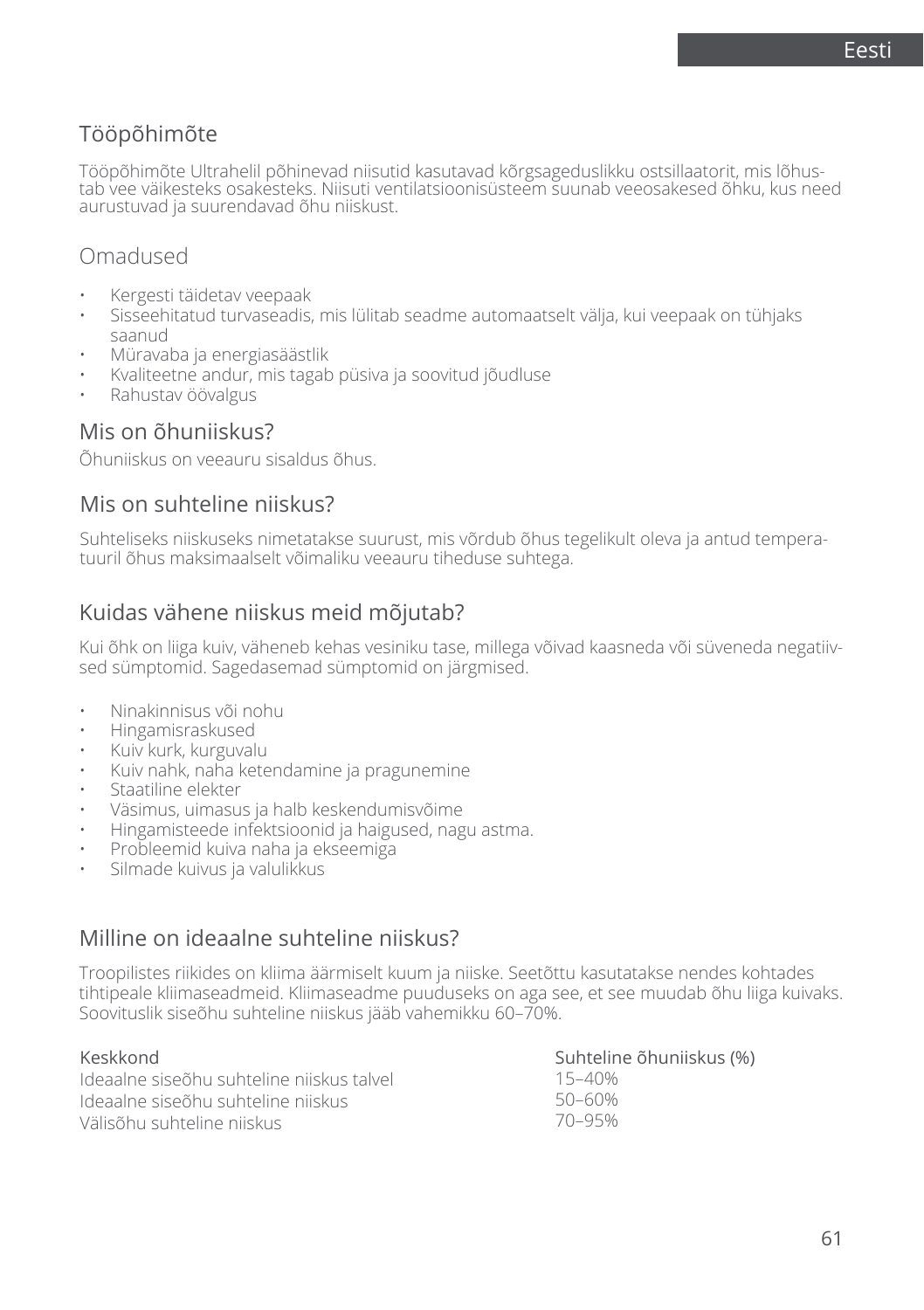## Kasutusjuhend

Enne seadme esmakordset kasutamist hoidke seadet pool tundi toatemperatuuril. Kasutage puhast kuni 40 ˚C vett. Kontrollige veepaaki ja veenduge, et see oleks puhas. Asetage otsak veepaagi peal olevasse pessa.

- *1. Pange masin tasasele pinnale.*
- *2. Täitke veepaak ja keerake veepaagi kork kõvasti kinni.*
- *3. Ühendage veepaak põhikorpusega.*
- *4. Veenduge, et nimipinge vastaks sisendpingele ja sisestage pistik pistikupessa.*
- *5. Kasutage mehaanilist nuppu seadme sisselülitamiseks ja niiskustaseme reguleerimiseks.*
- *6. Öövalguse aktiveerimiseks vajutage mehaanilise nupu all olevat nuppu.*

## Turvahoiatused

#### Kõrgepingeohu vältimiseks pidage meeles järgmisi punkte.

- 1. Ärge võtke põhikorpust lahti ilma kvalifitseeritud töötajatega nõu pidamata.
- 2. Kui toitekaabel on kahjustada saanud, tuleb see lasta välja vahetada tootjal, tootja volitatud hooldustöötajal või sarnase kvalifikatsiooniga isikul.
- 3. Ärge lisage veele puhastusvahendeid ega keemilisi lahuseid.
- 4. Enne seadme täitmist, puhastamist ja hooldamist eemaldage seade vooluvõrgust.
- 5. Hoidke puhastusvahendid ja keemilised lahused lastele kättesaamatus kohas.
- 6. Ärge vahetage tarvikut ilma tootja sõnaselge loata.
- 7. Kui märkate seadme tavapärase töö ajal ebatavalist lõhna, siis lülitage seade välja ja eemaldage see vooluvõrgust. Seejärel võtke ühendust tootjaga.
- 8. Ärge puudutage seadme töötamise ajal veepaagis olevat vett ega vees olevaid komponente.
- 9. Ärge lülitage seadet sisse, kui veepaagis ei ole vett.
- 10. Ärge kraapige andurit tahtlikult.
- 11. Ärge puhastage andurit puhastusvahendite ega keemiliste lahustega.
- 12. Ärge laske veel põhikorpuse sisemusse pääseda.
- 13. Olge seadme kasutamisel ettevaatlik, kuna sealt võib tulla kuuma vett.
- 14. Enne seadme puhastamist ja hooldamist tuleb seade vooluvõrgust lahti ühendada.
- 15. Antud seade ei ole ette nähtud kasutamiseks väikemate füüsiliste, sensoorsete või vaimsete võimetega või vastavate kogemuste ja teadmisteta isikute poolt (sealhulgas lapsed), välja arvatud juhul, kui nad teevad seda nende turvalisuse eest vastutava isiku järelevalve all või neid on juhendatud seadme kasutamise osas.
- 16. Lapsi tuleb jälgida veendumaks, et nad ei mängiks seadmega.
- 17. Ainult siseruumides kasutamiseks.
- 18. Enne seadme puhastamist või mis tahes hooldustööde tegemist tuleb seade vooluvõrgust lahti ühendada.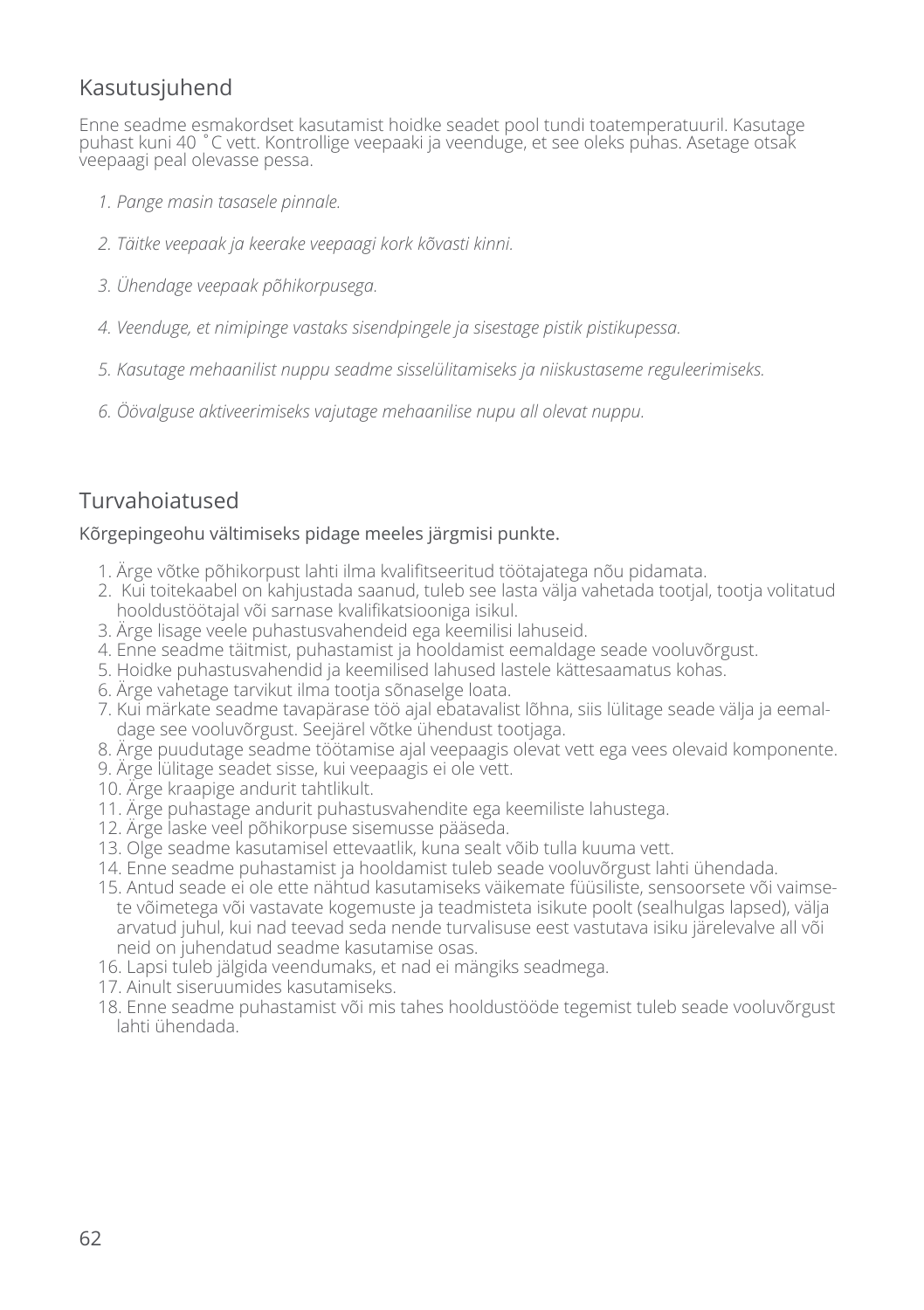## Veefilter

- 1. Filter sisaldab NANO-SILVER materjali, mis ennetab bakterite kogunemist.
- 2. Keraamilised pallid pehmendavad karedat vett.
- 3. Keraamiline filter eemaldab veest halva lõhna.

## Hooldus

Kui elate kareda veega piirkonnas, st teie vesi sisaldab liiga palju kaltsiumi ja magneesiumi, võib see põhjustada valge puudri ja katlakivi teket veepaaki, andurile ja veepaagi sisekülgedele. Katlakiviga kaetud andur ei suuda korralikult töötada. Soovitame toimida järgmiselt.

- 1. Kasutage külma keeduvett või destilleeritud vett.
- 2. Puhastage andurit ja veepaaki igal nädalal.
- 3. Vee värskuse tagamiseks vahetage vett tihedamini.
- 4. Vahetage vett regulaarselt ning enne pikaajalist hoiustamist puhastage ja kuivatage seadet põhjalikult.
- 5. Kui te ei plaani seadet pikema aja jooksul kasutada, puhastage see ära ja veenduge, et kõik osad oleksid täielikult kuivad.

Filtrisüsteemi puhastamine

- 1. Puhastage keraamilisi palle, kui olete kasutanud seadmes 1000 l vett.
- 2. Eemaldage filtrisüsteem paagi korgi küljest.
- 3. Asetage filtrisüsteem umbes 10 minutiks äädika sisse.
- 4. Pärast 10 minuti möödumist raputage filtrisüsteemi mitu korda ja puhastage puhta veega.
- 5. Teise võimalusena võite keraamilised pallid filtrisüsteemist välja võtta ja pesta neid puhta veega. Seejärel kuivatage neid mitu tundi otsese päikesevalguse käes ja pange filtrikassetti tagasi.
- 6. Laske filtrisüsteemil kuivada ja pakkige see polüesterkotti. Hoiustage kotti jahedas ja pimedas kohas.

#### Anduri puhastamine

- 1. Tilgutage anduri pinnale 5–10 tilka puhastusvahendit ja oodake 2–5 minutit.
- 2. Harjake anduri pinnal olevat katlakivi.
- 3. Loputage andurit puhta veega.

#### Veepaagi puhastamine

- 1. Puhastage veepaaki pehme lapiga. Katlakivi korral kasutage vastavat puhastusvahendit.
- 2. Loputage veepaaki puhta veega.

#### GARANTII JA REMONT/HOOLDUS

Kui teie toode vajab hooldust, võtke esmalt ühendust oma edasimüüjaga.

2-aastane piiratud tootegarantii tootmisvigade korral. Garantii kehtib vaid ostu tõendavate dokumentide esitamisel. Garantii kehtib ainult juhul, kui toodet kasutatakse käesolevas juhendis esitatud juhiste ja turvahoiatuste kohaselt. Garantii ei kata kahjustusi, mis on põhjustatud toote väärast käitlemisest.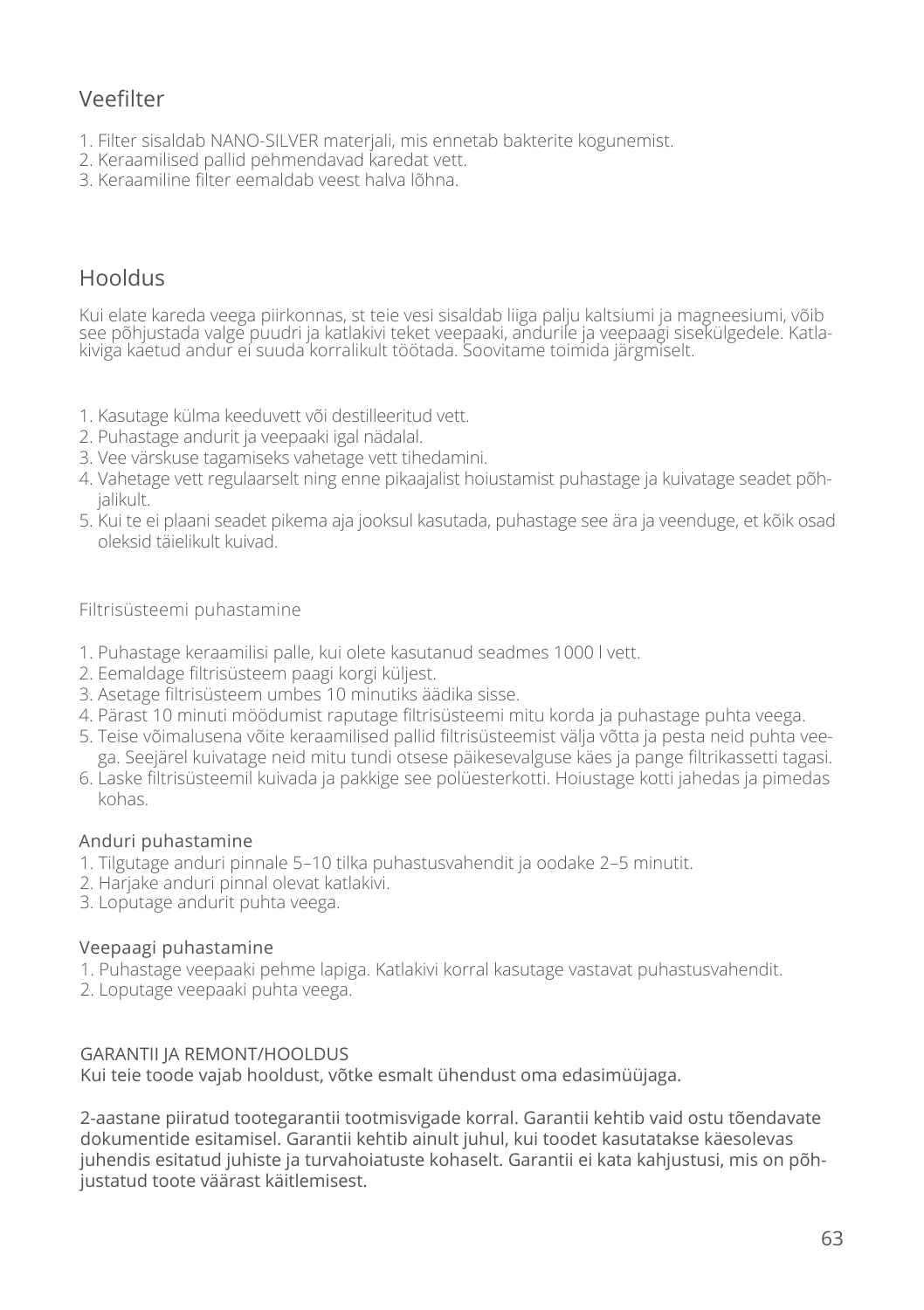| Probleem                                   | Põhjus                                                          | Lahendus                                                                                  |
|--------------------------------------------|-----------------------------------------------------------------|-------------------------------------------------------------------------------------------|
| Toite märgutuli ei põle,<br>seade ei tööta | Toidet ei ole                                                   | Ühendage seade vooluvõrku<br>ja lülitage sisse                                            |
| Toite märgutuli põleb, sead-               | Veepaagis ei ole vett                                           | Täitke veepaak veega                                                                      |
| mest ei tule auru                          | Turvalüliti ei ole piisavalt kõvasti<br>kinni                   | Pingutage lülitit                                                                         |
| Udu on imeliku lõhnaga                     | Uus seade                                                       | Eemaldage veepaak, avage<br>selle kork ja laske seadmel<br>12 tundi jahedas kohas seista. |
|                                            | Määrdunud vesi                                                  | Puhastage veepaak ja täitke<br>see puhta veega                                            |
| Toite märgutuli põleb, seade<br>ei tööta   | Veepaagis on liiga palju vett                                   | Valage veepaagist natuke vett<br>välja. Sulgege veepaak kindlalt.                         |
| Väiksem võimsus                            | Veepaagis on liiga palju katlakivi                              | Puhastage andur katlakivist                                                               |
|                                            | Vesi on liiga määrdunud või on<br>seda liiga kaua paagis hoitud | Puhastage veepaak ja vaheta-<br>ge vesi välja                                             |
| Ebanormaalne müra                          | Kui veepaagis ei ole piisavalt vett,<br>hakkab see kõmisema     | Täitke veepaak veega                                                                      |
|                                            | Seade on asetatud ebatasasele<br>pinnale                        | Liigutage seade tasasele<br>pinnale                                                       |
| Otsaku ümbert tuleb udu<br>välja           | Otsaku ja veepaagi vahel on<br>väikesed avaused                 | Kastke otsak vee sisse ja ase-<br>tage tagasi pessa                                       |



See märgistus näitab, et seda toodet ei tohi kogu ELis visata teiste olmejäätmete hulka. Et vältida kontrollimata jäätmete kõrvaldamisest tekkida võivat kahju keskkonnale või inimeste tervisele, suunake see vastutustundlikult ümbertöötlemisse, et edendada oluliste ressursside säästvat taaskasutamist. Seadme tagastamiseks meile kasutage tagastmis- ja kogumissüsteeme või võtke ühendust jaemüüjaga, kellelt toode osteti. Neil on võimalik suunata toode keskkonnaohutult taaskasutusse.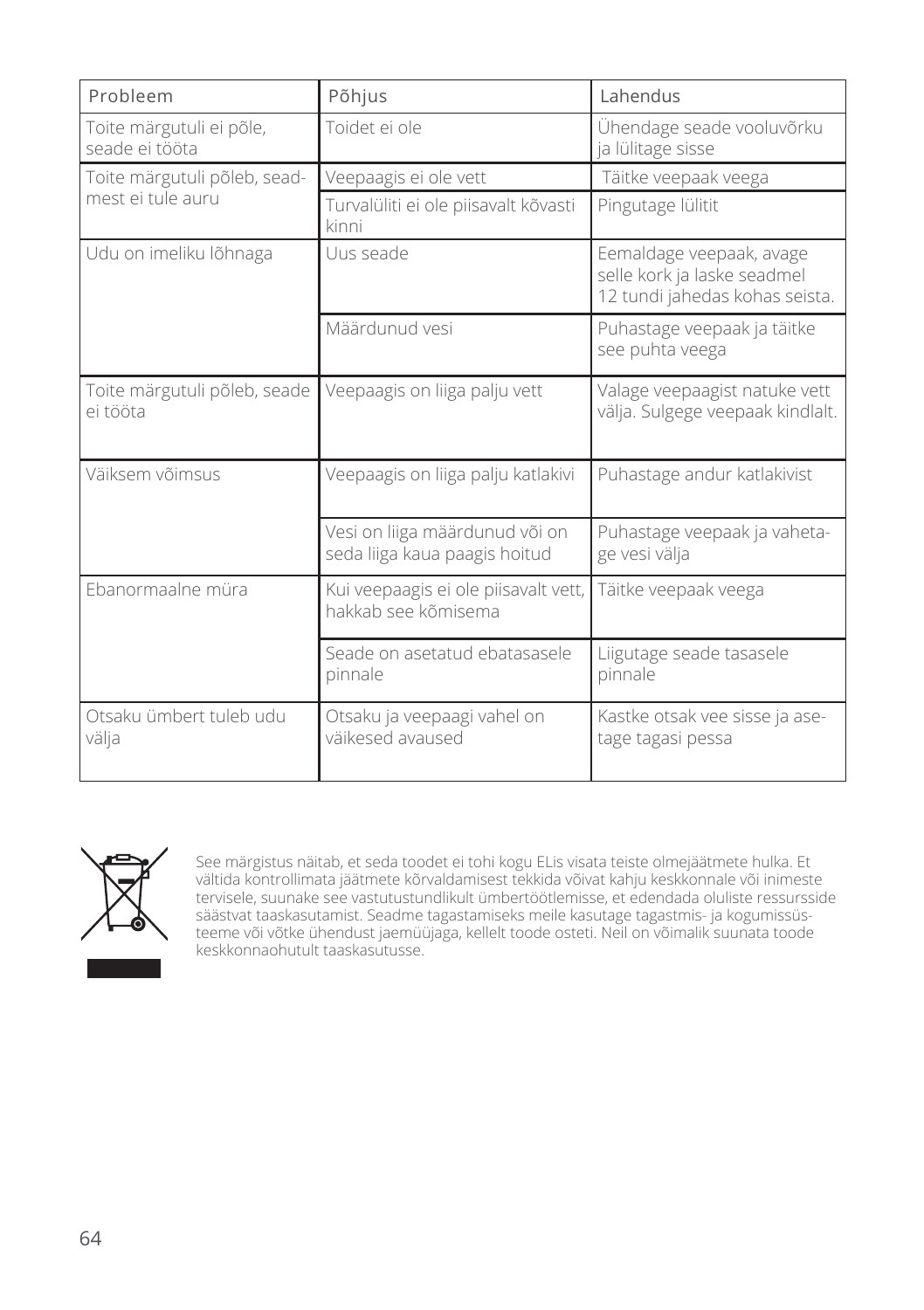## Αρχή εργασίας

Αρχή εργασίας: Οι υπερηχητικοί υγραντήρες χρησιμοποιούν έναν ταλαντωτή υψηλής συχνότη-<br>τας για να διαλύσουν το νερό σε μικροσκοπικά μόρια. Το σύστημα εξαερισμού του υγραντήρα φυσά το νερό προς τον αέρα όπου εξατμίζεται, αυξάνοντας την υγρασία.

### Χαρακτηριστικά

- Εύκολη επαναπλήρωση θαλάμου νερού
- Η ενσωματωμένη συσκευή ασφάλειας θα σβήσει τη μονάδα αυτόματα όταν ο θάλαμος νερού αδειάσει
- Αθόρυβη και με χαμηλή κατανάλωση ενέργειας
- Ο μετατροπέας υψηλής ποιότητας εγγυάται διαρκή και ικανοποιητική λειτουργία.
- Καταπραϋντικό νυχτερινό φως

## Τι είναι η υγρασία αέρα;

Η υγρασία αέρα είναι η περιεκτικότητα υδρατμών στον αέρα.

## Τι είναι η σχετική υγρασία;

Σχετική υγρασία είναι η αναλογία υγρασίας ή υδρατμών στον αέρα σε σχέση με το πιθανό μέγιστο επίπεδο στην τρέχουσα θερμοκρασία, εκφραζόμενη ως ποσοστό.

## Πώς μπορεί να μας επηρεάσει η ανεπαρκής υγρασία;

Όταν ο αέρας είναι πολύ ξηρός, τα επίπεδα υδρογόνου στο σώμα μειώνονται και αρνητικά συμπτώματα μπορούν να εμφανιστούν ή να επιδεινωθούν. Τα κοινά συμπτώματα είναι

- Ρινική συμφόρηση ή ρινική καταρροή
- Δυσκολίες στην αναπνοή
- Ξηρός λαιμός, Πονόλαιμος
- Ξηρή επιδερμίδα με ξεφλούδισμα και ραγάδες
- Στατικός ηλεκτρισμός
- Κόπωση, υπνηλία και κακή συγκέντρωση
- Αναπνευστικές λοιμώξεις και ασθένειες, όπως το άσθμα.
- Ξηροδερμία και εκζέματα
- Ξηροφθαλμία. τσούξιμο

## Τι είναι η ιδανική σχετική υγρασία;

Στις τροπικές χώρες, το κλίμα είναι εξαιρετικά ζεστό και υγρό. Αυτός είναι ο λόγος για τον οποίο τα συστήματα κλιματισμού χρησιμοποιούνται παντού. Το μειονέκτημα του κλιματισμού είναι ότι κάνει τον αέρα εξαιρετικά ξηρό. Συνιστάται ένα άνετο εσωτερικό περιβάλλον με σχετική υγρασία από 60% έως 70%.

#### Περιβάλλον

Εσωτερικό επίπεδο υγρασίας κατά τη διάρκεια του χειμώνα Ιδανικό επίπεδο υγρασίας σε εσωτερικούς χώρους Επίπεδο υγρασίας σε εξωτερικούς χώρους Σχετική υγρασία (%) 15 %-40 % 50 %-60 % 70 %-95 %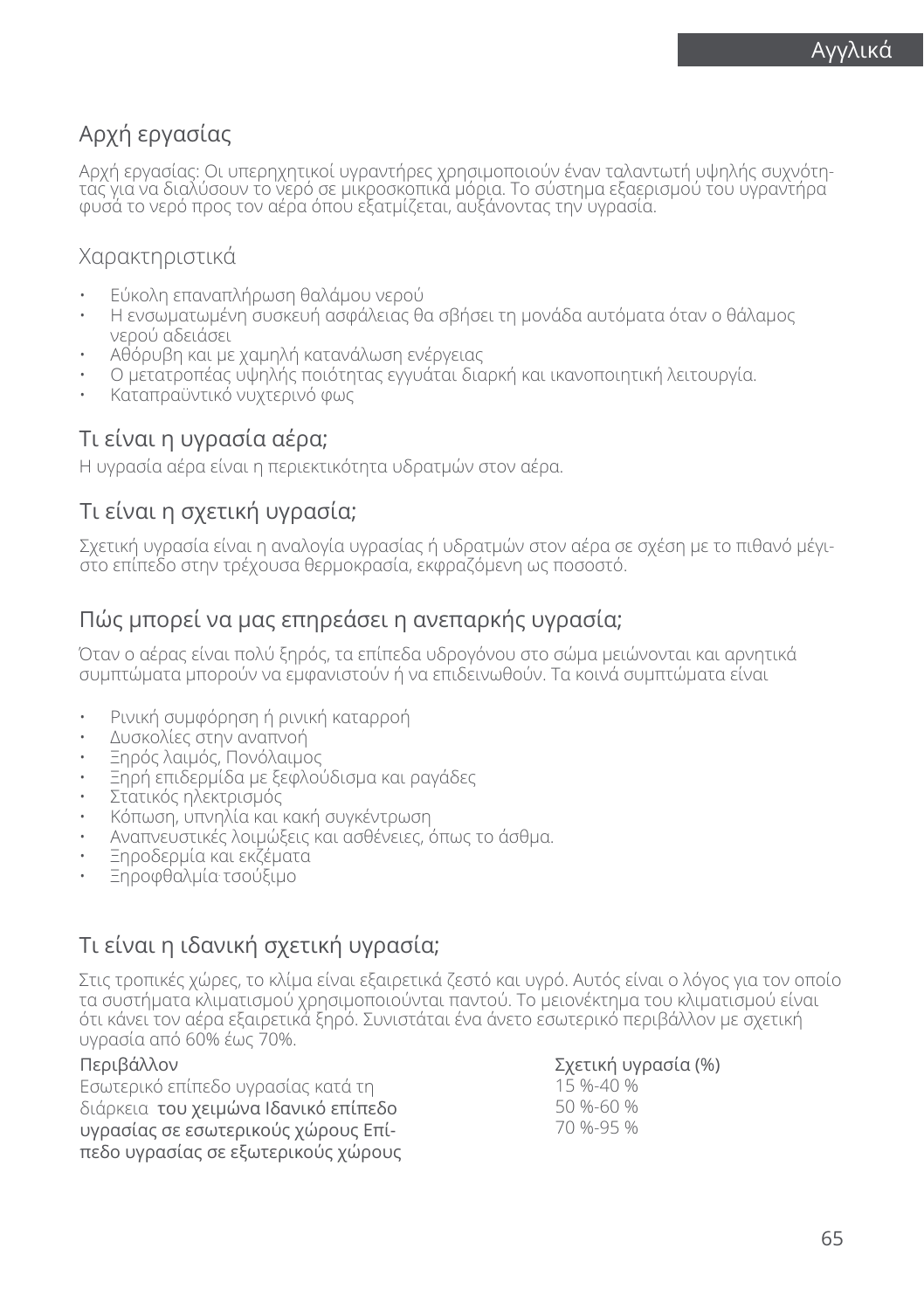## Οδηγίες λειτουργίας

Πριν χρησιμοποιήσετε τη μονάδα για πρώτη φορά, κρατήστε την σε θερμοκρασία δωματίου για μισή ώρα. Χρησιμοποιήστε καθαρό νερό όχι θερμότερο από 40°C. Ελέγξτε το δοχείο νερού και βεβαιωθείτε ότι είναι καθαρή. Τοποθετήστε το ακροφύσιο στην υποδοχή πάνω από τον θάλαμο νερού.

- *1. Τοποθετήστε το μηχάνημα σε επίπεδη επιφάνεια.*
- *2. Γεμίστε τον θάλαμο νερού και σφίξτε το κάλυμμά της.*
- *3. Συνδέστε τον θάλαμο νερού στο κύριο σώμα.*
- *4. Βεβαιωθείτε ότι η ονομαστική τάση πληροί την τάση εισόδου και συνδέστε την πρίζα.*
- *5. Χρησιμοποιήστε το μηχανικό κουμπί ρύθμισης για να ενεργοποιήσετε τη μονάδα και να ρυθμίσετε το επίπεδο υγρασίας.*
- *6. Ενεργοποιήστε τη νυχτερινή λυχνία πατώντας το πλήκτρο κάτω από το κουμπί ρύθμισης.*

## Προειδοποιήσεις ασφαλείας

#### Να είστε ενήμεροι για τα ακόλουθα σημεία που αφορούν την πρόληψη κινδύνου υψηλής τάσης.

- 1. Μην αποσυναρμολογείτε ποτέ τη βασική μονάδα χωρίς να συμβουλευτείτε εξειδικευμένο προσωπικό.
- 2. Εάν το καλώδιο τροφοδοσίας είναι κατεστραμμένο, πρέπει να αντικατασταθεί από τον κατασκευαστή, το εξουσιοδοτημένο κέντρο σέρβις του ή άτομα με παρόμοια εξειδίκευση, προκειμένου να αποφευχθεί κάποιος κίνδυνος.
- 3. Μην προσθέτετε απορρυπαντικά ή χημικά διαλύματα στο νερό.
- 4. Αποσυνδέστε τη συσκευή κατά τη διάρκεια πλήρωσης, καθαρισμού και συντήρησης.
- 5. Κρατήστε τα απορρυπαντικά και τα χημικά διαλύματα μακριά από παιδιά.
- 6. Μην αλλάζετε το εξάρτημα χωρίς ρητή άδεια από τον κατασκευαστή.
- 7. Εάν παρατηρήσετε ασυνήθιστη οσμή κατά την κανονική λειτουργία, απενεργοποιήστε τη μονάδα και αποσυνδέστε το τροφοδοτικό και επικοινωνήστε με τον κατασκευαστή.
- 8. Μην αγγίζετε ποτέ το νερό στο δοχείο νερού ή τα εξαρτήματα εντός του νερού, όταν η μονάδα βρίσκεται σε λειτουργία.
- 9. Μην ενεργοποιείτε ποτέ τη μονάδα όταν δεν υπάρχει νερό στο δοχείο νερού.
- 10. Ποτέ μην τρίβετε τον μετατροπέα cpl.
- 11. Μην καθαρίζετε ποτέ τον μετατροπέα cpl με απορρυπαντικά ή χημικά διαλύματα.
- 12. Μην αφήνετε ποτέ το νερό να πιτσιλίσει την εσωτερική βασική μονάδα.
- 13. Πρέπει να προσέχετε όταν χρησιμοποιείτε τη συσκευή λόγω της εκπομπής θερμού ατμού.
- 14. Πριν από τον καθαρισμό και τη συντήρηση, η συσκευή πρέπει να αποσυνδεθεί από την κύρια παροχή.
- 15. Αυτή η συσκευή δεν προορίζεται για χρήση από άτομα (συμπεριλαμβανομένων των παιδιών) με μειωμένη σωματική, αισθητηριακή ή διανοητική ικανότητα, ή με έλλειψη εμπειρίας και γνώσεων, εκτός εάν υπάρχει επίβλεψη ή εάν έχουν λάβει οδηγίες σχετικά με τη χρήση της συσκευής από κάποιο άτομο που είναι υπεύθυνο για την ασφάλειά τους.
- 16. Τα παιδιά πρέπει να επιβλέπονται ώστε να διασφαλιστεί ότι δεν παίζουν με τη συσκευή. 17. Μόνο για εσωτερική χρήση.
- 18. Πριν από τον καθαρισμό και τη συντήρηση, η συσκευή πρέπει να αποσυνδεθεί από την κύρια παροχή.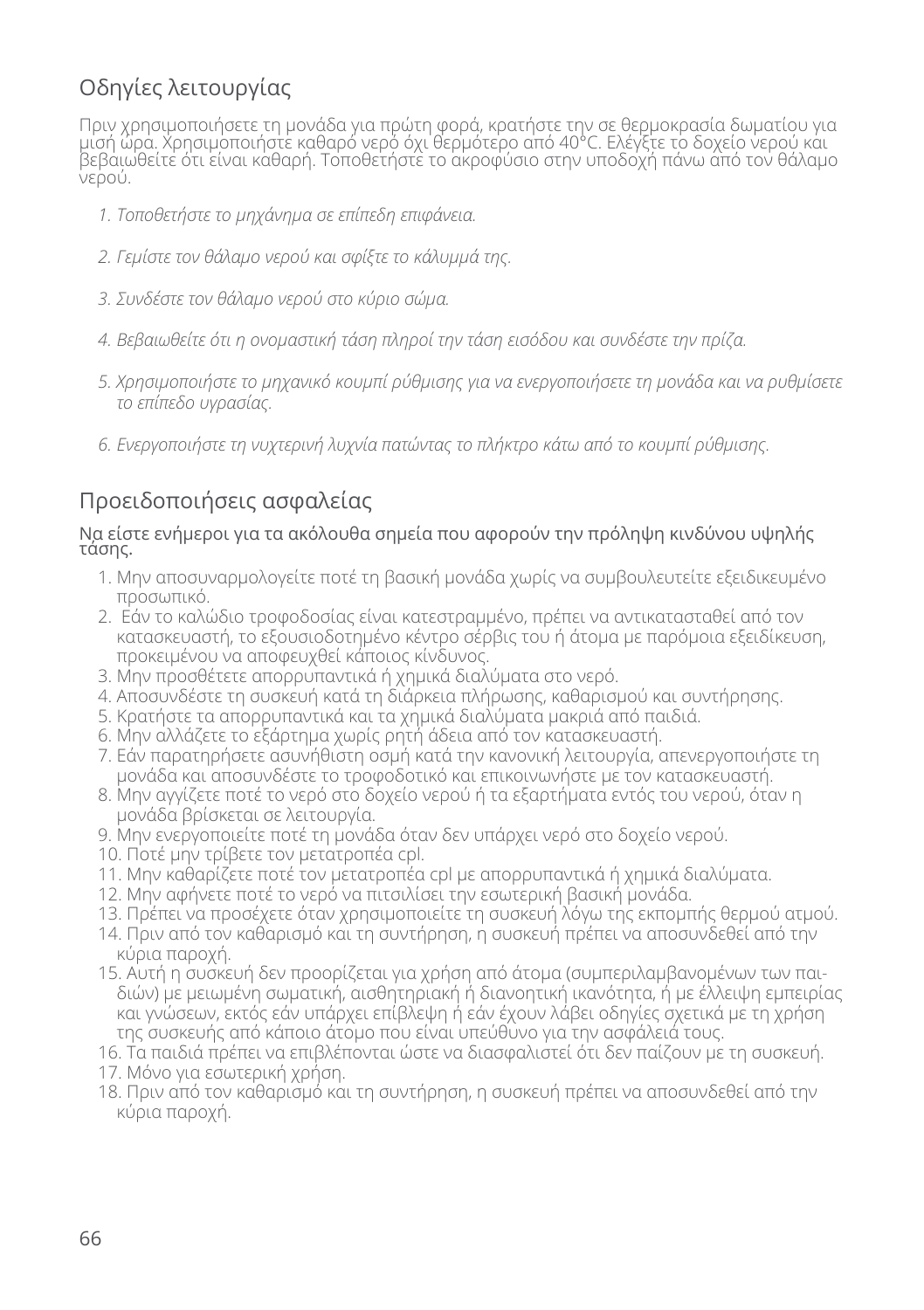## Το φίλτρο νερού

- 1. Το φίλτρο αναμιγνύεται με υλικό NANO-SILVER για την πρόληψη βακτηρίων.
- 2. Οι κεραμικές σφαίρες μαλακώνουν το σκληρό νερό.
- 3. Το κεραμικό φίλτρο εξαλείφει τη μυρωδιά από το νερό.

## Συντήρηση

Εάν ζείτε σε περιοχή με σκληρό νερό, πράγμα που σημαίνει ότι το νερό έχει υψηλή περιεκτικότητα σε ασβέστιο και μαγνήσιο, ενδέχεται να προκληθεί εμφάνιση «λευκής σκόνης» και αλάτων στο δοχείο νερού, τον μετατροπέα και τις εσωτερικές επιφάνειες του θαλάμου νερού. Τα άλατα στην επιφάνεια του μετατροπέα αποτρέπουν τη σωστή λειτουργία της μονάδας. Συνιστούμε:

- 1. Χρησιμοποιείτε κρύο βραστό νερό ή απεσταγμένο νερό.
- 2. Καθαρίζετε τον μετατροπέα, τον θάλαμο νερού και το δοχείο κάθε εβδομάδα.
- 3. Αλλάζετε το νερό στον θάλαμο συχνότερα για να διατηρείται καθαρό.
- 4. Αλλάζετε το νερό τακτικά, καθαρίζετε και στεγνώνετε τον θάλαμο νερού πριν αποθηκεύσετε το μηχάνημα.
- 5. Εάν δεν σκοπεύετε να χρησιμοποιήσετε τη μονάδα για μεγαλύτερο χρονικό διάστημα, καθαρίστε ολόκληρη τη μονάδα και βεβαιωθείτε ότι όλα τα μέρη της έχουν στεγνώσει τελείως πριν από την αποθήκευση.

Πώς να καθαρίσετε το σύστημα φίλτρων:

- 1. Καθαρίστε τις κεραμικές σφαίρες αφού έχουν χρησιμοποιηθεί, για 1000L νερού.
- 2. Αφαιρέστε το σύστημα φίλτρου από το κάλυμμα της δεξαμενής.
- 3. Τοποθετήστε το σύστημα φίλτρου σε άσπρο ξίδι για περίπου 10 λεπτά.
- 4. Μετά από 10 λεπτά, ανακινήστε το σύστημα φίλτρου αρκετές φορές, έπειτα ξεπλένετε με καθαρό νερό.
- 5. Εναλλακτικά, βγάλτε τις κεραμικές σφαίρες από το σύστημα φίλτρου, πλύνετε με καθαρό νερό και στη συνέχεια αφήστε τις να στεγνώσουν σε άμεσο ηλιακό φως για αρκετές ώρες πριν τις τοποθετήσετε ξανά στο φυσίγγιο φίλτρου.
- 6. Αφήστε το σύστημα φίλτρων να στεγνώσει και συσκευάστε το σε σακούλα τροφίμων. Φυλάσσεται σε δροσερό και σκιερό μέρος.

### Πώς να καθαρίσετε τον μετατροπέα:

- 1. Βάλτε 5-10 σταγόνες υγρού καθαρισμού στην επιφάνεια του μετατροπέα, περιμένετε για 2-5 λεπτά.
- 2. Σκουπίστε τα άλατα από την επιφάνεια.
- 3. Ξεπλύνετε το μετατροπέα με καθαρό νερό.

### Πώς να καθαρίσετε το δοχείο:

- 1. Καθαρίστε το δοχείο νερού με ένα μαλακό πανί και χρησιμοποιήστε το υγρό καθαρισμού, εάν υπάρχουν άλατα.
- 2. Ξεπλύνετε το δοχείο νερού με καθαρό νερό.

### ΕΓΓΥΗΣΗ ΚΑΙ ΣΕΡΒΙΣ

Εάν το προϊόν σας χρειάζεται σέρβις, θα πρέπει πρώτα να επικοινωνήσετε με το κατάστημα λιανικής.

Περιορισμένη εγγύηση προϊόντων 2 ετών για ελαττώματα παραγωγής. Για οποιαδήποτε αξίωση εγγύησης απαιτείται η απόδειξη αγοράς. Η εγγύηση ισχύει μόνο εάν το προϊόν χρησιμοποιείται σύμφωνα με τις οδηγίες και τις προειδοποιήσεις ασφαλείας που αναφέρονται ρητά στο παρόν εγχειρίδιο. Η εγγύηση δεν καλύπτει ζημιές που προκαλούνται από ακατάλληλο χειρισμό του προϊόντος.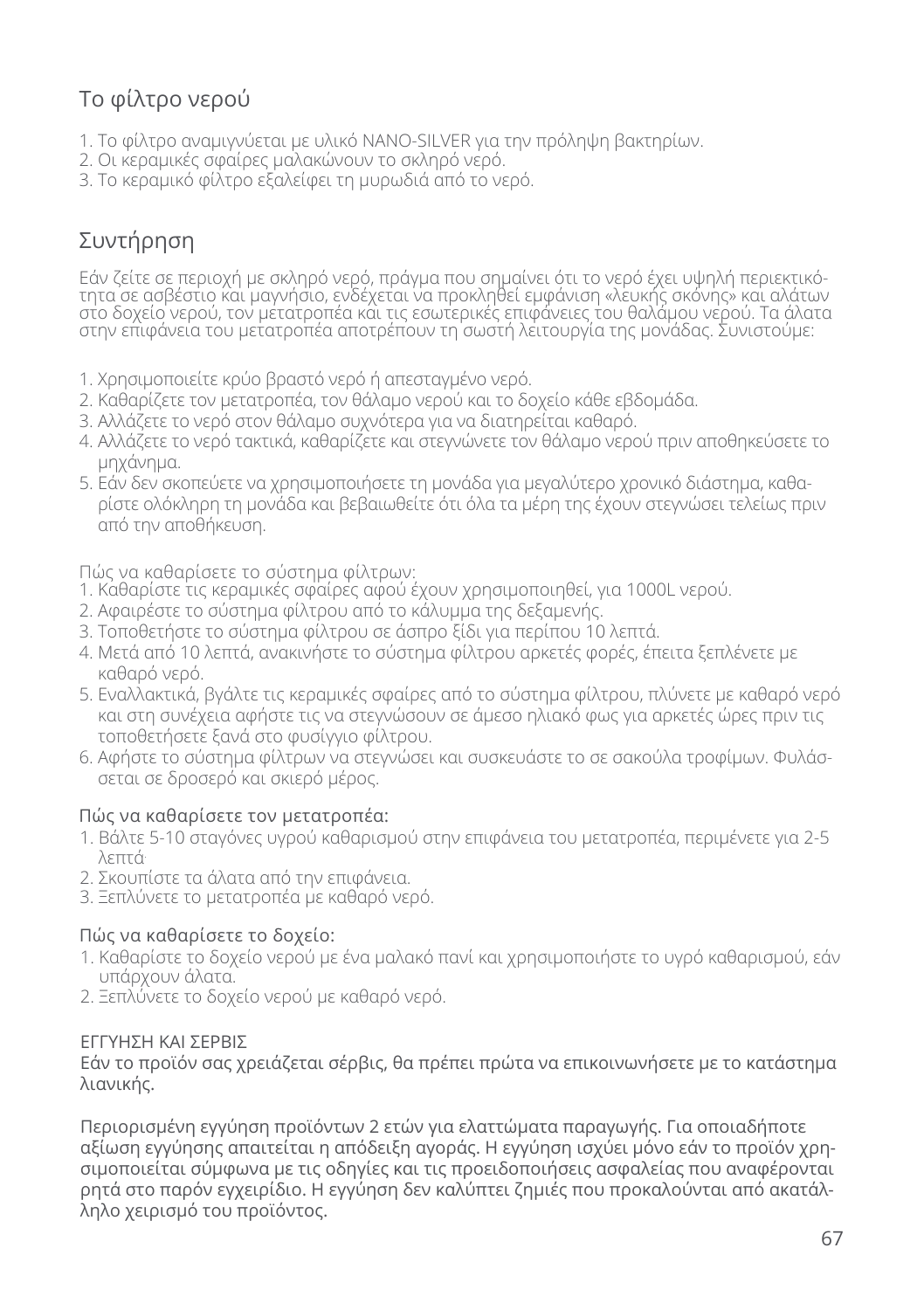| Πρόβλημα                                                           | Αιτία                                                                                   | Λύση                                                                                                          |
|--------------------------------------------------------------------|-----------------------------------------------------------------------------------------|---------------------------------------------------------------------------------------------------------------|
| Απενεργοποίηση λαμπτήρα<br>τροφοδοσίας, η μονάδα δεν<br>λειτουργεί | Χωρίς παροχή ηλεκτρικού<br>ρεύματος                                                     | Συνδέστε παροχή ηλεκτρικού<br>ρεύματος, ενεργοποίηση.                                                         |
| Ενεργοποίηση λαμπτήρα<br>τροφοδοσίας, η μονάδα                     | Δεν υπάρχει νερό στον θάλαμο<br>νερού                                                   | Γεμίστε τον θάλαμο νερού                                                                                      |
| λειτουργεί                                                         | Ο διακόπτης ασφαλείας έχει<br>χαλαρώσει                                                 | Σφίξτε τον διακόπτη                                                                                           |
| Ασυνήθιστη ομίχλη με οσμή                                          | Νέα μονάδα                                                                              | Αφαιρούμε τον θάλαμο,<br>ανοίγουμε το κάλυμμα και το<br>αφήνουμε να σταθεί σε δρο-<br>σερό μέρος για 12 ώρες. |
|                                                                    | Βρώμικο νερό                                                                            | Καθαρίστε τον θάλαμο νερού,<br>γεμίστε τον με καθαρό νερό                                                     |
| Ενεργοποίηση λαμπτήρα<br>τροφοδοσίας, η μονάδα<br>λειτουργεί       | Υπερβολική ποσότητα νερού<br>στον θάλαμο νερού                                          | Αδειάστε λίγο νερό από τον<br>θάλαμο νερού. Κλείστε καλά<br>τον θάλαμο νερού.                                 |
| Μειωμένη χωρητικότητα                                              | Υπερβολική ποσότητα αλάτων<br>στον θάλαμο νερού                                         | Καθαρίστε τον μετατροπέα                                                                                      |
|                                                                    | Το νερό είναι πολύ βρώμικο ή<br>έχει μείνει για μεγάλο χρονικό<br>διάστημα στη δεξαμενή | Καθαρίστε τον θάλαμο νερού,<br>αλλάξτε το νερό                                                                |
| Μη φυσιολογικός θόρυβος                                            | Αντήχηση στα τοιχώματα του<br>θαλάμου λόγω μη επαρκούς<br>ποσότητας νερού               | Γεμίστε τον θάλαμο νερού με<br>νερό                                                                           |
|                                                                    | Η μονάδα βρίσκεται σε ασταθή<br>επιφάνεια                                               | Μετακινήστε τη μονάδα σε<br>σταθερή επίπεδη επιφάνεια                                                         |
| Θολότητα γύρω από το<br>ακροφύσιο                                  | Υπάρχουν ανοίγματα ανάμεσα<br>στο ακροφύσιο και τη δεξαμενή                             | Βυθίστε το ακροφύσιο σε<br>νερό για λίγο και βάλτε το<br>πίσω στην υποδοχή                                    |



Η σήμανση αυτή υποδεικνύει ότι το προϊόν αυτό δεν πρέπει να απορρίπτεται με άλλα οικιακά απόβλητα σε ολόκληρη την Ε.Ε. Για την αποτροπή ενδεχόμενης βλάβης του περιβάλλοντος ή της ανθρώπινης υγείας από την ανεξέλεγκτη διάθεση αποβλήτων, ανακυκλώστε το υπεύθυνα για την προώθηση της αειφόρου επανάχρησης των υλικών πόρων. Για να μας επιστρέψετε τη συσκευή σας, παρακαλούμε χρησιμοποιήστε τα συστήματα επιστροφής και συλλογής ή επικοινωνήστε με το κατάστημα λιανικής πώλησης όπου αγοράσατε το προϊόν. Μπορούν να πάρουν αυτό το προϊόν για περιβαλλοντικά ασφαλή ανακύκλωση.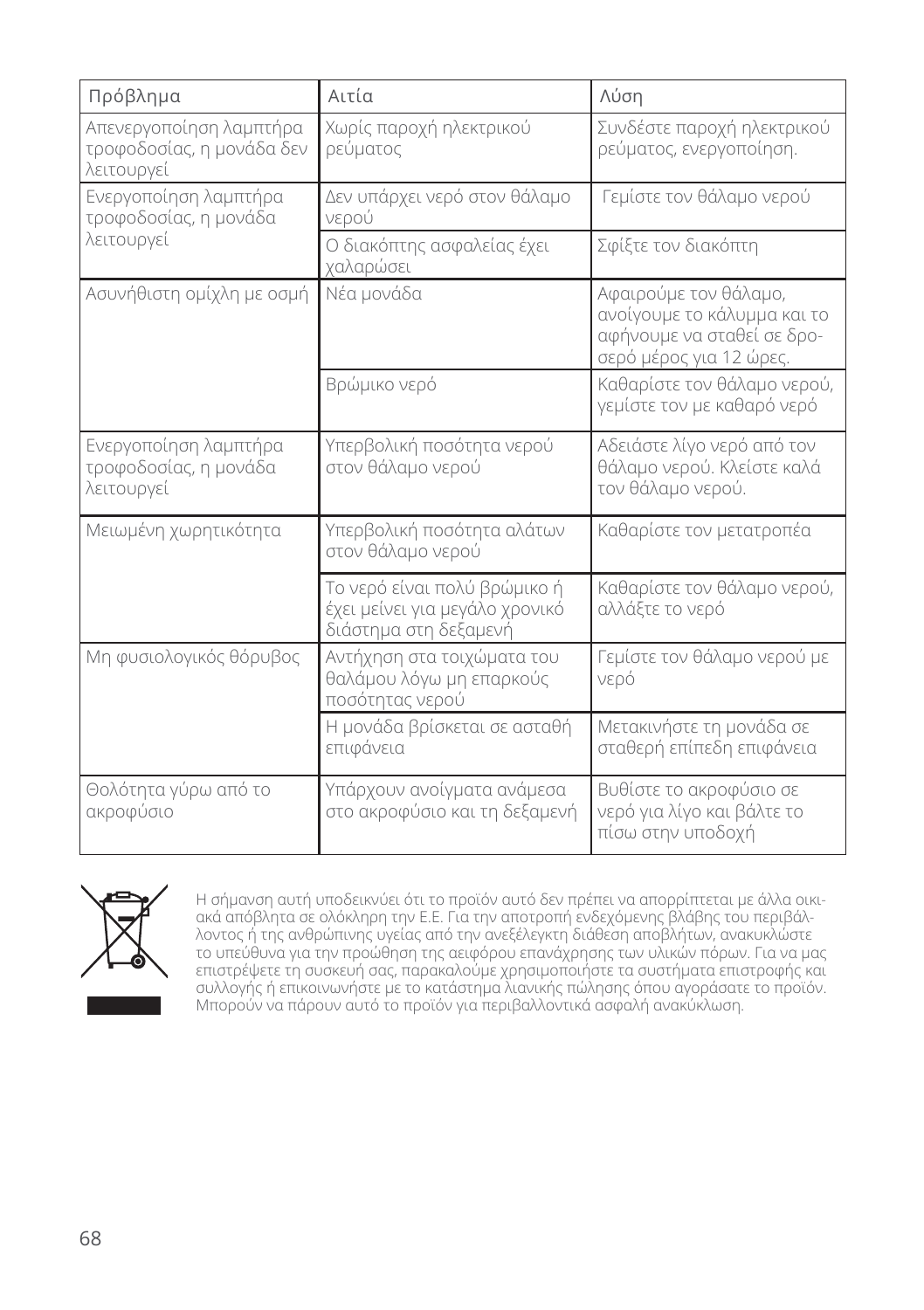## Vinnulögmál

Vinnulögmál: Úthljóðsrakatæki nota hátíðnisveifluvaka til að brjóta niður vatnið í örsmáar agnir. Útblásturskerfi rakatækisins blæs vatninu í loftið þar sem það gufar upp og eykur rakann.

## Eiginleikar

- Vatnstankur sem auðvelt er að fylla
- Innbyggður öryggisbúnaður slekkur sjálfkrafa á tækinu þegar vatnstankurinn er tómur
- Hljóðlátur og orkusparandi
- Hágæða skynjari tryggir varanlega og fullnægjandi virkni.
- Róandi næturljós

## Hvað er loftraki?

Loftraki er uppgufað vatn í loftinu.

### Hvað er hlutfallslegt rakastig?

Hlutfallslegur raki er hlutfall raka eða vatnsgufu í loftinu miðað við mögulegt hámarksmagn við viðkomandi hitastig, gefið upp sem hundraðshluti.

## Hvernig getur ónógt rakastig haft áhrif á okkur?

Þegar loftið er of þurrt, getur vetni í líkamanum minnkað og neikvæð einkenni geta komið fram eða versnað. Algeng einkenni eru

- Nefstífla eða nefrennsli
- Öndunarerfiðleikar
- Þurrkur í hálsi; særindi í hálsi
- Þurr húð með flögnun og sprungum
- Stöðurafmagn
- Þreyta, syfja og léleg einbeiting
- Öndunarfærasýkingar og sjúkdómar, svo sem astma.
- Vandamál með þurra húð og exem
- Þurr augu; erting

## Hvað er æskilegt hlutfallslegt rakastig?

Í hitabeltislöndum er loftslagið mjög heitt og rakt. Þetta er ástæða þess að loftkælingakerfi eru notuð alls staðar. Ókosturinn við loftkælingu er að hún gerir loftið alltof þurrt. Mælt er með þægilegu umhverfi innandyra með hlutfallslegu rakastigi 60% til 70%.

Umhverfi Rakastig innanhúss á veturna Æskilegt rakastig innanhúss Rakastig utanhúss

Hlutfallslegt rakastig (%) 15 %-40 % 50%-60% 70 %-95 %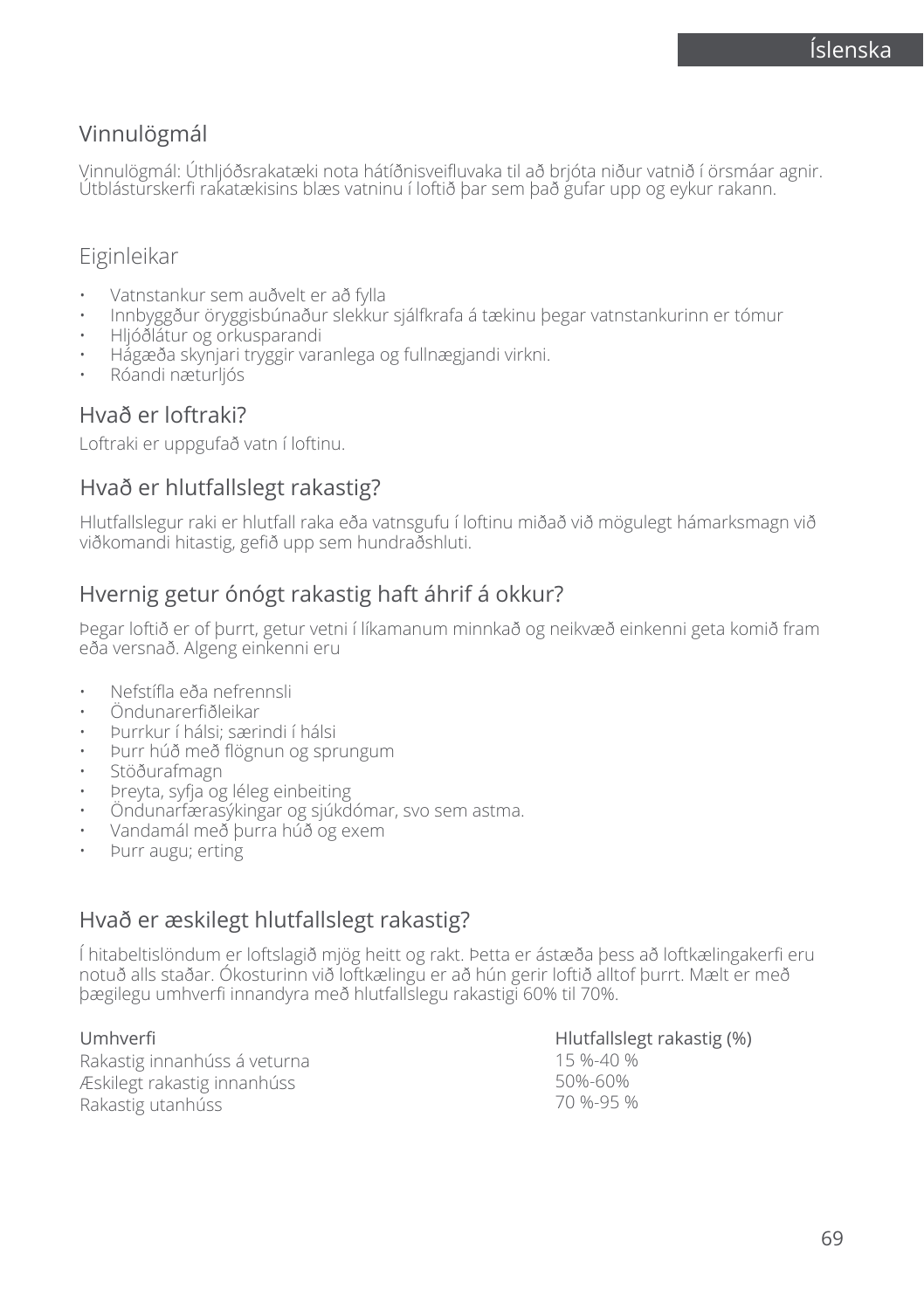## Notkunarleiðbeiningar

Áður en tækið er notað í fyrsta sinn skal láta tækið standa í stofuhita í hálftíma. Nota skal hreint vatn ekki heitara en 40°C. Athugið vatnsskálina og gætið þess að hún sé hrein. Setjið munnstykkið í inntakið ofan á vatnstanknum.

- *1. Staðsetjið tækið á slétt yfirborð.*
- *2. Fyllið vatnstankinn og herðið tanklokið.*
- *3. Tengið vatnstankinn við aðalhluta tækisins.*
- *4. Athugið að uppgefin spenna passi við inntaksspennu, og setjið innstunguna í samband.*
- *5. Notið aðalrofann til að kveikja á tækinu og til að stilla rakastigið.*
- *6. Virkið næturljósið með því að ýta á hnappinn fyrir neðan aðalrofann.*

## Öryggisviðvaranir

#### Hafa skal í huga eftirfarandi atriði til að koma í veg fyrir hættu af háspennu.

- 1. Takið aldrei í sundur botnhlutann án samráðs við hæfa aðila.
- 2. Ef rafmagnssnúran er skemmd þarf að skipta um hana hjá framleiðanda, viðurkenndum viðgerðaraðila eða sambærilegum viðurkenndum aðila til að forðast hættur.
- 3. Bætið ekki hreinsiefnum eða efnablöndum í vatnið.
- 4. Takið tækið úr sambandi við áfyllingu, þrif og viðhald.
- 5. Geymið hreinsiefni og efnablöndur fjarri börnum.
- 6. Breytið ekki búnaðinum án þess að hafa skýrt leyfi frá framleiðanda.
- 7. Ef óeðlileg lykt kemur upp á meðan á venjulegri notkun stendur skal slökkva á tækinu, taka það úr sambandi og hafa samband við framleiðanda.
- 8. Snertið aldrei vatnið í vatnsskálinni eða íhlutina í vatnsskálinni þegar tækið er í gangi.
- 9. Kveikið aldrei á tækinu þegar ekkert vatn er í vatnsskálinni.
- 10. Skrapið aldrei stjórnborð skynjarans af ásettu ráði.
- 11. Hreinsið aldrei stjórnborð skynjarans með hreinsiefni eða efnablöndum.
- 12. Látið aldrei vatn skvettast inn í botnhlutann.
- 13. Aðgát skal höfð þegar tækið er notað vegna útblásturs á heitri gufu.
- 14. Fyrir þrif og viðhald verður að taka tækið úr sambandi.
- 15. Þetta tæki er ekki ætlað til notkunar fyrir einstaklinga (þ.m.t. börn) með skerta líkamlega getu, skynjun eða andlega getu, eða skort á reynslu og þekkingu, nema þeir séu undir eftirliti eða hafi fengið leiðbeiningar varðandi notkun tækisins frá aðila sem ber ábyrgð á öryggi þeirra.
- 16. Hafa skal eftirlit með börnum til að tryggja að þau leiki sér ekki með tækið.
- 17. Aðeins til notkunar innanhúss.
- 18. Taka skal tækið úr sambandi fyrir þrif eða annað viðhald.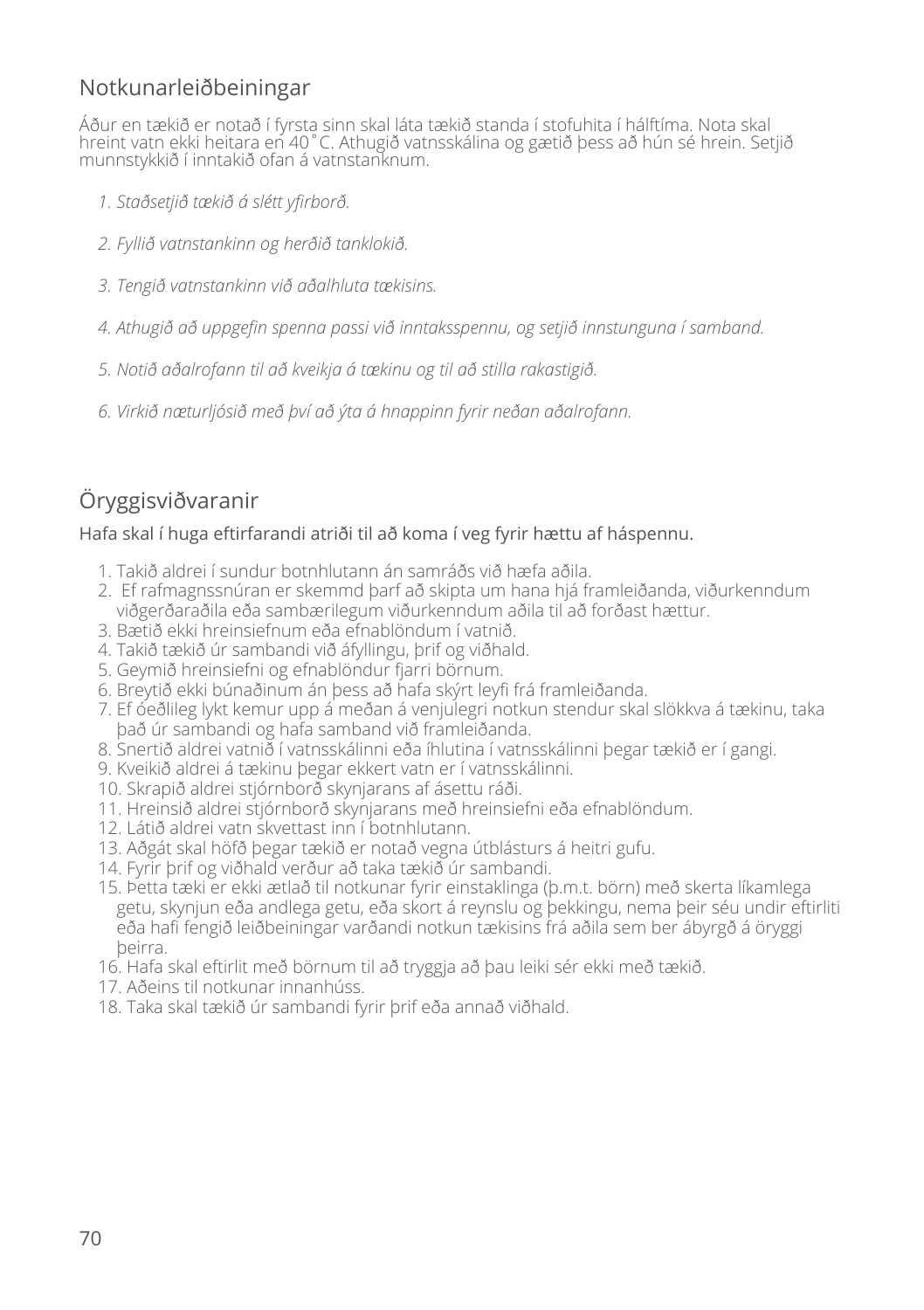## Vatnssían

- 1. Sían er blönduð með NANO-SILVER-efni til að hindra bakteríur.
- 2. Keramikkúlurnar mýkja harða vatnið.
- 3. Keramiksían eyðir lykt af vatninu.

## Viðhald

Ef þú býrð á svæði með hörðu vatni, sem þýðir að vatnið inniheldur of mikið kalk og magnesíum, þá getur það valdið því að "hvítt duft" og skán myndist í vatnsskálinni, á skynjaranum og innan í vatnstanknum. Skán á yfirborði skynjarans hindrar að hann starfi eðlilega. Við mælum með:

- 1. Notið kalt soðið vatn eða eimað vatn.
- 2. Hreinsið skynjarann, vatnstankinn og skálarhlutann einu sinni í viku.
- 3. Skiptið um vatn oft til að halda því fersku.
- 4. Skiptið reglulega um vatn og hreinsið og þurrkið vatnstankinn áður en tækið er sett í geymslu.
- 5. Ef ekki á að nota tækið í lengri tíma skal hreinsa allt tækið og ganga úr skugga um að allir hlutar tækisins séu alveg þurrir áður en það er sett í geymslu.

Hvernig hreinsa skal síukerfið:

- 1. Hreinsið keramikkúlurnar eftir að þær hafa verið notaðar fyrir 1000l af vatni.
- 2. Takið síukerfið úr tanklokinu.
- 3. Setjið síuhylkið í hvítt edik í um 10 mínútur.
- 4. Eftir 10 mínútur; hristið síuhylkið nokkrum sinnum og hreinsið það svo með hreinu vatni.
- 5. Að öðrum kosti skal taka keramikkúlurnar úr síukerfinu og þvo þær með hreinu vatni og láta þær síðan þorna í beinu sólarljósi í nokkrar klukkustundir áður en þær eru settar aftur í síuhylkið.
- 6. Látið síuhylkið þorna og pakkið því inn í lokaðar plastumbúðir. Geymið það á köldum og skuggsælum stað.

#### Hvernig hreinsa skal skynjarann:

- 1. Setjið 5-10 dropa af hreinsivökva á yfirborð skynjarans og bíðið í 2-5 mínútur;
- 2. Burstið skánina af yfirborðinu.
- 3. Skolið skynjarann með hreinu vatni.

#### Hvernig hreinsa skal vatnsskálina:

- 1. Hreinsið vatnsskálina með mjúkum klút og notið hreinsivökva ef það er skán í henni.
- 2. Skolið vatnsskálina með hreinu vatni.

#### ÁBYRGÐ OG ÞJÓNUSTA

Ef tækið þitt þarfnast þjónustu skal fyrst að hafa samband við söluaðila.

2 ára ábyrgð neytenda gagnvart framleiðslugöllum. Sönnunar fyrir kaupum er krafist fyrir allar ábyrgðarkröfur. Ábyrgðin gildir aðeins ef varan er notuð í samræmi við þær leiðbeiningar og öryggisviðvaranir sem eru að finna í þessari handbók. Ábyrgðin nær ekki til tjóns sem stafar af óviðeigandi meðferð vörunnar.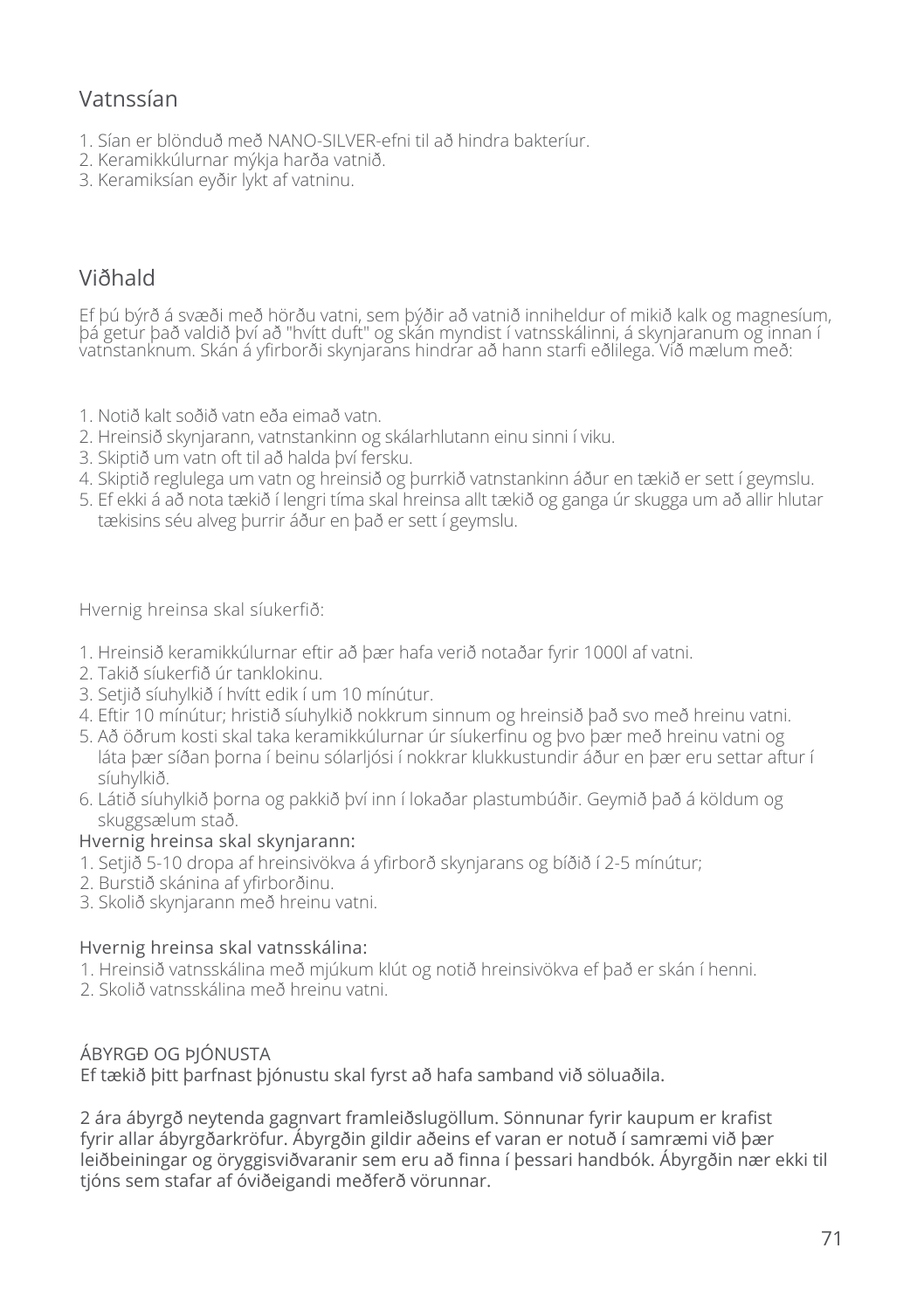| Vandamál                                    | Ástæða                                                                   | Lausn                                                                                   |
|---------------------------------------------|--------------------------------------------------------------------------|-----------------------------------------------------------------------------------------|
| Slökkt á straumljósi, tækið<br>virkar ekki  | Ekkert samband við rafmagn                                               | Setjið tækið í samband og<br>kveikið á bví.                                             |
| Kveikt á straumljósi, enginn                | Ekkert vatn í vatnstanki                                                 | Fyllið vatnstankinn                                                                     |
| úði kemur út                                | Öryggisrofi ekki hertur                                                  | Herðið rofann                                                                           |
| Óeðlileg lykt                               | Nýtt tæki                                                                | Takið vatnstankinn úr, opnið<br>lokið og látið tækið standa á<br>köldum stað í 12 klst. |
|                                             | Óhreint vatn                                                             | Hreinsið vatnstankinn og fyllið<br>hann með hreinu vatni                                |
| Kveikt á straumljósi, tækið<br>virkar ekki  | Of mikið vatn í vatnstanknum                                             | Hellið dálitlu af vatni úr<br>vatnstanknum. Lokið<br>vatnstanknum tryggilega.           |
| Minnkuð afkastageta                         | Of mikil skán í vatnstanknum                                             | Hreinsið skynjarann                                                                     |
|                                             | Vatn er of óhreint eða hefur<br>verið haft í of langan tíma í<br>tanknum | Hreinsið vatnstank og skiptið<br>um vatn                                                |
| Óeðlilegur hávaði                           | Endurómun í vatnstanki vegna<br>ónógs vatns                              | Fyllið vatnstankinn með vatni                                                           |
|                                             | Tækið er á óstöðugu yfirborði                                            | Færið tækið á stöðugt yfirborð                                                          |
| Úðamistur kemur út<br>umhverfis munnstykkið | Það eru skil á milli<br>munnstykkisins og tanksins                       | Dýfið munnstykkinu í vatn í<br>smá stund og setjið það aftur<br>í inntakið              |



Þetta merki gefur til kynna að ekki skuli farga tækinu með öðru heimilissorpi innan Evrópu. Til að koma í veg fyrir mögulegt umhverfis- eða heilsutjón vegna rangrar förgunar skal koma tækinu í endurvinnslu þannig að förgun efna fari fram ábyrgan og sjálfbæran hátt. Þegar þú skilar tækinu skaltu nota skila- og söfnunarkerfi eða hafa samband við söluaðila tækisins. Þeir geta tekið á móti tækinu og komið því í endurvinnslu.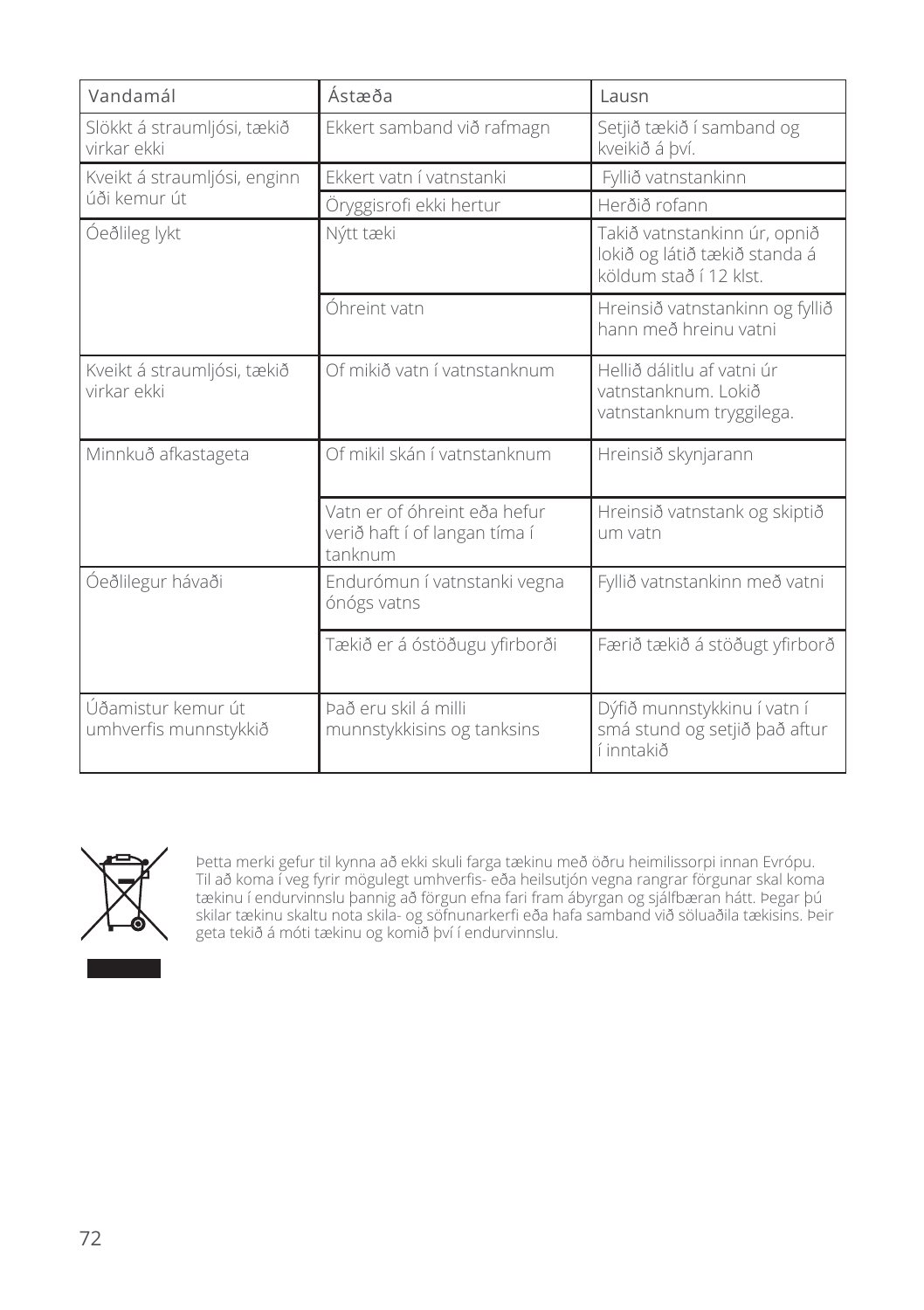## Principio di funzionamento

Principio di funzionamento: Gli umidificatori a ultrasuoni utilizzano un oscillatore ad alta frequen-<br>za per dividere l'acqua in particelle minuscole. Il sistema di ventilazione dell'umidificatore ventila l'acqua nell'aria in cui evapora, aumentando l'umidità.

## Caratteristiche

- Serbatoio dell'acqua facile da riempire
- Il dispositivo di sicurezza incorporato spegne automaticamente l'unità quando il serbatoio dell'acqua è vuoto
- Silenzioso e a risparmio energetico
- Il trasduttore di alta qualità garantisce un funzionamento duraturo e soddisfacente
- Luce notturna rilassante

### Cos'è l'umidità dell'aria?

L'umidità dell'aria è il contenuto di vapore acqueo presente nell'aria.

## Cos'è l'umidità relativa?

L'umidità relativa è la proporzione di umidità o di vapore acqueo presente nell'aria in relazione al massimo livello possibile alla temperatura attuale, espressa in percentuale..

## Quali problemi potrebbe arrecarci un'umidità insufficiente?

Quando l'aria è troppo asciutta, i livelli di idrogeno nell'organismo diminuiscono e potrebbero verificarsi o aggravarsi dei sintomi negativi. I sintomi più comuni sono:

- Congestione o secrezione nasale
- Difficoltà di respirazione
- Gola secca o mal di gola
- Secchezza cutanea con desquamazioni e screpolature
- Elettricità statica
- Stanchezza, sonnolenza e scarsa concentrazione
- Infezioni e malattie respiratorie come l'asma
- Problemi di secchezza cutanea ed eczema
- Secchezza e irritazione oculare

## Qual è l'umidità relativa ideale?

Nei paesi tropicali il clima è estremamente caldo e umido. Per questo motivo si utilizzano ovunque sistemi di condizionamento dell'aria. Lo svantaggio dell'aria condizionata è che rende l'aria eccessivamente secca. In ambienti interni, si raccomanda un'umidità relativa del 60-70%.

#### Ambiente

Livello di umidità in ambienti interni durante l'inverno Livello di umidità ideale in ambienti interni Livello di umidità esterna

Umidità relativa (%) 15 %-40 %

50 %-60 % 70 %-95 %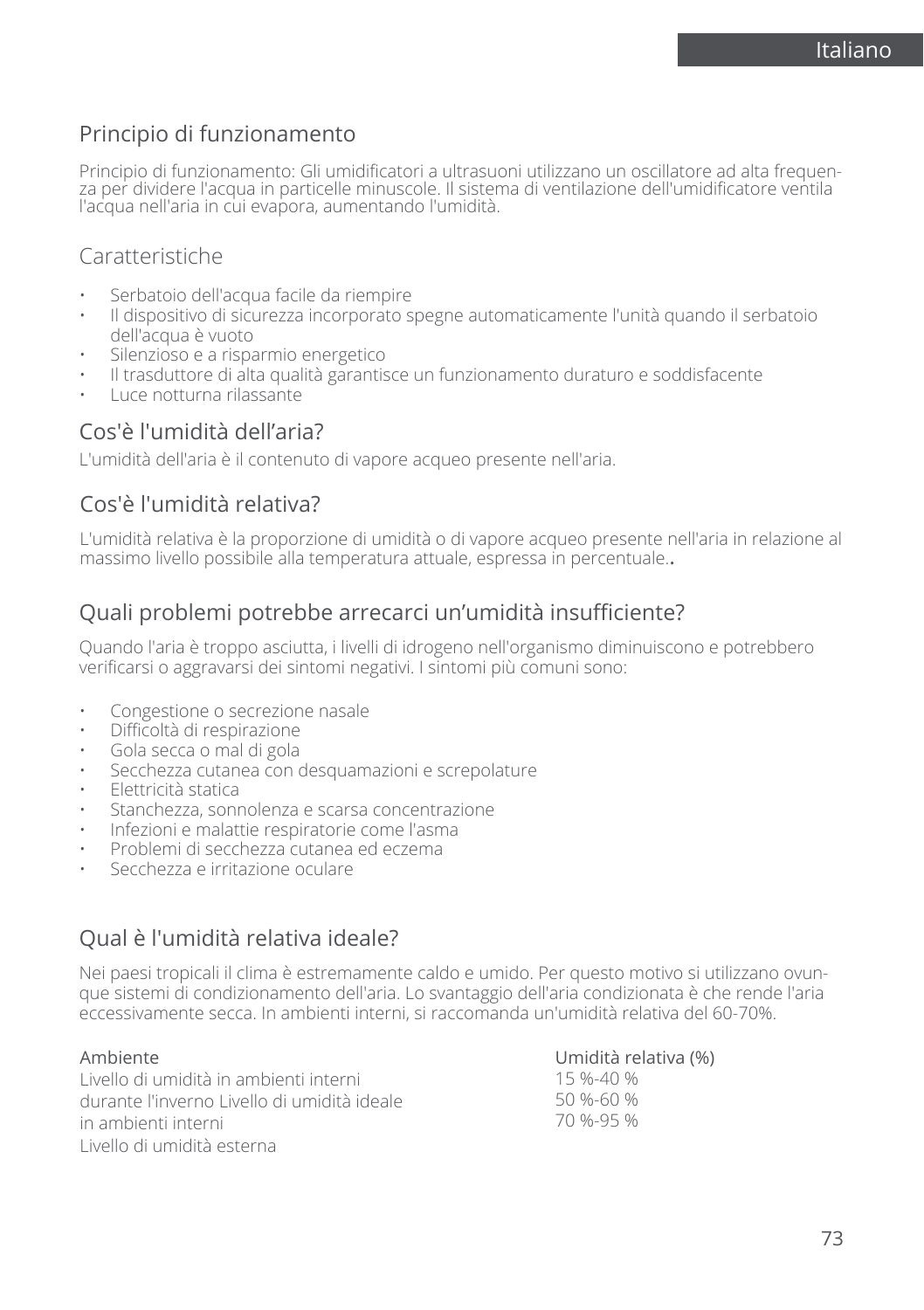## Istruzioni di funzionamento

Prima di utilizzare l'apparecchio per la prima volta, mantenerlo a temperatura ambiente per mezz'ora. Utilizzare acqua pulita ad una temperatura non superiore ai 40 °C. Controllare la vaschetta dell'acqua e assicurarsi che sia pulita. Posizionare l'ugello nel connettore della parte superiore del serbatoio dell'acqua.

- *1. Posizionare l'apparecchio su una superficie piana.*
- *2. Riempire il serbatoio dell'acqua e collocare correttamente il coperchio del serbatoio.*
- *3. Collegare il serbatoio dell'acqua al corpo dell'unità.*
- *4. Controllare che la tensione nominale corrisponda alla tensione d'ingresso e collegare l'unità alla corrente elettrica.*
- *5. Utilizzare la manopola meccanica per accendere l'unità e regolare il livello di umidità.*
- *6. Attivare la luce notturna premendo il pulsante situato sotto la manopola.*

## Avvertenze per la sicurezza

#### Per evitare pericoli inerenti all'alta tensione, si raccomanda di prestare attenzione a quanto riportato di seguito.

- 1. Non smontare mai la base dell'unità senza consultare personale qualificato.
- 2. Qualora il cavo di alimentazione fosse danneggiato, per evitare pericoli sostituirlo rivolgendosi al fabbricante, al servizio di assistenza o a personale qualificato.
- 3. Non aggiungere detergenti o soluzioni chimiche all'acqua.
- 4. Scollegare l'apparecchio durante il riempimento, la pulizia e la manutenzione.
- 5. Tenere detergenti e soluzioni chimiche lontano dalla portata di bambini.
- 6. Non modificare il connettore senza un permesso specifico del fabbricante.
- 7. Se si notano odori anomali durante il funzionamento normale dell'apparecchio, spegnerlo e scollegarlo dall'alimentazione elettrica e contattare il fabbricante.
- 8. Non toccare l'acqua della vaschetta o i componenti presenti nell'acqua quando l'apparecchio è in funzione.
- 9. Non accendere l'unità quando non c'è acqua nella vaschetta.
- 10. Non graffiare il pannello di controllo del trasduttore.
- 11. Non pulire il pannello di controllo del trasduttore con detergenti o soluzioni chimiche.
- 12. Non permettere che l'acqua penetri nella parte interna dell'unità di base.
- 13. Durante l'utilizzo dell'apparecchio, prestare attenzione alle emissioni di vapore acqueo caldo.
- 14. Prima di effettuare interventi di pulizia e di manutenzione, scollegare l'apparecchio dalla rete elettrica principale.
- 15. L'apparecchio non è destinato all'uso da parte di persone (compresi bambini) con capacità fisiche, sensoriali o mentali ridotte oppure prive di esperienza e formazione sull'uso dell'unità, a meno che non agiscano con la supervisione di una persona responsabile della loro sicurezza o siano stati istruiti sull'uso dell'apparecchio.
- 16. Sorvegliare i bambini per assicurarsi che non giochino con l'apparecchio.
- 17. Solo per uso in ambienti interni.
- 18. Prima di procedere alla pulizia o ad altri interventi di manutenzione, l'apparecchio deve essere scollegato dalla rete elettrica principale.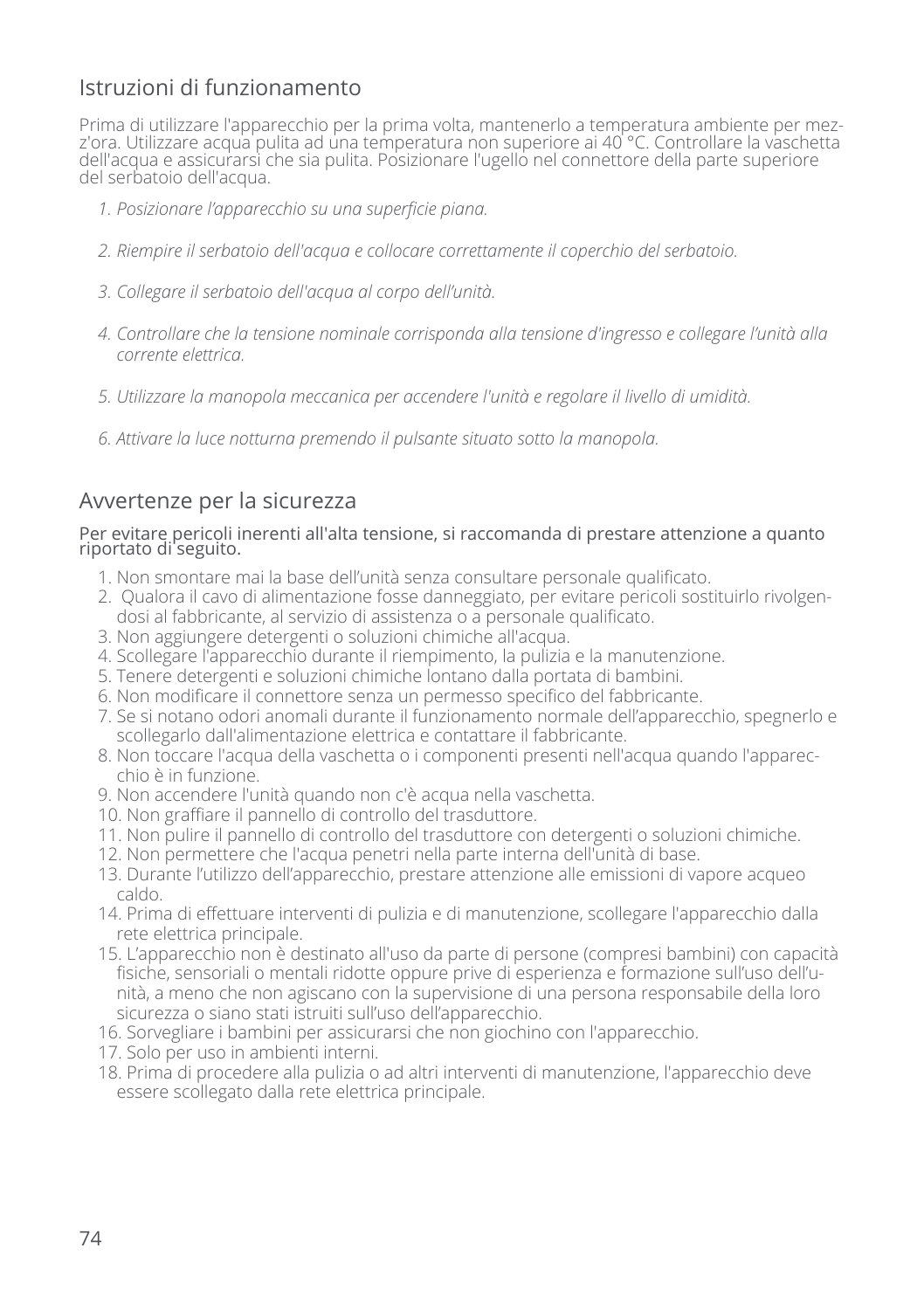# Filtro dell'acqua

- 1. Il materiale del filtro contiene NANO-ARGENTO con effetto antibatterico.
- 2. Le sfere in ceramica stabilizzano la durezza dell'acqua.
- 3. Il filtro in ceramica elimina i cattivi odori dall'acqua.

### Manutenzione

Se si vive in una zona con una durezza dell'acqua elevata, ovvero l'acqua contiene quantità elevate di calcio e magnesio, può riscontrarsi presenza di "polvere bianca" e incrostazioni sulla vaschetta dell'acqua, sul trasduttore e sulle superfici interne del serbatoio dell'acqua. Le incrostazioni sulla superficie del trasduttore impediscono il corretto funzionamento dell'unità. Raccomandazioni:

- 1. Utilizzare acqua fredda bollita o acqua distillata.
- 2. Pulire il trasduttore, il serbatoio dell'acqua e la vaschetta ogni settimana.
- 3. Cambiare più spesso l'acqua del serbatoio per mantenerla fresca.
- 4. Cambiare l'acqua regolarmente e pulire e asciugare il serbatoio prima di conservare l'apparecchio.
- 5. Se si prevede di non utilizzare l'apparecchio per un lungo periodo di tempo, pulire l'intera unità e assicurarsi che tutte le parti siano completamente asciutte prima di riporla.

Come pulire il sistema di filtraggio:

- 1. Pulire le sfere in ceramica dopo l'uso per 1000 l di acqua.
- 2. Rimuovere il sistema di filtraggio dal coperchio del serbatoio.
- 3. Mettere il sistema di filtraggio in aceto bianco per circa 10 minuti.
- 4. Dopo 10 minuti, scuotere il sistema di filtraggio diverse volte e sciacquarlo con acqua pulita.
- 5. In alternativa, estrarre le sfere in ceramica dal sistema di filtraggio e lavarle con acqua pulita, quindi lasciarle asciugare alla luce solare diretta per diverse ore prima di rimetterle nella cartuccia del filtro.
- 6. Far asciugare il sistema di filtraggio e riporlo in un sacchetto di plastica. Conservarlo in un luogo fresco e ombreggiato.

#### Come pulire il trasduttore:

- 1. Versare 5-10 gocce di liquido detergente sulla superficie del trasduttore, attendere 2-5 minuti;
- 2. Spazzolare la superficie per eliminare le incrostazioni.
- 3. Sciacquare il trasduttore con acqua pulita.

#### Come pulire la vaschetta:

- 1. Pulire la vaschetta dell'acqua con un panno morbido utilizzando un liquido per la pulizia se sono presenti incrostazioni.
- 2. Sciacquare la vaschetta con acqua pulita.

#### GARANZIA E ASSISTENZA

Qualora sia necessaria assistenza, contattare prima di tutto il proprio rivenditore.

Il prodotto dispone di una garanzia limitata di due anni sui difetti di produzione. Per tutte le richieste di garanzia è necessario presentare la prova d'acquisto. La garanzia è valida solo se il prodotto viene utilizzato seguendo le istruzioni e le avvertenze di sicurezza riportate in questo manuale. La garanzia non copre danni causati da un uso improprio del prodotto.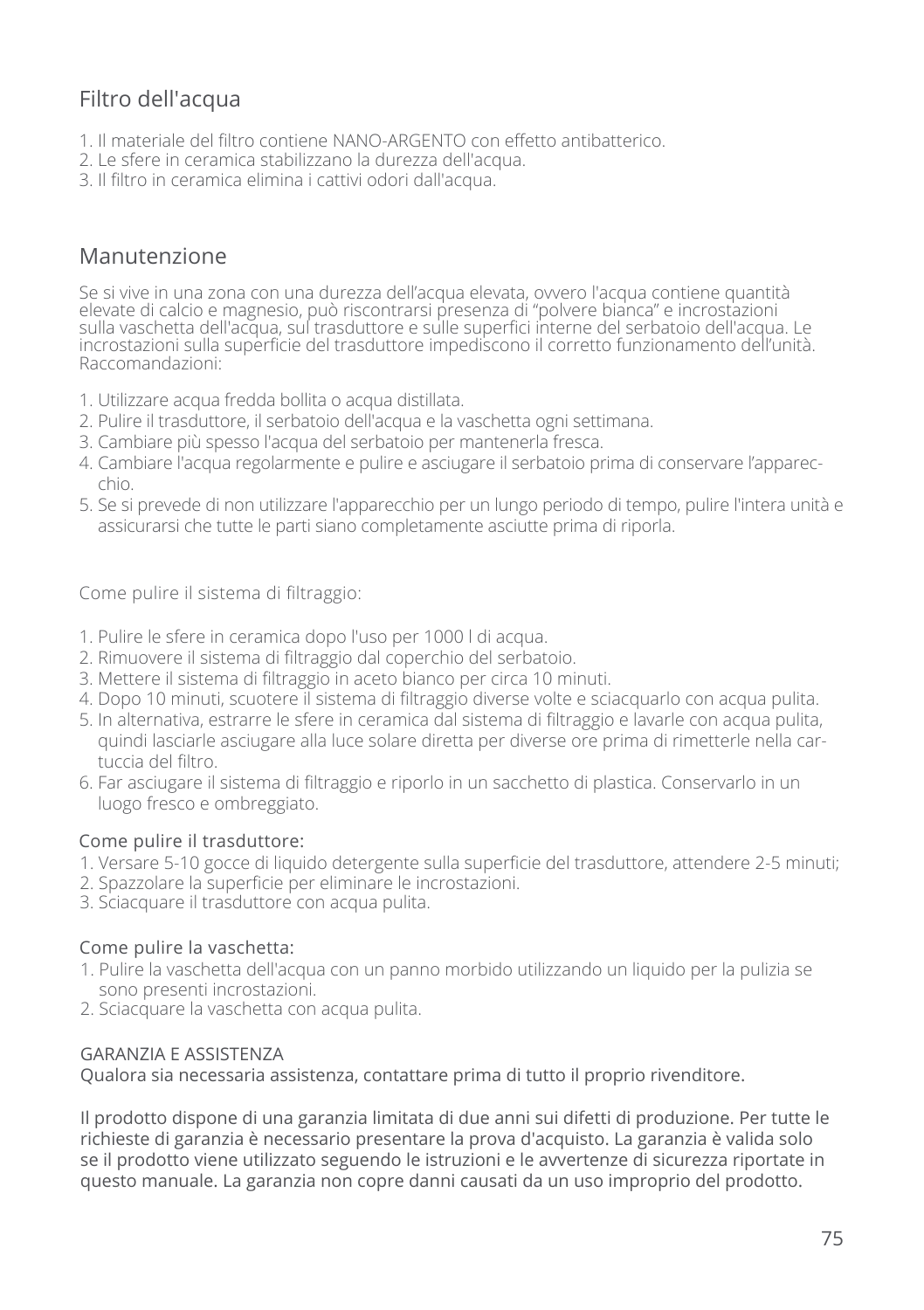| Problema                                                | Causa                                                                       | Soluzione                                                                                                  |
|---------------------------------------------------------|-----------------------------------------------------------------------------|------------------------------------------------------------------------------------------------------------|
| Spia di accensione spenta,<br>l'unità non funziona      | Assenza di alimentazione<br>elettrica                                       | Collegare l'apparecchio all'ali-<br>mentazione e accenderlo                                                |
| Spia di alimentazione acce-<br>sa, non fuoriesce vapore | Assenza di acqua nel serbatoio                                              | Riempire il serbatoio dell'ac-<br>qua                                                                      |
|                                                         | L'interruttore di sicurezza non è<br>ben serrato                            | Serrare l'interruttore                                                                                     |
| Vapore con odore anomalo                                | Apparecchio nuovo                                                           | Togliere il serbatoio dell'ac-<br>qua, aprire il coperchio e<br>lasciarlo in un luogo fresco<br>per 12 ore |
|                                                         | Acqua sporca                                                                | Pulire il serbatoio dell'acqua e<br>riempirlo con acqua pulita                                             |
| Spia di alimentazione acce-<br>sa, l'unità non funziona | Presenza di troppa acqua nel<br>serbatoio                                   | Svuotare leggermente il serba-<br>toio dell'acqua. Chiudere bene<br>il serbatoio dell'acqua                |
| Capacità ridotta                                        | Presenza di calcare eccessivo<br>nel serbatoio dell'acqua                   | Pulire il trasduttore                                                                                      |
|                                                         | L'acqua è troppo sporca o è<br>stata tenuta troppo a lungo nel<br>serbatoio | Pulire il serbatoio dell'acqua,<br>cambiare l'acqua                                                        |
| Rumore anormale                                         | Risonanze nel serbatoio dovute<br>a quantità di acqua insufficiente         | Riempire il serbatoio dell'ac-<br>qua con acqua                                                            |
|                                                         | L'unità è collocata su una super-<br>ficie instabile                        | Collocare l'unità su una super-<br>ficie piana stabile                                                     |
| Dall'ugello fuoriesce vapore<br>eccessivo               | Ci sono spazi tra l'ugello e il<br>serbatoio                                | Immergere l'ugello in acqua<br>per un po' di tempo e ricollo-<br>carlo nel connettore                      |



Questa marcatura indica che il prodotto non deve essere smaltito insieme ad altri rifiuti domestici in tutta l'UE. Per evitare eventuali danni all'ambiente o alla salute causati da uno smaltimento non corretto dei rifiuti, riciclarli in modo responsabile per favorire il riutilizzo sostenibile delle risorse materiali. Per restituire il dispositivo, utilizzare i sistemi di restituzione e raccolta o contattare il rivenditore presso il quale è stato acquistato affinché possa riciclare il prodotto in modo sicuro per l'ambiente.



76